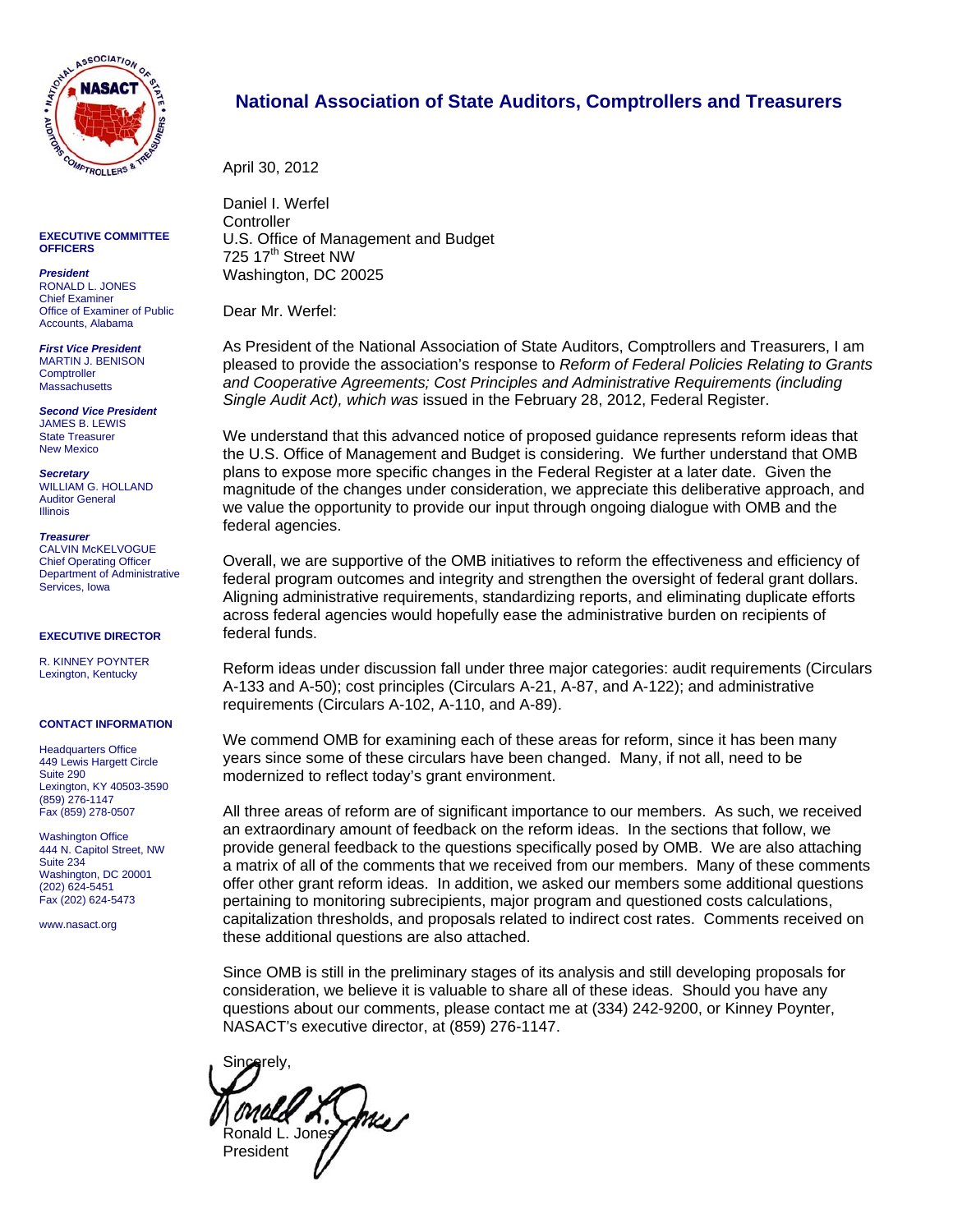#### **Questions from OMB Advance Notice**

#### **Overarching Questions**

1. Which of these reform ideas would result in reduced or increased administrative burden to you or your organization?

We agree with the notion that audits, audit resolution, and oversight resources need to be more focused on more meaningful, higher dollar, higher risk federal awards. We believe the amount of effort to audit smaller award recipients and subrecipients, as well as the effort and difficulty in keeping up with audit resolution and monitoring over these smaller award recipients has proven to be of little value and greater cost than benefit.

Accordingly, we agree with the idea of raising the threshold for single audit work, and we agree with reducing the number of applicable compliance requirements to include more focus on improper payments, fraud, waste and abuse. These two reform ideas will *decrease* administrative burden particularly for smaller entities.

However, at the state level, raising the single audit threshold will not reduce administrative burden since states will always exceed the threshold. To help ease the administrative burden for states, we would like OMB to consider changes to the major program calculation to reduce the number of programs states have to test as major. A few states have offered suggested approaches, which we are communicating separately to OMB.

Further, we recommend revisiting Section .510 of OMB Circular A-133 regarding audit findings required to be reported, in particular the requirement to report findings for known or likely questioned costs greater than \$10,000 and all instances of known fraud, regardless of the dollar amount of the fraud. At the state level, our members audit very large entities. It would be helpful for states if the \$10,000 threshold for reporting questioned costs was increased. Some states provided specific examples, which are included as an attachment to this letter.

In terms of *increasing* administrative burden, we are concerned with the possibility of increased sample sizes and lower materiality levels. We believe that by requiring the use of OMB-imposed sample sizes and materiality limits, OMB would severely limit the auditor's ability to use judgment in the determination of direct and material compliance requirements, and the use of risk assessment procedures to determine sample sizes. We believe this requirement could also increase our administrative burden by resulting in testing of overall compliance areas that do not have a direct and material effect on the grant program being tested.

In addition, we are concerned that increasing the single audit threshold will make monitoring subrecipients more difficult given that fewer single audits will be conducted. States rely heavily on single audit reports for performing subrecipient monitoring.

To assist in this issue, we suggest that OMB outline the type of monitoring expected of subrecipients not subject to a single audit. While we understand the importance of maintaining a monitoring presence with these small subrecipients, since these subrecipients spend small amounts of federal funds in a year, we would expect the monitoring procedures to be minimal so as not to place a significant administrative burden on states.

2. Which of these reform ideas would be the most or least valuable to you or your organization? States mentioned various reforms that were most valuable or least valuable to them, and all answers are communicated in the attached document. However, streamlining the universal compliance requirements was mentioned most frequently as the most valuable reform idea. Reforms to the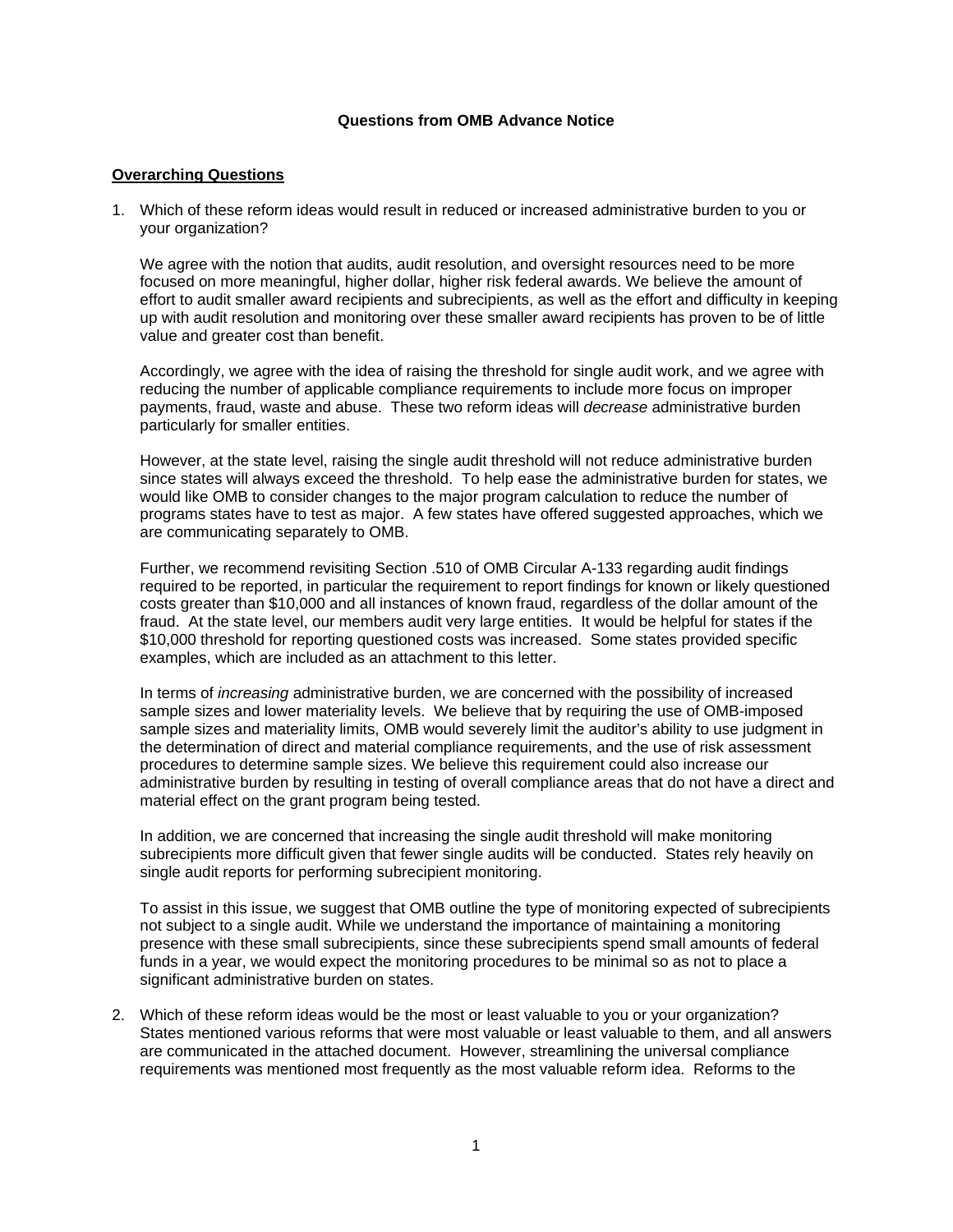administrative requirements were mentioned frequently as the least important.

3. Are there any of these reform ideas that you would prefer that OMB not implement?

No particular reform was identified with frequency.

4. Are there any reform ideas, beyond those included in this notice, that OMB should consider as a way to relieve administrative burden?

Yes, as discussed earlier, states mentioned that changes to the major program calculation and threshold for questioned costs should be examined by OMB.

A number of states also mentioned that OMB should consider increasing the \$5,000 equipment threshold that is currently in Circular A-87. Many states believe that raising the \$5,000 threshold for equipment would decrease the number of capital expenditures requiring prior federal agency approval for charging as a direct cost to federal programs and would further reduce the number of items required to be deducted through depreciation. Such an increase would reduce the administrative burden on both federal agencies and award recipients. A number of models were proposed by the states and are provided in the attached document.

We also recommend that OMB consider seeking ways to reduce redundancy in federal reporting requirements as a way to further standardize federal reporting and eliminate duplication of duties of federal grantors and grant fund recipients.

### **Single Audits**

1. In general terms, how important are single audits to your entity or to entities you audit for subrecipient monitoring?

Single audits are **very important** to the states in terms of subrecipient monitoring. Departments rely heavily on the audit reports because they address the compliance requirements and internal controls at the subrecipient level. More on-site monitoring of subrecipients, or other techniques, would be necessary if the single audit threshold increased significantly causing an increase in the administrative cost of programs with subrecipients.

- 2. In general terms, what impacts would the following changes to the single audit framework have on your organization in administrative burden and in ability to provide oversight to subrecipients?
	- a. Increasing the single audit threshold to \$1 million?
	- b. Requiring a more focused single audit (with only two compliance requirements) for any entity expending between \$1 million and \$3 million?
	- c. Requiring full single audits for any entity expending more than \$3 million?

As independent state audit organizations, we do not anticipate that these suggested thresholds would affect our audit resources because we conduct our single audits at the statewide level. Some state auditors do conduct audits at the local government level, some of which may be affected by the suggested thresholds.

However, the suggested tiered thresholds may increase the administrative burden associated with increased subrecipient monitoring activities that may be required by some of state pass-through entities.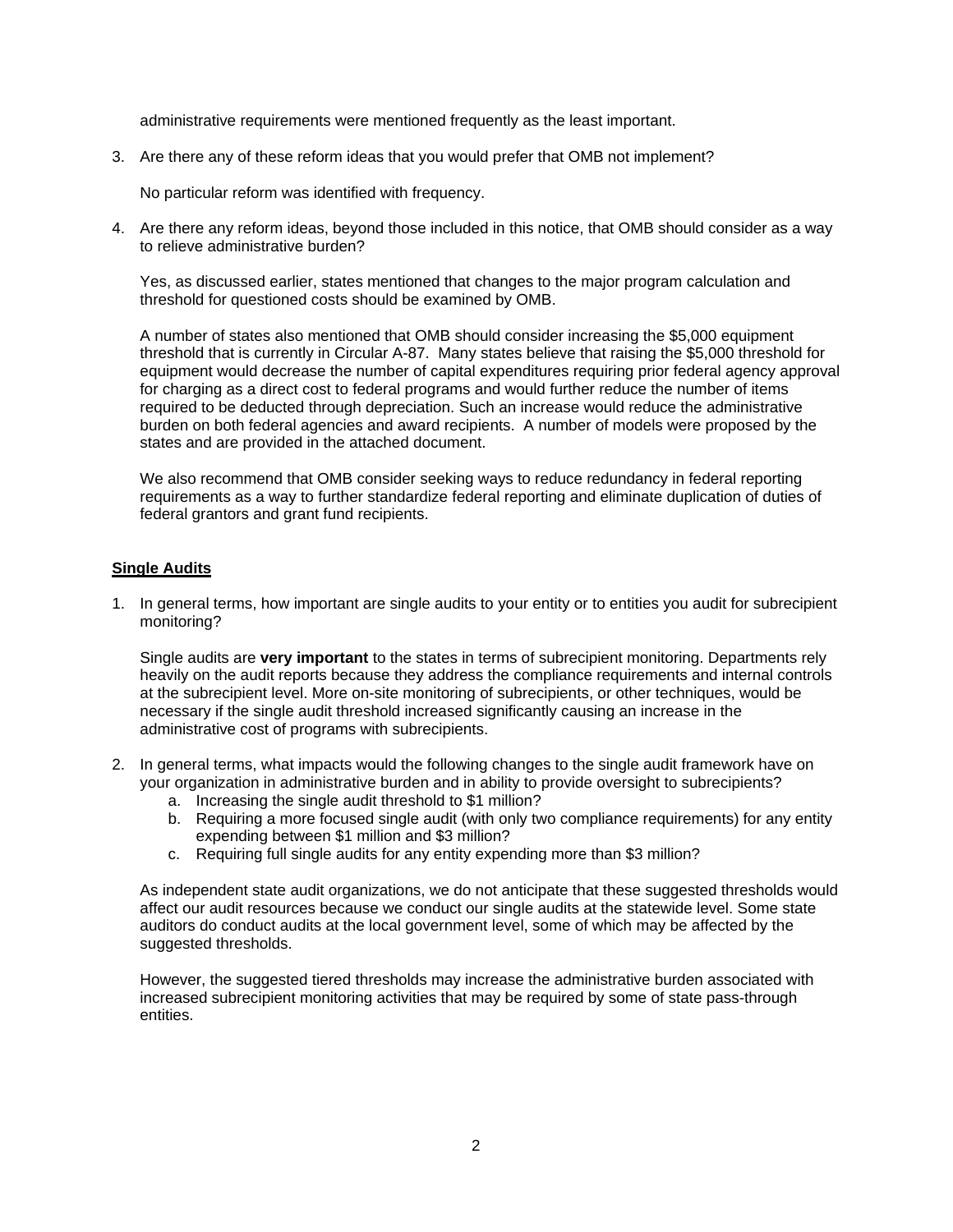3. Should the single audit threshold(s) be increased, and if so, to what extent?

The cost/administrative burden of a single audit should not outweigh its public benefit. While NASACT members expressed various views on the exact amount, most agreed that OMB's proposed threshold changes are reasonable.

4. Which types of currently universal single audit compliance requirements do you think are most essential to identifying and mitigating waste, fraud, and abuse?

While answers from NASACT members varied, there was general consensus that activities allowed or unallowed, allowable costs/cost principles, eligibility, reporting, subrecipient monitoring, and special tests and provisions are generally essential to identifying and mitigating waste, fraud and abuse.

5. What processes or tools should the federal government implement in order to ensure better coordination in the single audit oversight by federal agencies and pass-through agencies, including in the resolution of audit findings that cut across multiple agencies' programs?

The federal government could allow all pass-through entities access to the full content of the Federal Audit Clearinghouse (FAC). Allowing pass-through entities access to the FAC, along with any tools federal agencies may develop, will ensure better oversight of the single audit process.

We support any reform that will mitigate delays in the response time by federal agencies when issuing their management decisions to audit findings. NASACT has long-supported programs such as the Cooperative Audit Resolution and Oversight Initiative (CAROI) to get timely and effective resolution on audit findings.

### **Cost Principles**

- 1. On indirect cost rates:
	- a. Would administrative burden be reduced by having an indirect cost rate in place for four years?

Yes, we generally believe that administrative burden would be reduced by having an indirect cost rate in place for four years.

b. Are there any existing federal or state level statutory/regulatory/agency requirements that would prohibit recipients from using a "flat" indirect cost rate if it were proposed?

We are not aware of any such prohibitions.

- 2. What are your views on the following types of indirect cost rates?
	- a. A flat rate:

Generally, we support the use of a flat rate and believe it will ease the administrative burden for small local agencies and governments that struggle with preparing and maintaining indirect cost rate proposals. We prefer that agencies and governments have a choice between a flat rate and a negotiated indirect cost rate if the grant amount exceeds a certain threshold.

Currently several state agencies have chosen to forego preparation and negotiation of rates because it is not cost effective for them to spend the additional resources necessary for the small recovery available. However, if a flat rate was allowed, these agencies would recover some administrative costs, and the administration of federal grants would be more equitable.

b. Longer term for negotiated rates to be in effect: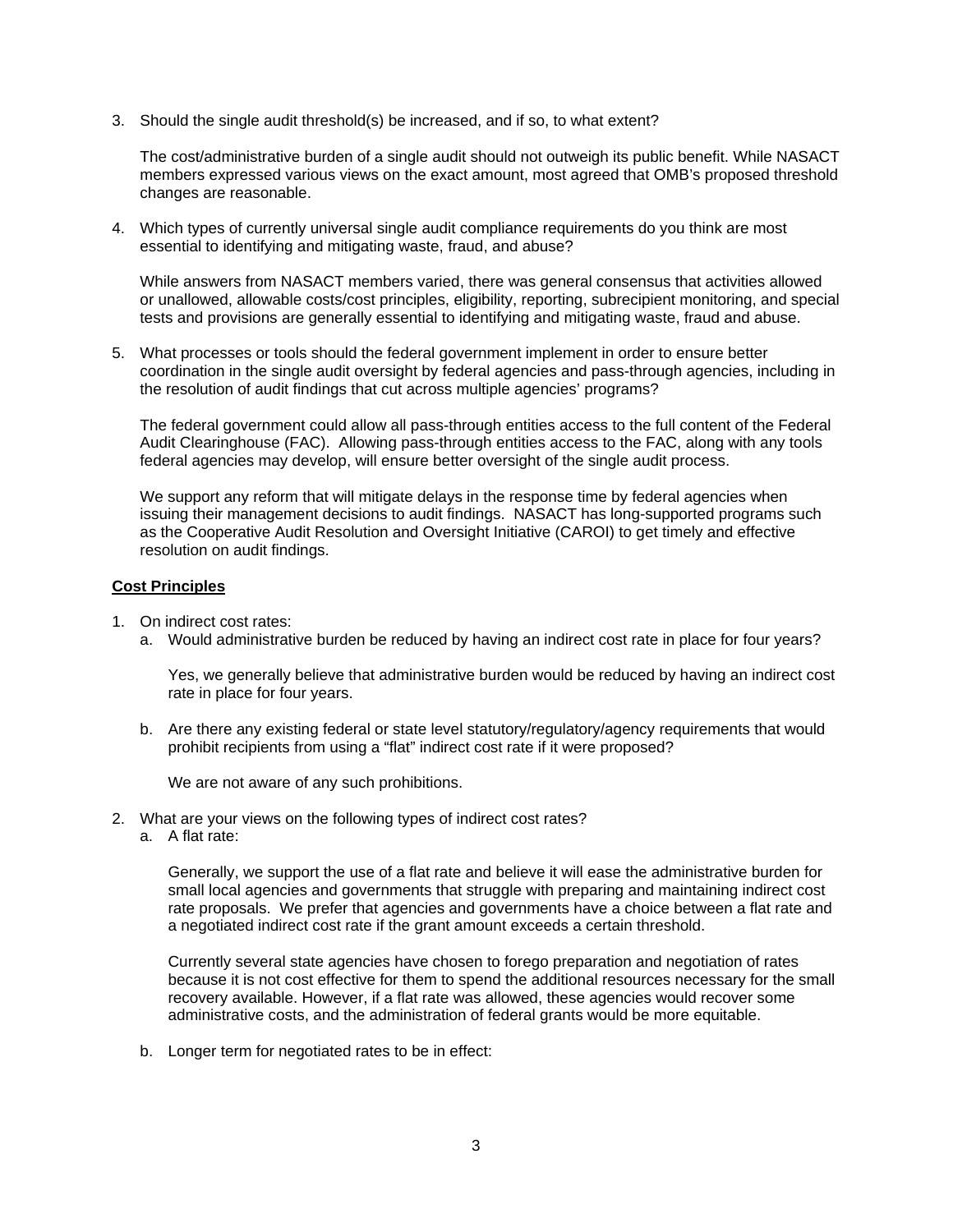We welcome the proposed longer term for negotiated rates to be in effect as long as there is a provision to amend the proposal in the event of organizational changes, changes in a program's operation, or the addition or deletion of current grants.

c. A flat rate that would be a fixed percentage of the organization's already existing negotiated rate:

We are assuming in this response that the term flat rate would remove the current adjustment-toactual requirement that is incorporated into the Division of Cost Allocation's commonly referred to "fixed with carry forward" method. Although removing the adjustment-to-actual requirement would be beneficial, we do not believe a flat rate that is a fixed percentage of an organization's existing rate is workable. The document indicates that OMB believes the flat rate to be a viable cost reduction opportunity for the federal government. We do not agree. The costs involved in preparing and negotiating the existing rate are small in relation to the other overhead costs to the state, which represent the largest portion of the negotiated rate. The time delays and bureaucratic inefficiencies of negotiating the SWCAP and rates are the more important consideration.

- 3. In general terms, what would be the cost implications of implementing each of the following reforms, and/or of all of them together?
	- a. The proposed clarifications to allowable charges of directly allocable administrative support as a direct cost. As currently envisioned, reforms would clarify that project-specific activities such as managing substances/chemicals, data and image management, and security are allowable.

We expect the cost savings of implementing this proposed clarification would be limited for two reasons. First, the areas to which the change is applicable are limited. Second, central service activities included in Section I of the SWCAP are unlikely to operate projects in these listed areas where a clear service benefit relationship could be established in order to meet the allocability requirement.

b. Allowing costs associated with recovery of improper payments.

While we do not believe there would be significant costs associated with allowing states to retain the costs associated with recovery of improper payments, we do believe that the current requirement to return 100 percent of recovered improper payments is a significant and perverse disincentive that is contrary to the President's initiative to remediate improper payments.

c. Allowing excess capacity for telecommunications and public safety projects?

Although there may be significant costs related to the excess capacity, we believe those costs are minor in comparison to the fixed costs of additional projects to add capacity or add similar projects. Overall, the federal government would be better served by participating in projects that are right-sized over their service lives.

4. Would you be potentially interested in participating in a piloted alternative for time-and-effort reporting? Is there a permanent change to time-and-effort requirements that you recommend OMB consider?

A few states indicated that they would be interested in participating in pilot projects. We do believe that requirements related to charges for personal services (salaries and benefits as prescribed in OMB Circular A-87) should be streamlined, considering that controls over payroll costs are tested as part of the financial audit.

5. If your organization is an educational institution that does not currently receive the Utility Cost Adjustment (UCA), what are the general factors that your organization would likely consider in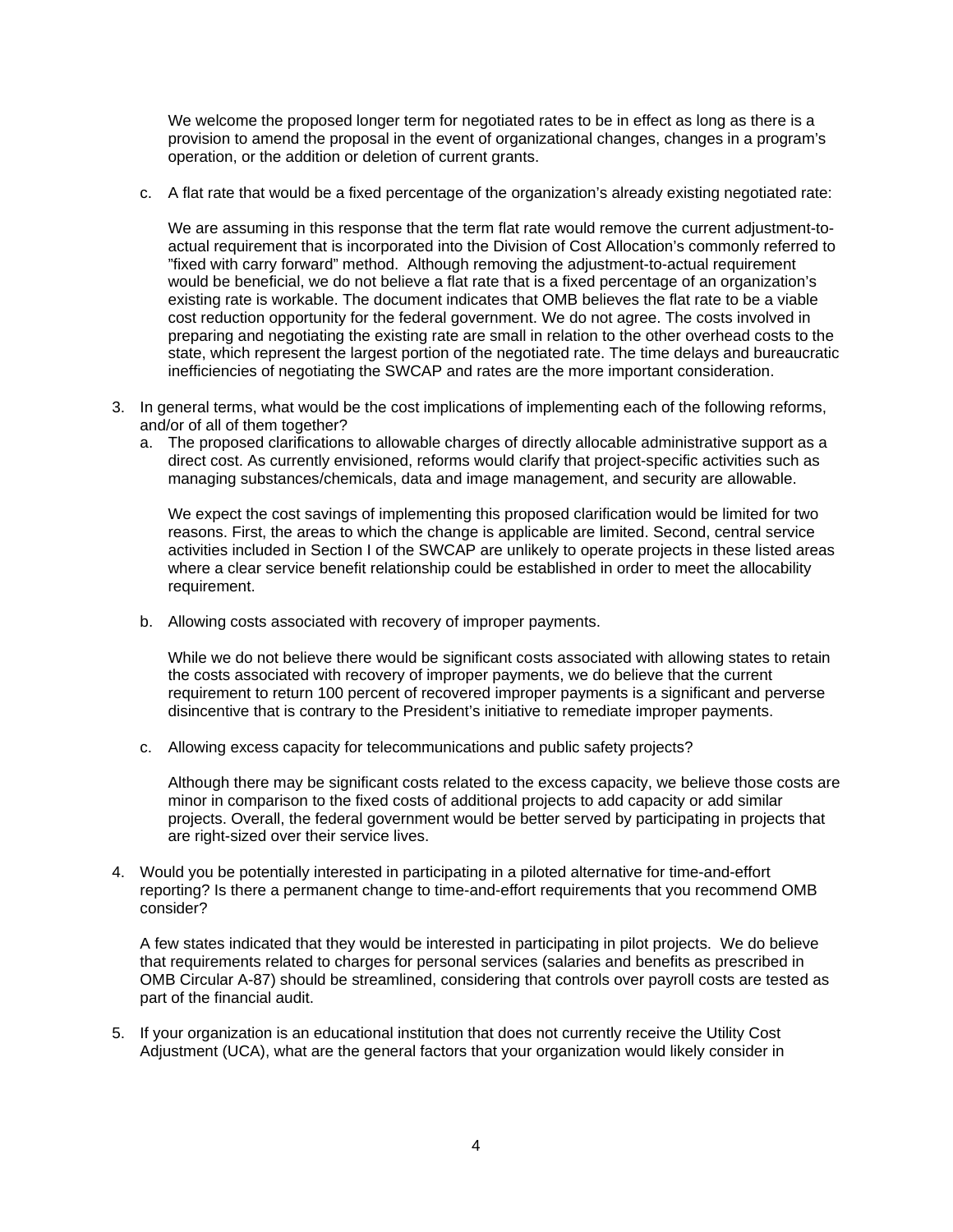deciding whether to conduct a cost study, and complete a plan to reduce utility costs, in order to justify receiving the UCA?

Not applicable. Our members are not educational institutions.

6. For organizations with CAS-covered contracts, are there differences between what is envisioned here and the standards for CAS-covered contracts in the FAR that you believe could be challenging to address?

No comment on this question.

### **Administrative Requirements**

1. What areas of past performance should be considered as part of a federal agency assessment of recipient risk (e.g., fulfillment of statutory matching requirements, record of sound financial management practices with no significant or material findings or weaknesses, ability to meet established deadlines)?

All areas of past performance should be considered as part of a federal agency assessment of recipient risk and evaluation of merit. Generally, it seems that compliance with the "universal compliance requirements" contemplated in an earlier reform idea should be the focus. Specifically, federal agencies may want to consider the following factors:

- History of having a "qualified" opinion on compliance for the major program.
- History of audit findings where the recipient has been unable to adequately document how federal funds have been spent (i.e., non-compliance with the "Activities Allowed" and/or the "Allowable Cost" compliance requirements).
- History of providing inaccurate or untimely financial or performance reports.
- History of non-responsiveness to management decisions issued by the federal government.
- 2. What specific standards should be considered in federal agencies' evaluation of merit prior to making federal awards?
	- a. How should these be applied?

We believe the federal government should decide how best to evaluate the merits of potential federal award recipients. Federal agencies should ensure recipients have sufficient grants management knowledge to administer compliance over federal programs.

b. What elements and what source materials should be looked at?

The federal awarding agency should examine prior Circular A-133 audit reports and the opinions on compliance provided by the independent auditors. Federal awarding agencies should also consider how responsive the recipient was to the federal government's management decisions.

- 3. With respect to the existing government-wide standard information collection requests (ICRs) for grant applications and grant reporting:
	- a. Do these ICRs provide necessary information to enable federal agencies to review grant applications or to monitor the progress of grant awardees?
	- b. Are these ICRs unnecessarily burdensome and, if so, in what way(s)?

We have no comment on these questions.

4. Should there be sets of standard data elements based on the type of assistance being provided (e.g. research, construction, social services, scholarships or aid program awards, etc.)?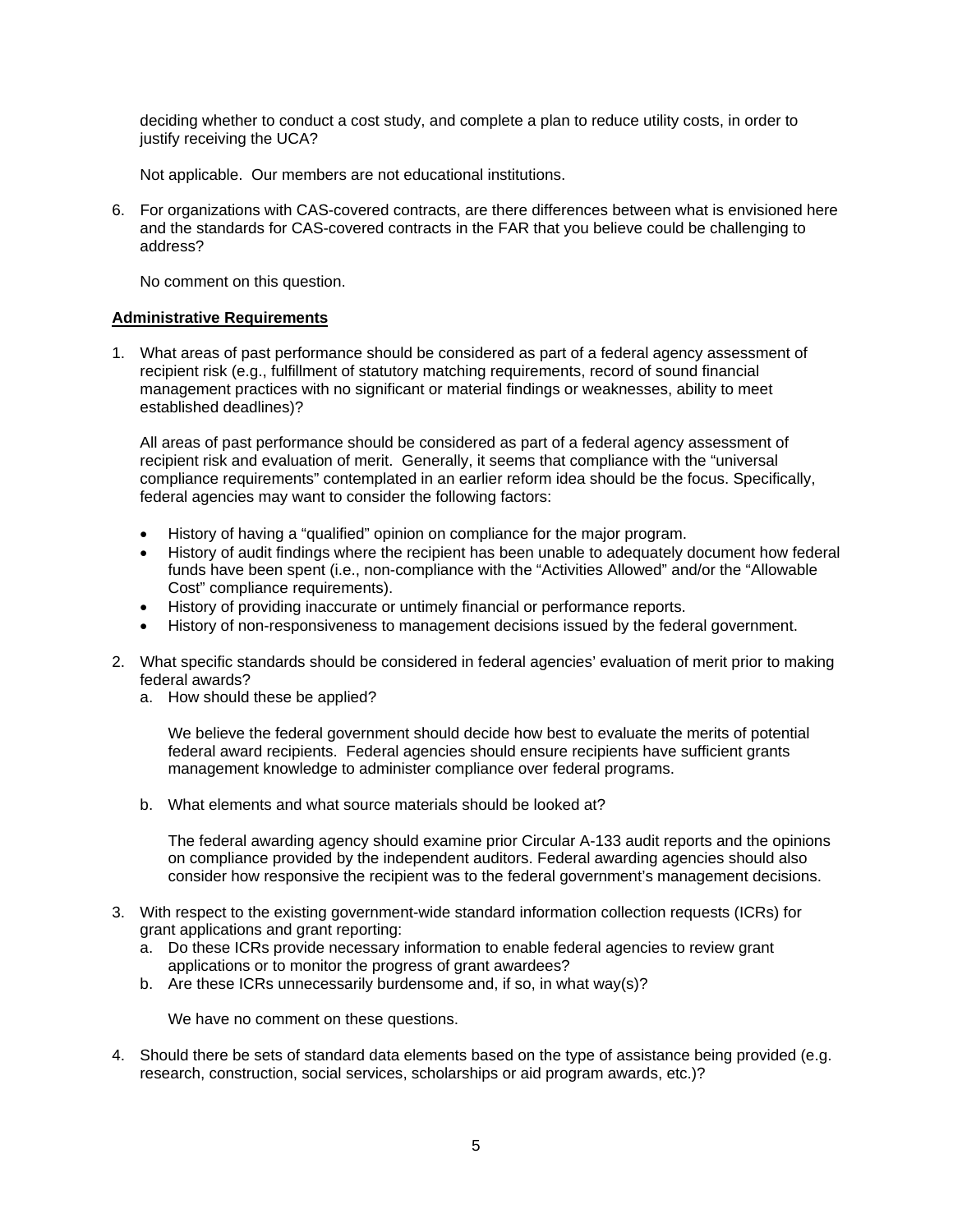Yes, we believe federal agencies should develop standard data elements tailored to the nature of their programs, assuming this will provide value to the federal agencies.

5. Are there any system issues and associated costs that may arise as a result of implementing the new pre-award and post award requirements? In general, what is the rough order of relative magnitude of these costs?

There are definitely system issues and associated costs if reforms are implemented with new preaward and post-award requirements, single audit requirements, cost principles, and administrative requirements. For the most part, we do not anticipate these changes to be overly burdensome or result in additional costs. However, one change that concerned some states is a change to the CFDA number format that would require major changes to system chartfields and to the Schedule of Expenditures of Federal Awards (SEFA) preparation process. Also, tracking cost and revenues under the Cash Management Improvement Act (CMIA) would possibly be hindered by a mid-year change in the CFDA number format because CMIA regulations require that expenditures and revenues be tracked by CFDA number.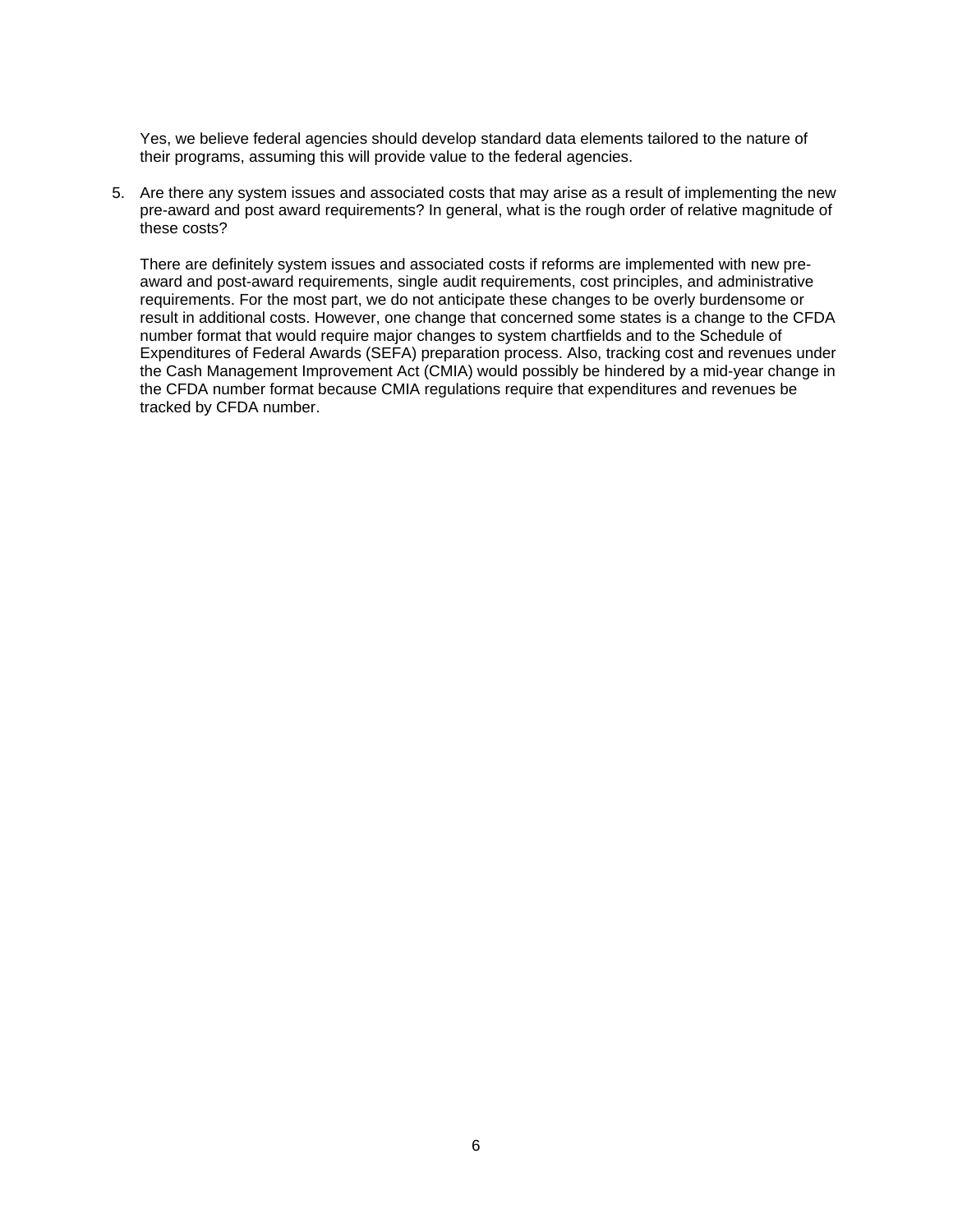### **General/Additional Comments:**

| <b>Comments</b>                                                                                                                                                                                                                                                                                                                                                                                                                                                                                                                                                                                                                                                                                                                                                                                                                                                                                                                                                                                                                                                                                                                                                                                                                                                                                                                                                                                                                                                                       |
|---------------------------------------------------------------------------------------------------------------------------------------------------------------------------------------------------------------------------------------------------------------------------------------------------------------------------------------------------------------------------------------------------------------------------------------------------------------------------------------------------------------------------------------------------------------------------------------------------------------------------------------------------------------------------------------------------------------------------------------------------------------------------------------------------------------------------------------------------------------------------------------------------------------------------------------------------------------------------------------------------------------------------------------------------------------------------------------------------------------------------------------------------------------------------------------------------------------------------------------------------------------------------------------------------------------------------------------------------------------------------------------------------------------------------------------------------------------------------------------|
| Reforms to Audit Requirements (Circulars A-133 and A-50)<br>Α.                                                                                                                                                                                                                                                                                                                                                                                                                                                                                                                                                                                                                                                                                                                                                                                                                                                                                                                                                                                                                                                                                                                                                                                                                                                                                                                                                                                                                        |
| Concentrating audit resolution and oversight resources on higher dollar, higher risk awards<br>1.                                                                                                                                                                                                                                                                                                                                                                                                                                                                                                                                                                                                                                                                                                                                                                                                                                                                                                                                                                                                                                                                                                                                                                                                                                                                                                                                                                                     |
| We agree with the notion that audits, audit resolution, and oversight resources need to be more focused on more meaningful, higher dollar, higher risk<br>federal awards. We believe the amount of effort to audit smaller award recipients and subrecipients, as well as the effort and difficulty in "keeping up"<br>with audit resolution and monitoring (if it is even done at all) over these smaller award recipients has proven to be of little value and greater cost than<br>benefit.                                                                                                                                                                                                                                                                                                                                                                                                                                                                                                                                                                                                                                                                                                                                                                                                                                                                                                                                                                                        |
| Accordingly, we applaud the idea of raising the threshold for single audit work to entities that expend \$1 million or more in federal awards. We<br>acknowledge the reduced burdens and costs of over 9,300 smaller entities (25 percent of the entities currently receiving single audits) by raising the<br>threshold from \$500,000 to \$1,000,000, and still obtaining coverage for over 99.4 percent of federal awards expended.                                                                                                                                                                                                                                                                                                                                                                                                                                                                                                                                                                                                                                                                                                                                                                                                                                                                                                                                                                                                                                                |
| Additionally, we are in favor of having a tiered approach that recognizes and better focuses federal compliance work for entities that receive less federal<br>awards and reserves a full, but reformed, single audit for the entities expending the largest amounts of federal awards. However, we believe the lower<br>tier should be set at entities that expend between \$1 million and \$5 million, rather than the \$3 million top range. We see that setting the upper range of<br>the lower tier to \$3 million dollars further reduces the costs and burdens to another 10,000 entities who would now undergo a reduced, more tightly<br>focused "single audit" and the federal agencies would still be obtaining information for an incredibly high coverage of 98 percent of entities who will be<br>receiving full-blown single audits. However, we note that by increasing the upper range of the lower tier to \$5 million, an additional 7,300 entities would<br>receive relief from costs and burdens while federal agencies would lose coverage for only another 2 percent of total federal awards. First, we believe at<br>the \$5 million level, 96 percent coverage is still an incredibly high amount of coverage. But second, we believe the relief of burdens and costs from<br>undergoing more focused, less-than full-blown single audits to over 17,000 entities is an enormous amount of relief compared to the current regulations.                       |
| For the lower tier of entities expending federal awards between \$1 million dollars and \$3 million (or \$5 million, as we recommend), we agree with the<br>reform ideas for making the single audits more focused on two compliance requirements. We agree that the most impactful compliance requirement for<br>any federal program is allowable and unallowable costs and the results of auditor's tests in this area would provide the best focus on whether federal<br>monies are being used properly (i.e., best suited compliance requirement for finding improper payments). We suspect that for many federal programs,<br>eligibility is an equally, or nearly-so, important compliance requirement. We also think that each federal agency could already name the two compliance<br>requirements that would best focus on how the federal award monies were spent for each federal program for which they award monies. Therefore, we<br>strongly recommend that the selection of the second compliance requirement not be left to an annual selection by the federal awarding agency at the<br>time the auditor is in the field. Each federal agency could easily select the two most important compliance requirements for each program and indicate<br>those requirements in the Compliance Supplement, revising them annually if desired. This would streamline each year's audit process and remove<br>unnecessary delays to time-critical decisions during the audit. |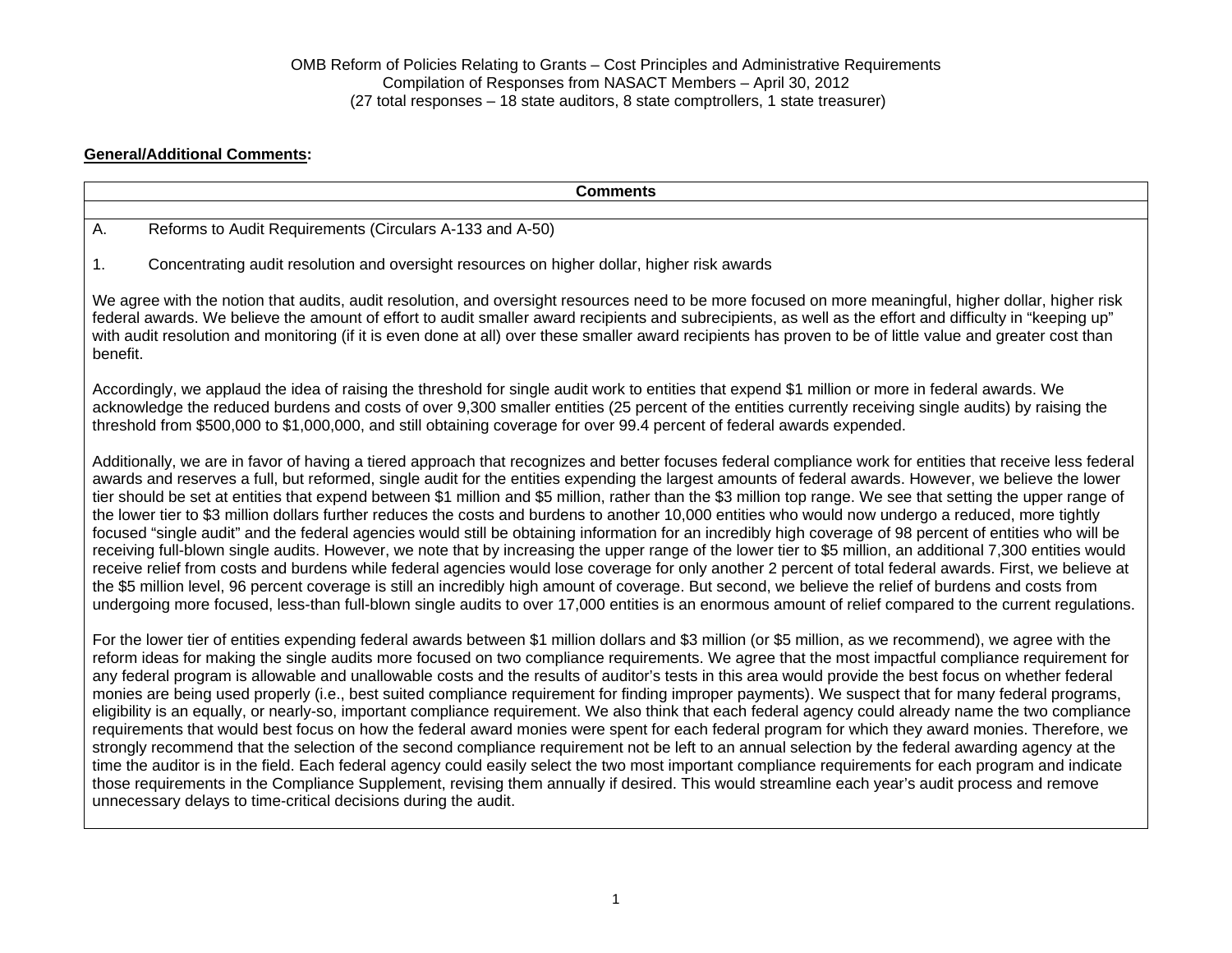#### **Comments**

For entities that would undergo a full single audit, we agree that such audits would be strengthened and improved if a full single audit was reformed. See our comments to the next sections as they relate to the specific reforms proposed.

2. Streamlining the universal compliance requirements in the Circular A-133 Compliance Supplement

We agree that a full single audit should be streamlined for greater impact. Since we perform state, higher education, and county government single audits, and review school district single audit reports, we have many years of experience relevant to single audit results and federal audit resolution and monitoring (in which federal oversight and monitoring has been very limited). We do believe that reform is needed so that the entire process – from audit to resolution – is more effective and impactful. Therefore, we agree with the findings related to this topic resulting from the President's Executive Order 13520 – Reducing Improper Payments report Single Audit Workgroup Recommendations. In that report, the workgroup recommended that single audit compliance testing be refocused on the compliance requirements most likely to result in improper payments. It described the compliance requirements that could be retained in a full single audit, and the remaining universal compliance requirements would not be required to be performed unless a unique and appropriate reason exists. The reform ideas in this advance notice document carries this recommendation forward, but has been modified in two critical ways that will not help meet the objectives of reduced burdens for high impact.

First, the workgroup recommended that the following compliance requirements be retained in a full single audit:

- Activities Allowed and Allowable Costs/Cost Principles
- Cash Management
- Eligibility
- Reporting
- Subrecipient Monitoring
- Special Tests and Provisions

However, the reform ideas in this advance notice add two more compliance requirements – period of availability and suspension and debarment. We do not agree that these two compliance requirements should be retained in a full single audit, for two reasons. First, in our experience, these two compliance requirements are not the source of significant, if any, improper payments. Second, both of these compliance requirements are examples of requirements that the federal administrating agency could easily determine or obtain representation from a grantee much more efficiently than having an auditor spend time on these objectives. Fundamentally, this is not a good use of audit resources. Therefore, we strongly recommend that only the compliance requirements recommended in the Workgroup Recommendations report be retained in a future full single audit. As a secondary note to this, we are concerned about the manipulation of compliance requirements for the special tests and provisions category. Only a judicious analysis and limited use of adding requirements to the special tests and provision category will move towards true reform. We strongly recommend that some "fences" be wrapped around the use of this category to ensure that it retains only the most important and impactful requirements not addressed by the reduced universal requirements.

The second critical way that the reform ideas presented in this document do not meet the objectives of this project is by allowing, at the federal agency's discretion, an option for including more compliance requirements in a single audit. We cannot achieve efficiencies, reduced costs, and increased benefits if federal agencies are allowed to opt in additional requirements outside of the special tests and provisions discussion above. We strongly recommend that the option allowing federal agencies to add additional compliance requirement categories not be moved forward in any single audit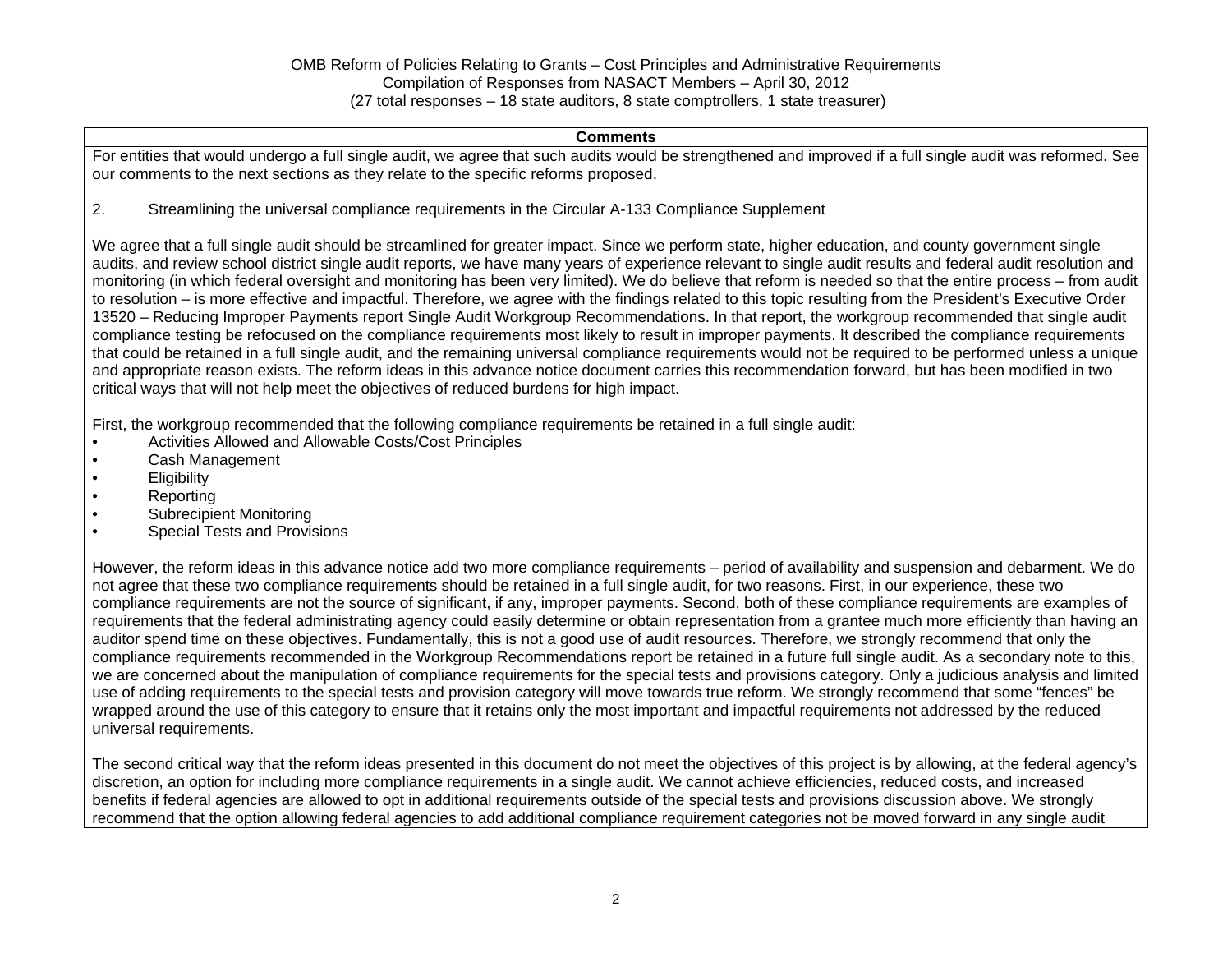**Comments** reform. If our recommendations in this area make their way to single audit reform, we agree that, in some instances, more testing of compliance requirements would be necessary, appropriate, and effective in helping identify potential improper payments. Finally, we agree with the comments in this advance document that refocusing the single audit compliance supplement to reduce the number of types of compliance requirements would both reduce audit burden and provide greater impact. However, we believe the reform ideas discussed in this section of our response need to be addressed. We believe the reform ideas proposed in this advance document, without modification, will not provide the reduced audit and administrative burdens and will only serve to increase them. Introductory response As a State Audit organization, our interest in the "Grant Reform" document is primarily limited to potential reforms to audit requirements (Circulars A-133 and A-50). Generally, the ideas discussed regarding changes to the OMB cost-principle circulars and the reforms to the administrative requirements seem reasonable, however, we are not a primary stakeholder with regard to these matters. Therefore, our responses will be limited solely to the questions related to the potential reforms to the audit requirements. General comment to overarching questions: We audit a large entity (over \$20 billion in federal expenditures) and it would be helpful for us if the \$10,000 threshold for reporting questioned costs could be increased. For example, we are required to report a finding in one of our major programs this year because we identified questioned costs of \$40,000. This program has over \$4 billion in expenditures. It is extremely difficult for the agency head to understand why this finding is reportable since it is only .001% of the total. We believe the threshold should be the greater of a percentage of program expenditures or a dollar threshold (e.g. \$10,000). If the known questioned cost threshold cannot be changed, maybe the likely questioned cost aspect of the requirement could be increased. We would like to recommend revisiting Section .510 of OMB Circular A-133 regarding audit findings required to be reported, in particular the requirement to report findings for known or likely questioned costs greater than \$10,000 and all instances of known fraud, regardless of the dollar amount of the fraud. We ask that these reform efforts ensure that audit requirements are focused in areas of great concern and importance to the federal grantor. For example, we put hundreds of hours of audit effort into auditing the Community Development Block Grant program awarded through the US Department of Housing and Urban Development (HUD). The State received billions of dollars for recovery and HUD continues to make retroactive policy and regulation changes that make it very difficult to audit. We consistently find that audit findings related to this program seem unimportant to the federal grantor agency. Therefore, we question whether the hours allocated to this program are an effective use of state audit resources. We recommend that federal grantors communicate; in writing, changes in program audit requirements in a timely manner. We have noted that in some cases, federal grantors make changes to program audit requirements, but do not communicate those changes in writing. This leaves the auditor with no choice but to audit to the existing requirements, and therefore question costs that the federal grantor has no immediate desire to recover. What results is an inefficient use of state audit resources to develop audit findings or a qualification on a major program that will be essentially ignored by the grantor.

**Section A - Reforms to Audit Requirements**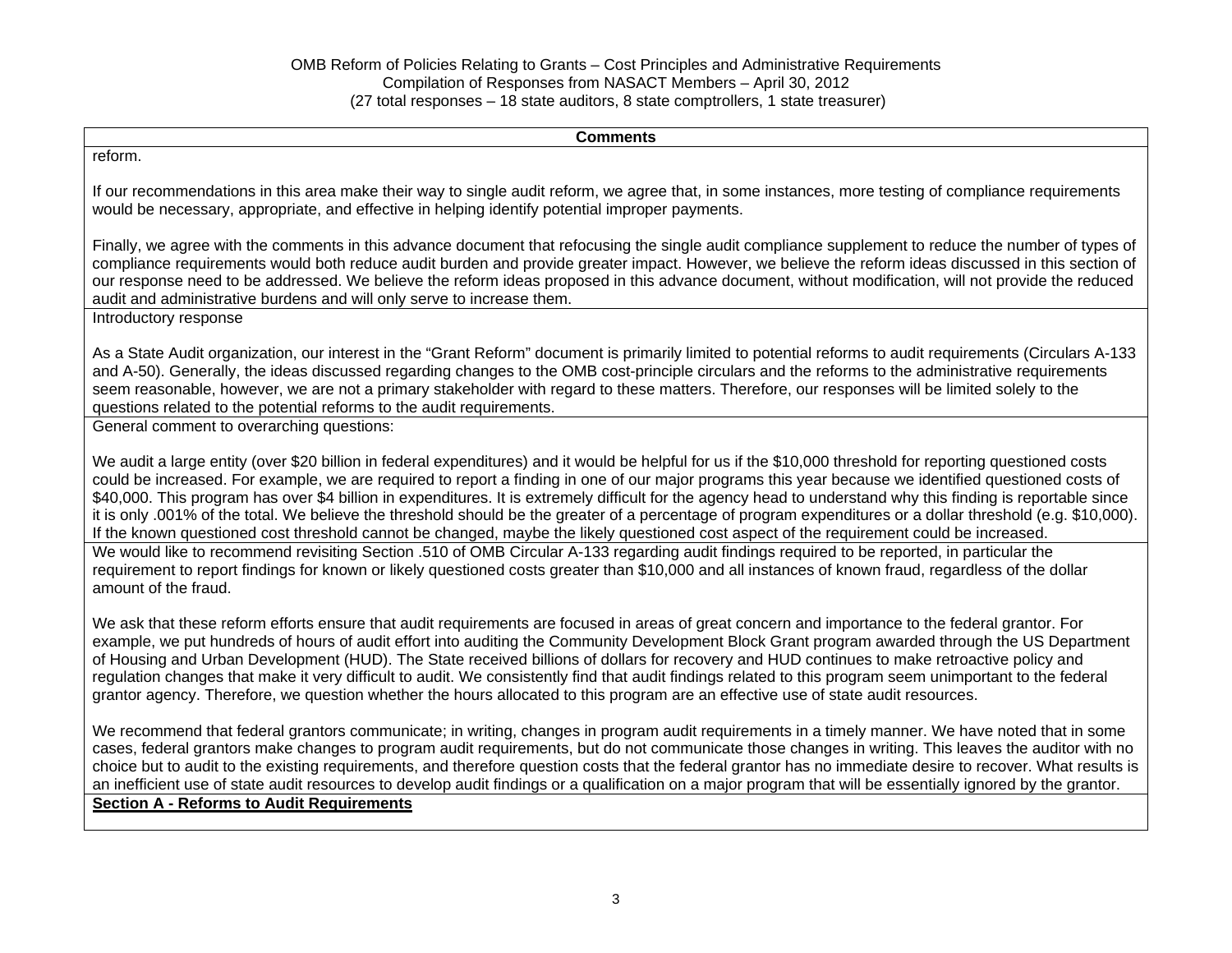#### **Comments**

While raising the threshold may initially take some of the pressure off smaller entities I don't believe this change will adequately address risk. Many of the larger entities, receiving the larger awards have established systems that include adequate internal controls. Entities receiving smaller awards are more likely to have a less structured environment, and more risk as a result. Also, I believe the States will have to ultimately increase sub-recipient monitoring and other oversight activities to replace the current assurance received from the audits. In the end the audit procedures eliminated by the proposal will need to be replaced by additional monitoring by the states on these high-risk, smaller entities.

The State has used the single audit threshold to require local government audits. Based on our review of the related local government audit reports we not believe the threshold change and alternative procedures for the mid level entities will provide adequate coverage for the smaller local governments.

Under the streaming the universal compliance requirements in the Circular A133 compliance supplement section it states: "Under this approach, a subset of compliance requirements would be targeted for increased testing, larger sample sizes or lower levels of materiality." This sounds like they are trying to dictate how an audit is completed. If that is the case, what part of the testing will be auditor's judgment and are the auditors still independent??

Where they are talking about audit follow-up they are discussing digitizing Single Audit Reports to make them more useful. If they are reducing the number of single audits, where will the usefulness come in?

In the section where they are talking about reducing the burden for pass-through entities they talk about the federal government taking the lead with all negotiations however once it is resolved the audit follow-up and monitoring would revert to the primary grantee. I am not sure how this can be accomplished. If the primary grantee isn't involved with the negotiations how will they know what to follow-up on and track? This would increase the need for communication between the primary grantee and the federal government.

### **Section B - Reforms to Cost Principles**

B.1. - Consolidating the cost principles into one document may be a good idea as long as they are able to separately identify certain requirements by entity type.

B.2. - Going to a flat IDC rate instead of a negotiated rate may sound good at first, but in the long run we could see a problem with it not allowing us to recover our indirect costs to the fullest extent possible per state law. The cost savings to a state, in staff time, would most likely be more than offset by the lost indirect cost recoveries. Also, not every entity uses the same basis, so if they went to a flat rate, they would have to figure out what base to apply this rate against. The problem with using a single base is that it may not make sense for the type of pooled costs being recovered. On the plus side of a flat rate, it would allow the programs a set rate they could count on and would make budgeting and managing costs easier.

This could cut back the time in preparing, reviewing and negotiating the rate, if we are not required to roll forward for each year, i.e. the rate is calculated and negotiated every four years on a stand-alone basis. Otherwise you are putting off the work for four years, but then doing four years worth of calculations in a single year. If the costs must be rolled forward, this would result in no cost savings and an overall increased workload, in the long term.

B.18 – As part of providing IDC proposal documentation to NPOs, OMB should also consider providing guidance to pass-through entities on how and to what extent they are required to review IDC proposals of sub-grantees. OMB should clarify when it is the responsibility of the pass-through entity to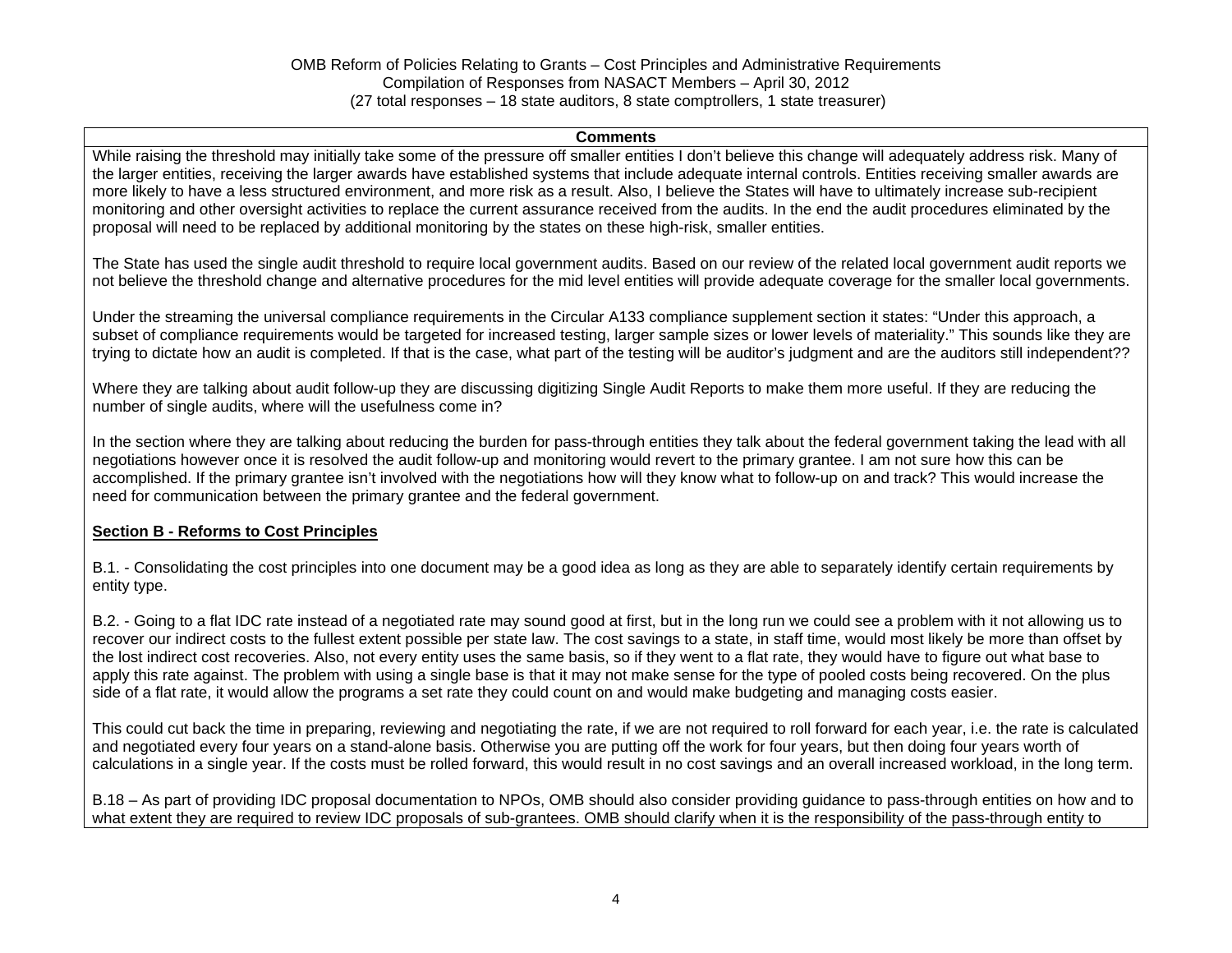**Comments** 

review such IDC proposals and what documentation is acceptable.

### **Section C - Reforms to Administrative Requirements**

OMB needs to consider revising the language requiring pass-through entities to include federal grant award numbers in their awards to sub-recipients. The grant award number is confusing to sub-recipients and is not necessary for them to report on their SEFAs. They should consider limiting this information to only what is relevant (i.e. CFDA # & title).

A-133 Reforms:

Our biggest concern is still the tiered approach. We believe it adds unnecessary complexity and costs to the process. We believe the threshold is too low. The minimum threshold for a single audit should be \$5 million (preferably \$10 million); otherwise, the impact on us at the state level will be minimal from both audit relief and administrative costs. We agree with OMB reducing the number of compliance requirements that we would have to audit. This is only natural because many of the compliance requirements are really not important or material (quantitative and qualitative). We still believe that OMB should limit the compliance requirements to the most important (no more than 5 compliance requirements) and should enforce this on the federal agencies. These cross-cutting compliance requirements should also apply to all federal programs with no federal agency exceptions. We strongly disagree with allowing the federal agencies to request exceptions to the OMB compliance requirements and guidance. Many times the requested exceptions are not communicated to the auditors and primary recipients in a timely manner to plan the Single Audit audits. ARRA implementation was a classic example of this in action. Because federal agencies appear to have great flexibility in how federal programs are administered, we believe a better solution would be to require federal agencies to block grant federal assistance (related to all of each federal agencies programs) to primary recipients in the form of less federal assistance, little or no federal regulation (i.e., no "strings attached" or limited to only two compliance requirements: eligibility and allowable costs), and much greater expenditure flexibility for the primary recipient. This solution would accomplish several goals including reduced administrative costs related to regulatory compliance and less improper payments, fraud, waste, and abuse because of less federal assistance. The federal agencies could instead establish performance metrics to ensure performance outcomes are met.

Administrative Costs Reforms (A-102, 110, and 89):

We generally agree with the concept of consolidating and streamlining the administrative requirements. We believe they should be consistently applied across federal agencies without exception. We agree with the option of a flat rate for the indirect costs reimbursement; however, we prefer that the flat rate become the requirement instead of allowing other options. However, we want a guarantee that the preparation costs for the indirect cost proposal plan more than offset the reduction in the reimbursement rate. Our main point of this comment is that this process is unnecessarily complex and costly without the commensurate benefits (i.e., results in only regulatory costs that would otherwise be used to meet program objectives).

Overall we are supportive of the OMB initiatives to reform the effectiveness and efficiency of Federal program outcomes and integrity and strengthen the oversight of Federal grant dollars. Aligning administrative requirements, standardizing reports, and eliminating duplicate effort across Federal agencies would hopefully ease the administrative burden on recipients of Federal funds.

General Comments:

a. We recently completed our statewide single audit in less than 5 months for the first time. However, we found it very difficult to do so because the compliance supplement is issued so late each year. In order to complete the audit timely, we start testing programs in January each year. Five to six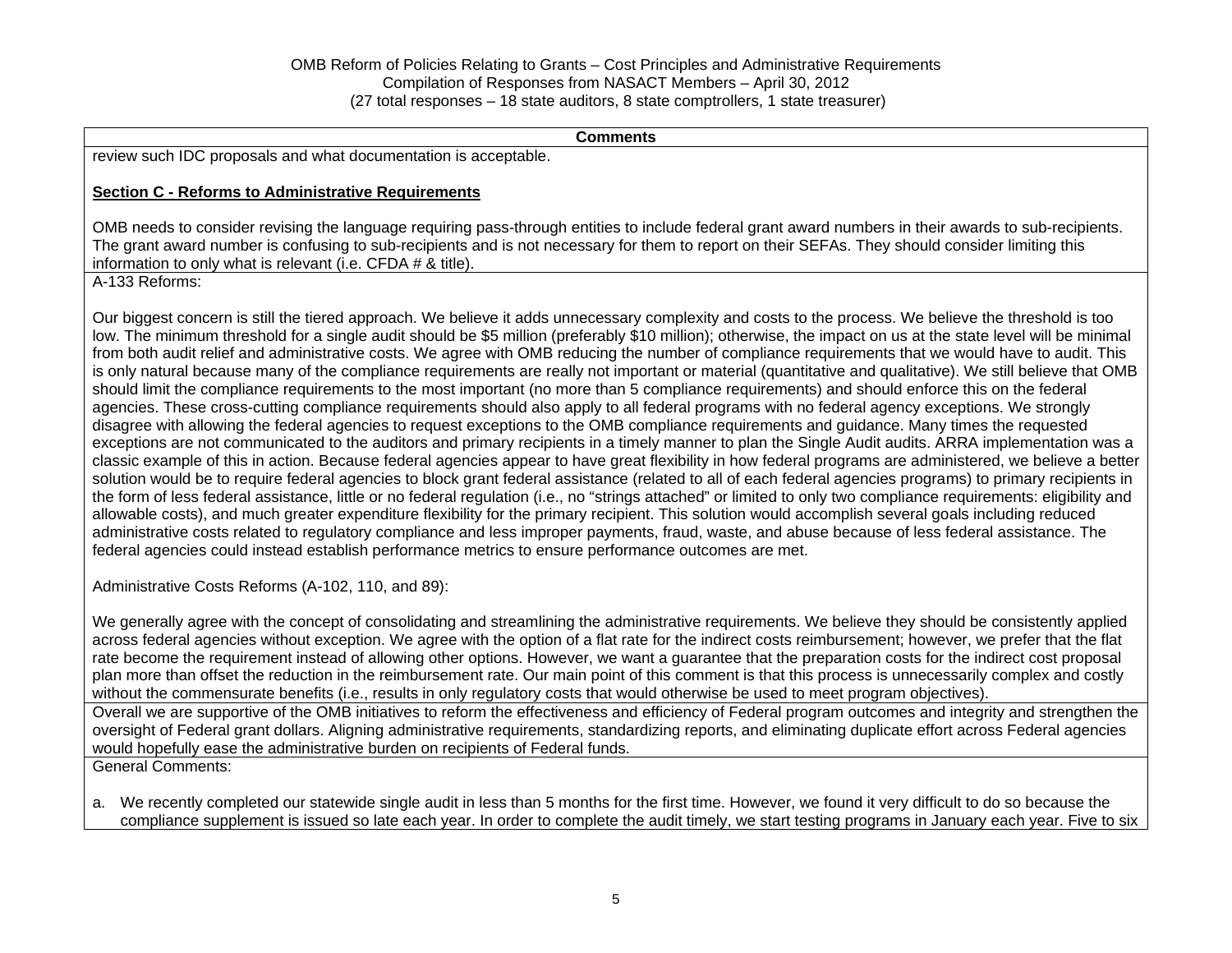|    | <b>Comments</b>                                                                                                                                                                                                                                                                                                                                                                                                                                                                                                                                                                                                                                      |
|----|------------------------------------------------------------------------------------------------------------------------------------------------------------------------------------------------------------------------------------------------------------------------------------------------------------------------------------------------------------------------------------------------------------------------------------------------------------------------------------------------------------------------------------------------------------------------------------------------------------------------------------------------------|
|    | months later when the compliance supplement is finished, we then have to review and possibly modify our testwork to comply with the new<br>guidance. This is very inefficient and could be improved by finalizing the supplement much earlier.                                                                                                                                                                                                                                                                                                                                                                                                       |
| b. | In addition, the requirement to base the major grant determination on the current year dollars spent on the program is very problematic for<br>completion of a large state entity single audit in a timely manner. Nearly every year as we get to the final weeks of our audit and recalculate the final<br>dollar amount for determining type A grants, we find that a new program has emerged and we have very little time to test it. In addition, we often find<br>that a program we thought was type A, and therefore tested, suddenly falls below the newly calculated threshold; thus, we tested a program that did<br>not need to be tested. |
|    | We recognize that using only prior year numbers to determine major programs for the current year can be problematic. However, we believe that<br>using prior year numbers along with known major changes in program funding might be an approach to consider. For example, perhaps the prior<br>year dollars could be used to calculate the current Type A threshold unless the current dollars decreased by more than 10 or 20%. That would allow<br>some stability in the calculation along with a means to adjust the calculation for big swings in funding.                                                                                      |
| c. | Audit issue resolution has been a continuing problem in our state. We are not talking about the time it takes the feds to contact the state about a<br>finding, we are talking about the fact that the problem never gets fixed. The status of prior year findings in our 2011 report showed the following<br>findings that had not been resolved:                                                                                                                                                                                                                                                                                                   |
|    | Original Issue Year Number of Findings                                                                                                                                                                                                                                                                                                                                                                                                                                                                                                                                                                                                               |
|    | 1997                                                                                                                                                                                                                                                                                                                                                                                                                                                                                                                                                                                                                                                 |
|    | 2000                                                                                                                                                                                                                                                                                                                                                                                                                                                                                                                                                                                                                                                 |
|    | 2002                                                                                                                                                                                                                                                                                                                                                                                                                                                                                                                                                                                                                                                 |
|    | 2003                                                                                                                                                                                                                                                                                                                                                                                                                                                                                                                                                                                                                                                 |
|    | 2004<br>2005<br>2                                                                                                                                                                                                                                                                                                                                                                                                                                                                                                                                                                                                                                    |
|    | 2007                                                                                                                                                                                                                                                                                                                                                                                                                                                                                                                                                                                                                                                 |
|    | 2008                                                                                                                                                                                                                                                                                                                                                                                                                                                                                                                                                                                                                                                 |
|    | 3<br>2009                                                                                                                                                                                                                                                                                                                                                                                                                                                                                                                                                                                                                                            |
|    | In addition, several of these finds are material noncompliance. That means we have qualified on the compliance for some programs for many years<br>and still nothing changes.                                                                                                                                                                                                                                                                                                                                                                                                                                                                        |
|    | Given these results, we wonder what value any of our single audit efforts are achieving. Certainly, the message sent to the offending agencies is<br>that there is no need to fix the problems because nothing will be done about it.                                                                                                                                                                                                                                                                                                                                                                                                                |
|    | When developing future register notices or final guidance, OMB should avoid using the general term "agency". This causes confusion because "agency"                                                                                                                                                                                                                                                                                                                                                                                                                                                                                                  |
|    | could refer to a federal agency that awards the funds or to a state agency that is awarded the funds that may also award these same funds to a                                                                                                                                                                                                                                                                                                                                                                                                                                                                                                       |
|    | subrecipient. Because state agencies step into the shoes of the federal government when they award these funds, it is important to differentiate                                                                                                                                                                                                                                                                                                                                                                                                                                                                                                     |

between which responsibilities are passed along to state agencies (pass-throughs) as compared to those that stay solely with the federal agencies.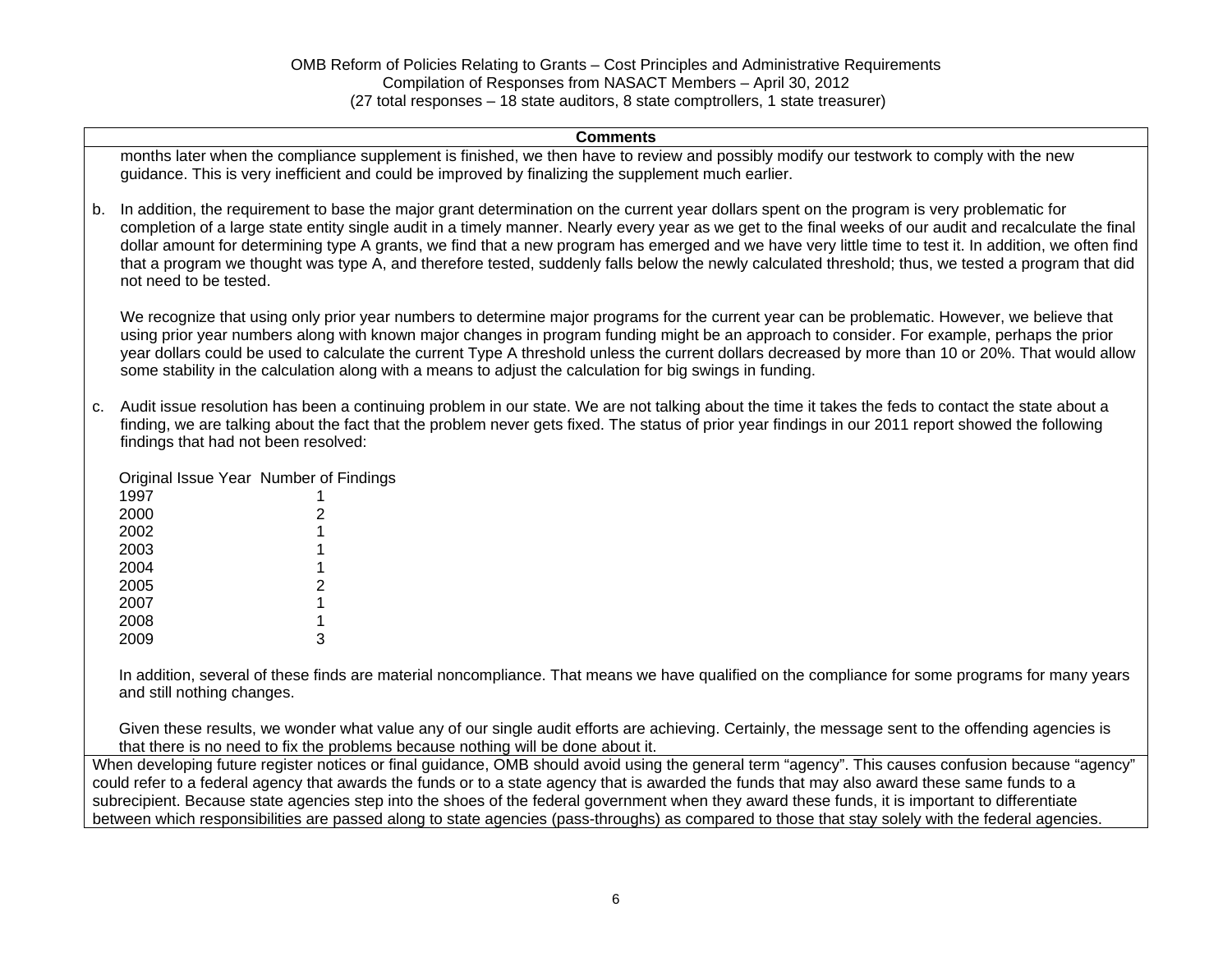#### **Comments**

#### Some of this was a long time in coming.

Cost Principles, Section B (12) – Contingency Funds and Billed Central Services. We recommend clarification in the cost principles about whether the anticipated cost of future replacement of equipment is an allowable charge to federal awards. By piecing together examples and illustrations from ASMB C-10 and other HHS guidance, one can reach a conclusion that future replacement cost of equipment is not allowed, but it would be helpful to have this specifically mentioned in Appendix B and/or C to A-87.

#### Example:

A grantee's internal Equipment Rental Revolving Fund billed its grant an hourly rate for a dump truck that was needed for a grant-funded construction project. In addition to the costs of depreciating the original truck and its maintenance, can the grantee add a future replacement component to the billing rate so that it can accumulate funds in the event it needs to buy a new dump truck sometime in the future?

### **Overarching Questions:**

### **1. Which of these reform ideas would result in reduced or increased administrative burden to you or your organization?**

| <b>Comment</b>                                                                                                                                                                                                                                                                                                                                                                                                                                                                                                                                                                                               |
|--------------------------------------------------------------------------------------------------------------------------------------------------------------------------------------------------------------------------------------------------------------------------------------------------------------------------------------------------------------------------------------------------------------------------------------------------------------------------------------------------------------------------------------------------------------------------------------------------------------|
|                                                                                                                                                                                                                                                                                                                                                                                                                                                                                                                                                                                                              |
| Reform idea that would result in an increased administrative burden would be implementing a dual single audit system. A dual system will increase the<br>workload, requiring two separate tracking systems for grantees meeting the different thresholds and would two separate types of procedures for a desk<br>review once the single audits are received. A high learning curve for not only the grantees determining if a single audit is required, but also for the audit<br>firms who perform infrequent single audits and our internal staff who review the audits.                                  |
| A reform idea that has the potential for decreasing administrative burden is the suggestion that Federal agencies be required to conduct audit follow up,<br>and that pass-through entities that give sub-awards would no longer be required to resolve financial and internal control issues – but would instead be<br>free to focus on the programmatic requirements of the sub-awards. Our concern is that Federal agencies would not conduct the audit follow up, resulting<br>in no agency (federal or pass-through) contacting the subrecipients to resolve the financial and internal control issues. |
| We would realize reduced burden in the number of federal compliance audits required which would assist in the demand of meeting the federal audit<br>deadline. The tiered approach would also assist in the amount of time required to complete federal audits meeting this criteria particularly with the<br>selection of 2 compliance requirements for those in that second tier.                                                                                                                                                                                                                          |
| As a state audit organization, the reform ideas about single audit changes would have the greatest impact on our burden. However, as noted in our<br>comments above, without accepting our recommendations to the reform ideas, we think there will not be any reduced burdens to our organization, and<br>likely our burden will increase.                                                                                                                                                                                                                                                                  |
| We agree with the concept of reducing the required number of compliance requirements that must be tested and establishing a set of "universal<br>compliance requirements" for testing. OMB may also consider removing the Period-of-Availability compliance requirement from the "universal<br>compliance requirement" listing if the federal government does not consistently seek recovery of federal funds spent after the liquidation period.                                                                                                                                                            |
| Allowing federal agencies to "opt back in" the remaining "non-universal" requirements seems counterproductive to the idea of reducing audit effort. We                                                                                                                                                                                                                                                                                                                                                                                                                                                       |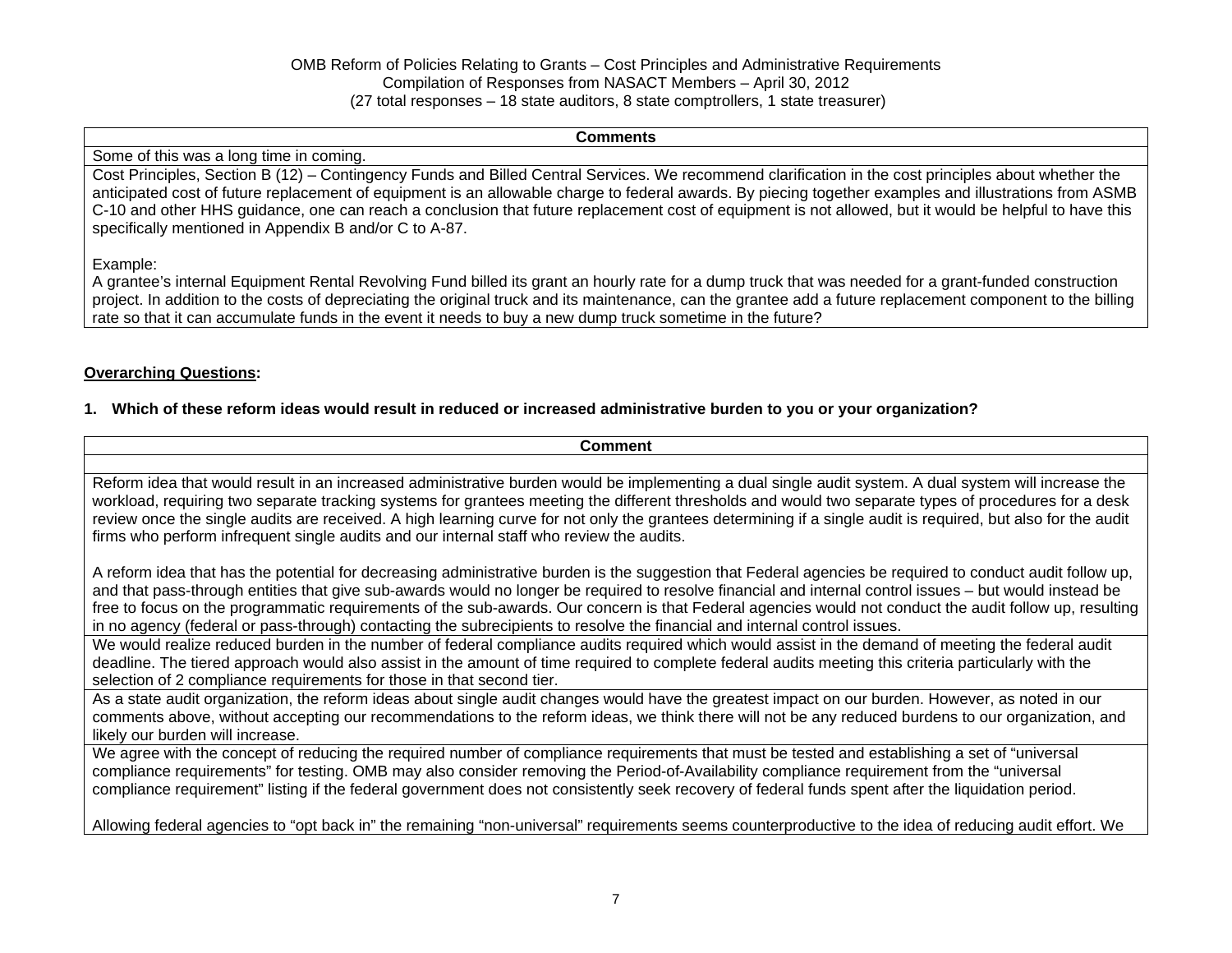#### **Comment**

would suggest OMB consider allowing auditors to use their professional judgment and decide whether to test compliance with these "non-universal" requirements based on the guidance in SAS 117 [AU 801.A8]. Further, for the "universal compliance requirements" that will be tested, requiring auditors to sample more transactions than the guidance provided by the AICPA's Audit Guide – Government Auditing Standards and Circular A-133 Audits seems unnecessary.

We believe that the following two reform ideas would REDUCE the administrative burden on smaller local governments and/or our office:

- 1. Increasing the Single Audit threshold from \$500,000 to \$1 million would result in a reduction in the number of certain smaller local governments and school districts subject to audit. Those governments would, therefore, not incur the costs and hours associated with Single Audit requirements. Under the Local Government Audit Law in Colorado, local governments with less than \$500,000 in revenues or expenditures can request an exemption from audit. OMB's increasing of the Single Audit threshold to \$1 million could lead to a potential statutory change in Colorado to align the Local Government Audit Law threshold with the revised Single Audit threshold which, as a result, would allow local governments to apply for an exemption from audit if below \$1 million. This would cause our administrative burden to be reduced since our office most likely would have fewer local government audits to review.
- 2. Streamlining the identification of particular compliance requirements for those programs included in the annual Compliance Supplement could lessen our administrative burden as well as the administrative burden of smaller local governments by clarifying compliance requirements that must be tested.

We believe the following reform ideas would INCREASE our organization's administrative burden:

1. Increased sample sizes and lowering of materiality under the Single Audit Act: We believe that, by requiring the use of OMB-imposed sample sizes and materiality limits, OMB would severely limit the auditor's ability to use judgment in the determination of direct and material compliance requirements, and the use of risk assessment procedures to determine sample sizes. We believe this requirement could also increase our administrative burden by resulting in testing of overall compliance areas that do not have a direct and material effect on the grant program being tested.

We do not anticipate significantly reduced administrative burden at the statewide level; however our state agencies would benefit from: B-1 and C-1 both of which related to consolidating and standardizing guidance; B-2 regarding flat rates for indirect cost recoveries, B-3 regarding alternatives to time and effort reporting could reduce administrative costs; however, there is not enough information on time and effort in the document to determine if the federal agencies will support this improvement.

Additional information on item B-2 Consolidating Cost Principles with some variations (A-21, A-87 and A-122) would simplify communications between and within entities. It would also simplify understanding of allowable, allocable, and unallowable costs for the subrecipients where grants are passed through to agencies subject to different cost principles – for example, federal grants passed through from our Governor's Office to the institutions of higher education or not-for-profit entities. Consolidation of cost principles would help in preventing subjective interpretation of the regulation's applicability between grantor/grantee and the federal cognizant agencies.

Often the directives accompanying cooperative agreements vary, and some cooperative agreements directly conflict with the cost principles. If cost principles are revised to be applicable to all grants including cooperative agreements, it would eliminate administrative burden and complexity it currently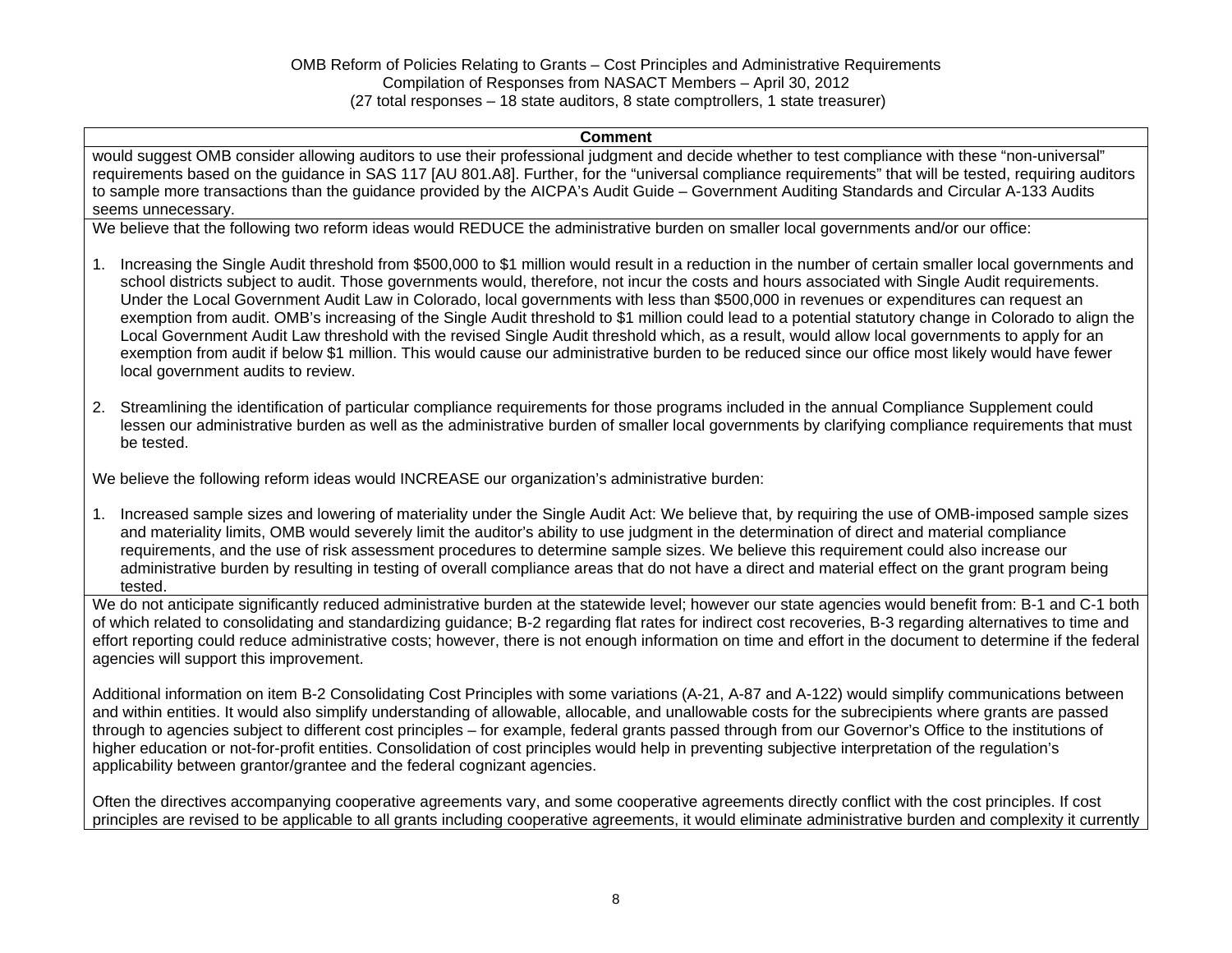**Comment** 

creates.

We do see increased administrative burden on a statewide basis and on an individual grant basis for our agencies for the following: A-1 regarding changes in Single Audit thresholds, which is likely to leave pass-through entities with oversight responsibilities but no audit to meet that responsibility; A-3 regarding increased Single Audit Follow Up, which will increase interaction with federal agencies in a way that is already nonproductive; A-5 regarding the hand off of responsibility between federal agency and pass-through entity for financial and internal control findings resolution and monitoring; the portion of B-2 regarding use of flat rates rather than negotiated rates, which appears to be more focused on cost reduction at the federal level than administrative workload reduction at the recipient level; B-15 allowing costs for improper payment recovery efforts, which is inappropriately left within the purview of the awarding federal agency and should be mandated by OMB; and C-3 regarding a new Catalog of Federal Financial Assistance, which will make the existing Catalog of Federal Domestic Assistance larger and more difficult to use.

Entities that expend less than \$1 million in Federal awards would not be required to conduct a Single Audit - Of the 156 Single Audits performed by the Georgia Department of Audits and Accounts each year, only 1 entity expends less than \$1 million in Federal awards per year. This reform idea would not result in any meaningful reduction of administrative burden to our office; however, we are supportive of increasing the current threshold from \$500,000 to \$1,000,000 or higher.

Entities that expend between \$1 million and \$3 million in Federal awards would be required to undergo a more focused version of the Single Audit - Of the 156 Single Audits performed by the Georgia Department of Audits and Accounts each year, 25 entities expend between \$1 million and \$3 million in Federal awards per year. If implemented, this reform idea would reduce the audit hours at these 25 entities an insignificant amount (approximately 50 to 80 hours depending on the details of the focused version of the Single Audit).

Streamlining the universal compliance requirements in the Circular A-133 Compliance Supplement for entities that expend more than \$3 million in Federal awards - Of the 156 Single Audits performed by the Georgia Department of Audits and Accounts each year, 131 entities expend more than \$3 million in Federal awards per year. This reform idea appears to offer a greater potential for savings in audit hours than the other ideas because it would impact every Single audit that we would conduct, most notably the Single Audit of the State of Georgia. Streamlining the work to be performed on each major program would allow the auditor to focus their audit work in areas at the greatest risk, thereby reducing the amount of over-auditing that currently exists under the present guidance. See response to item number 4 for additional ideas that would promote stewardship of Federal funds.

Absent more specific information, reform A.2. Streamlining the universal compliance requirements in the Circular A-133 Compliance Supplement, would appear to result in increased burden on many auditees and audit organizations. Increased testing, larger sample sizes, or lower levels of materiality for emphasized compliance requirements may increase the resources required for the audit. On the other hand, de-emphasizing other compliance requirements may not significantly decrease the resources required for the audit. While some compliance requirements or elements of compliance requirements may be made optional or identified for reduced audit coverage, we believe that such compliance requirements may have already been identified by many auditors as not having a direct and material effect on the applicable major program.

Increasing the single audit threshold would reduce the administrative burden the most for our organization. Reducing the applicable Compliance requirements would also reduce our administrative burden to a lesser degree.

We believe the increase in the single audit threshold from \$500,000 to \$1 million will have a minimal impact on subrecipient monitoring for our state.

For the Single Audit we could experience increased audit effort for entities expending more than \$3 million in the following areas addressed under the caption "Streamlining the universal compliance requirements in the Circular A-133 Compliance Supplement".

subset of compliance requirements targeted for increased testing,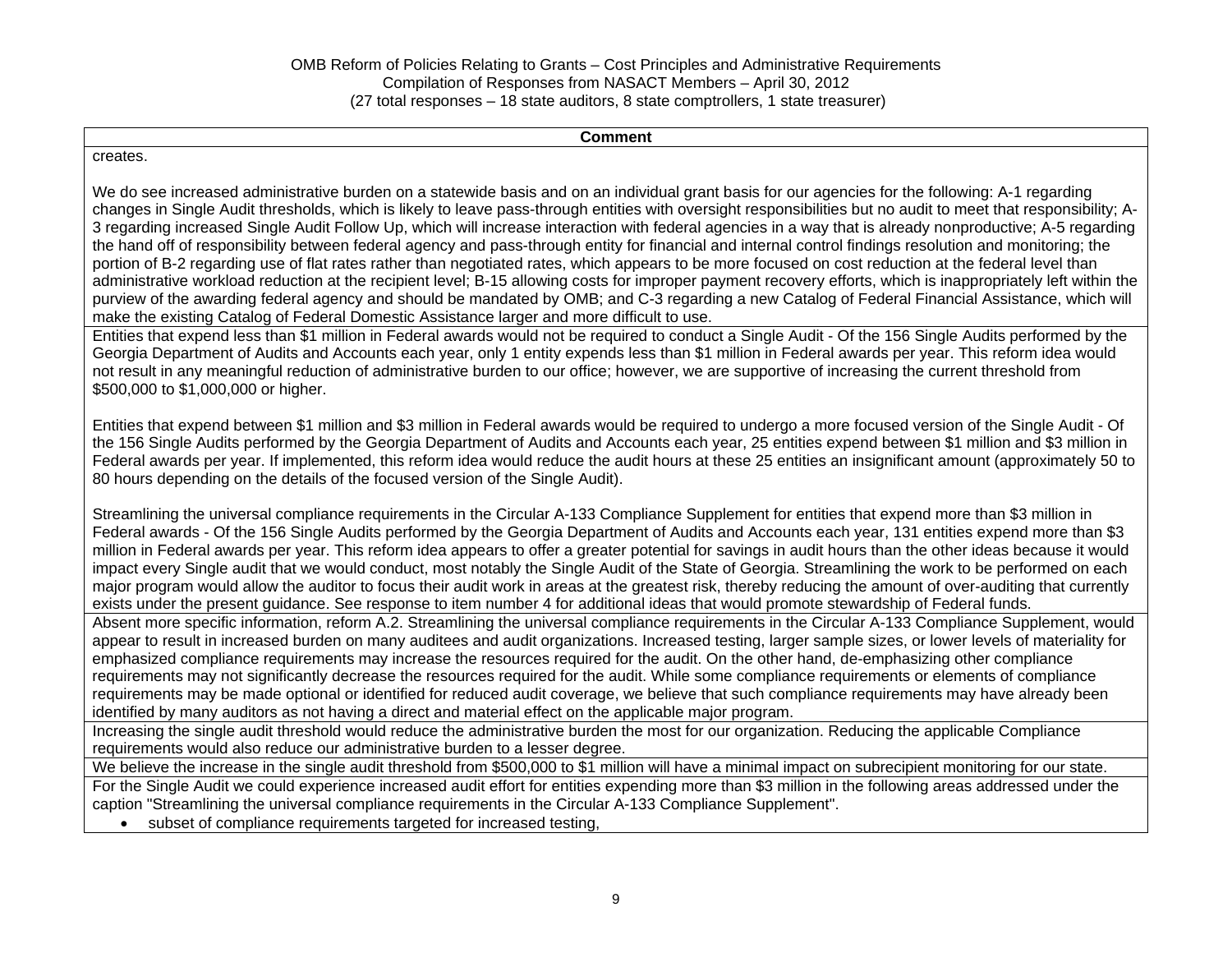#### **Comment**

- larger sample sizes,
- lower levels of materiality.
- special tests and provisions if they are increased.

At this time the impact that might be associated with some of these changes is uncertain since we do not have detailed information.

The streamlining of compliance requirements could result in reduced audit efforts and ensure that audit efforts are focused in areas of greater concern and importance. We consistently see issues we are required to audit that appear not to be as important to the federal awarding agency. Any additional clarification that can be provided to ensure the required audit efforts are focused on areas of interest to the federal grantor would be helpful.

Increasing the threshold would be a financial burden to our state. This in turn would increase audit costs as the central control would no longer be enough assurance over subrecipient monitoring.

Increasing the audit threshold will reduce administrative and financial burden for the local governments and non-profit agencies in our state. It will also reduce audit fees for those who fall below the new threshold.

We believe each of the reform ideas reduces the administrative burden to our state and local governments.

Based on our fiscal year 2010 single audit data extracted from the Federal Audit Clearinghouse database, we project the increased single audit threshold would have the following effect on our local governments:

- 300 fewer single audits (i.e. governments with less than \$1 Million in Federal expenditures)
- 484 limited-scope single audits
- 440 entities still subject to a "full" single audit

We estimate the average local government audit cost for each major program is roughly \$2,500 or more. Assuming the 300 "excluded" local governments had only one major program, we project a cumulative statewide audit cost savings of at least \$750,000. There would be additional savings for those governments subject to limited - scope audits, and also savings for full scope auditees resulting from reducing the number of compliance requirements subject to audit. The tradeoff for these savings to local governments is only a 0.6% reduction in audit coverage of Financial Assistance expenditure nationally.

As an independent audit organization, consolidating and modifying federal cost and administrative circulars would simplify our audits, though we do not suggest this should be the primary purpose for this consolidation.

Changes to the Indirect Cost Proposal and Time & Effort requirements would reduce the administrative burden on the proposal side. However, if additional justification is necessary or additional audit requirements are employed, any savings may be lost on the back end.

Streamlining the universal compliance requirements in the Circular A-133 compliance supplement would reduce burden significantly for the individuals responsible for performing the Single Audit.

On the surface, it appears as though all three initiatives would reduce administrative burden on state and local governments.

Generally, we cannot respond to the overall questions until we have more definitive information about the specific reform ideas from OMB. We have concerns about how some of the reforms will be implemented. However, we will reserve our responses to most of the questions in a future notice in the Federal Register when specific proposed revisions to existing requirements are issued.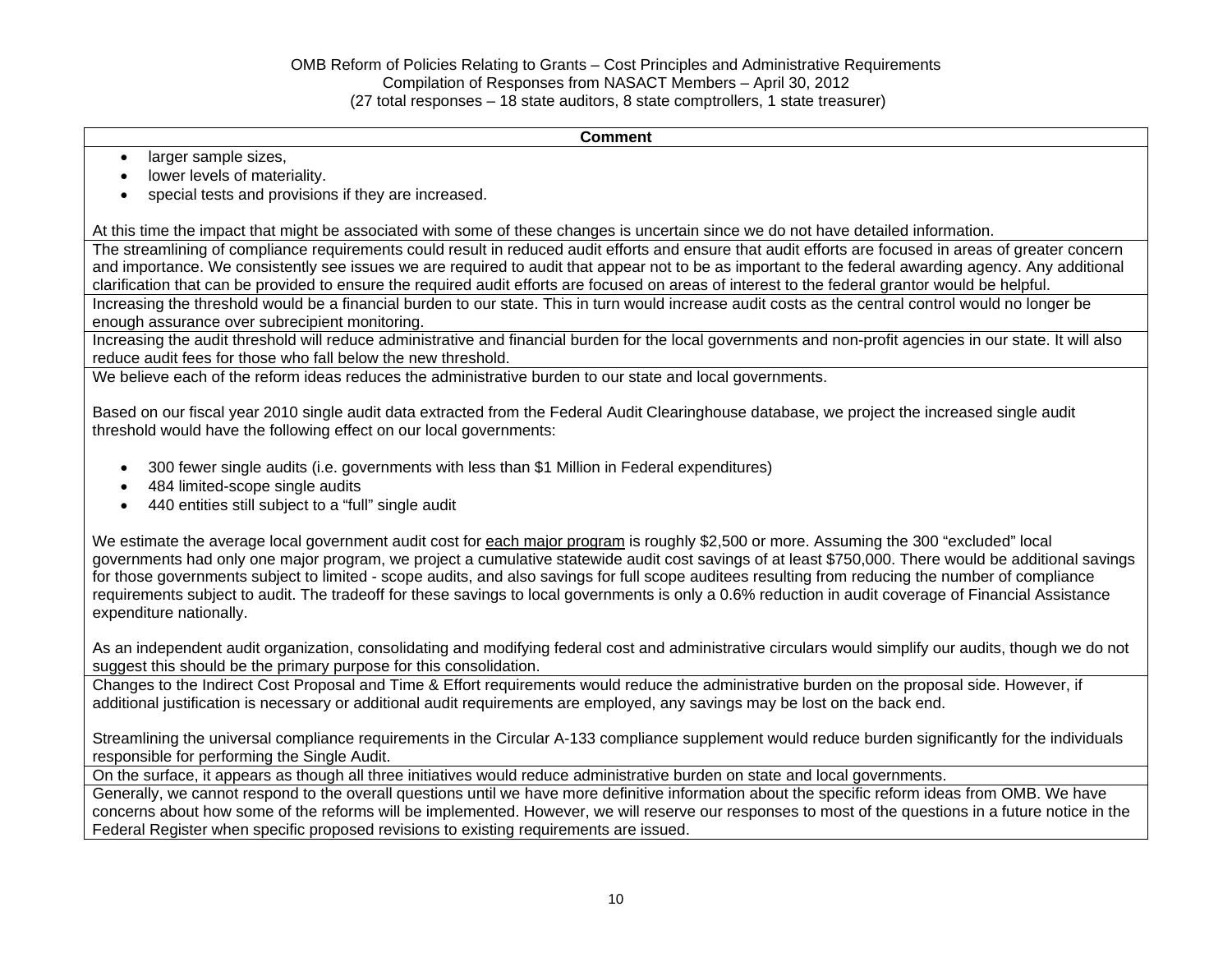#### **Comment**

As an independent state audit organization, the following reform ideas could potentially result in reduced administrative burden to our organization:

- Reform idea A.2: Streamlining the universal compliance requirements in the Circular A-133 Compliance Supplement.
- Reform idea B.1: Consolidating the cost principles into a single document, with limited variations by type of entity.
- Reform idea B.2: For indirect ("facilities and administrative") costs, using flat rates instead of negotiated rates.
- Reform idea B.13: Requesting that the Cost Accounting Standards Board (CASB) consider increasing the minimum threshold for disclosure statements.
- Reform idea C.1: Creating a consolidated, uniform set of administrative requirements.

While we commend the goals behind the other proposed changes, we are not sure they will result in substantial audit cost savings.

Due to the lack of detail released in the register on how the federal government plans to implement these reforms ideas, we are unable to thoroughly evaluate which ones will reduce or increase the administrative burden of the Commonwealth as a whole. For example, increasing the Single Audit threshold may decrease the requirement of some local governments to procure audit services; however, the state agencies may have to off-set this with an increase in staffing to perform more site visits to ensure maintain proper subrecipient monitoring.

As described below, we fully support the reforms to audits described in Section A. Our comments on reforms to certain areas with the cost principles are provided below.

### **2. Which of these reform ideas would be the most or least valuable to you or your organization?**

| <b>Comment</b>                                                                                                                                                 |
|----------------------------------------------------------------------------------------------------------------------------------------------------------------|
|                                                                                                                                                                |
| Due to lack of information on the details of the replacement system, we feel the reform idea that currently has the least value to us is the suggestion that   |
| the CFDA system be scrapped in favor of a new system – the CFFA. Unless OMB fixes the fundamental problems behind the current CFDA system                      |
| (lack of CFDA numbers on awards, frequent CFDA number changes, difficulty in tracking the ebb and flow of CFDA numbers as they are eliminated or               |
| consolidated, etc.), we see the new CFFA being a change with little added value.                                                                               |
| The most valuable, of course, is the increase in the minimum threshold and the tiered approach to determining which auditees require a Single Audit.           |
| See our answer to A.1. above. Basically, the most valuable parts of the single audit reforms are those that incorporate our recommendations. The               |
| proposed reforms, in their current form, would likely have little value to us for the reasons stated in our comments above.                                    |
| All of the other reform ideas discussed would not substantially reduce audit effort for a state the size of ours.                                              |
| We believe that increasing the Single Audit threshold from \$500,000 to \$1,000,000 would be the most valuable to our organization because, as                 |
| discussed in our response to Question #1, the reform could lead to potential statutory change in Colorado that would lead to a reduction in time spent         |
| reviewing local government audits. As also discussed in our response to Question #1, we believe that by potentially increasing sample sizes and                |
| lowering materiality under the Single Audit Act for those entities expending \$3 million or more would severely limit the auditor's ability to use judgment in |
| the determination of direct and material compliance requirements, and the use of risk assessment procedures to determine sample sizes. We believe              |
| this requirement could also increase our administrative burden by resulting in testing of overall compliance areas that do not have a direct and material      |
| effect on the grant program being tested. Therefore, this proposed reform would be the least valuable to our organization.                                     |
| Most valuable – B2 regarding flat rate indirect cost recoveries rather than negotiated rates; B-3 regarding alternatives to time and effort reporting; and B-  |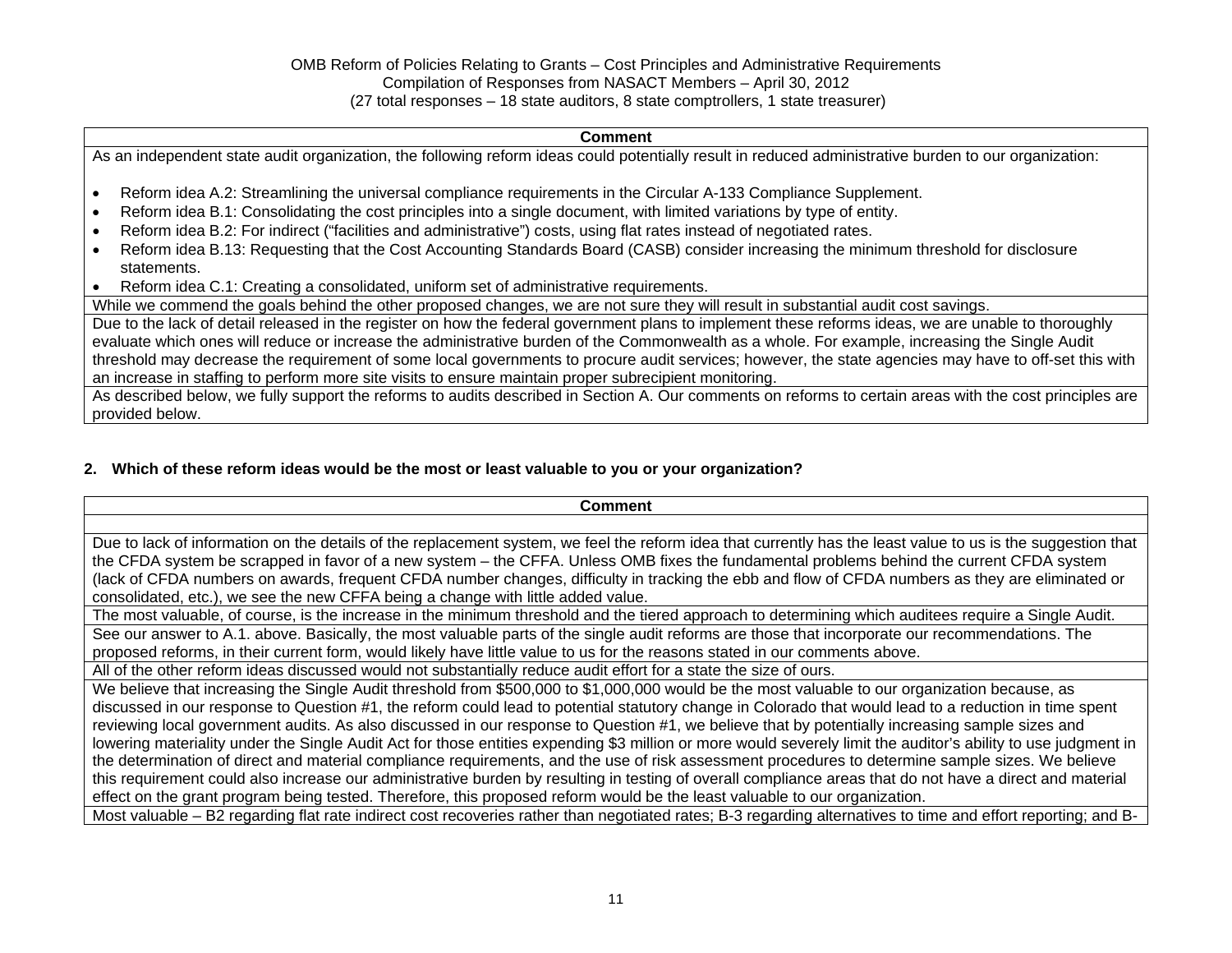#### **Comment**

15 allowing costs for improper payment recovery efforts. The least valuable is A-1(A, B, and C) regarding increasing the Single Audit threshold; and A-3 regarding increasing Single Audit recommendation follow up.

Additional information on item B-2 Flat Rate Indirect Cost Recoveries Allowing flat rate indirect cost recoveries for small agencies with smaller grants would dramatically reduce administrative costs associated with the preparation, submission, and negotiation of rates because smaller agencies normally do not have personnel experienced in cost principles on their staff, and therefore must rely on outside assistance. This reform would be ideal for the smaller grants that allow for indirect cost recovery, but for which it is not cost effective to hire an experienced person or consultant to ensure recovery of the small dollar amount.

Some states, including ours, have developed internal thresholds of \$250,000 for the grants, above which then agencies must develop an indirect cost rate proposal. It would not be cost effective to spend more to prepare rates than the amount of the recovery. For example, currently A-21 allows an 8% flat recovery on education grants, which effectively eliminates the need to prepare indirect cost rate proposal at the community colleges, since most community colleges have federal grants in form of the financial aid and do not have large research programs. This percentage no longer adequately covers associated administrative costs; therefore, the rate should be examined periodically and revised accordingly.

Least valuable - Entities that expend less than \$1 million in Federal awards would not be required to conduct a Single Audit

Somewhat valuable - Entities that expend between \$1 million and \$3 million in Federal awards would be required to undergo a more focused version of the Single Audit.

Most valuable - Streamlining the universal compliance requirements in the Circular A-133 Compliance Supplement for entities that expend more than \$3 million in Federal awards

Reform A.2. Streamlining the universal compliance requirements in the Circular A-133 Compliance Supplement would be most valuable for focusing the audit on areas of higher risk, assuming that compliance requirements are streamlined and not merely regrouped under a universal compliance requirement or as Special Tests and Provisions. However, this reform may not be of significant benefit in relieving administrative burden given the proposed increases in testing, larger sample sizes, or lower levels of materiality for emphasized compliance requirements. Combining cost principles would be beneficial for improving clarity and eliminating confusion.

Most - Raising the minimum threshold to \$1,000,000 and reducing applicable compliance requirements would be the most valuable reforms.

Streamlining the universal compliance requirements in the Circular A-133 Compliance Supplement has potential for being quite valuable. We agree that certain compliance requirements are more likely to identify improper payments, waste, fraud and abuse; specifically, allowable/unallowable costs, eligibility and subrecipient monitoring. We do have a concern that the movement of compliance requirements from the "universal" category to the "no longer universal" category may not actually have an impact on overall audit procedures if auditors simply continue to audit these "no longer universal" requirements because they exist or are accustomed to testing these. We would recommend requiring auditors to document justification for testing additional "no longer universal" requirements that are not considered necessary to test by the Federal Government.

On page 19 of the proposal, "increased testing, larger sample sizes, or lower levels of materiality" and "other compliance requirements could either be made optional for testing (depending on the material effect of that requirement on the program) or could have smaller sample sizes and higher levels of materiality" are cited in relation to the streamlining of the compliance requirements. Sample sizes and materiality levels are historically determined by auditors when they begin single audit work. Is it OMB's intention to begin setting materiality levels and acceptable sample sizes?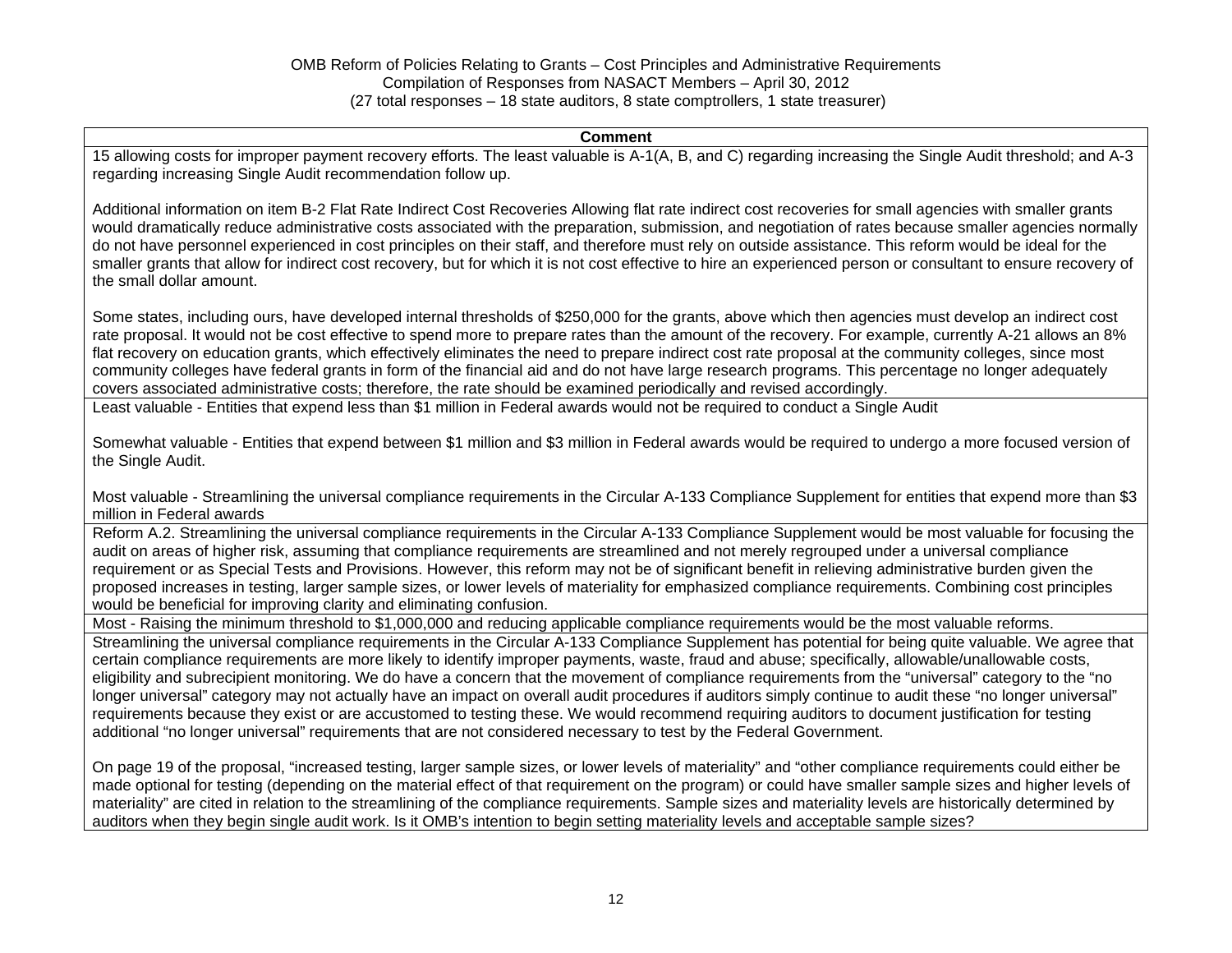#### **Comment**

Single audits of entities which expend more than \$3 million in Federal Awards addresses optional for testing under the caption "Streamlining the universal compliance requirements."

Our immediate question is -- who makes this optional for testing? Certain testing is optional now (i.e., suggested audit procedures). The auditor, when considering appropriate tests to perform, currently focuses upon the direct and material effect on compliance requirements. Thus, we are uncertain on the impact (if any) this might have, or how much this could potentially change things on a go forward basis. If it is optional testing then the questions might become: 1) why do it, and 2) are we going to be paid for it?

Same as question 1 above.

As an audit organization, focused audit efforts would be beneficial and may allow for more efficient audits. However, it is unclear whether the proposed changes for recipients with federal expenditures in excess of \$3 million would experience an increase or a reduction in the extent of audit effort overall. A flat indirect cost rate would likely reduce audit costs.

Increasing the audit threshold would be most valuable. The Reforms to Administrative Requirements is least valuable to existing audit practice.

The tiered single audit threshold increase would be the most immediate, significant benefit to us. However, all of OMB's proposed reform changes add value to single audit efficiency and usefulness.

- Raising the threshold would be the least valuable (per social services agency).
- Using a flat rate instead of negotiated rates would be most beneficial to small and medium sized agencies. It takes a considerable amount of time for each agency to prepare and negotiate an indirect cost proposal. There could be potential draw backs to this approach. There are concerns that the flat rate would not be high enough to cover the overhead of an agency. If a range of rates was offered or if another way to ensure costs were covered was presented, then this approach could potentially work.
- Time and effort alternatives could have the potential of being very beneficial. The time spent on tracking time and effort could be greatly reduced. OMB's proposed changes to single audit administration and proposed changes in indirect cost rate policies would be the most valuable.

As an independent state audit organization, the following reform ideas could potentially be of least value to our organization:

- Reform idea #A.1.A: Entities that expend less than \$1 million in Federal awards would not be required to conduct a Single Audit.
	- Rationale: Because we conduct our Single Audit at the statewide level, we do not anticipate that these lower thresholds would affect our audit resources. Note: our organization does not perform single audits at local governments, some of which may be affected by lower thresholds.
- Reform idea #A.1.B: Entities between \$1 million and \$3 million in Federal awards would be required to undergo a more focused version of the Single Audit.
	- Rationale: Because we conduct our Single Audit at the statewide level, we do not anticipate that these lower thresholds would affect our audit resources. Note: our organization does not perform single audits at local governments, some of which may be affected by lower thresholds.

We have the same response to this question as we do for question number 1.

### SECTION A

Audit thresholds**.** We fully support the audit reform strategies described in Part 1 (A, B and C). For fiscal year 2010, we conducted 474 local government single audits. As shown below, we estimate that raising the single audit threshold to \$1 million in Washington State, for example, will continue to afford the federal government with 98 percent coverage of their programs. If the threshold was \$1 million, 94 of 474 audits (20%) would be below this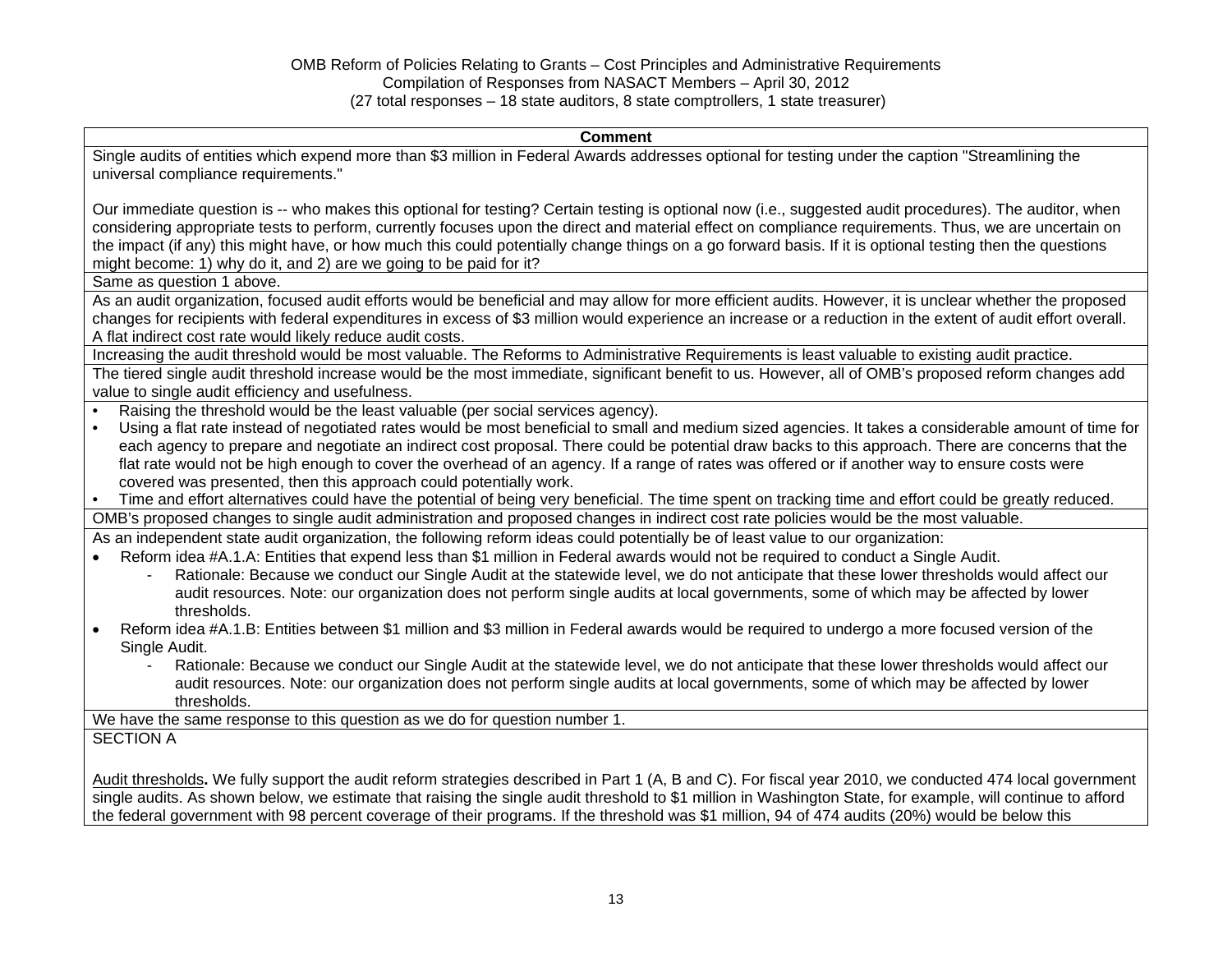#### **Comment** threshold; yet these represent only 2% of total expenditures. This means about 20% of our auditees would not undergo a single audit, yet 98% of the dollars are still covered under traditional single audits. Local Government audit category No. of Audits**Percent** of auditsFederal **Expenditures** Percent of **Expenditures** Greater than  $$1M$   $$380$   $80\%$   $$3,280,661,142$  98% Less than \$1M 94 20% \$ 68,273,585 2% TOTALS 474 100% \$ 3,348,934,727 100% *Source: Federal Clearinghouse 1/25/2012*

Compliance Supplement. We support the audit reform strategies described in Section A, Part 2. Limiting the compliance areas to only those most important to stakeholders will go far in meeting these reform objectives. Further, limiting the "Special Tests and Provisions" to one or two top priorities of each federal agency will help reduce audit costs and audit burden. Current examples of extensive special tests from the 2011 Compliance Supplement:

Student Financial Aid cluster – 13 special tests HUD Housing Choice Vouchers (CFDA 14.871) – 9 special tests Dept of ED Title I (CFDA 84.010) - 6 special tests HHS TANF (CFDA 93.558) - 5 special tests Highway construction (CFDA 20.205) – 6 special tests

Audit Follow-up. We fully support the audit reform strategies described in Section A, Part 3.

Reducing Burden on Pass-Through Entities and Subrecipients. We support this concept. However, the strategies as described in the OMB reform document require additional details as to the specific role and responsibilities each party will have under the reform before we can give further input.

# **3. Are there any of these reform ideas that you would prefer that OMB not implement?**

|    | <b>Comment</b>                                                                                                                                                                                                                                                                                                |
|----|---------------------------------------------------------------------------------------------------------------------------------------------------------------------------------------------------------------------------------------------------------------------------------------------------------------|
| a) | We believe the focus should be to improve audit follow-up at the current threshold levels. We think OMB is headed in the wrong direction in raising<br>the threshold to \$3 million. We don't agree that raising the threshold is the mechanism that should be used for decreasing findings.                  |
|    | Raising the threshold to \$3 million will certainly decrease the number of findings – but this line of reasoning is just masking the problem. Findings<br>will certainly decrease because single audits of high risk grantees have been dropped out of the pool of audits and findings. Any decrease in audit |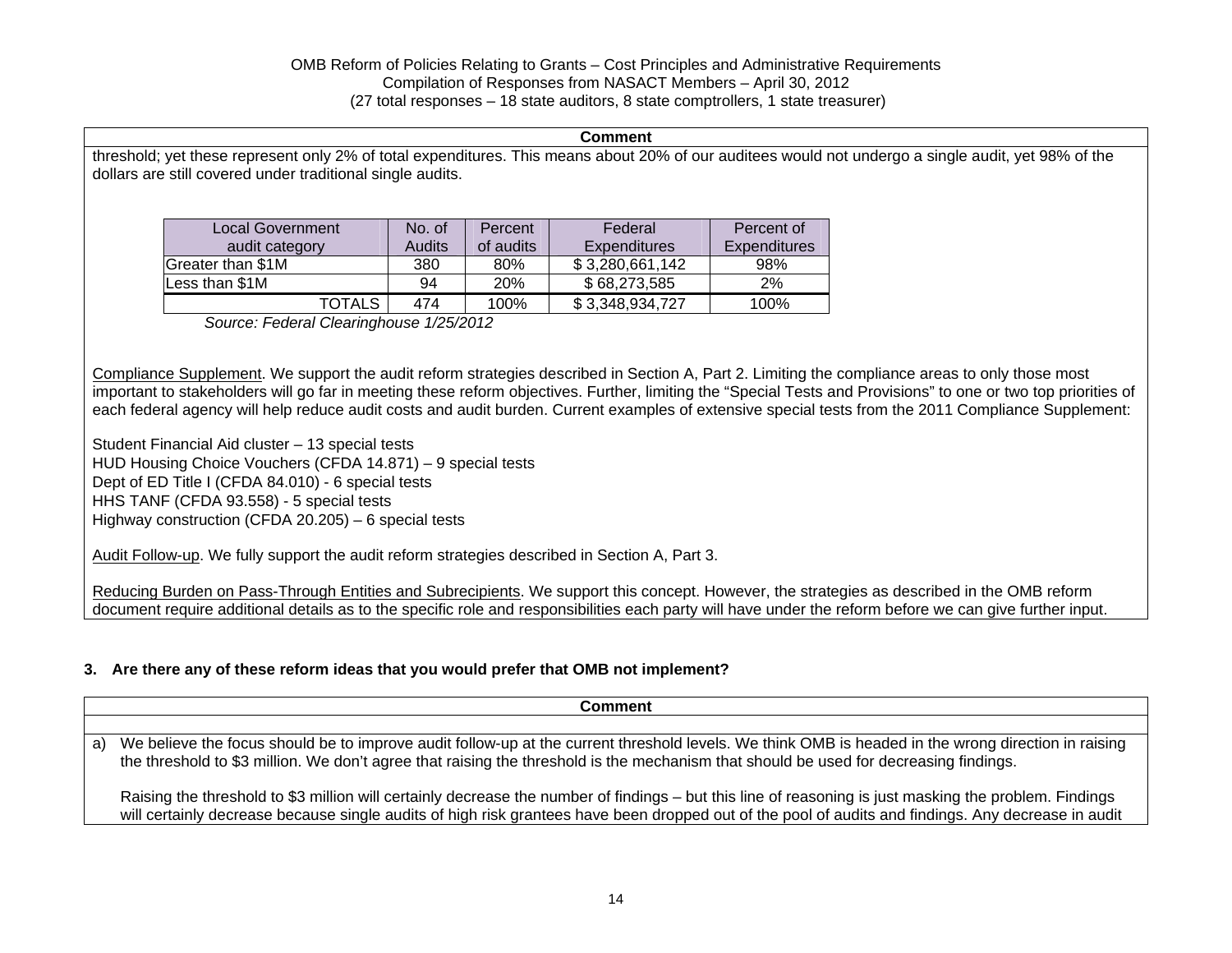| <b>Comment</b>                                                                                                                                                                                                                                                                                                                                                                                                                                                                                                                                                                                                                                                                                                                                                                                                                                                              |
|-----------------------------------------------------------------------------------------------------------------------------------------------------------------------------------------------------------------------------------------------------------------------------------------------------------------------------------------------------------------------------------------------------------------------------------------------------------------------------------------------------------------------------------------------------------------------------------------------------------------------------------------------------------------------------------------------------------------------------------------------------------------------------------------------------------------------------------------------------------------------------|
| findings in the first few years cannot be solely attributed to better follow up by federal agencies.                                                                                                                                                                                                                                                                                                                                                                                                                                                                                                                                                                                                                                                                                                                                                                        |
| b) Allowing federal agencies to select the second compliance requirement for each CFDA number. We prefer a list of predetermined (2, 3, 5, etc.)<br>compliance requirements if the abbreviated audit is conducted on grantees between the \$1 - \$3 million level of expenditures.                                                                                                                                                                                                                                                                                                                                                                                                                                                                                                                                                                                          |
| Not at this time.                                                                                                                                                                                                                                                                                                                                                                                                                                                                                                                                                                                                                                                                                                                                                                                                                                                           |
| No. From the perspective of a state audit organization, we prefer that effective and efficient reforms, modified where recommended, be made to the<br>Single Audit Act.                                                                                                                                                                                                                                                                                                                                                                                                                                                                                                                                                                                                                                                                                                     |
| Rather than allowing federal agencies to "opt back in" the remaining "non-universal" requirements, we would recommend that OMB allow auditors to<br>continue to exercise their professional judgment when planning and executing the OMB Circular A-133 audit, such as by allowing auditors to:                                                                                                                                                                                                                                                                                                                                                                                                                                                                                                                                                                             |
| Determine and set materiality levels for the purpose of identifying direct and material compliance requirements.<br>$\bullet$<br>Determining when audit findings should be reported within the existing parameters of OMB Circular A-133. (We have provided some ideas under<br>$\bullet$<br>question #4 to reduce audit effort.)                                                                                                                                                                                                                                                                                                                                                                                                                                                                                                                                           |
| We are comfortable with the proposed change to the Single Audit threshold from \$500,000 to \$1,000,000 and the revised compliance requirement<br>selection process for entities expending between \$1,000,000 and \$3,000,000. We would prefer that OMB not implement the proposed Single Audit<br>reforms for those entities expending over \$3,000,000 in federal awards.                                                                                                                                                                                                                                                                                                                                                                                                                                                                                                |
| We believe OMB should not establish mandatory flat indirect cost rates, but rather should leave it up to the receiving agencies' discretion to accept the<br>flat rate or prepare the rate proposal. If the flat indirect cost rate choice is implemented, administrative burden may exceed grants allowance; therefore,<br>increasing the administrative burden on a state's general fund and/or cash funds by requiring increases to cash fees charged to users. The concept of<br>mandating a flat rate and/or a discounted rate only shifts costs to the other funding sources within grantee violating 'fair and equitable' concept in A-21,<br>A-87 and A-122.                                                                                                                                                                                                        |
| <b>No</b>                                                                                                                                                                                                                                                                                                                                                                                                                                                                                                                                                                                                                                                                                                                                                                                                                                                                   |
| Reform A.5. Reducing burdens on pass-through entities and subrecipients from audit follow-up provides that Federal agencies would resolve financial<br>and internal control issues for entities that receive a majority of Federal funds through direct grants from Federal agencies, but pass-through entities<br>would have to monitor to ensure that the subrecipient complies with the audit resolution as it applies to subgrants made by the primary grantee. We<br>believe that this could be difficult for the pass-through entity to interpret the appropriate application of the audit resolution. Additionally, it may often be<br>unclear which findings are financial or internal control findings and which findings pertain to program activity. For example, would findings involving<br>questioned costs be financial findings, program findings, or both? |
| No                                                                                                                                                                                                                                                                                                                                                                                                                                                                                                                                                                                                                                                                                                                                                                                                                                                                          |
| We believe the pre-award requirement would place a significant burden on recipients of federal awards. The proposal discusses the pre-award from the<br>Federal to State (or other direct recipient) level. We assume this requirement would then also be passed on to the direct recipient when evaluating<br>potential subrecipients. This would require significant additional efforts before awarding contracts to subrecipients, potentially even performing on-site<br>reviews of the applicants before awarding the grants.                                                                                                                                                                                                                                                                                                                                          |
| This is something we are still giving thought to.                                                                                                                                                                                                                                                                                                                                                                                                                                                                                                                                                                                                                                                                                                                                                                                                                           |
| OMB should consider reducing the amount of information required in the Single Audit report as well as being required to be input in the data collection<br>form. The input of information in the Data Collection Form requires a considerable amount of time.                                                                                                                                                                                                                                                                                                                                                                                                                                                                                                                                                                                                               |
| In fiscal year 2010, our state subgranted out approximately 13% of total awards expended. Increasing the threshold to \$5 million would likely result in a<br>large percent of the entities subgranted to no longer receive a single audit. For example, the state subgrants to school districts, cities, and counties.                                                                                                                                                                                                                                                                                                                                                                                                                                                                                                                                                     |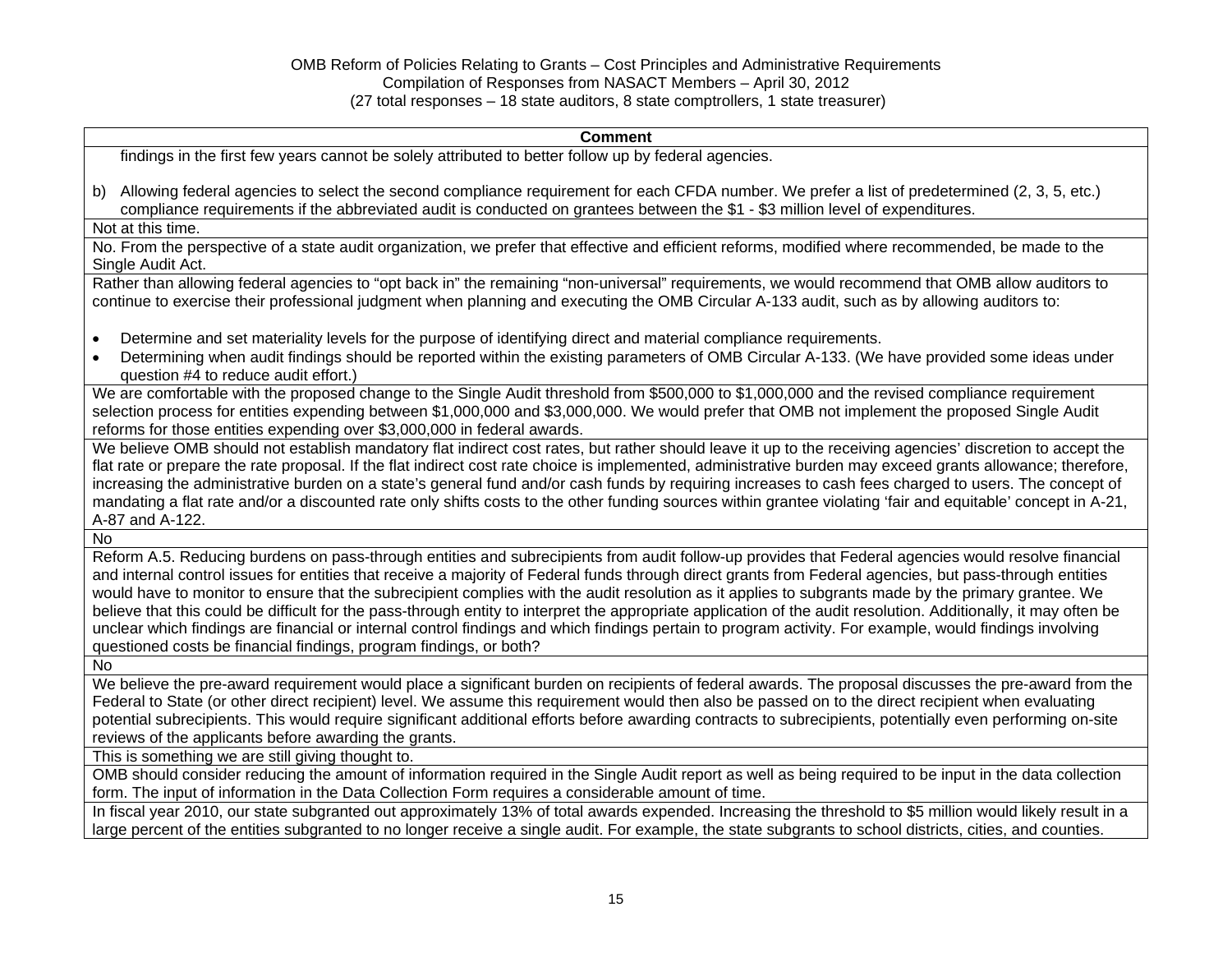#### **Comment**

Many of these entities would not receive over \$5 million in federal funds. We believe the threshold should stay the same or increase to no more than \$1 million.

Section II.C.2 of the Proposed Rules provides that "This refocusing of the Single Audit is intended to allow agencies to concentrate their audit resolution and oversight resources on the requirements most essential to managing waste, fraud, and abuse and reducing improper payments. This could result in a more focused audit that produces the findings needed to ensure accountability, while relieving the burden of audit work on issues that are secondary to the integrity of funds. Agencies could add back specific requirements under program specific tests and provisions where necessary. This would limit the types of compliance information that Federal agencies routinely receive from the Single Audit process." Our concern is that, although the universal requirements may be streamlined, the eliminated requirements will merely be shifted by the Federal agencies to the Special Tests and Provisions section for each program.

We support each of the proposed reforms.

No. All of the OMB recommendations have the potential of reducing burden and reducing cost to States and Federal agencies.

No.

Due to the lack of detail released in the register on how the federal government plans to implement these reform ideas, we are unable to determine which one(s) OMB should not implement.

As noted above, reforms to pass-through and federal agency follow up to findings will need additional clarification.

## **4. Are there any reform ideas, beyond those included in this notice, that OMB should consider as a way to relieve administrative burden?**

#### **Comment**

We would still prefer the \$5 million minimum threshold before a single audit is required. While we understand the importance of monitoring federal spending dollars, requiring audit procedures for all but 1% of federal expenditures seems inconsistent with audit procedures designed to provide "reasonable assurance" of compliance. The burden to the states to oversee the process is enormous without much realizable cost benefit.

We have no additional comments in this area.

We offer the following suggestions to reduce the administrative burden for auditors:

- When determining major programs for large state recipients (such as states with federal expenditures in excess of \$50 billion), allow the auditor to use professional judgment to select only enough high-risk Type A or B programs as "major programs" that is necessary to meet the 50% coverage rule specified under OMB Circular A-133, section 520(f). Although the auditor would potentially make decisions about which high-risk Type A programs not to audit, OMB may also consider prioritizing federal programs that historically have been high-dollar major programs for the states, which the auditor could consider when finalizing his or her list of major programs.
- OMB does not currently require that the Schedule of Expenditures of Federal Awards (SEFA) provide information by subrecipient. Our state does not prepare its SEFA this way since certain federal programs may have over 1,000 subrecipients. The time and effort for the state to compile this level of detail, and the cost for us to audit it, will be significant. If the federal government truly wants this information, then it should collect it through a method other than the SEFA. Perhaps the federal government should collect this information in a manner similar to how it collected Section 1512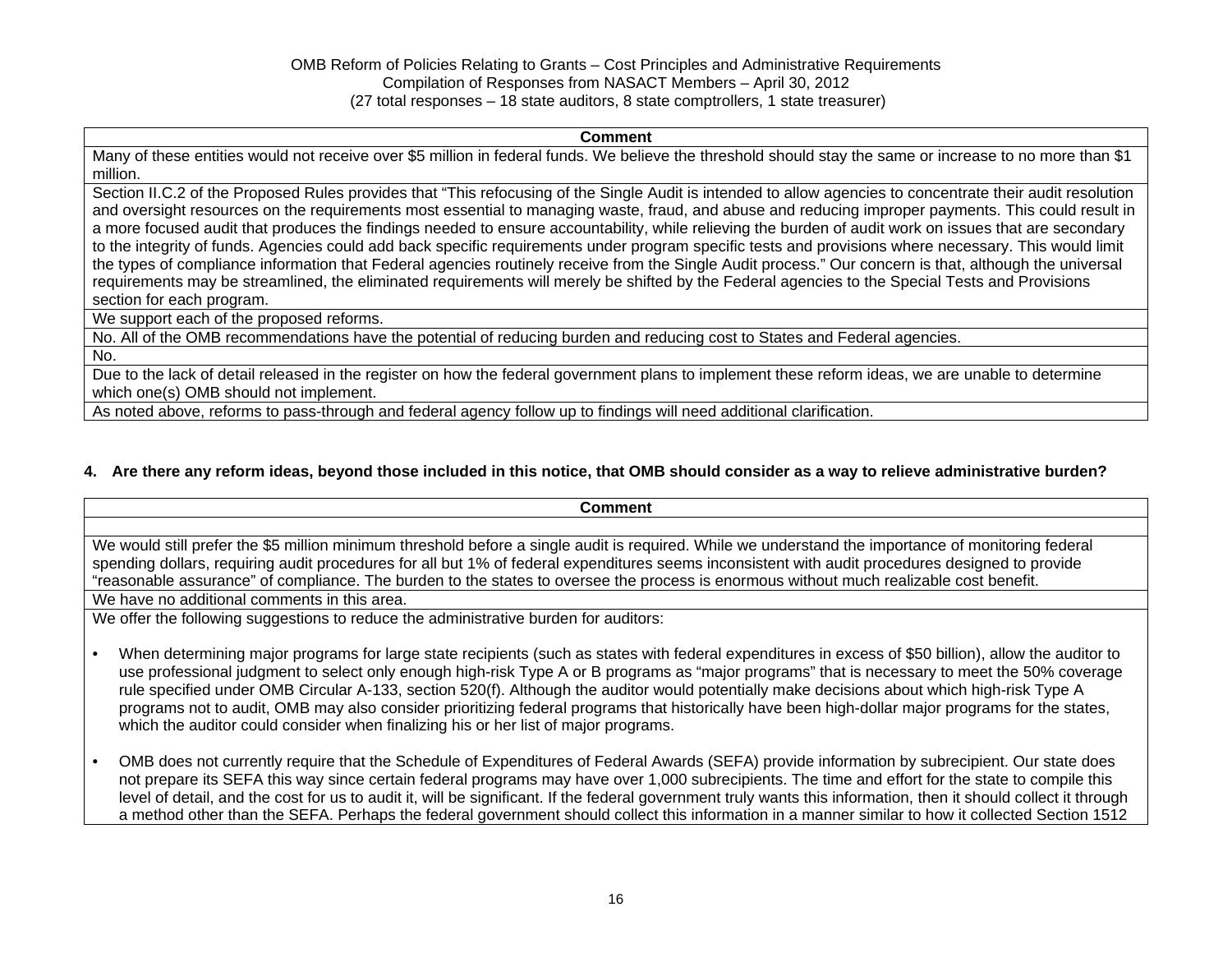**Comment** data under the American Recovery and Reinvestment Act (ARRA). • The federal government should issue management decisions on audit findings in a timely manner. Auditors can save time and effort by avoiding testing and follow-up on the prior year's findings if the federal agency "overrules the auditor" and concludes that the recipient's actions were appropriate. • The federal government should reconsider whether \$10,000 in known questioned costs is still an adequate threshold for determining when to report an audit finding. In large states, many major programs are hundreds of millions of dollars and this reporting threshold seems inappropriate given the typical program size. OMB may want to consider establishing a reporting materiality level that is based on the recipient's total spending under the major program. We believe that OMB should consider reducing the number of compliance requirements overall to those that are most significant, and to continue to allow auditor judgment in determining compliance requirements that are direct and material to the major program being audited. We believe the indirect cost proposals are disproportionately focused on institutions of higher education, and we believe the following recommendation should be taken in consideration as part of reforming the cost principles. 1. Synchronize Cost Principles with GAAP - OMB should consider synchronizing cost principle with GAAP standards because several areas in the cost principles currently conflicts with GAAP. For example, Cost Principles, 2 CFR, Part 225 currently disallows interest with the exceptions of interest incurred to acquire or construct three types of assets: land, buildings or equipment. Under GAAP, software development projects are intangible assets, but they are not included in the three "allowable" types of assets in the regulation. Federal agencies have disallowed financing costs (including interest) related to software development based on their interpretation of 2 CFR Part 225 guidance. GASB Statement No.51 has been effective since June 2009 and requires capitalization and amortization of software development projects as capital assets. Given this guidance promulgated by GASB, cost principles are now outdated and contradictory to generally accepted accounting principles for governments. The cost principles should be revised to resolve this inconsistency. Updating cost principles to be consistent with current accounting guidance will result in increased efficiency; thereby, reducing the time required for plan and rate negotiations and resolution of the disagreements. 2. Shared Services – State governments, in partnership with local governments, deliver and support a host of federally funded programs that enhance the quality of life for our citizens. A novel approach to provide effective and efficient services to State and local programs by combining and/or sharing resources has become popular in today's tough economical environment to provide effective and efficient services. Cost principles currently do not allow such arrangements, and they should be reformed to allow shared services and other flexible approaches to providing efficient and effective services.

This approach would result in savings to federal programs because full utilization of existing excess capacity would allow for distribution of cost to more functions – thereby reducing costs allocated to the federal government.

3. Statewide Cost Allocation Plan – If a longer term is approved for negotiated rates for Indirect Cost Rate Proposals (ICRPs) there is no reason to continue preparing the Statewide Cost Allocation Plan (SWCAP) annually. The primary purpose of the annual SWCAP is to distribute central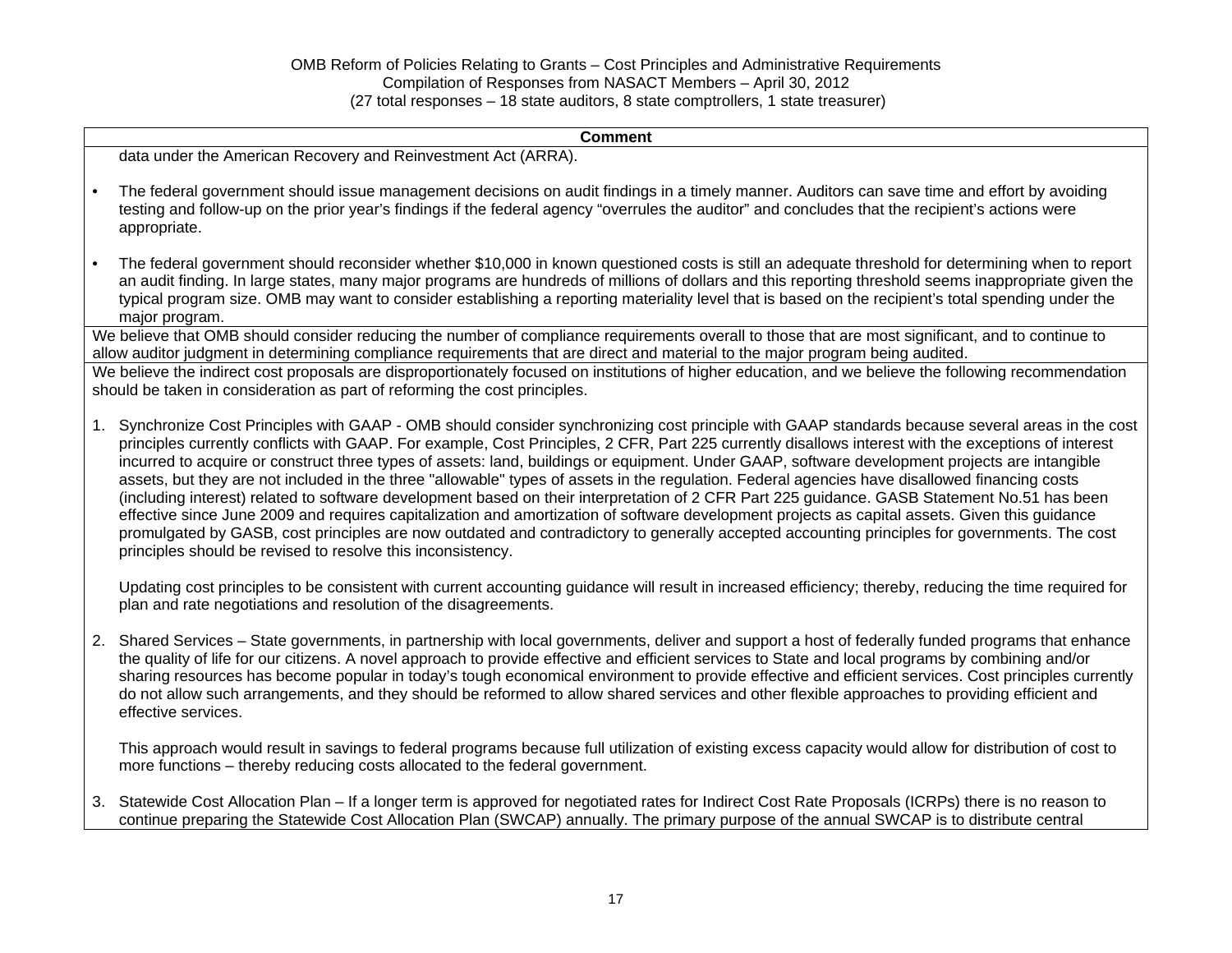#### **Comment**

services overhead costs to user agencies so those user agencies can include statewide overhead costs in the calculation of their ICRP rates. If ICRP rates are in effect for four years at the grantee level then grantee agencies will not prepare an ICRP annually. As a result, annual preparation of the SWCAP also becomes unnecessary. OMB should consider synchronizing ICRP and SWCAP preparation by eliminating the annual preparation requirement for the SWCAP in the cost principle.

If the SWCAP preparation and negotiation was synchronized with a four year ICRP, it would result in significant administrative savings at both the federal and the state level. In our experience, it currently takes several months of preparation time at the state level, and each federal negotiator reserves considerable time to review and finalize negotiation of the SWCAP. States could be placed on staggered schedules to smooth out the workload in the federal Division of Cost Allocation.

- 4. Public Assistance Cost Allocation Plan (PACAP) OMB should consider other areas while consolidating and reforming cost principles. The areas of Internal Service Funds and Public Assistance Cost Allocation Plan should be examined along with the rate proposal. If OMB considers flat rates and longer terms for negotiated rates, then the requirements for public assistance cost allocation plans should also be aligned with the extended SWCAP schedule discussed in 3 above.
- 5. Cognizant Agency Designation Based on our experience, for certain federal grants, our grantee agencies have a difficult time identifying the cognizant federal agency and convincing them to review and negotiate the indirect cost proposals. When this occurs, considerable administrative expenses are incurred at the State agency level without finalizing a rate negotiation. Administrative burden and frustration would be reduced if the federal grantor agency was required to provide notification to the grantee of the cognizant federal agency and the relevant contact information.

As an example, the federal Department of Housing and Urban Development (HUD) historically provides the majority of grants to the State for distribution to our local governments. However recently the federal Department of Homeland Security has provided the majority of grants, and as a result HUD was unwilling to review the necessary indirect cost proposal and Homeland Security could not review due to a lack of resources.

OMB should designate a primary grant distributing federal agency responsible for reviewing and negotiating proposals.

6. Mediation services – OMB should create a function separate from the Division of Cost Allocation for mediation in the event of disagreements over the interpretation of cost principles. The function would facilitate communications between OMB, the grantor, and the grantee to clear any misinterpretations and to educate all parties in advance of appeals to the board. Such a function would effectively reduce administrative burden. It is our experience that "Reporting" is one of the compliance requirement categories containing a significant number of audit findings. For entities that expend between \$1 million and \$3 million in Federal awards, we recommend that OMB consider making "Reporting" a required compliance category. If "Reporting" is not tested by the auditor, there appears to be a great likelihood that required Federal reports would contain erroneous data and future funding decisions and other analysis could result in faulty decision making by the Federal agencies. Testing "Reporting" requirements do not generally require much audit effort, but the benefits of the results of the testing can serve as a preventative control against future faulty funding decisions.

In the event an entity, in year 1, expends between \$1 million and \$3 million in federal awards and then, in year 2, expends in excess of \$3 million in Federal awards, we recommend the following: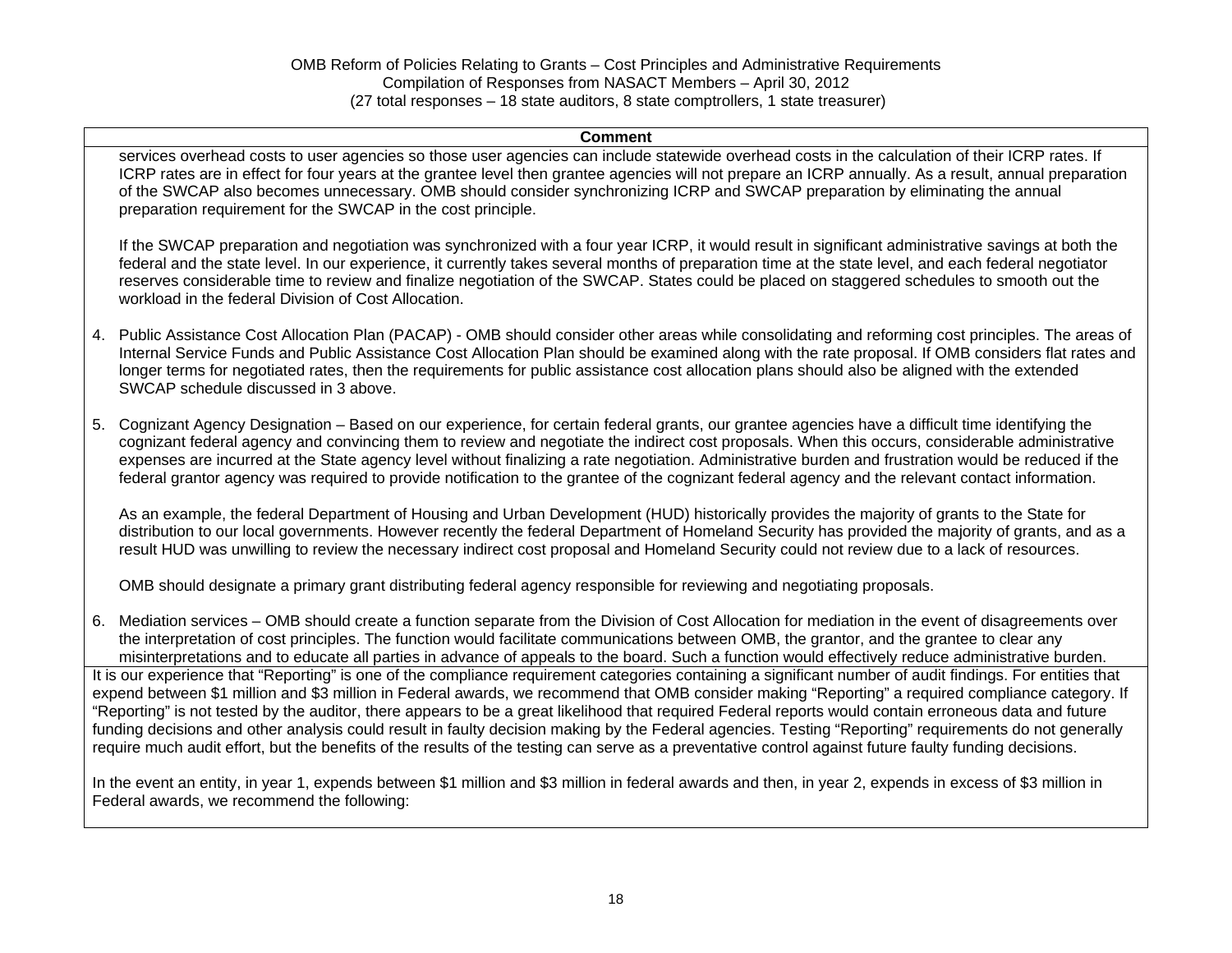#### **Comment**

For those programs audited in year 1 in which only two compliance requirement categories were tested, we recommend that OMB allow those programs to have been considered as having been "audited as a major program in at least one of the two most recent audit periods" for purposes of determining major programs (Section .520, OMB Circular A-133) in year 2.

To further promote further cost savings through reduction in audit hours, we recommend the following:

In the event a major program in year 1 has an audit finding in only one compliance requirement category, that under the present guidance contained in OMB Circular A-133 would require the program to be re-audited in year 2, assuming there are no other risk factors present that would cause the program to be considered high risk, we recommend that the audit of this program in year 2 be limited to only the compliance requirement category that resulted in the finding. Further, if this idea were to be implemented, we would also recommend that this program be considered as having been "audited as a major program in at least one of the two most recent audit periods" for purposes of determining major programs (Section .520, OMB Circular A-133) as a result of the work performed in year 2.

Page 19 of the "Grant Reform" document includes a discussion of targeting a subset of compliance requirement categories for increased testing, while other compliance requirement categories would either be made optional or subject to decreased testing. We believe this idea could be more effective if the level of work performed for each applicable compliance requirement category was based on risk assessments conducted by the auditor, rather than these categories being pre-determined. We believe this approach would greater target risks in each major program selected for testing and result in an increase in the stewardship of Federal funds.

In some instances compliance requirements such as cash management, subrecipient monitoring and reporting essentially have the same controls entity-wide over multiple programs; even programs not being tested as major. If significant deficiencies or material weaknesses are reported for these compliance requirements, the current guidance (Section .510 (a), OMB Circular A-133) requires us to fully audit each of the programs in the subsequent year regardless of whether or not there were other issues or problems found within any of the other compliance requirements. There should be some allowance given for deficiencies noted entity-wide across programs in this manner and still allow for a low risk assessment on a particular program in the subsequent year, provided there are no other risk factors present that would cause the program to be considered high risk. The category in which the deficiency was identified would still be tested in the subsequent year because of the same entity-wide controls crossing multiple programs.

Current audit guidance, (Section .530 (a), OMB Circular A-133) related to "Criteria for a low-risk auditee" should be amended to specifically allow the cognizant or oversight agency for audit to consider a non-Federal entity to be approved as a low-risk auditee in the event their most recent audit report was completed after the nine-month deadline in situations where the late completion was determined to be beyond the control of the non-Federal entity, provided there are no other risk factors present. The Single Audit Act Amendments of 1996 (Section 7502 (h)(2)(B)) currently provides that longer time frames may be authorized by the Federal agency when the 9-month time frame would place an undue burden on the non-Federal entity. It seems equally reasonable that an audit completed after the 9-month time frame due to circumstances beyond their control would not cause an entity to be denied a low-risk auditee status. Such an amendment would increase the pool of low-risk auditees and result in a cost savings due to a reduction in audit hours.

We believe that the Single Audit has become burdensome and costly to administer for many entities that expend over \$10 billion in Federal funds. As shown in the following table, for our state, the selection of major programs required by OMB Circular A-133 results in the audit of a large number of major programs that comprise a very high percentage of Federally-funded expenditures (i.e., 97.65 percent in fiscal year 2010. For comparison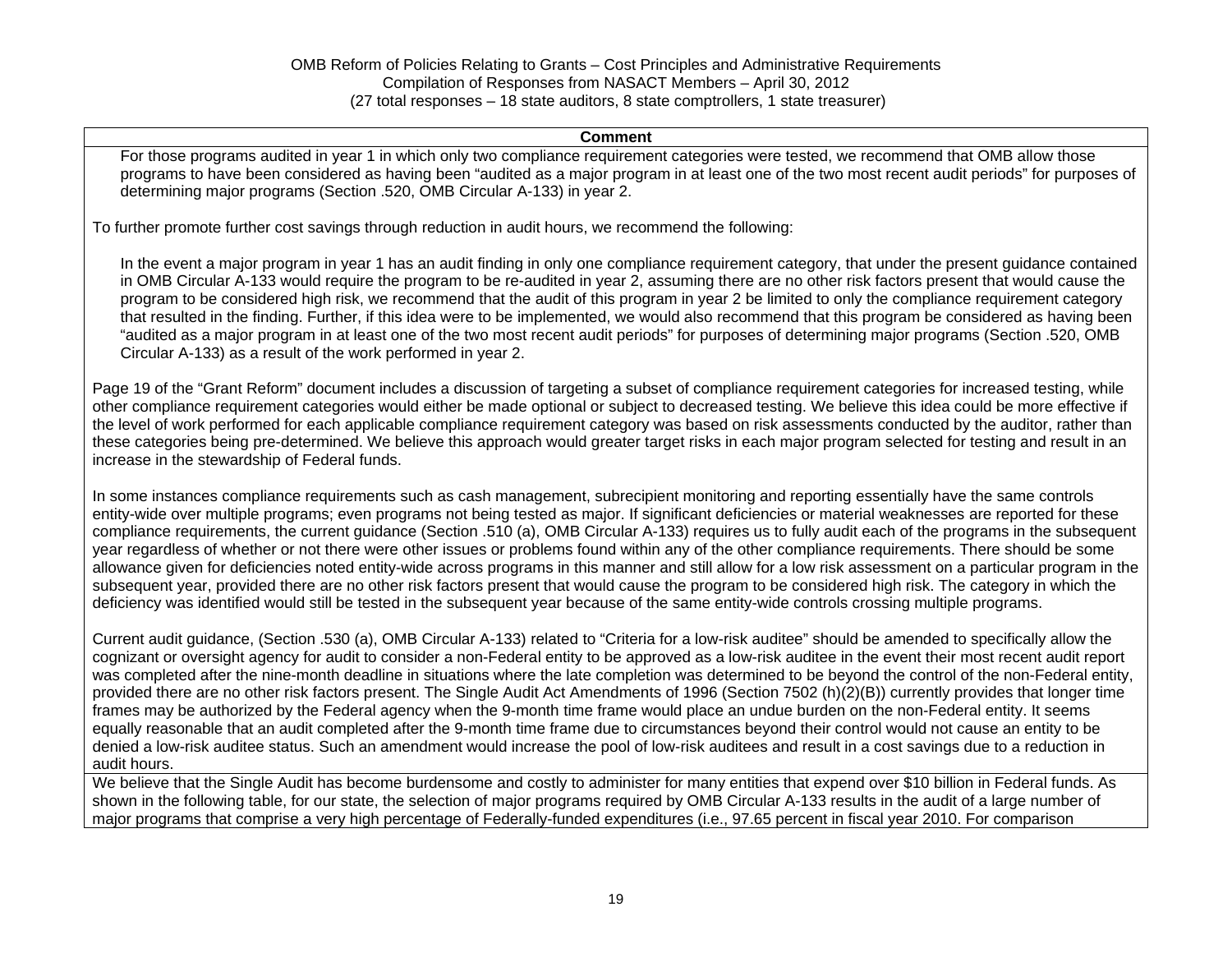| <b>Comment</b>                                                                                                                         |                   |                   |  |
|----------------------------------------------------------------------------------------------------------------------------------------|-------------------|-------------------|--|
| purposes, the Table also shows the number of programs required to provide 90 and 95 percent coverage of Federally-funded expenditures. |                   |                   |  |
|                                                                                                                                        |                   |                   |  |
| <b>State of Florida</b>                                                                                                                |                   |                   |  |
| <b>Fiscal Year</b>                                                                                                                     | 2010              | 2011              |  |
| Total Federal Expenditures Reported                                                                                                    | \$40,441,945,806  | \$41,094,883,152  |  |
| on the SEFA                                                                                                                            |                   |                   |  |
| <b>Type A Threshold</b>                                                                                                                | \$60,662,918      | \$61,642,324      |  |
| <b>Number of Major Programs</b>                                                                                                        | 39                | 36(a)             |  |
| <b>Total Major Program Expenditures as</b>                                                                                             | 97.65 Percent     | 93.62 Percent     |  |
| a Percentage of Total Federal                                                                                                          |                   |                   |  |
| <b>Expenditures</b>                                                                                                                    |                   |                   |  |
| <b>Number of Major Programs</b>                                                                                                        | 15 Programs       | 20 Programs       |  |
| <b>Comprising 90 Percent of Total</b>                                                                                                  | (90.68 Percent of | (90.27 Percent of |  |
| <b>Federal Expenditures</b>                                                                                                            | Expenditures)     | Expenditures)     |  |
| <b>Additional Number of Major Programs</b>                                                                                             | 10 Programs       |                   |  |
| to attain coverage of 95 Percent of                                                                                                    | (4.55 Percent of  |                   |  |
| <b>Total Federal Expenditures</b>                                                                                                      | Expenditures)     |                   |  |
| <b>Additional Number of Major Programs</b>                                                                                             | 14 Programs       | 16 Programs       |  |
| to meet current requirements                                                                                                           | (2.44 Percent of  | (3.35 Percent of  |  |
|                                                                                                                                        | Expenditures)     | Expenditures)     |  |

 (a) Pursuant to the Single Audit Internal Control Project – ARRA Programs – Phase 2, the State was exempt from OMB Circular A-133, Section \_\_\_.520(e)(2), resulting in the exemption of three major programs.

We believe that certain revisions of audit requirements for larger entities, i.e., those with Federal program expenditures greater than \$10 billion, would also result in administrative relief and efficiencies. We suggest that the Type A Program Threshold be increased for larger entities with Federal expenditures greater than \$20 billion, thereby decreasing the number of programs audited as major; thus allowing audit resources to be applied in a more meaningful manner to address areas of higher risk. An alternative to increasing the Type A Program Threshold would be to implement a more focused audit (two compliance requirements) of major programs once a certain level of audit coverage has been attained (i.e., 90 percent of expenditures).

No

OMB should consider the level of review performed by Federal auditors of Financial Reporting when considering the compliance requirements to be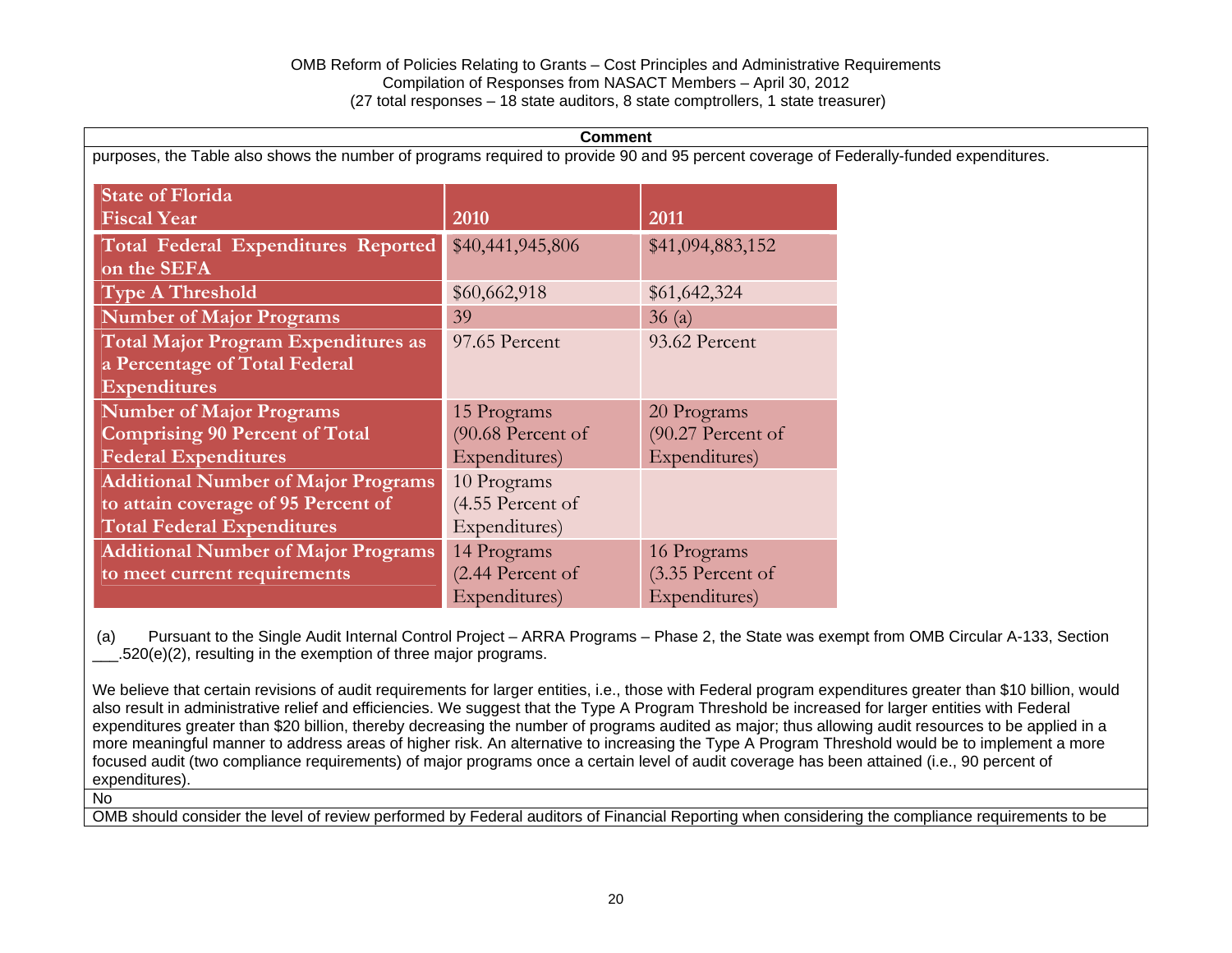#### **Comment**

tested by the auditors of direct recipients. We believe there is duplication of efforts with the Reporting requirement, specifically with the Medicaid CMS-64 report. This quarterly report is audited in great detail by the Federal auditors; in addition our state auditors spend a significant amount of time auditing this report. This seems like duplicative effort and that the requirement for independent auditors to test this report and other similar reports could be removed from the compliance requirements expected to be reviewed through the Single Audit.

One area that that comes to mind is the \$10,000 threshold for reporting known or likely questioned costs. Maybe the federal government should consider increasing this threshold. Further, we believe it is important to keep the terms "known and likely" together. The "likely" questioned costs evolve from the extrapolation process (i.e., projecting to the universe). On the Statewide Single Audit it does not take a very big error(s) in a sample to get a likely questioned cost to exceed \$10,000. Developing some sort of sliding scale based upon: a) size of the program, b) amount of total expenditures, and c) a cap at the top might be worth exploring.

Perhaps modifying the criteria for reporting a finding would reduce the administrative burden if this results in decreasing the number of issues that must be reported. It appears that the Federal Government understands the current concerns about the timeliness of the audit resolution process and intends to focus attention on this problem. If OMB addresses the current criteria for reporting a finding and modifications are made maybe two things could be accomplished: 1) reduction in the number of findings incorporated into the audit report, and 2) a corresponding reduction on the number of matters that would need to be addressed in the audit resolution process.

It is unclear whether the extent of compliance requirements imposed on grant recipients would be reduced. Reducing the volume of administrative requirements rather than focusing audit effort on only a few of those requirements would relieve recipients of the administrative burden they currently experience. Also, the elimination of a data collection form would save our office considerable time.

We believe they should repeal the CMIA. This act is a good example of the costs outweighing the benefits. The Common Rule already includes a cash management requirement. We think that should remain, but CMIA should be repealed. If this is continued, the federal government should have to pay when the CMIA agreements shows a federal amount owed to the state. For example, FHWA has stated they have 30 days to pay their bills and, as a result do not pay their federal share of the CMIA liability calculation. The act as currently written also only allows the state to charge only a very small portion of the cost of the act as related operating costs. If continued, all of the related costs should be allowable.

OMB should consider clarifying the rules to give pass-through entities a clearer picture on what is expected and how long they have to track equipment purchased by/for sub-recipients, especially if the equipment's FMV falls below the \$5,000 threshold. Is it really necessary to continue tracking the equipment at this point or is it their intent to track the asset until it is fully disposed of? Also the guidance should clearly define an allowable use of the related proceeds.

The \$10,000 threshold for reporting known or likely questioned costs should be increased. Raising the threshold for a Type A program at all levels is long overdue, considering that entities must meet a percentage-of-coverage-rule which ensures that there is adequate audit coverage of federal programs.

The OMB should consider increasing the questioned cost threshold or setting it as a percentage of total major program expenditures. It is inefficient for Federal awarding and pass-through agencies to devote time rendering *management decisions* on small dollar findings (unless involving fraud or clearly improper payments). We suspect the low current threshold delays the issuance of management decisions, and becomes a bottleneck in the Single Audit process. Instead, consider using a percentage of total major program expenditures to measure questioned costs. (Reducing the current 14 categories of compliance subject to audit would have the collateral benefit of reducing the administrative burden of following up on questioned costs related to the omitted requirements, as well as the direct benefit of reducing single audit costs.)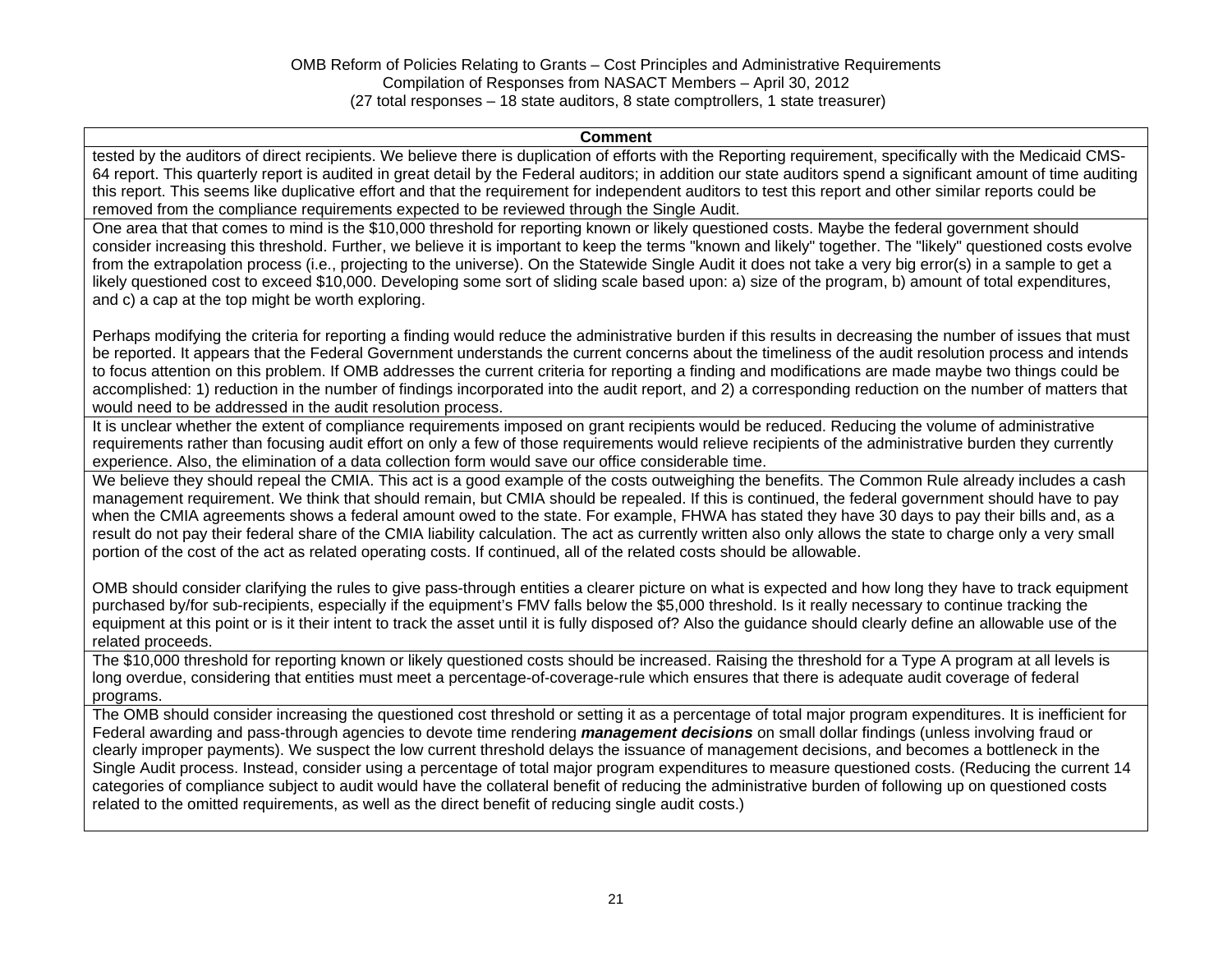#### **Comment**

OMB should also consider increasing the thresholds used to identify major programs.

N/A

States and local governments should be allowed to obtain full electronic versions of their subgrantee Single Audit reports through the Federal Audit Clearinghouse. These subgrantees should not have to submit additional Single Audit reports to their state and local oversight agencies as well.

OMB should consider increasing the equipment threshold from \$5,000 in Circular A-87. If the \$5,000 threshold for equipment is increased, this would decrease the number of capital expenditures requiring prior federal agency approval for charge as a direct cost to federal programs and would reduce the number of items required to be deducted through depreciation. This would reduce the administrative burden on both Federal agencies and recipients.

We also would recommend that OMB consider seeking out ways to reduce redundancy in Federal reporting requirements as a way to further standardize Federal reporting and eliminate duplication of duties of Federal grantors and grant fund recipients.

OMB should consider making the full content of the Federal Audit Clearinghouse (FAC) available to pass-through entities to relieve administrative burden. Currently, subrecipients must spend administrative money to submit information electronically to the FAC and then spend more resources to provide the same information to each pass-through which provides them federal funds. With the simple act of making the full content of the FAC available on the web, OMB could reduce the administrative burden for thousands of grantees.

In terms of reform to A-133 single audits, we fully support an increase in the questioned cost reporting threshold. We recommend known and likely questioned costs be reported in a finding when they exceed the larger of \$10,000 (or a higher amount) or a specified percentage of the total program expenditures, such as 1%. Below are examples of using \$10,000 and a 1% program threshold:

- School District; Special Education; total program expenditures = \$200,000. Report questioned costs if they exceed \$10,000 for a compliance requirement (the greater of \$10,000 or 1% of program costs, \$2,000 in this example).
- County Government; Highway Construction; total program expenditures = \$2,000,000. Report questioned costs if they exceed \$20,000 for a compliance requirement (the greater of \$10,000 or 1% of program costs, \$20,000 in this example).
- State Agency; Community Development Block Grant-CFDA 14.228; total program expenditures = \$20,000,000. Report questioned costs if they exceed \$200,000 for a compliance requirement (the greater of \$10,000 or 1% of program costs, \$200,000 in this example).

### **Single Audits**

### **1. In general terms, how important are Single Audits to your entity or to entities you audit for subrecipient monitoring?**

**Comment** Very important tool for our state agencies. Single audits are important in the sense that there is reasonable assurance that federal monies are being utilized according to the intent of the awards. Uncovering noncompliance is always important to taxpayers as they have vested interest in the wise use of their tax dollars. However, most taxpayers would not understand or embrace – if given the total picture – that states are required to oversee and report on all but 1% of those expenditures. Single Audits represent a majority of our audit responsibilities as the state's audit organization. As such we know that the results of our work are an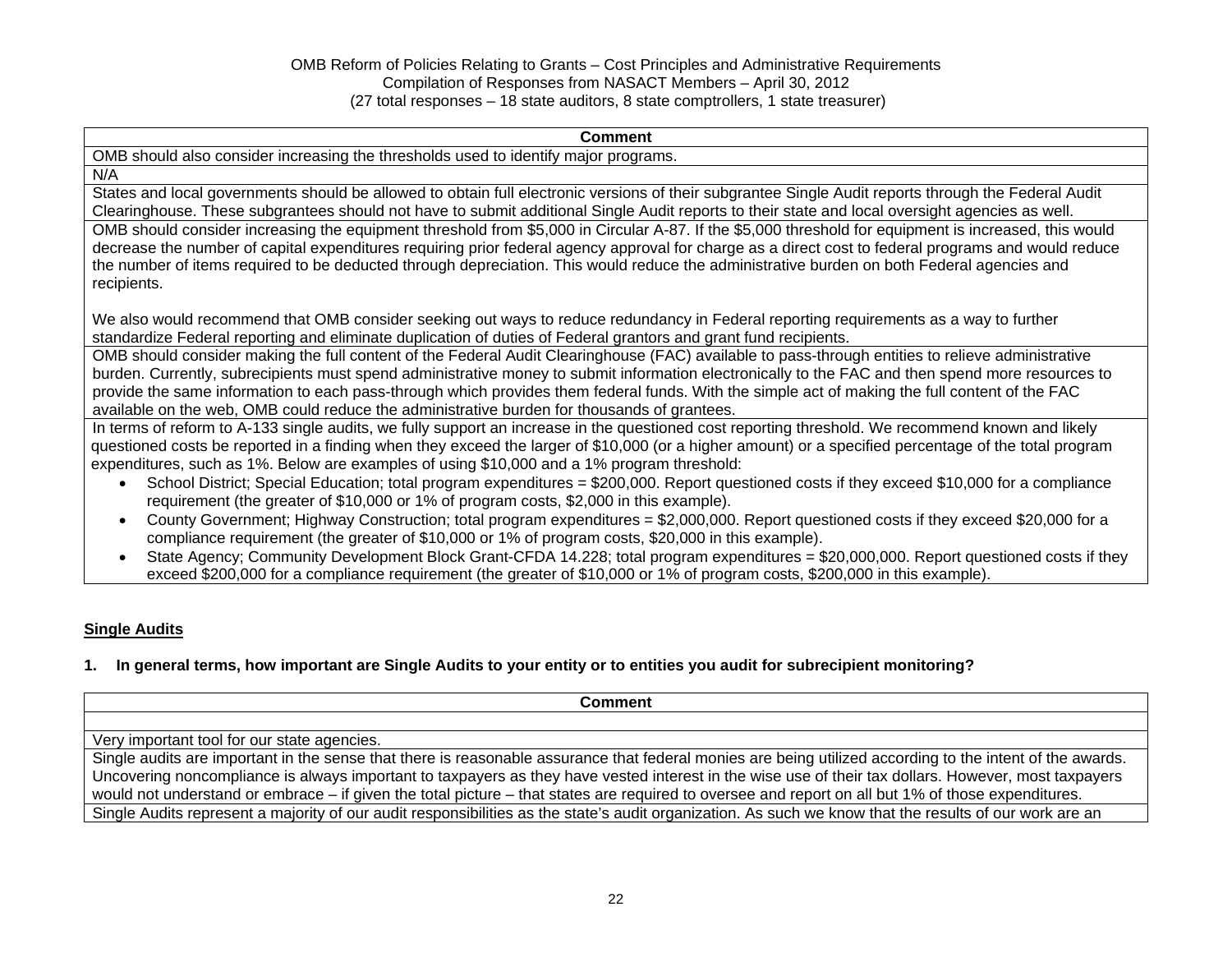#### **Comment**

important part of our auditees' (i.e., the state, its universities, counties, and community college districts) efforts to monitor subrecipients. Therefore, we believe single audits are very important to us and the entities we audit.

The Single Audit is important.

Single Audits are very important to the entities that we audit.

The Office of the State Controller does not have subrecipients directly; however, our state agencies have a very large number of subrecipients, and our understanding is that they are very dependent on the subrecipient's single audit for monitoring purposes.

VeryiImportant. The entities we audit rely heavily on the Single Audits as a means of monitoring their subrecipients. Shrinking budgets in the past few years have resulted in reductions in resources at the non-Federal entities that were previously used to monitor subrecipients.

Single Audits are key components in subrecipient monitoring procedures.

From an auditor perspective, we like the risk based approach.

Single Audits are very important to our state. Departments rely heavily on the audit reports because they address the compliance requirements and internal controls at the subrecipient level. More on-site monitoring of subrecipients would be necessary if the Single Audit threshold increased significantly causing an increase in the administrative cost of programs with subrecipients.

Very important. The single audits are important to the agencies we audit. The audits are one important component of their overall monitoring process. In many cases they may be the most relied upon aspect in their monitoring and oversight process.

We believe Single Audits are very important for the entities we audit to perform effective monitoring of subrecipients.

Single Audits are a primary way in which subrecipients are monitored. They are very important to a state the size of Montana where traveling to each subrecipient location is timely and costly. If the monitoring requirements remain the same, reducing the number of available Single Audits will only result in an increased burden to the primary recipient.

Our auditees' use the subrecipients' Single Audits as one tool in their subrecipient monitoring activities. Most of our auditees have established monitoring procedures, though we continue to identify deficiencies in the monitoring process.

We have noted that pass-through entities rely primarily on internal monitoring procedures, and don't utilize subrecipient audits as an important monitoring tool.

Raising the dollar threshold will reduce the audits pass-through entities use as a primary subrecipient monitoring tool. Pass-through entities may view the reduction in audits as an "unfunded mandate" to incur additional monitoring costs.

During a March 15 nationwide National Association of State Auditors, Controllers and Treasurers phone call regarding this issue, two large "monitors" (e.g., state agency chiefs) disagreed with each other regarding the required extent of monitoring.

We believe the cost of oversight (whether via audit or other monitoring) ought to not exceed its benefit. Therefore, OMB might amend and clarify **subrecipient monitoring** requirements, to clearly allow "monitors" to base the extent of monitoring on risk assessments, minimum dollar amounts or other cost-benefit criteria.

Single audits are very important. Many of our agencies value external review and feedback of procedures and practices.

Prior to Pennsylvania state requirements that arose out of the American Recovery and Reinvestment Act, single audits were the primary source of fiscal monitoring that state agencies utilized to oversee their subgrantees. Subsequent to ARRA, on-site fiscal monitoring procedures have been implemented. However, the single audit remains a large portion of subrecipient monitoring.

Single Audits are very important to Tennessee State Government and the Division of Accounts supports the proposed reforms. However, the Division of Accounts' role is one of information gathering and coordinating agency responses and resolution of audit findings. Since we are not in a position to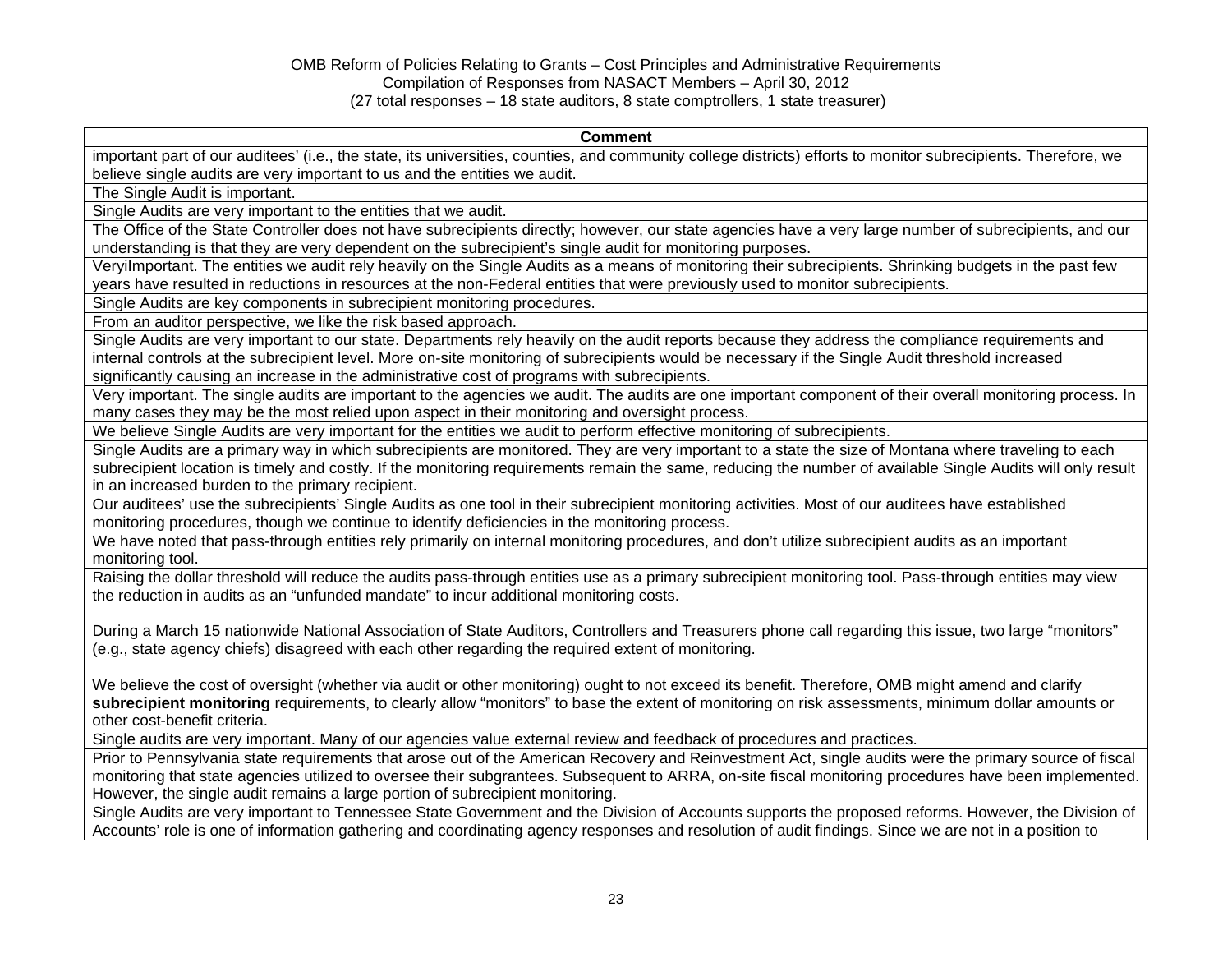#### **Comment**

comment on the proposed reforms to Single Audits, we will defer to the Tennessee Comptroller of the Treasury, Division of State Audit for comments except for the comment below on question number four.

As an independent state audit organization, it is our experience that state pass-through entities sometimes have challenges with subrecipient monitoring. Therefore, any decreased coverage from the Single Audit process has the potential of compounding existing issues. Increased federal guidance that clearly defines subrecipient monitoring expectations for pass-through entities may help address these challenges.

In general, we agree with the goal of reforming the single audit process to focus on risk. In particular, we agree that changes should be made to the single audit threshold and the compliance requirements should be reduced.

For subrecipient monitoring, Single Audits are very important to the state agencies we audit. Single Audits provide pass-throughs with an annual assessment of each sub-grantee's control environment. Additionally, it eliminates the need for sub-grantees to receive multiple site visits from different granting agencies to complete an assessment of their control environment. Without Single Audits, pass-through agencies would have to complete more visits and subrecipients would have to accommodate and respond to multiple review teams, which would increase the administrative burden for passthroughs and subrecipients.

- **2. In general terms, what impacts would the following changes to the Single Audit framework have on your organization in administrative burden and in ability to provide oversight to subrecipients?** 
	- **a. Increasing the Single Audit threshold to \$1 million?**
	- **b. Requiring a more focused Single Audit (with only two compliance requirements) for any entity expending between \$1 million and \$3 million?**
	- **c. Requiring full Single Audits for any entity expending more than \$3 million?**

| <b>Comment</b>                                                                                                                                                                                                                                                                                                                                                                                                                                                                                                                                                                                                                                        |
|-------------------------------------------------------------------------------------------------------------------------------------------------------------------------------------------------------------------------------------------------------------------------------------------------------------------------------------------------------------------------------------------------------------------------------------------------------------------------------------------------------------------------------------------------------------------------------------------------------------------------------------------------------|
|                                                                                                                                                                                                                                                                                                                                                                                                                                                                                                                                                                                                                                                       |
| In evaluating the last two years of federal single audits submitted by our subrecipients, we find that :                                                                                                                                                                                                                                                                                                                                                                                                                                                                                                                                              |
| Federal expenditures of less than \$1,000,000 account for 25% of all federal single audits received by the State of Alaska, with a median<br>$\bullet$<br>expenditure amount on the SEFA of \$720,109. However, these grantees are disproportionally represented in several "red flag" categories:<br>o 32% of all "high risk" federal single audits received by the State.<br>44% of all federal single audits with going concern notes<br>$\circ$<br>52% of all federal single audits received that had a qualified, adverse or disclaimer opinion.<br>O<br>36.6% of audits in this range were submitted after the required nine month period.<br>O |
| Federal expenditures between \$1,000,000 and \$3,000,000 accounted for 37.3% of all federal single audits received, with a median expenditure<br>amount on the SEFA of \$1,759,917. This group is also disproportionally represented in several "red flag" categories:<br>o 37.6% of all "high risk" federal single audits received by the State.<br>55.6% of all federal single audits with a going concern note.<br>$\circ$<br>32% of all federal single audit received that had a qualified, adverse or disclaimer opinion.<br>O                                                                                                                   |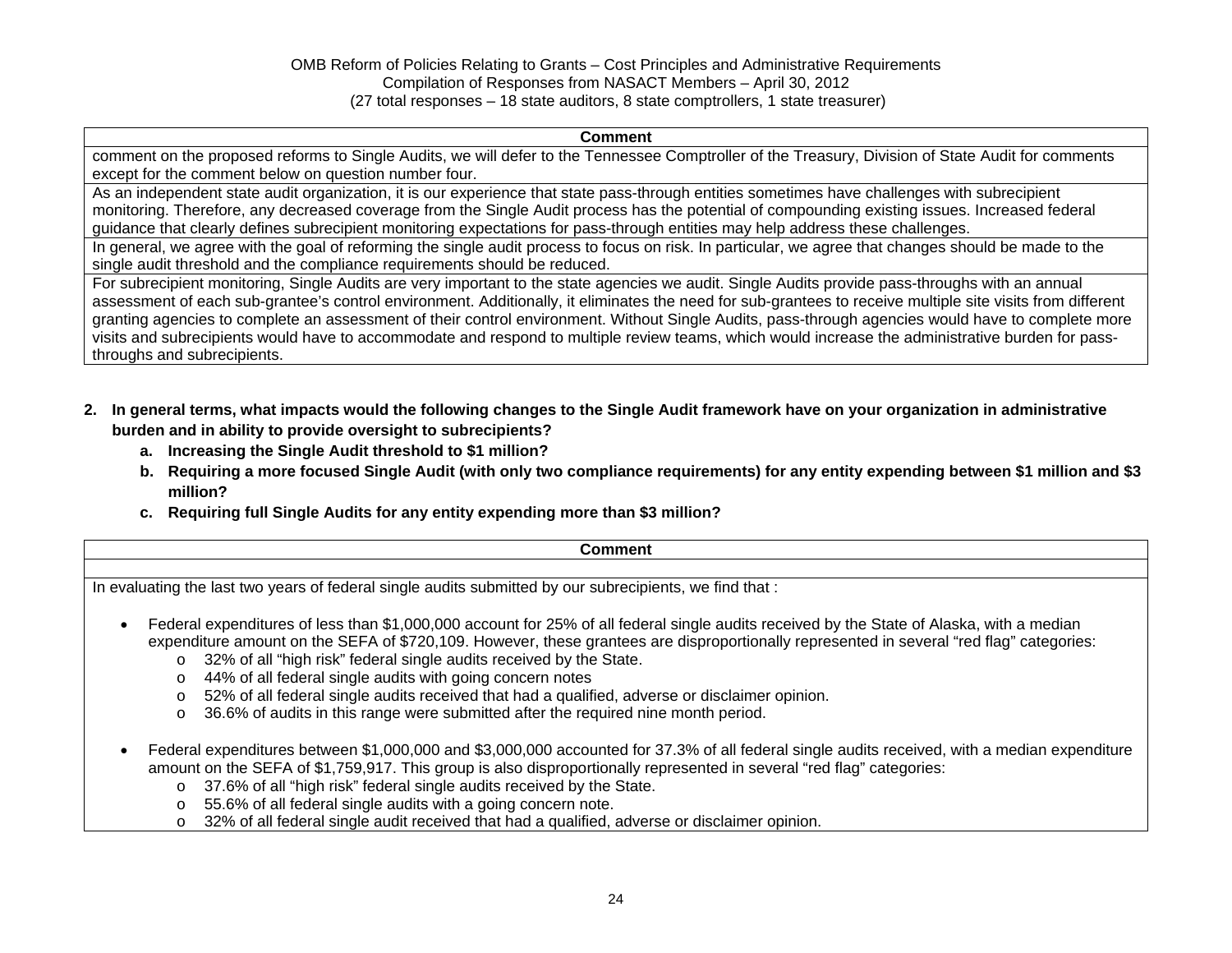|                                                                                                                     | <b>Comment</b>                                                                                                                                                                                                                                                                                               |                                                |                                                                            |          |          |                                                                                                                                                                                                                                                                                                                       |
|---------------------------------------------------------------------------------------------------------------------|--------------------------------------------------------------------------------------------------------------------------------------------------------------------------------------------------------------------------------------------------------------------------------------------------------------|------------------------------------------------|----------------------------------------------------------------------------|----------|----------|-----------------------------------------------------------------------------------------------------------------------------------------------------------------------------------------------------------------------------------------------------------------------------------------------------------------------|
|                                                                                                                     |                                                                                                                                                                                                                                                                                                              | amount on the SEFA of \$7,134,753.<br>$\circ$  | adverse or disclaimer opinions and had no audits with a going concern note |          |          | Federal expenditures of \$3,000,000 or more accounted for 37.7% of all federal single audits received by the State, with a median expenditure<br>This group had the best record for submitting their audits within the nine month timeframe, had the lowest percentage of qualified,                                  |
| a.                                                                                                                  |                                                                                                                                                                                                                                                                                                              | for improper payments, fraud, waste and abuse. |                                                                            |          |          | Increasing the single audit threshold to \$1 million would allow an entire pool of high risk grantees to bypass one of the best tools we have to monitor<br>their internal controls, financial stability, management and stewardship of federal funds. This group of grantees is -- of all the groups -- most at risk |
| b.                                                                                                                  |                                                                                                                                                                                                                                                                                                              | for this pool of grantees.                     |                                                                            |          |          | Given the performance issues, as described above for this group, the State believes OMB is going in the wrong direction by reducing the<br>compliance requirements to just two. Such a reduction, we believe, will do nothing to reduce the risk of improper payments, fraud, waste and abuse                         |
| a.                                                                                                                  | Provides 20% reduction in single audit reporting; oversight and assistance to smaller subrecipients currently provided would likewise be reduced                                                                                                                                                             |                                                |                                                                            |          |          |                                                                                                                                                                                                                                                                                                                       |
| and provide ample time to devote attention to those auditees receiving more substantial amounts of federal dollars. |                                                                                                                                                                                                                                                                                                              |                                                |                                                                            |          |          |                                                                                                                                                                                                                                                                                                                       |
|                                                                                                                     | This focused requirement would include about 50% of current federal audits. The reduction to two compliance requirements would still provide<br>b.<br>critical information in those areas of higher risk for the auditee. We would still realize cost-benefit in the reduction of human resource commitments |                                                |                                                                            |          |          |                                                                                                                                                                                                                                                                                                                       |
| and other administrative costs.                                                                                     |                                                                                                                                                                                                                                                                                                              |                                                |                                                                            |          |          |                                                                                                                                                                                                                                                                                                                       |
| C <sub>1</sub>                                                                                                      |                                                                                                                                                                                                                                                                                                              |                                                |                                                                            |          |          | This requirement would provide single audits of 25% of our auditees receiving federal dollars. The reduction/combination of compliance                                                                                                                                                                                |
|                                                                                                                     |                                                                                                                                                                                                                                                                                                              |                                                |                                                                            |          |          | requirements would eliminate some of the burden of redundant audit work. Noticeable benefits of change to the compliance requirements would                                                                                                                                                                           |
|                                                                                                                     |                                                                                                                                                                                                                                                                                                              |                                                |                                                                            |          |          | include better management of time with identifiable higher risk areas and targeting more important areas of potential noncompliance.                                                                                                                                                                                  |
| a.                                                                                                                  |                                                                                                                                                                                                                                                                                                              |                                                |                                                                            |          |          | Currently, we have no auditees (the state including its universities, counties, and community college districts) who receive between \$500,000 and \$1                                                                                                                                                                |
|                                                                                                                     | million, so we are not directly affected by this reform idea. However, one of our divisions monitors the single audits of school districts who are                                                                                                                                                           |                                                |                                                                            |          |          |                                                                                                                                                                                                                                                                                                                       |
|                                                                                                                     |                                                                                                                                                                                                                                                                                                              |                                                |                                                                            |          |          | audited by independent CPA firms. The estimated demographics of Arizona School Districts obtaining single audits, financial statement-only audits,                                                                                                                                                                    |
|                                                                                                                     | and no audit requirements—currently and with a \$1 million dollar threshold for obtaining a single audit are as follows.                                                                                                                                                                                     |                                                |                                                                            |          |          |                                                                                                                                                                                                                                                                                                                       |
|                                                                                                                     |                                                                                                                                                                                                                                                                                                              |                                                |                                                                            |          |          |                                                                                                                                                                                                                                                                                                                       |
|                                                                                                                     | Arizona School Districts (239 total)                                                                                                                                                                                                                                                                         |                                                |                                                                            |          |          |                                                                                                                                                                                                                                                                                                                       |
|                                                                                                                     |                                                                                                                                                                                                                                                                                                              |                                                | <b>Single Audit</b>                                                        | F/S-only | No audit |                                                                                                                                                                                                                                                                                                                       |
|                                                                                                                     |                                                                                                                                                                                                                                                                                                              | Currently                                      | 142                                                                        | 75       | 22       |                                                                                                                                                                                                                                                                                                                       |

In the case of the districts receiving single audits or financial statement-only audits, auditors also complete a uniform accounting and reporting compliance questionnaire that our office uses to monitor general accounting and compliance matters and related internal controls. Therefore this reform idea would not negatively impact our monitoring because of the use of our monitoring questionnaire, which has been more effective in meeting our objectives than does the single audit report results.

Proposed \$1M Floor | 114 103 | 22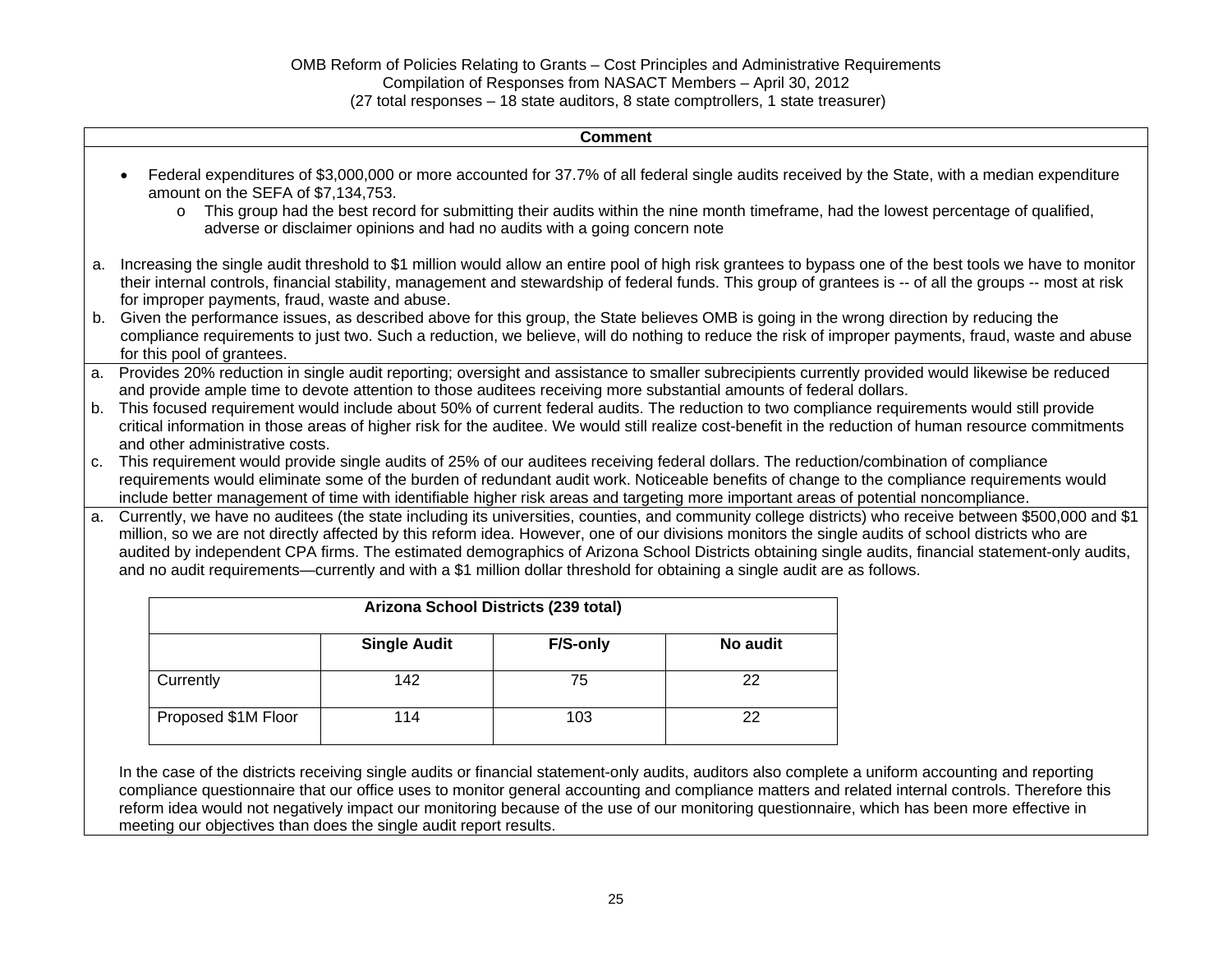#### **Comment**

b. This reform idea would affect 1 of the 25 full single audits we do each year of the state including its universities, counties, and community college districts). However, if this reform idea was modified to be a \$5 million top range, 2 additional single audits would be affected. We believe this would be a positive impact for the reasons stated in our comments section. Essentially, we would be able to perform more focused tests on the two most important compliance requirements for each major program of 3 of our 25 single audits. Of the remaining 114 school district single audits (see our answer to 2.b. above), the following table describes the resulting estimated impact:

| Arizona School Districts (114 expending more than \$1M federal awards) |                 |                    |
|------------------------------------------------------------------------|-----------------|--------------------|
|                                                                        | <b>Full S/A</b> | <b>Reduced S/A</b> |
| Currently                                                              | 142             |                    |
| Proposed \$1M - \$3M                                                   |                 | 37                 |

- c. If the reform ideas in this area are modified as we have recommended, the remaining 22 single audits we perform would be positively impacted for the reasons stated in our comments above. Essentially, we would be focusing our audit work on the compliance requirements having the best focus on where improper payments can occur and expending our resources accordingly.
- a. No impact. California receives more than \$120 billion in federal assistance.
- b. No impact.

c. Changing the audit threshold to more than \$3 million will not impact the statewide audit of California. However, our responses to questions A.1 and A.4 provide our perspectives on ways in which our audit effort can be reduced.

- a. As noted in our response to Question #2, the Colorado Legislature would likely amend the Local Government Law to increase the audit requirement threshold. With a higher threshold, fewer local governments would be required to submit an audit to our Local Government Division for review, which would reduce the administrative/oversight burden on both local government entities and the Colorado Office of the State Auditor.
- b. This reform could streamline the Single Audit for local governments if the second compliance requirement were selected and communicated for each grant program through the Compliance Supplement no later than March of each year. In addition, the selection of this second compliance requirement should allow for auditor determination to ensure that the second compliance requirement that is selected is relevant for the grant that is being tested.
- c. We do not anticipate this change to significantly impact the Single Audit performed at the statewide level, as long as the auditor would be allowed to retain the ability, through auditor judgment, to determine:
	- a. materiality levels, and
	- b. those compliance requirements that are direct and material to the entity for the program being audited.
- a. Increasing the Single Audit threshold to \$1 million? No beneficial impact would result because the state will never meet that threshold; however, we would lose the single audit as a tool for monitoring smaller subrecipients. On-site visits and other forms of monitoring do not provide the same level of assurance that is provide by the Single Audit opinions. In addition, pass through agencies often have difficulties in obtaining staffing resources to perform other forms of monitoring even when those resource are federal grant funded.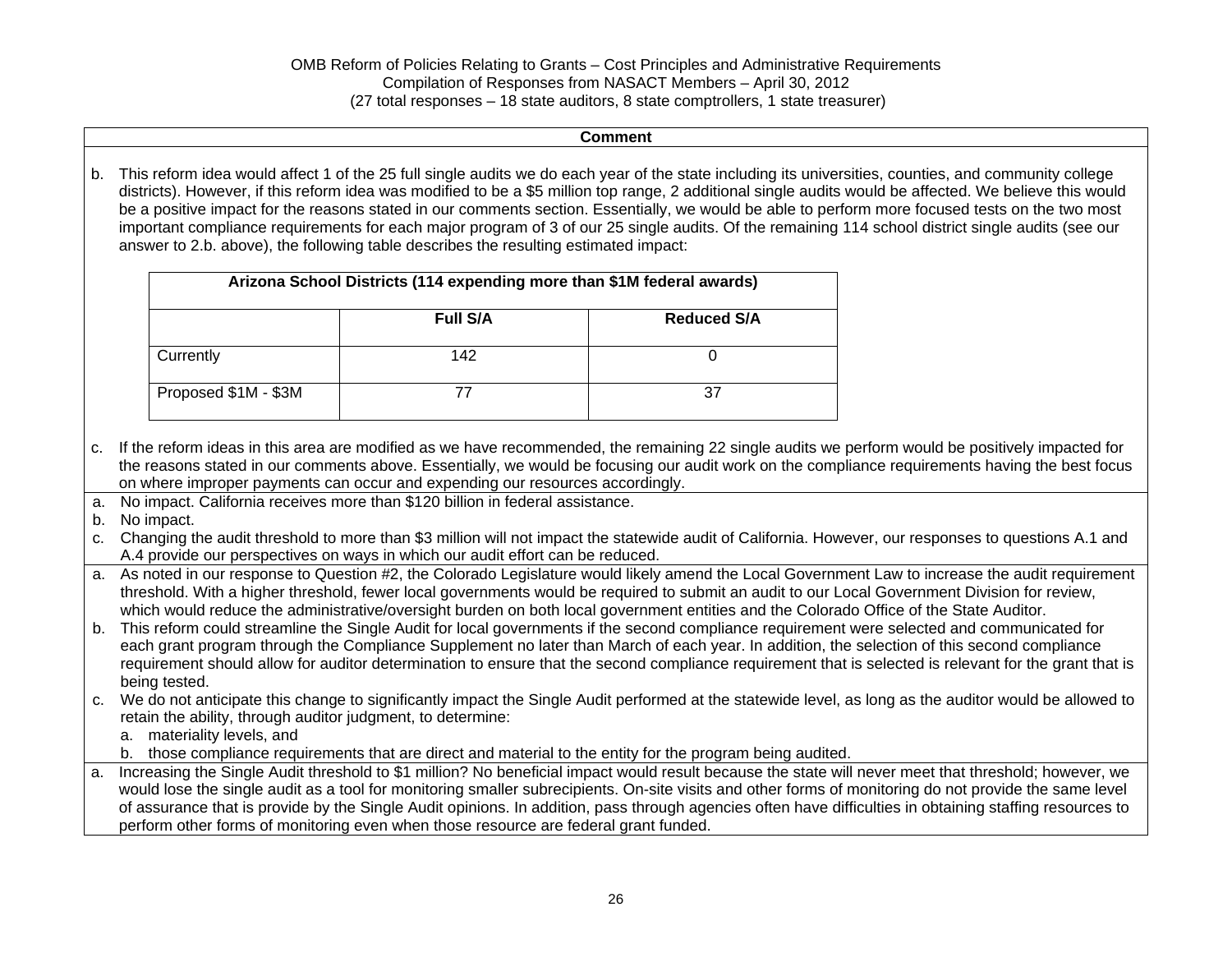|                | <b>Comment</b>                                                                                                                                                                                                                                                                                                                                                                                                                                                                                                                                                                                                                                                                                                                                                                                                                                                                                                                                                                                                                                                               |
|----------------|------------------------------------------------------------------------------------------------------------------------------------------------------------------------------------------------------------------------------------------------------------------------------------------------------------------------------------------------------------------------------------------------------------------------------------------------------------------------------------------------------------------------------------------------------------------------------------------------------------------------------------------------------------------------------------------------------------------------------------------------------------------------------------------------------------------------------------------------------------------------------------------------------------------------------------------------------------------------------------------------------------------------------------------------------------------------------|
| b.             | Requiring a more focused Single Audit (with only two compliance requirements) for any entity expending between \$1 million and \$3 million? This<br>approach cannot be assessed because the document did not specify whether OMB would be able require federal agencies to accept the reduced<br>audit coverage as adequate for grant compliance and monitoring. If as expected, the federal agencies require the historical audit coverage or more,<br>this change will provide no benefit to pass through entities such as states.                                                                                                                                                                                                                                                                                                                                                                                                                                                                                                                                         |
|                | c. Requiring full Single Audits for any entity expending more than \$3 million? This proposal is effectively no change for subrecipient entities over \$3<br>million. As a result it has neither a positive nor negative impact on the State.                                                                                                                                                                                                                                                                                                                                                                                                                                                                                                                                                                                                                                                                                                                                                                                                                                |
|                | N/A. Responses to this question are applicable to non-Federal entities.                                                                                                                                                                                                                                                                                                                                                                                                                                                                                                                                                                                                                                                                                                                                                                                                                                                                                                                                                                                                      |
| a.             | We perform Single Audits on only a few entities with Federal expenditures of less than \$3 million. Requiring a more focused Single Audit of entities<br>expending between \$1 million and \$3 million appears to appropriately streamline the audit to focus on allowable activities and costs. The timing of the<br>selection of the second compliance requirement by the Federal awarding agency is critical for the timely performance of the audit procedures.<br>We would like this. The Single Audit is a burden to smaller entities. However, as discussed later, there will be a need for more monitoring by the<br>prime recipient.                                                                                                                                                                                                                                                                                                                                                                                                                                |
| b.             | This is a great idea, resulting in a more risk based audit. However, we do have questions about determining the limited compliance requirements.<br>When would these be determined?<br>1.<br>2. How would these be communicated?<br>Would there be different requirements for different recipients (ie state versus city)?<br>3.<br>Would we only look at financial statement controls for the classes of transactions or account balances related to the two compliance<br>4.<br>requirements?<br>What if all funds are passed through funds, who would determine the compliance requirements? How would this affect financial related to<br>5.<br>federal programs?<br>If activities allowed/unallowed is one of the compliance requirements, programs, would A-87 still need to be tested or would it be combined<br>6.<br>within this requirement?<br>Would the reports/level of assurance/opinion change?<br>7.<br>8. What if there are multiple programs, would there be multiple requirements for each?<br>Would testing of the SEFA change with the threshold?<br>9. |
| C.<br>a.<br>b. | We agree, this would allow us to spend more time on larger entities/programs.<br>We do not anticipate a significant impact if the threshold increases to \$1 million.<br>We do not anticipate a significant impact on our state as a result of the more focused Single Audit for entities expending between \$1 million and \$3<br>million.                                                                                                                                                                                                                                                                                                                                                                                                                                                                                                                                                                                                                                                                                                                                  |
| C.<br>a.       | We do not anticipate a significant impact on our state as a result of the change in full Single Audits for entities expending more than \$3 million.<br>We are an audit agency. Thus, increasing the threshold will not increase our burden and ability to provide oversight of subrecipients. Subrecipient<br>monitoring is the responsibility of state agencies we audit. However, increasing the threshold could negatively impact the pass through entities'<br>ability to provide oversight for those who receive less than \$1 million in Federal funds which are granted to subrecipients. This threshold change is<br>expected to significantly reduce the number of subrecipients required to have a single audit. In Illinois, our past Statewide Single Audits have                                                                                                                                                                                                                                                                                               |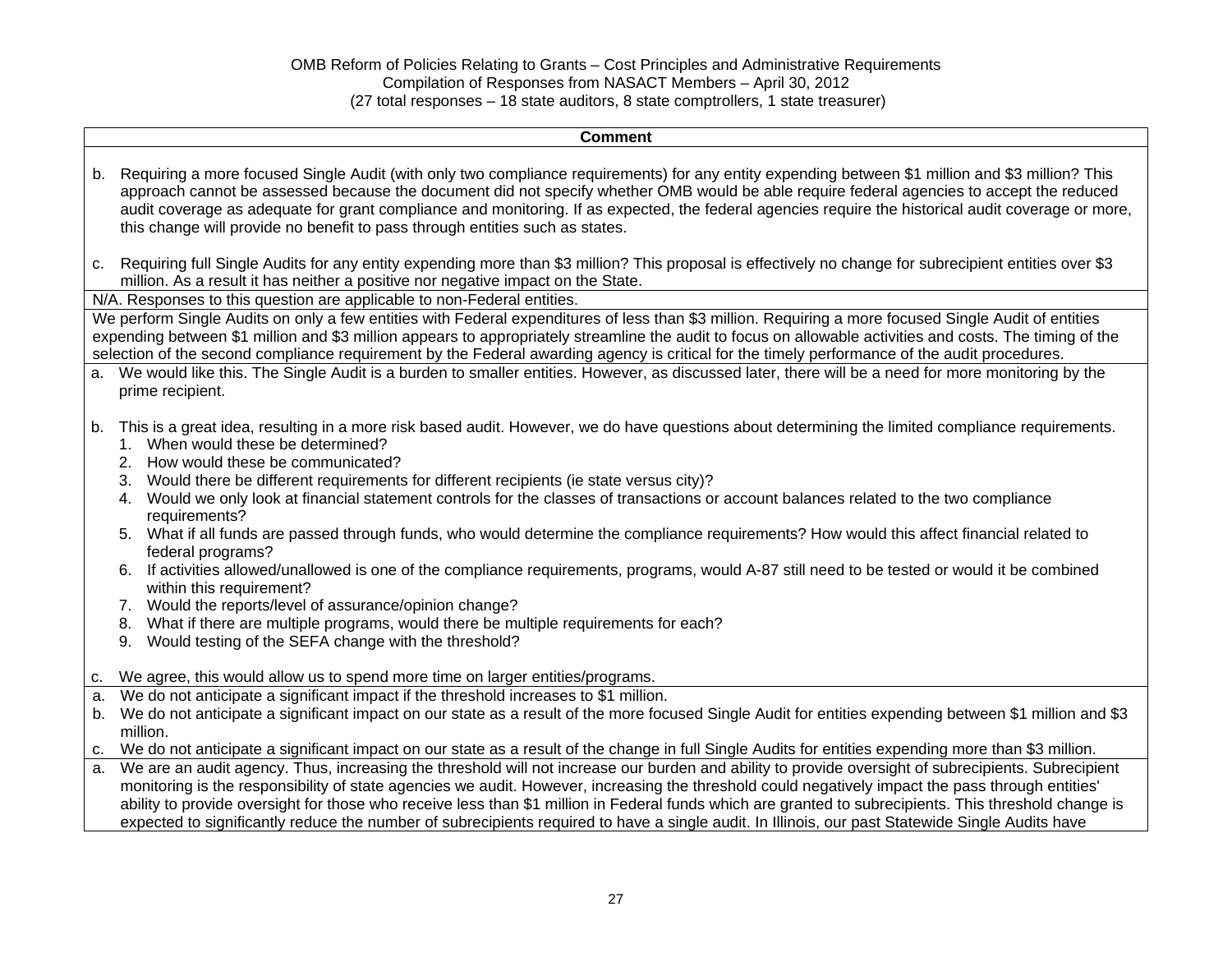#### **Comment**

historically reflected numerous monitoring and oversight problems at the state agency level with regard to subrecipients.

- b. This middle ground approach as described in the white paper raises a number of questions. It will likely cover a significant number of subrecipients. The concept here is that once a major program determination has been made, auditors would review only two compliance requirements for those programs. First, allowable and unallowable costs would always be one of the required compliance requirements for those programs. **Second, federal agencies would have the discretion to select the second compliance requirement for each of their programs as they deem most appropriate**. (emphasis added) OMB would provide guidance to agencies that this second compliance requirement should be the one that, for the particular program, would best target the risk of improper payments, waste, fraud, and abuse. Some of our questions concerning the second compliance requirement follow:
	- How is this going to work?
	- How are the implementation issues going to be addressed?
	- Where is this going to be addressed (Compliance Supplement or the Catalog of Federal Domestic Assistance)?
	- How is the timing aspect of this going to work?
	- How are the auditors going to get this information? Will it be timely?
	- In summary, how will the logistics work?
- c. This would be similar to what is currently taking place now. However, the universal compliance requirements listed in the Circular A-I33 Compliance Supplement could be streamlined to focus on proper stewardship of Federal funds. The white paper states that a "subset of compliance requirements would be targeted for: 1) increased testing, 2) larger sample sizes, or 3) lower levels of materiality. Some of the questions that immediately come to mind include:
	- Historically, the Statements on Auditing Standards have addressed materiality. Is this now going to be focused upon and addressed through the OMB Circular and/or the Compliance Supplement?
	- The Compliance Supplement has historically placed emphasis on suggested audit procedures. (emphasis added) Is this concept changing?

One of the items mentioned in the examples listed include "selection of subrecipients" which is currently not in the compliance requirements. Thus, we are interested in learning more about this and what this might entail. In addition, special tests and provisions are also listed as an example. The level of work here is unknown and Federal agencies could possibly use this avenue to bring back levels of testing they want or desire. Does the Federal Government plan to increase special testing requirements? It seems like special testing requirements outside the standard compliance requirements have been increasing over the years.

We are a state audit organization and the state will continue to require a full Single Audit each year due to the level of funding. We do contract with CPAs to conduct audits of local governments and this will impact the types of audits needed; however we don't see this as causing any reduction in our administrative process.

Reduction of required Single Audits; however could result in increased subrecipient monitoring needed by pass-through entities, which could increase the administrative burden by those entities and has a potential for increased audit efforts and issues regarding subrecipient monitoring.

- a. This could increase the extent of monitoring procedures for the primary recipients.
- b. As an audit organization, focused audit efforts would be beneficial and may allow for more efficient audits.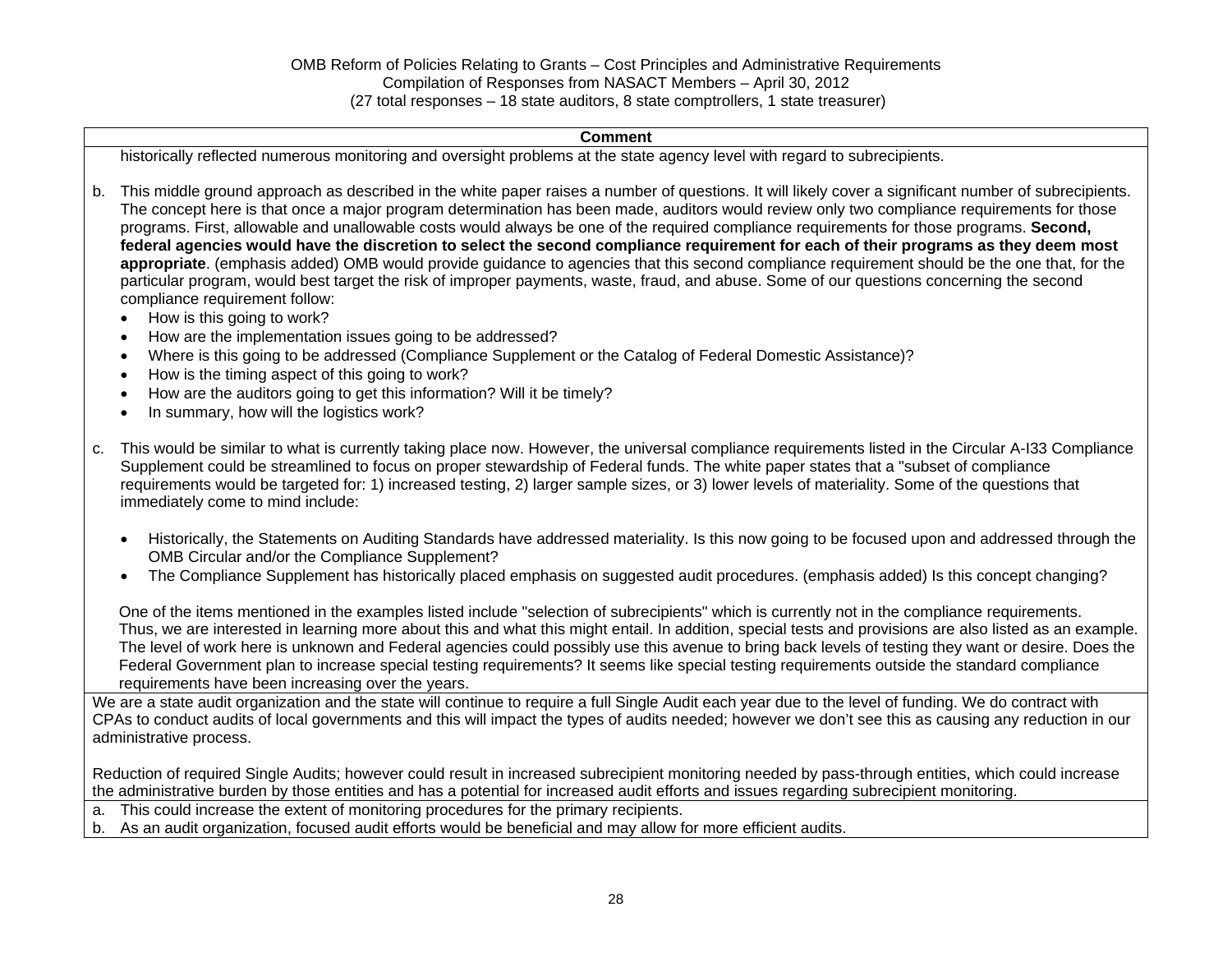| <b>Comment</b>                                                                                                                                                                                                                                                                                                                                                                                                                                                                                                                                                                     |
|------------------------------------------------------------------------------------------------------------------------------------------------------------------------------------------------------------------------------------------------------------------------------------------------------------------------------------------------------------------------------------------------------------------------------------------------------------------------------------------------------------------------------------------------------------------------------------|
| This would have no impact on our audit organization. The same amount of work will be required.<br>c.                                                                                                                                                                                                                                                                                                                                                                                                                                                                               |
| Our auditee has over \$20 billion in expenditures so this would have no impact on our audit requirements. However, there may be a need for state<br>a.<br>agencies to increase monitoring of subrecipients receiving less than \$1 million.<br>Same as above, though having the two compliance requirements audited would likely not require increased monitoring of subrecipients in this tier.<br>b.                                                                                                                                                                             |
| There would be no change for us.<br>c.                                                                                                                                                                                                                                                                                                                                                                                                                                                                                                                                             |
| This appears reasonable and, as noted above, because the subrecipient single audits are not utilized as an important monitoring tool, would not<br>a.<br>necessarily increase risk of fraud and abuse not being detected, as entities that do not expend large amounts of Federal funds frequently receive<br>the majority of funding from pass-through agencies. We would like to see the threshold increased to at least \$3 million.                                                                                                                                            |
| This could potentially lead to more efficient use of local government resources, although the threshold for the streamlined audits should be<br>b.<br>increased to entities expending up to \$10 million. It is good that the "tiered approach" to audits, i.e., some Yellow Book Audits and some Single<br>Audits, appears to have been discarded. The uncertainty related to the tiered approach could result in challenges for both auditees, who have to<br>budget for audit services, and the auditor, who have planning and staffing requirements for the audit engagements. |
| The threshold is too low to be beneficial to many of the local governments in our state who routinely expend between \$3 and \$10 million in any<br>given year.                                                                                                                                                                                                                                                                                                                                                                                                                    |
| See our response to Question A.1. Reducing the overall number of single audits will:                                                                                                                                                                                                                                                                                                                                                                                                                                                                                               |
| Provide some cost relief to smaller local governments.                                                                                                                                                                                                                                                                                                                                                                                                                                                                                                                             |
| $\bullet$                                                                                                                                                                                                                                                                                                                                                                                                                                                                                                                                                                          |
| Our audit law permits biennial audits unless annual single audits are required.<br>$\circ$                                                                                                                                                                                                                                                                                                                                                                                                                                                                                         |
| Note: When auditing biennially, we audit both years, but the cost per year is less.<br>$\circ$                                                                                                                                                                                                                                                                                                                                                                                                                                                                                     |
| Free up audit organization resources, which have shrunk as the economy has contracted.                                                                                                                                                                                                                                                                                                                                                                                                                                                                                             |
| Improve the timeliness of single audit submissions.                                                                                                                                                                                                                                                                                                                                                                                                                                                                                                                                |
| May require state agencies to perform more monitoring of sub-recipients.<br>a.                                                                                                                                                                                                                                                                                                                                                                                                                                                                                                     |
| No additional monitoring but could reduce burden at the sub-recipient level.<br>b.                                                                                                                                                                                                                                                                                                                                                                                                                                                                                                 |
| No change.<br>c.                                                                                                                                                                                                                                                                                                                                                                                                                                                                                                                                                                   |
| If the threshold were increased to \$1 million, the amount of Pennsylvania's subrecipients requiring single audits would decrease from approximately<br>a.                                                                                                                                                                                                                                                                                                                                                                                                                         |
| 1,100 to 800. Larger subrecipients, which include counties and local education agencies, would still meet the new threshold. Related audit findings                                                                                                                                                                                                                                                                                                                                                                                                                                |
| would likely receive resolution more timely.                                                                                                                                                                                                                                                                                                                                                                                                                                                                                                                                       |
| b. The new threshold creates a tier of subrecipients that would only receive minimal fiscal oversight. Current subrecipient monitoring focuses on                                                                                                                                                                                                                                                                                                                                                                                                                                  |
| programmatic procedures and results. Data analysis and self reporting of financial data would need to be implemented to make the best use of                                                                                                                                                                                                                                                                                                                                                                                                                                       |
| limited resources. However, this fiscal monitoring will likely need to be supplemented by internal auditors, subcontracted auditors, or new agency                                                                                                                                                                                                                                                                                                                                                                                                                                 |
| personnel with fiscal backgrounds performing site visits and/or audits. The funding to perform this additional oversight does not seem to be included                                                                                                                                                                                                                                                                                                                                                                                                                              |
| in OBM's current proposal.<br>There should be minimal impact on the oversight of subrecipients expending greater than \$3 million, as they would continue under the current                                                                                                                                                                                                                                                                                                                                                                                                        |
| c.<br>administrative process.                                                                                                                                                                                                                                                                                                                                                                                                                                                                                                                                                      |
| a. As an independent state audit organization, we do not anticipate that these lower thresholds would affect our audit resources because we conduct                                                                                                                                                                                                                                                                                                                                                                                                                                |
| our Single Audit at the statewide level. However, a lower threshold may increase the administrative burden associated with increased subrecipient                                                                                                                                                                                                                                                                                                                                                                                                                                  |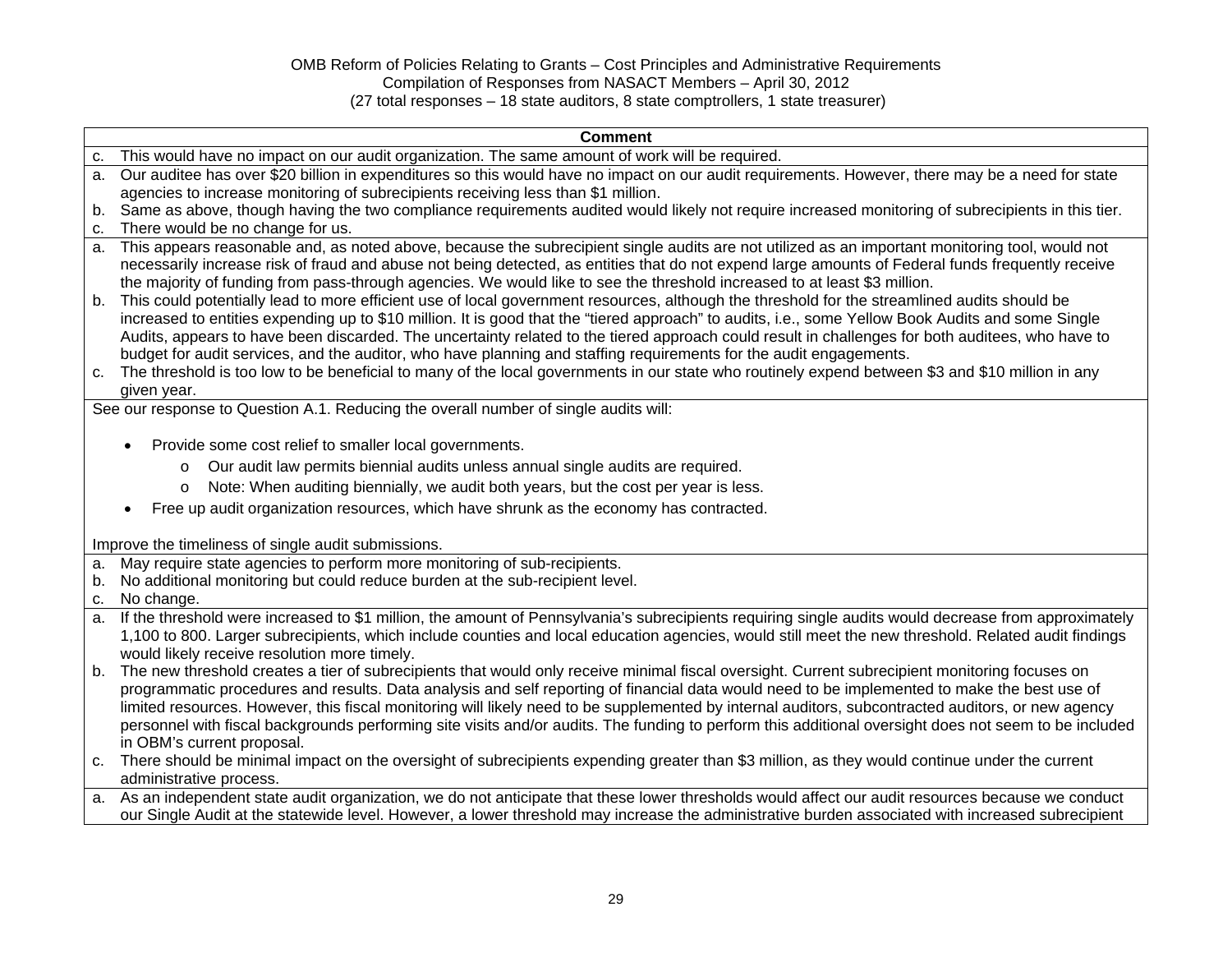#### **Comment**

monitoring activities that may be required by some of our state pass-through entities.

Note: our organization does not perform single audits at local governments, some of which may be affected by lower thresholds.

- b. As an independent state audit organization, we do not anticipate that these lower thresholds would affect our audit resources because we conduct our Single Audit at the statewide level. However, a lower threshold may increase the administrative burden associated with increased subrecipient monitoring activities that may be required by some of our state pass-through entities.
- c. As an independent state audit organization that conducts our Single Audit at the statewide level, we do not anticipate the lower threshold would impact our audit effort. We expect that we will continue to perform audit procedures at state entities for all compliance areas determined to be direct and material.

Due to the lack of detail released in the register on how the federal government plans to implement these reform ideas, we are unable to thoroughly evaluate this change; however, we have concerns; which are:

The passage dealing with this reform idea states "agencies would have the discretion to select the second compliance requirement for each of their programs as they deem most appropriate…" We assume that "agencies" in this sentence is referring only to federal agencies and not state agencies, which pass-through federal funds. If the federal agencies are allowed to select a second compliance requirement, can pass-through entities select additional requirements as they deem most appropriate? If pass-through entities can select additional requirements for their subrecipients, is audit of these additional compliances requirements an allowable expense? If pass-through entities cannot select additional compliance requirements or subsequent audit of them is not an allowable cost, will the pass-through be required to repay federal funds if the subrecipient does not comply with any requirements not covered by Allowable and Unallowable Costs and the one compliance requirement selected by the federal agency?

For example, a federal agency selects Activities Allowed to go along with Allowable and Unallowable Costs and the state requires the local government to spend matching funds to meet federal requirements. How can the state be held accountable for local matching if the state (pass-through of federal funds) cannot require an audit of the subrecipient to ensure that the matching requirement was fulfilled?

### **3. Should the Single Audit threshold(s) be increased, and if so, to what extent?**

| <b>Comment</b>                                                                                                                                                                                                                                                                                                                                                                                                                                                                                                                                                                                                    |
|-------------------------------------------------------------------------------------------------------------------------------------------------------------------------------------------------------------------------------------------------------------------------------------------------------------------------------------------------------------------------------------------------------------------------------------------------------------------------------------------------------------------------------------------------------------------------------------------------------------------|
|                                                                                                                                                                                                                                                                                                                                                                                                                                                                                                                                                                                                                   |
| No, the state does not support increasing the federal single audit threshold level to \$3,000,000. We support a modest increase of the threshold to<br>\$750,000, a reduction of some compliance requirements for grantees with consecutive years being deemed low risk – with high risk grantees subject to<br>the current, full range of compliance requirements.                                                                                                                                                                                                                                               |
| We would encourage a reduction in the timeframe for submitting single audits to seven months in an effort for more meaningful and timely information.                                                                                                                                                                                                                                                                                                                                                                                                                                                             |
| We would also suggest consideration of a national list or register of grantees who fail to submit their federal single audit to the Federal Audit<br>Clearinghouse within the nine month period. Currently, the public can see which grantees have submitted an audit to the Federal Audit Clearinghouse,<br>but there is no way of know the pool of grantees who should have submitted an audit, but failed to do so. This register could be similar to the excluded<br>parties list in that all agencies would provide information and the public could have a transparent site for obtaining this information. |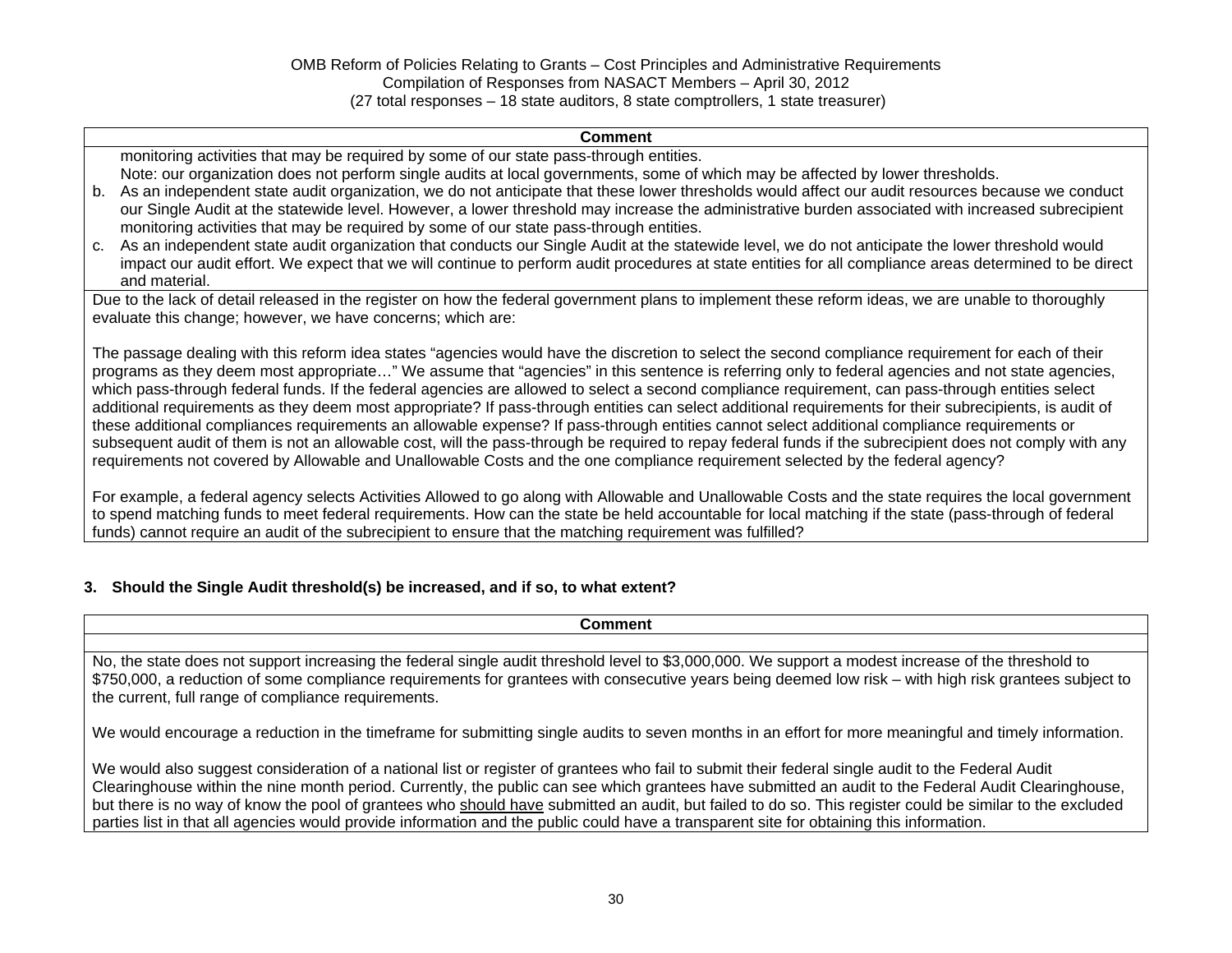#### **Comment**

The \$5 million threshold, covering all but 4% of federal expenditures nationwide, is the optimal amount OMB should adopt.

See our comments above.

We have no opinion. Instead, we would ask that you allow states like ours to audit major programs that encompass no more than 50 percent of all federal expenditures (per our response to question A.4).

It makes sense at the smaller government level to increase the threshold from \$500,000 to \$1 million.

The Single Audit threshold should not be increased. Small grants are normally associated with small entities, and although it is a financial burden, the Single Audit is often the only requirement that forces a small entity to honor its general governmental accountability requirements.

Yes – We believe that the Single Audit threshold should be increased, at a minimum, to \$1 million. Consideration should be given to raising the threshold up to \$5 million.

An increase in the Single Audit threshold to \$1 million appears to be reasonable. We would suggest that a range of expenditures from \$1 million to \$5 million qualifying an entity for a more focused Single Audit (with only two compliance requirements) would be appropriate. (Please also see our response to question A.4.)

We like the \$1 million, \$1 to 3 million and over \$3 million thresholds as proposed.

We agree with increasing the Single Audit threshold to \$2 million or \$3 million. If the threshold were much higher than this, it would seem the subrecipient monitoring expectations should be re-evaluated; reducing the expected level of monitoring of those subrecipients below the Single Audit threshold. For example, if the Federal Government is willing to significantly increase the Single Audit threshold, then it would seem the lower dollar-level subrecipients (not subject to Single Audit) wouldn't be as necessary to review because the Federal Government is willing to forgo Single Audits of these entities.

We believe the single audit threshold should be increased. We are comfortable with the increase to \$1,000,000.

Proposed thresholds appear reasonable.

It is our opinion that the single audit threshold should be higher than the proposed \$1 million. We would suggest that the threshold for requiring a single audit be raised to \$3 million and that entities expending between \$3 million and \$5 million be required to undergo a more focused version of the Single Audit as explained in the OMB in their notice of intent to reform policies associated with Federal grants.

With the increase in the single audit threshold to \$3 million, 85% of the federal funds spent by local governments in Minnesota still would have been subject to a Single Audit during the fiscal year ended June 30, 2011. Local governments in Minnesota expended a total of \$3.336 billion during the fiscal year ended June 30, 2011. The following is a summary of the federal funds expended, at intervals of a million dollars, and the percent of the total federal funds expended during the fiscal year ended June 30, 2011:

\$1 million: \$3.196 billion - 96% \$2 million: \$3.012 billion - 90%

\$3 million: \$2.850 billion - 85%

\$4 million: \$2.716 billion - 81%

\$5 million: \$2.538 billion - 76%

There can be an inverse relationship between improper payments and the size of the recipient. Smaller entities do not always have sufficient resources to properly manage federal awards. Individually, each recipient or subrecipient expending less than \$1 million may not present a material risk, but collectively it could. Increasing the threshold would likely increase costs to the state of Montana.

The approach discussed for entities that spend between \$1 million and \$3 million is good. Would it be feasible to use the same approach for entities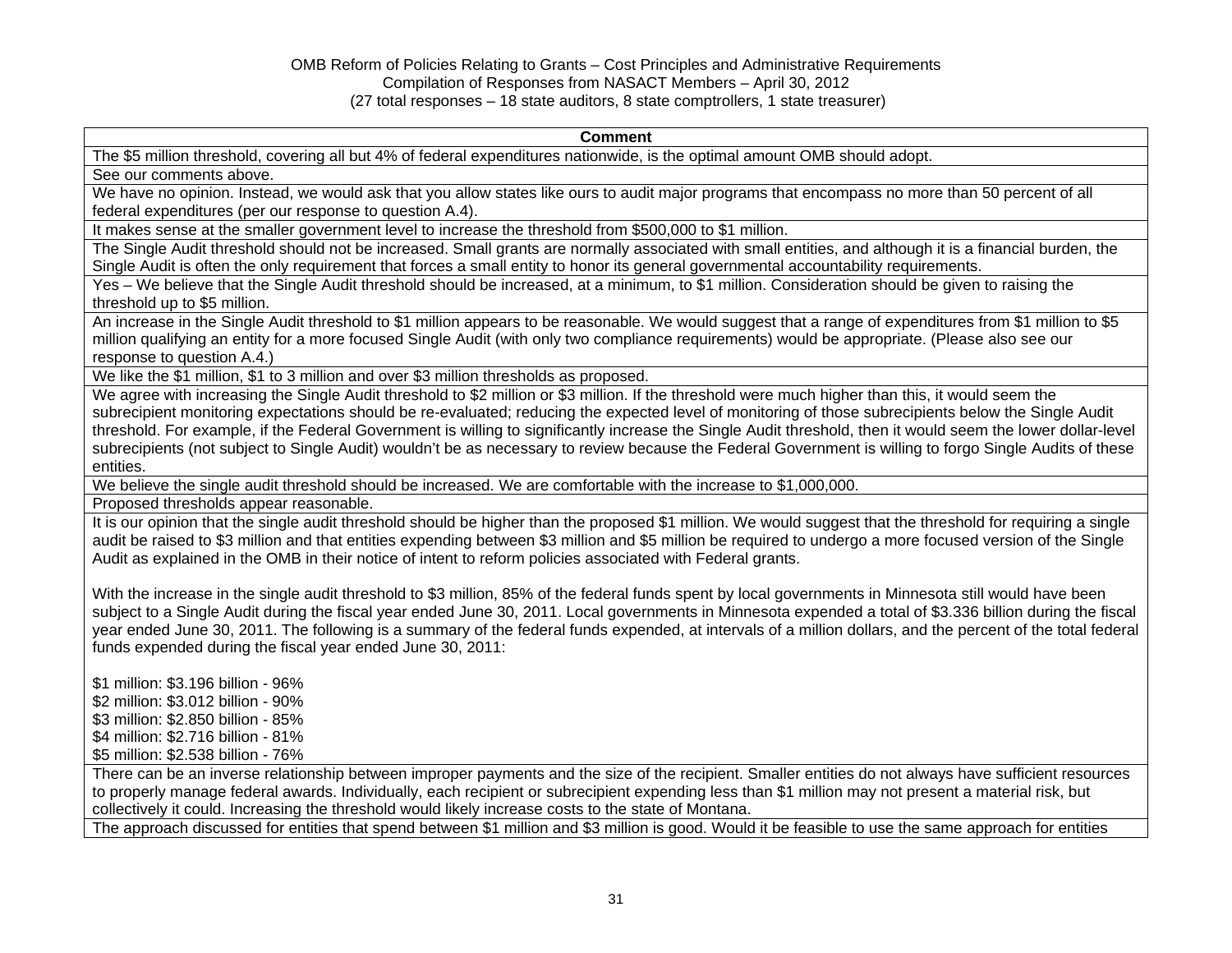#### **Comment**

spending between \$3 million and some higher amount and increase the designated compliance requirements to be tested? Maybe test 3 or 4 compliance requirements as identified by the grantor agency.

We would like to see the threshold increase to at least \$3 million. In addition, the \$300,000 Type A threshold is out-dated and adds administrative and audit burden. As long as the Audit Coverage requirements are in place, raising the Type A threshold would not likely increase risk that improper payments, waste and abuse would not be detected.

The cost/administrative burden of a single audit should not outweigh its public benefit. We believe OMB's proposed threshold changes are reasonable. That is, they easily pass the cost – benefit test considering they result in less than a 1% decrease in audit coverage.

Yes. The recommendations provide a good approach for increasing the threshold amounts.

Yes, the threshold should be increased to \$1 million.

Single audit threshold:

We agree that the current threshold should be increased from the \$500,000 level. The proposed three-level approach is certainly an improvement to the current process and would help reduce audit costs for those entities receiving federal awards. However, we feel that OMB should consider higher ranges at least for the second and third levels. For example, we would suggest that the range of expended for the focused audits would be more appropriate at \$1 million to \$10 million and that the full audits should be for those over \$10 million.

Even the \$1 million level for no audits should be reconsidered. Utah is a small state, but under the current OMB guidelines any grant less than \$1.7 million is not even evaluated for risk or considered for testing. No doubt the bigger states have much higher amounts they don't look at. Therefore, we are not convinced that entities with less federal expenses can justify the costs of even a focused audit.

Yes. We support an increase to \$1 million. Refer to our analysis in Section A above.

# **4. Which types of currently universal Single Audit compliance requirements do you think are most essential to identifying and mitigating waste, fraud, and abuse?**

| <b>Comment</b>                                                                                                                                              |
|-------------------------------------------------------------------------------------------------------------------------------------------------------------|
|                                                                                                                                                             |
| We agree that the following compliance requirements are more essential: Allowable or unallowable activities and costs; eligibility; period of availability; |
| reporting; procurement, suspension, and debarment; special tests and provisions; and, depending on the program and recipient, subrecipient monitoring       |
| (which should be provided by the pass-through agency rather than the auditor).                                                                              |
| See our comments above for further details. However, beginning with those compliance requirements described in the Workgroup Recommendations                |
| report, we believe the most essential compliance requirements for identifying and mitigating waste, fraud, and abuse are: Activities Allowed and            |
| Allowable Costs/Cost Principles and Eligibility. We believe all other compliance requirements might provide indications or identify risks of waste, fraud,  |
| and abuse; however, these other compliance requirements rarely, if ever identify waste, fraud, abuse, or other improper payments.                           |
| We believe the following requirements should be the "universal compliance requirements" that would always be tested (if material) to the major program.     |
|                                                                                                                                                             |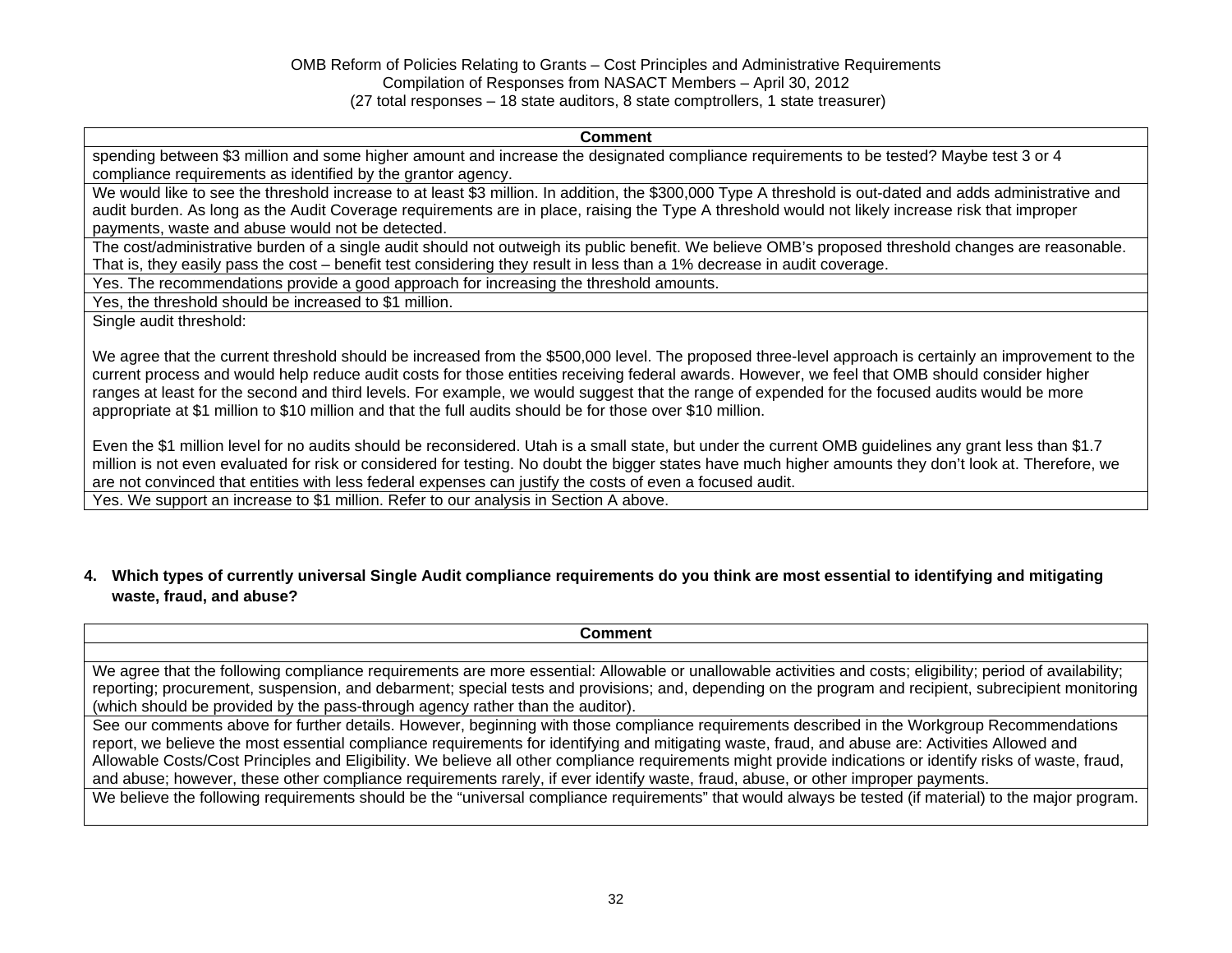| <b>Activities Allowed</b>                                                                                                                                                                                                                                                                                                                                                                                                               |
|-----------------------------------------------------------------------------------------------------------------------------------------------------------------------------------------------------------------------------------------------------------------------------------------------------------------------------------------------------------------------------------------------------------------------------------------|
|                                                                                                                                                                                                                                                                                                                                                                                                                                         |
| <b>Allowable Cost</b>                                                                                                                                                                                                                                                                                                                                                                                                                   |
| Eligibility                                                                                                                                                                                                                                                                                                                                                                                                                             |
| Subrecipient Monitoring (only the portion concerning "during-the-award monitoring")                                                                                                                                                                                                                                                                                                                                                     |
| We don't believe the Special Tests and Provisions compliance requirement consistently focuses on financial aspects of federal programs prone to<br>waste, fraud and abuse. If federal agencies have specific financial risk areas (waste, fraud, abuse, etc.) where they want the auditor to focus, they<br>should be able to articulate those in Part IV of the Compliance Supplement under the compliance categories specified above. |
| We believe the most essential compliance requirements, which we find through auditor judgment to be direct and material to the programs we audit, are<br>generally the following:                                                                                                                                                                                                                                                       |
| Activities Allowed or Unallowed,                                                                                                                                                                                                                                                                                                                                                                                                        |
| Allowable Costs/Cost Principles,                                                                                                                                                                                                                                                                                                                                                                                                        |
| Eligibility,                                                                                                                                                                                                                                                                                                                                                                                                                            |
| Reporting,                                                                                                                                                                                                                                                                                                                                                                                                                              |
| Subrecipient Monitoring, and                                                                                                                                                                                                                                                                                                                                                                                                            |
| Special Tests and Provisions (in some cases)                                                                                                                                                                                                                                                                                                                                                                                            |
| If these compliance requirements are determined to be essential overall, we still believe auditor judgment should be reserved as the primary method for<br>determining direct and material compliance requirements, appropriate sample selection methodologies, and materiality.                                                                                                                                                        |
| I believe eligibility is the most important compliance requirement for improper payment prevention and detection – followed by allowable costs and<br>subrecipient monitoring.                                                                                                                                                                                                                                                          |
| <b>Allowable Costs/Cost Principles</b>                                                                                                                                                                                                                                                                                                                                                                                                  |
| Eligibility                                                                                                                                                                                                                                                                                                                                                                                                                             |
| Reporting                                                                                                                                                                                                                                                                                                                                                                                                                               |
| <b>Subrecipient Monitoring</b>                                                                                                                                                                                                                                                                                                                                                                                                          |
| <b>Special Tests and Provisions</b>                                                                                                                                                                                                                                                                                                                                                                                                     |
| We believe that activities allowed/unallowed, allowable costs/costs principles, and eligibility compliance requirements are most essential to identifying<br>and mitigating waste, fraud, and abuse. Some current requirements under Special Tests and Provisions are also essential for some programs.                                                                                                                                 |
| We think Activities Allowed/Unallowable Costs and Eligibility are most essential in identifying fraud and abuse.                                                                                                                                                                                                                                                                                                                        |
| Allowable/unallowable costs, eligibility and subrecipient monitoring.                                                                                                                                                                                                                                                                                                                                                                   |
| We believe that matching and (financial) reporting are compliance requirements that should be reviewed by the Federal Government, as opposed to the                                                                                                                                                                                                                                                                                     |
| independent auditor through the Single Audit, because this information is reported to and reviewed by the Federal Government upon each report                                                                                                                                                                                                                                                                                           |
| submission. It appears there is duplication of efforts the way reporting and matching currently are handled.                                                                                                                                                                                                                                                                                                                            |
| Interesting question. The "devil" as they say is in the details. Depending upon the circumstances it could vary.                                                                                                                                                                                                                                                                                                                        |
| Activities Allowed/Unallowed, Allowable Costs/Cost Principles, Eligibility, and Subrecipient Monitoring                                                                                                                                                                                                                                                                                                                                 |
| The most essential compliance requirements include activities allowed or unallowed, allowable costs/cost principles, eligibility, procurement, reporting,                                                                                                                                                                                                                                                                               |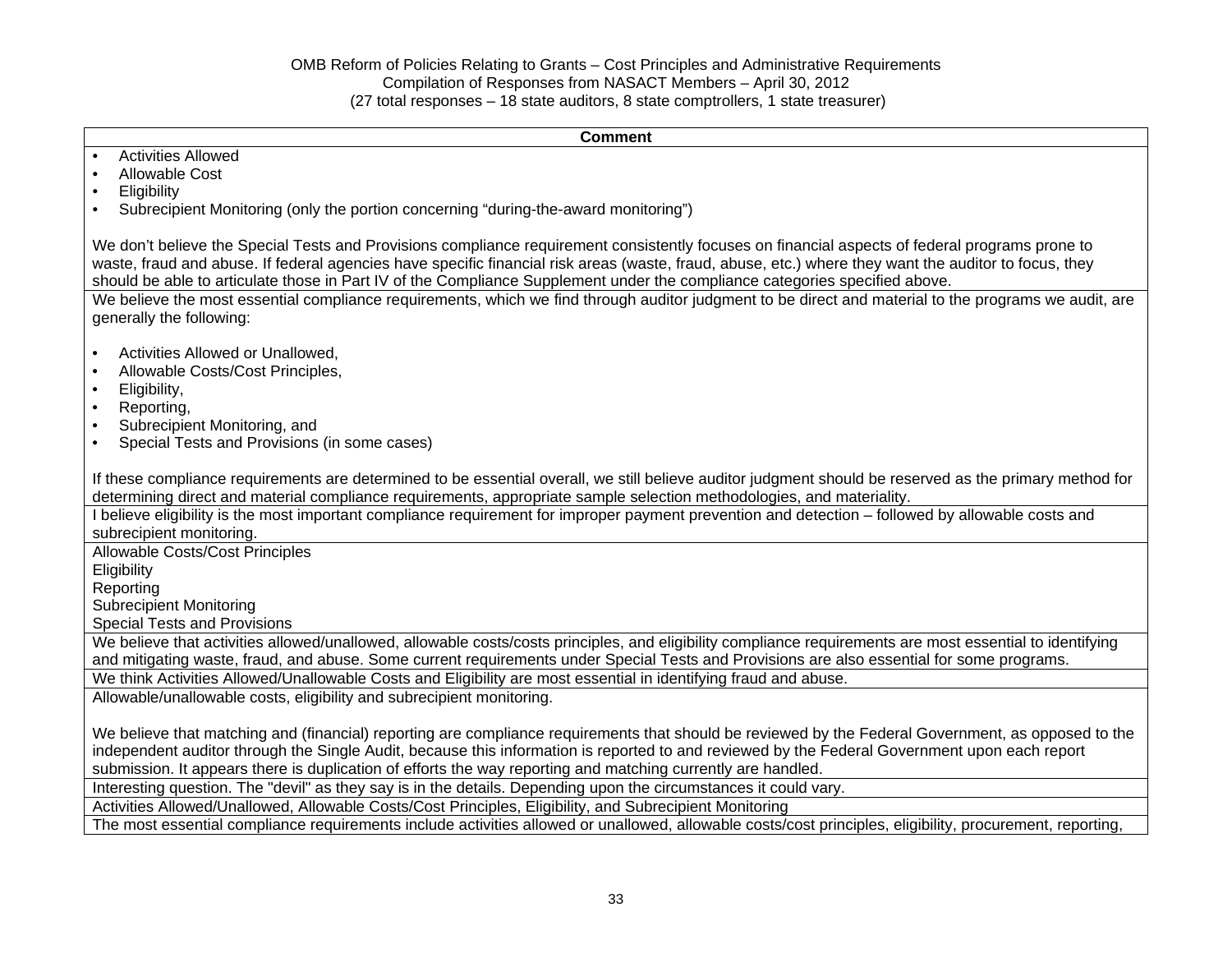**Comment** subrecipient monitoring, and special tests and provisions. Activities allowed/allowable costs and eligibility. The primary requirements for which non-compliance results in questioned costs include Allowability, Eligibility, and Match. Non-compliance or disregard of the other universal requirements, such as Reporting, Davis Bacon, Equipment and Real Property, Level of Effort and Earmarking, Period of Availability, Subrecipient Monitoring and Special Tests and Provisions would not ordinarily result in material questioned costs or be due to improper payments, waste, fraud and abuse. Part II C.2. in the Proposed Rules includes the following: "For all entities that undergo a full Single Audit, the universal compliance requirements listed in the Circular A–133 Compliance Supplement could be streamlined to focus on proper stewardship of Federal funds. This could be done, for example, by emphasizing—in the universal compliance requirements—those elements that address improper payments, waste, fraud, abuse, and program performance, while streamlining other elements. Under this approach, a subset of compliance requirements would be targeted for increased testing, larger sample sizes, or lower levels of materiality." It should be noted that Statement on Auditing Standards No. 117, issued by the Auditing Standards Board in December 2009, already requires auditors to evaluate materiality at the requirement level, perform risk assessments and design testing based on that information. Note the following excerpts: Performing Risk Assessment Procedures (Ref: par. .A12—.A15) .15 For each of the government programs and applicable compliance requirements selected for testing, the auditor should perform risk assessment procedures to obtain a sufficient understanding of the applicable compliance requirements and the entity's internal control over compliance with the applicable compliance requirements. .16 In performing risk assessment procedures, the auditor should inquire of management about whether there are findings and recommendations in reports or other written communications resulting from previous audits, attestation engagements, and internal or external monitoring that directly relate to the objectives of the compliance audit. The auditor should gain an understanding of management's response to findings and recommendations that could have a material effect on the entity's compliance with the applicable compliance requirements (for example, taking corrective action). The auditor should use this information to assess risk and determine the nature, timing, and extent of the audit procedures for the compliance audit, including determining the extent to which testing the implementation of any corrective actions is applicable to the audit objectives. Establishing Materiality Levels (Ref: par. .13) .A6 In a compliance audit, the auditor's purpose for establishing materiality levels is to a. determine the nature and extent of risk assessment procedures. b. identify and assess the risks of material noncompliance. c. determine the nature, timing, and extent of further audit procedures. d. evaluate whether the entity complied with the applicable compliance requirements. e. report findings of noncompliance and other matters required to be reported by the governmental audit requirement.

.A7 Generally, for all of the purposes identified in paragraph .A6, the auditor's consideration of materiality is in relation to the government program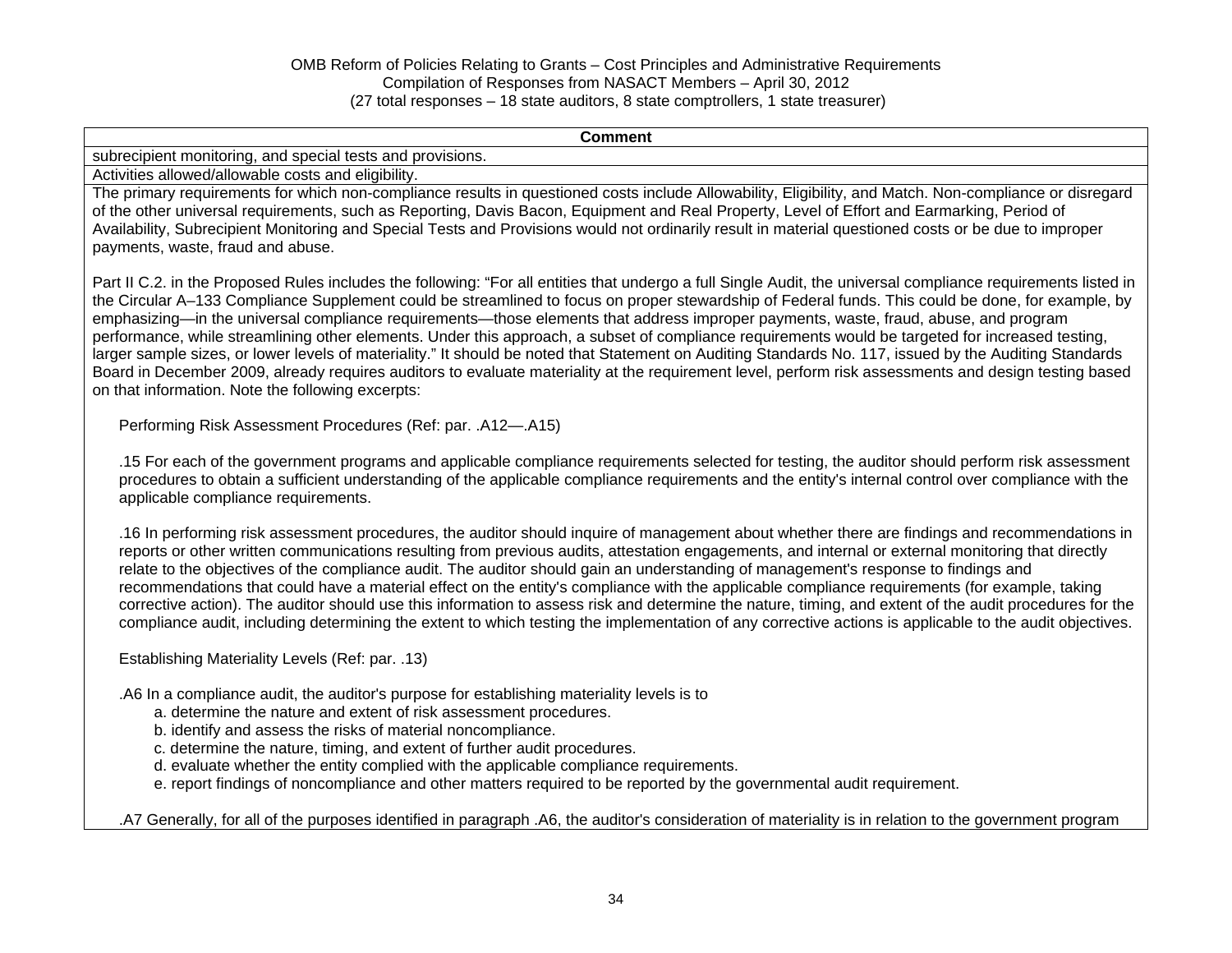#### **Comment**

taken as a whole. However, the governmental audit requirement may specify a different level of materiality for one or more of these purposes. For example, for purposes of reporting findings of noncompliance, OMB Circular A-133 requires that noncompliance that is material in relation to one of the 14 types of compliance requirements identified in the OMB Compliance Supplement (Compliance Supplement) be reported.

We believe *allowable costs, cost principles, eligibility* and *subrecipient monitoring* requirements are the most essential in identifying and preventing improper payments.

Financial and compliance audits are not designed to measure *waste*, though auditors might recommend process improvements to efficiency.

Sub-recipient Monitoring

Allowable Costs/ Cost Principles

Activities allowed or disallowed

**Eligibility** 

Reporting

Subrecipient monitoring should be included as a second mandatory compliance requirement for all federal programs. As OMB's proposal lessons the number of subrecipients requiring a single audit, the need for alternative subrecipient monitoring becomes more essential.

Vulnerability to fraud, waste, and abuse varies among the Federal grant programs. The compliance requirements that are most essential to mitigating these risks depends on the nature of the Federal grant program as is stated in Section A of the Reform Ideas for Comment. OMB and Federal agencies should consider requesting assistance from the various federal inspector general offices and the U.S. Government Accountability Office in assessing what areas are most vulnerable to fraud, waste, and abuse. Nonetheless, we consider the Reporting, Subrecipient Monitoring, and Activities Allowed or Unallowed as most essential in Single Audit testwork in detecting and mitigating fraud, waste, and abuse.

As an independent state audit organization, it is our experience that the following compliance areas have a higher risk of improper payments:

- Activities Allowed or Unallowed
- Allowable Costs/Cost Principles
	- Can be merged with Activities Allowed/Unallowed
- **•** Eligibility
- Matching
- Procurement and Suspension and Debarment

Compliance requirements:

We strongly agree with the concept of reducing the compliance requirements to focus on those which are most important. We agree that there are some compliance requirements that provide very little value for the cost incurred to test them. However, we do not feel that these requirements should just have reduced sample sizes. Rather, these requirements should be eliminated altogether. Reducing the sample size will not sufficiently reduce the cost to make the test worth the cost.

There is one part of the proposal that causes us great concern. On page 20 it states that "Agencies could add back specific requirements under program specific tests and provisions where necessary." This seems to be a smoke and mirror approach of saying that the compliance requirements were reduced and yet the agency could transfer all the deleted requirements into the special test requirement. We certainly do not support that change. Single Audits are designed to mitigate waste, fraud, and abuse through their testing of internal controls. Identifying these items is more in the purview of discovery/forensic audits, which are far more expensive and are only effective when there is evidence of a possible fraud or abuse. Therefore, none of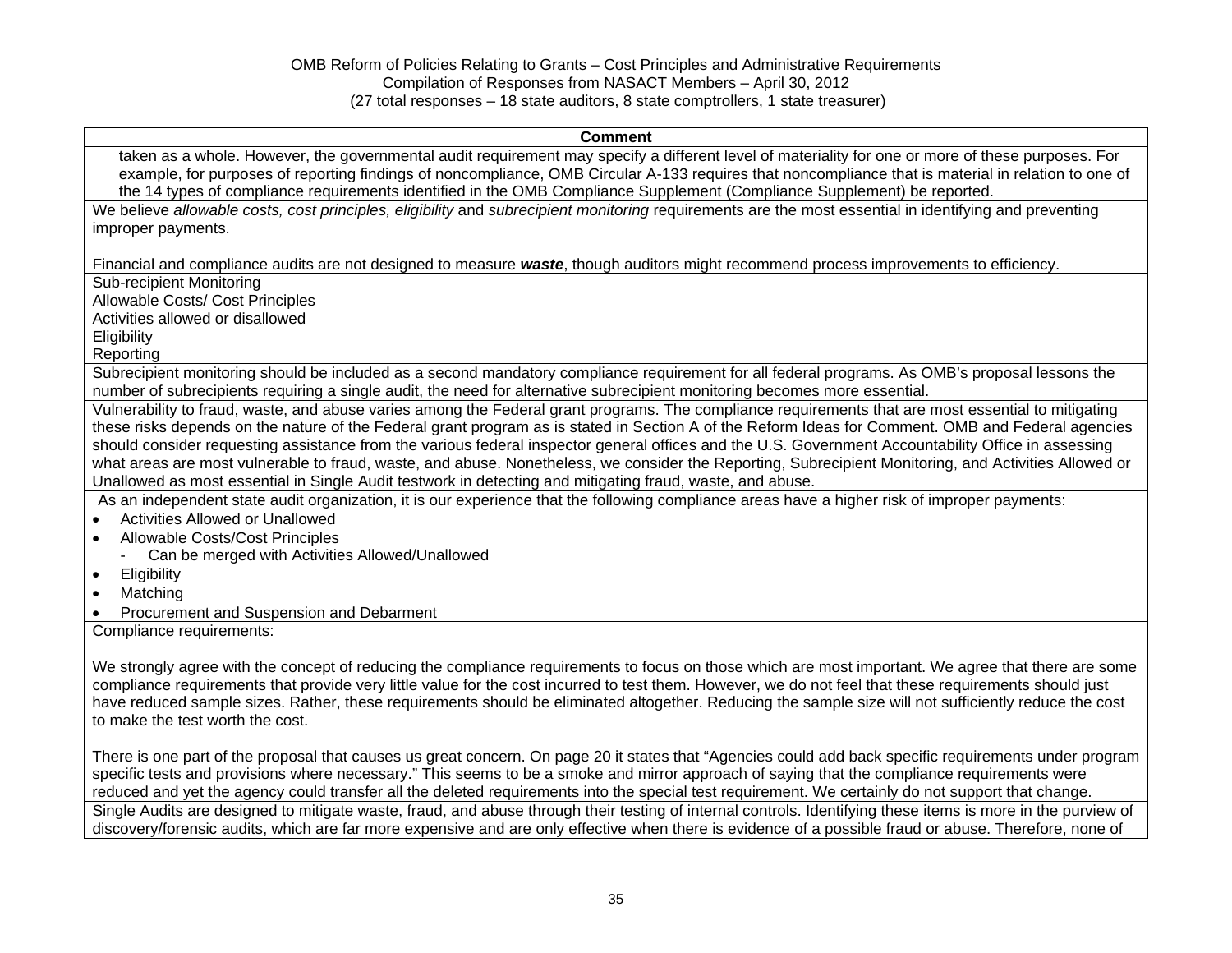#### **Comment**

the compliance requirements are essential to identifying these items; however, Allowable Costs along with Reporting are most essential to mitigating waste, fraud, and abuse. The reason for these two is that for a cost to be allowable, it must be for an allowable activity under the grant, which in most cases has to support people who are eligible for the program or for services properly procured. As for reporting, grantees should be providing their grantors with adequate information to allow the granting agency to provide proper oversight to prevent waste, fraud, and abuse, which they cannot do if the information is not accurate.

Activities Allowed, Cost Principles, Eligibility, Reporting, and Subrecipient Monitoring.

**5. What processes or tools should the Federal Government implement in order to ensure better coordination in the Single Audit oversight by Federal agencies and pass-through agencies, including in the resolution of audit findings that cut across multiple agencies' programs?** 

#### **Comment**

The reform idea requiring Federal agencies to conduct audit follow-up of the subawards for those audit findings related to financial or internal control systems, contingent on the follow-up being timely, would eliminate duplicative audit work. The idea to not require pass-through entities to oversee resolving these issues - again if Federal follow-up is timely - would provide more time for them to focus on the program requirements of those subawards. In theory, these ideas sound like true problem-solvers; however, the timing of resolving the audit findings by the Federal agencies would be critical to noticeable impact for the pass-through agencies, subrecipients and the success of the programs as a whole.

Many of the reform ideas proposed are directed to improving the federal agencies' effective implementation of their responsibilities. We cannot stress enough the frustration we have experienced to this point in the, generally, poor performance in award monitoring, audit oversight, audit resolution, answering auditor or grantee questions, and preparing a timely compliance supplement. Many of the reform ideas proposed in this document would appear to provide the opportunities for positive change in these areas so that the actual objectives intended of the federal, auditor, and grantee can be met.

We believe this question should be addressed by the administering agencies and their management, who are responsible for issuing management decisions.

We have no suggestions for better coordination at this time.

The first thing that would help is to consistently make the distinction between federal agencies and state agencies in your communications with the states. We are often left guessing which level you are addressing.

I do not believe the hand off from the federal oversight agency (for the direct grant) to the pass through entity of responsibility for financial and internal control findings will work. This seems like an unnecessary complexity that will cause the participants to be unsure of who is responsible for what. It would work better for the federal direct granting agency to take and retain responsibility for all single audit requirements whenever a subrecipient has both direct and passed through grants, and have the pass through entity only responsible for single audit requirements in those instances where the subrecipient has no federal direct grants. This is a simple and straight-forward requirement that would ensure grantees know to whom they are responsible – if you take any direct federal grant you answer directly to the federal government.

A web-based application should be created, for the use of Federal grantor agencies, whereby they can document various aspects of their oversight efforts, including information related to management decisions. This application should allow for the storage of key audit documentation obtained from the auditors and other information obtained from the non-Federal entity to eliminate the need for multiple Federal grantor agencies from requesting the same information.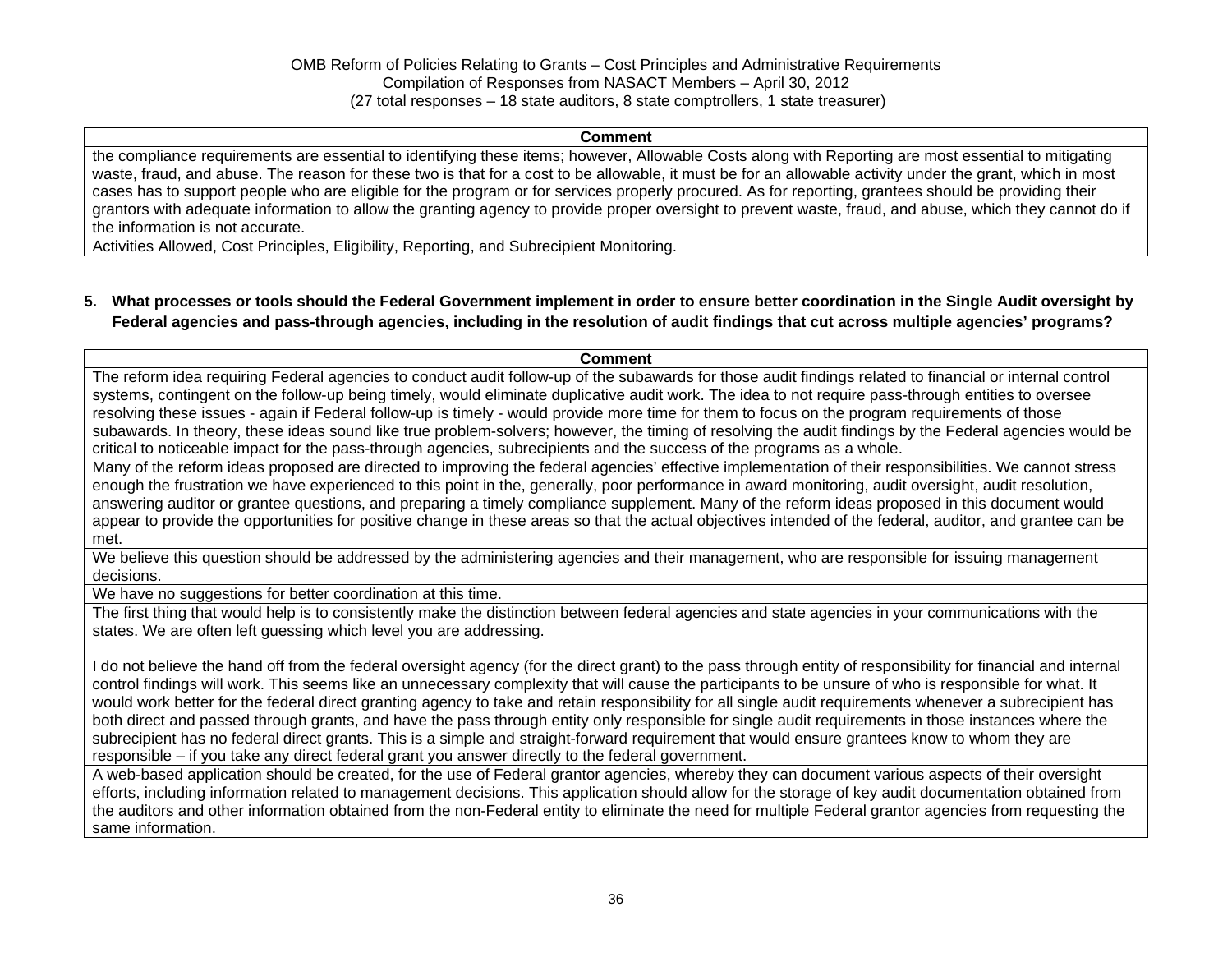#### **Comment**

We suggest giving consideration to having one Federal organizational unit, perhaps within the Federal Audit Clearinghouse or OMB, complete the Council of Inspectors General on Integrity & Efficiency (CIGIE) Uniform Guide for Desk Reviews of A-133 Audit Reports for each audit that is submitted to the Federal Audit Clearinghouse. This would eliminate the need for each Federal agency and pass-through entity's performance of such reviews.

More guidance on monitoring for those pass through entities since audit programs are not likely to be applicable for many subrecipients. Also, how will this coordination be communicated?

Also consider whether there will need to be more funds budgeted for program costs related to monitoring.

Establishing a form of communication between the Federal Government and the independent auditor when the Federal Government identifies comments or questioned costs reported in the Single Audit that are not relevant or not appropriate to have been included in the Single Audit. Strengthening this process is an important focus. Often a number of different Federal agencies are involved in the process. We are encouraged about

some of the concepts outlined concerning strengthening the audit resolution policies.

No suggestions at this time.

Federal government agencies should be required to rely on the results of the Single Audit information as provided to the Clearinghouse. Additional reporting mechanisms and audits/reviews currently required by Housing and Urban Development and Department of Education have placed burned on states. If the information at the Clearinghouse is not useful to the Federal Government agencies, they should identify those unmet needs and modify Single Audit requirements to meet those needs.

Each year we get an approval letter from the cognizant federal agency that identifies the federal agency that is responsible for performing the follow-up for each finding that is reported in our State's Single Audit report. I don't know if this list is communicated to all federal agencies or not but it should be. If this list is used, there should be no confusion related to the follow-up of findings that cut across multiple agencies.

We always have numerous findings drop off of the Summary Schedule of Prior Audit Findings (SSPAF) in our state's Single Audit report because the federal agency did not issue a management decision and there was no follow-up by the federal agency within the two-year period. For example, we reported 129 findings in our 2007 Single Audit report and 65 of the 129 findings were dropped from the SSPAF in our 2010 Single Audit report because of no follow-up by the federal agency. For 2008 we reported 135 findings and 42 will be dropped in the SSPAF because of no follow-up by the federal agency. While the cognizant agency is reviewing the single audit reports, the SSPAF section could be reviewed to determine which federal agencies are not issuing management decision letters. There has to be some communication between the federal agencies since many of the findings that drop are findings that the agency that is responsible for follow-up in not our cognizant agency.

Maybe by reducing the number of audits, there will be more time for the federal agencies to follow-up on audit findings. More involvement by the federal agencies could then in turn reduce the findings in future years.

The Federal Audit Clearinghouse could be updated to allow for oversight agencies to report actions taken on findings reported in the Data Collection Form, viewable by other oversight agencies, which could reduce duplication of efforts.

As independent auditors, sometimes we have difficulty obtaining audit finding resolutions. The Federal Government should modify the Federal Audit Clearinghouse database to report Federal and pass-through agencies' management resolutions to audit findings (i.e., their **management decisions**). The documented resolution of findings should be accessible to the public, including state and local governments and their auditors.

Also, please see our response to B. 1 above suggesting pass-through entities to base their extent of subrecipient monitoring on risk assessments.

• More open communication between the parties.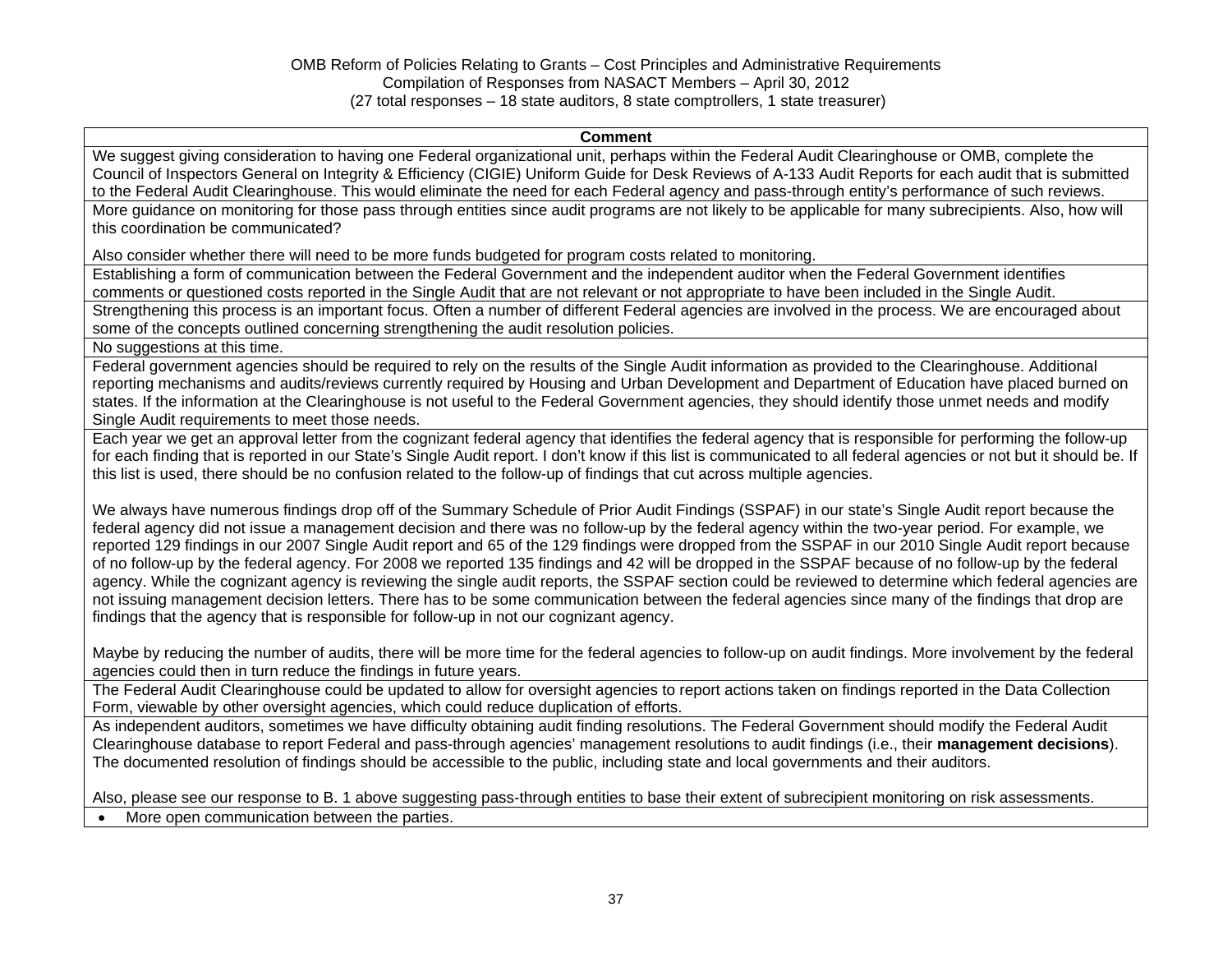#### **Comment**

A centralized system to track coordination between entities.

It would be helpful if Federal agencies could provide a public facing website that would indicate the status of finding resolution (i.e. pending review, review in process, etc.) and which agency is currently responsible for the resolution of said finding.

The federal government could allow all pass-throughs access to the full content of the Federal Audit Clearinghouse (FAC). Allowing pass-throughs to have access to the FAC along with any tools federal agencies may develop will ensure better oversight of the Single Audit process. As seen in the following analysis, 31.6 percent of all recipients of Single Audits do not receive any funding directly from the federal government, which means that federal agencies are not responsible for resolution of their audit findings. Without federal agencies and pass-throughs working from one complete set of Single Audits, there is little chance of proper coordination or oversight of the Single Audit process.

#### Analysis of Federal Funding: Direct from Federal Agencies vs. From Pass-throughs Covered by Single Audits

|                                                   |                   | <b>DIRECT FEDERAL</b> | MIXED FEDERAL FUNDING             |                                          |                             |           | FEDERAL FUNDING FROM PASS                                                            |        |                        |                 |                       |
|---------------------------------------------------|-------------------|-----------------------|-----------------------------------|------------------------------------------|-----------------------------|-----------|--------------------------------------------------------------------------------------|--------|------------------------|-----------------|-----------------------|
|                                                   |                   | <b>FUNDING ONLY</b>   |                                   | (From both Federal and Pass-throughs)    |                             |           | <b>THROUGHS ONLY</b>                                                                 |        |                        | CROSS-FOOT      |                       |
|                                                   |                   |                       |                                   |                                          |                             |           |                                                                                      |        |                        |                 |                       |
|                                                   |                   |                       | Count of                          |                                          |                             | Count of  |                                                                                      |        |                        |                 |                       |
|                                                   |                   |                       | Grantees with                     |                                          | Sum of All Federal Grantees |           |                                                                                      |        |                        |                 |                       |
|                                                   | Count of          |                       | Mixed (Direct                     |                                          | Funds from Pass-            | with Only |                                                                                      |        |                        |                 |                       |
|                                                   | Grantees with     |                       | & Pass-                           | Sum of All Direct                        | throughs at                 | Pass-     |                                                                                      | Grand  |                        |                 |                       |
|                                                   | Only Direct       | Sum of All Direct     | through)                          | Expenses at Mixed                        | Mixed Funded                | through   | Sum of All Expenses Total                                                            |        | <b>Total of Direct</b> | Total of Pass-  | Grand Total of Direct |
| Grant Funds Expenses Federal Expenses             |                   | Expenses              | Expenses                          | <b>Funded Grantees</b>                   | Grantees                    | Funding   | from Pass-throughs Count                                                             |        | Federal Funds          | Through Funds   | and Pass-through      |
| Over \$50M                                        | 178               | 296, 865, 591, 937    | 754                               | 526,054,202,747                          | 53, 383, 159, 153           | 78        | 8, 199, 870, 717                                                                     | 1,010  | 822,919,794,684        | 61,583,029,870  | 884,502,824,554       |
| Between \$50M-\$5M                                | 1,997             | 23,396,621,022        | 4,474                             | 34,404,081,774                           | 29, 216, 546, 378           | 1,428     | 16, 352, 112, 081                                                                    | 7,899  | 57,800,702,796         | 45,568,658,459  | 103, 369, 361, 255    |
| Less than \$5M                                    | 9,281             | 16,376,389,081        | 9,103                             | 7,693,703,083                            | 9,970,699,019               | 10,420    | 16, 120, 293, 747                                                                    | 28,804 | 24,070,092,164         | 26,090,992,766  | 50,161,084,930        |
| Totals                                            | 11,456            | 336,638,602,040       | 14,331                            | 568,151,987,604                          | 92,570,404,550              | 11,926    | 40, 672, 276, 545                                                                    | 37,713 | 904,790,589,644        | 133,242,681,095 | 1,038,033,270,739     |
| Percentages                                       | 30.4%             | 32.4%                 | 38.0%                             | 54.7%                                    | 8.9%                        | 31.6%     | 3.9%                                                                                 |        |                        |                 |                       |
| Source: Federal Audit Clearinghouse Database      |                   |                       |                                   |                                          |                             |           |                                                                                      |        |                        |                 |                       |
| Downloaded on July 2, 2010                        |                   |                       |                                   |                                          |                             |           |                                                                                      |        |                        |                 |                       |
|                                                   |                   |                       |                                   |                                          |                             |           | Checked for Reasonableness:                                                          |        |                        |                 |                       |
| Funds from Pass-throughs Receiving Less Than \$5M |                   |                       |                                   | Pass-throughs Should be Responsible for: |                             |           | Worksheet*                                                                           | 37,548 |                        |                 | 1,035,151,942,672     |
|                                                   | <b>Expenses</b>   |                       | Count Total of Pass-through Only  |                                          | 40,672,276,545              |           | Difference                                                                           | 165    |                        |                 | 2,881,328,067         |
| Mixed Less than \$5M                              | 9,970,699,019     |                       | 9,103 Less than \$5M, Mixed, From |                                          |                             |           | Percentage                                                                           | 0.44%  |                        |                 | 0.28%                 |
| Pass-Throughs Only                                | 16, 120, 293, 747 |                       | 10,420 Pass-throughs              |                                          | 9,970,699,019               |           | Difference is mostly caused by data being pulled from the FAC on two different days. |        |                        |                 |                       |
| Total                                             | 26,090,992,766    | 19,523 Total          |                                   |                                          | 50,642,975,564              |           | All differences are less than 1/2 percent, reasonable for discussions                |        |                        |                 |                       |
|                                                   | 2.5%              |                       | 52% Percentage of All Funds       |                                          | 4.9%                        |           | * Stratification of Entities by Amount of Federal Awards Expended                    |        |                        |                 |                       |

We support any reform that will mitigate delays in the response time by federal agencies when issuing their management decisions to audit findings.

A-133 Section .405 - Management decision.

(a) General. The management decision shall clearly state whether or not the audit finding is sustained, the reasons for the decision, and the expected auditee action to repay disallowed costs, make financial adjustments, or take other action…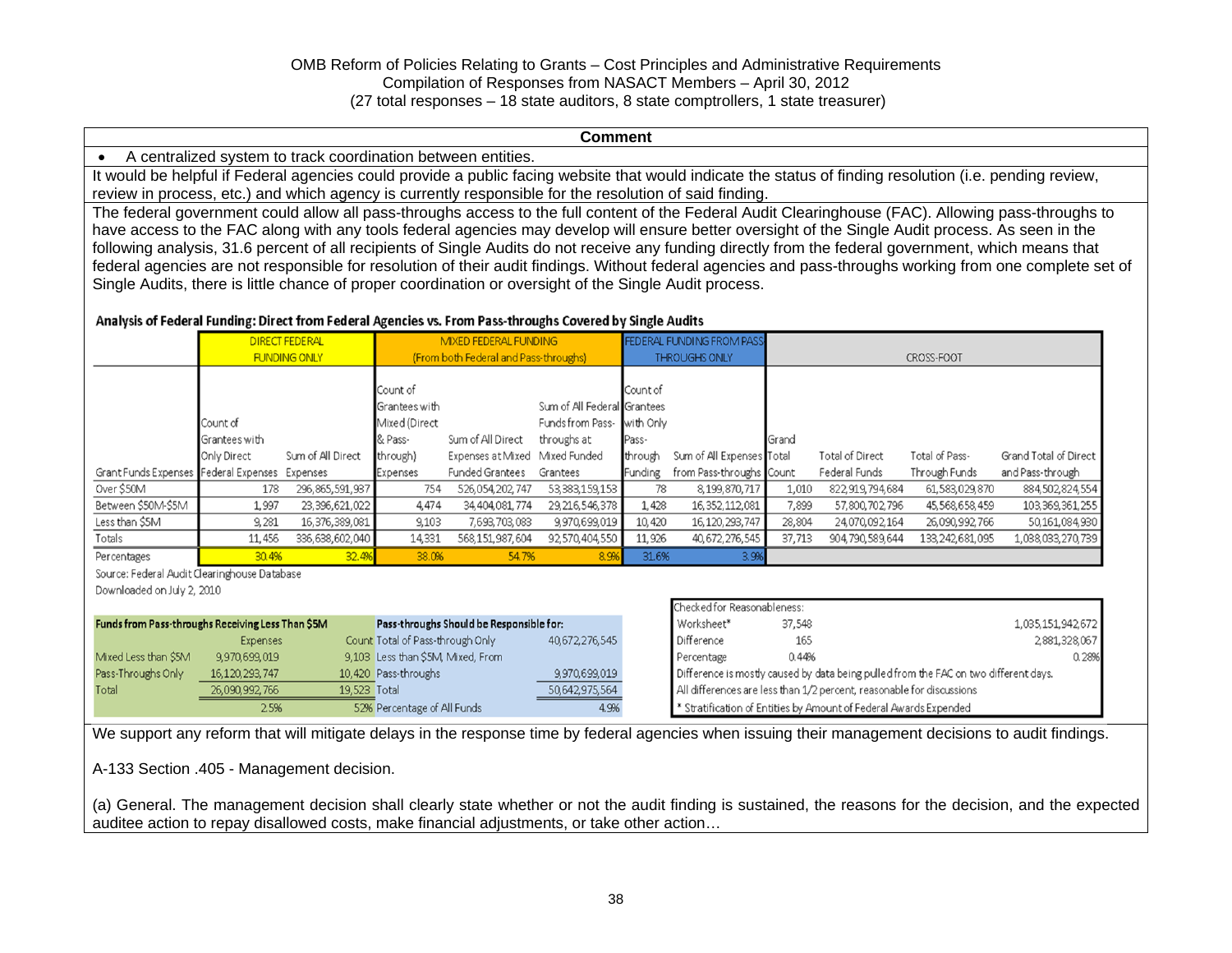**Comment** 

(d) Time requirements. The entity responsible for making the management decision shall do so within six months of receipt of the audit report. Corrective action should be initiated within six months after receipt of the audit report and proceed as rapidly as possible. [emphasis added]

### **Cost Principles**

- **1. On indirect cost rates:** 
	- **a. Would administrative burden be reduced by having an indirect cost rate in place for 4 years?**
	- **b. Are there any existing Federal or state level statutory/regulatory/agency requirements that would prohibit recipients from using a "flat" indirect cost rate if it were proposed?**

|                | <b>Comment</b>                                                                                                                                       |
|----------------|------------------------------------------------------------------------------------------------------------------------------------------------------|
| a.             | Extending the indirect cost rate to a longer period, e.g., the 4 years suggested, would relieve the administrative burden.                           |
| b.             | If, at the federal level, a "flat" rate applicable for 4 years (or some other timeframe) was adopted, there would be reduction in the administrative |
|                | burden of the processes related to the indirect cost rate.                                                                                           |
| a.             | We have no opinion on this suggestion.                                                                                                               |
| b.             | We are not aware of any such prohibitions.                                                                                                           |
| a.             | Yes, we believe the administrative burden would be reduced if the only change to the indirect cost rate would be to extend the period to 4 years.    |
| b.             | We are not aware of any federal or state level requirements prohibiting a "flat" indirect cost rate.                                                 |
| a.             | Yes. Preparing indirect cost rates once in four years would greatly reduce our state's administrative burden. Currently, most Colorado higher        |
|                | education agencies receive approval for a multiple year rate agreement, but state agencies have not been successful in achieving multiple year       |
|                | approvals from our cognizant agencies. Multiple year rate agreements are preferred by all. If multiple year agreements are adopted, we believe       |
|                | OMB should include a clause in the agreement that allows for revision of the rate agreement if material changes in the organization occur that would |
|                | make materially change the rates, such as, the addition of a new grant award or reorganization of the grantee entity.                                |
| b.             | We are not aware of any state level prohibitions against a flat rate Indirect Cost Rate Proposal (ICRP).                                             |
| a.             | Yes, there is no need for these each year.                                                                                                           |
| b.             | We are not aware of any.                                                                                                                             |
| a.             | We would expect costs of negotiating the indirect cost rate would decrease; however, we are concerned that the outcome would be the recovery of      |
|                | less indirect costs.                                                                                                                                 |
| b.             | No comment.                                                                                                                                          |
|                | No comments on this section.                                                                                                                         |
| a <sub>1</sub> | Yes                                                                                                                                                  |
| b.             | Under Montana state law, we have to recover to the fullest extent possible. A flat rate may cause the recovery to be smaller, but would not be       |
|                | disallowed by state law.                                                                                                                             |
| a.             | Most likely. We are aware that many agencies do not have the expertise to develop the indirect cost rate agreement and are required to use an        |
|                | outside contractor to assist with developing the proposed rate agreements.                                                                           |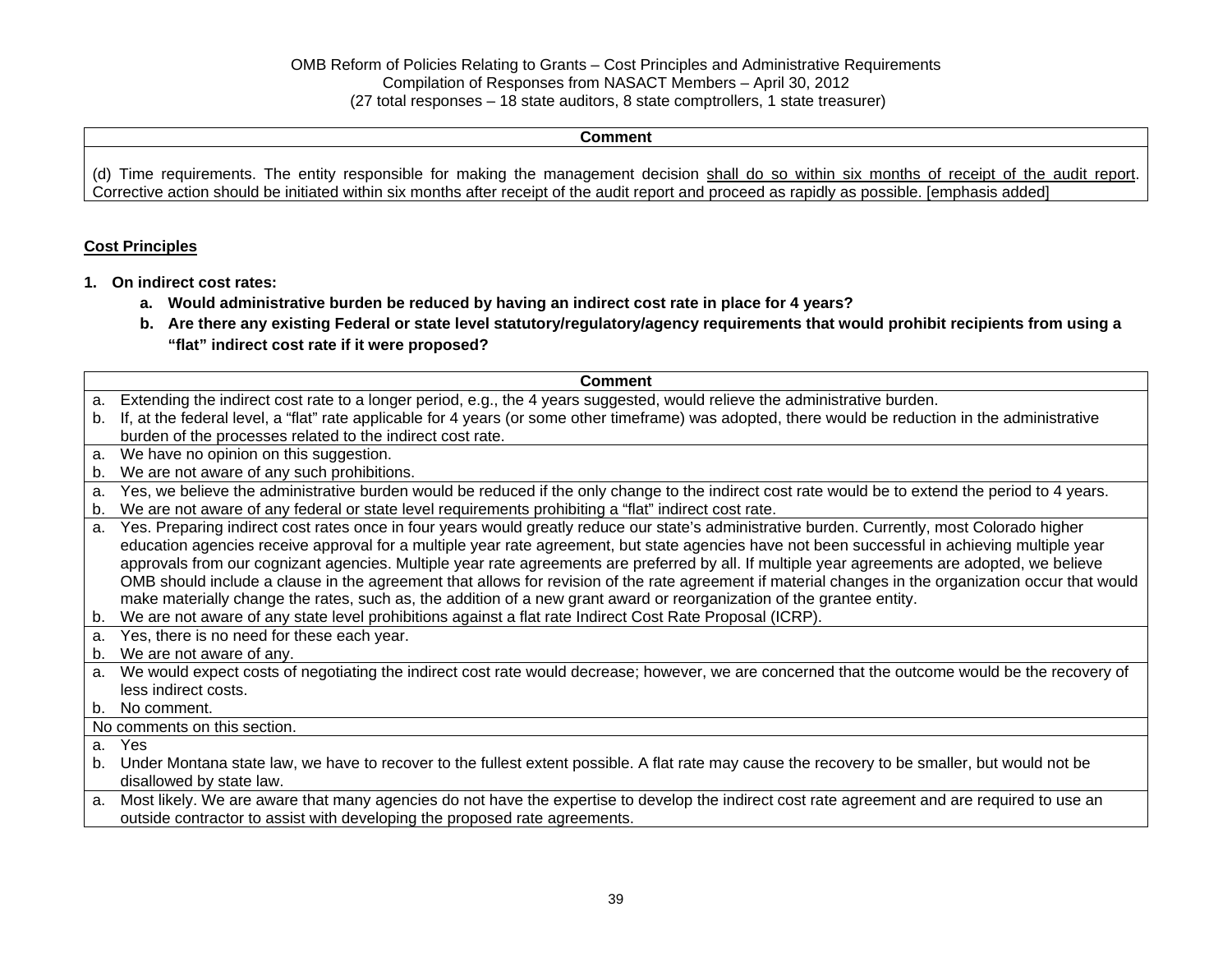| <b>Comment</b>                                                                                                                                                                                                                                                                                                                                                                                                                                                                                                                                                                                 |
|------------------------------------------------------------------------------------------------------------------------------------------------------------------------------------------------------------------------------------------------------------------------------------------------------------------------------------------------------------------------------------------------------------------------------------------------------------------------------------------------------------------------------------------------------------------------------------------------|
| b <sub>1</sub><br>Not that we are aware of.                                                                                                                                                                                                                                                                                                                                                                                                                                                                                                                                                    |
| We believe having an indirect cost rate in place for four years would benefit smaller governments. However, a long-term indirect cost rate may not<br>a.<br>be practical for states and larger governments with complex indirect cost allocation plans subject to more volatile cost fluctuations.<br>We are not aware of any existing federal or state level statutory/regulatory/agency requirements that would prohibit the use of a flat indirect cost<br>b.                                                                                                                               |
| rate.                                                                                                                                                                                                                                                                                                                                                                                                                                                                                                                                                                                          |
| The effort to submit the proposal would be less burdensome, but supporting documentation would still be required. It has the potential to reduce<br>a.<br>administrative burden, but four years is a long time to not incorporate any changes related to the plan.<br>None have been identified.<br>b.                                                                                                                                                                                                                                                                                         |
| It appears as though both administrative burden and costs associated with the calculation of the indirect cost rate could be reduced.<br>a.<br>Unknown.<br>b.                                                                                                                                                                                                                                                                                                                                                                                                                                  |
| The state of Tennessee has had limited experience using a flat indirect cost rate over a multiple year term. In general, particular agencies are required<br>by federal grantor regulations to have public assistance cost allocation plans, annual provisional-final indirect cost rates, or annual fixed with carry-<br>forward indirect cost rates. How much the administrative burden would be reduced would depend on how the proposed changes are implemented.                                                                                                                           |
| We would propose a multiple year flat rate based on historical accounting and activity data and that recovery based on the flat rate closely mirror the<br>actual indirect cost trends over the term of the indirect cost rate agreement. We would also like to inquire as to the basis for the selection of a four-year<br>time period for the discounted negotiated rate option that is proposed. We would recommend that OMB consider setting this time period based upon the<br>type of program.                                                                                           |
| a. As an independent state audit organization, we anticipate that our audit resources associated with auditing indirect cost rate proposals would be<br>reduced by allowing a 4-year term for these agreements.                                                                                                                                                                                                                                                                                                                                                                                |
| Consolidating OMB Circulars: We wholeheartedly agree with this concept but are not confident OMB can make it happen. It seems to have been<br>suggested and tried in the past without success.                                                                                                                                                                                                                                                                                                                                                                                                 |
| The administrative burden could increase depending on how the 4 year indirect cost rate is implemented. Administrative burden will always shift to<br>a.<br>the states if there is only a one-way true-up at the end of the 4 year period. For example, if a state takes administrative actions to reduce indirect<br>costs, then the state would have to refund the federal agencies for part of these savings. The same would be true if economic conditions cause<br>indirect costs to increase and the federal government is not willing to accept its share of these additional expenses. |
| This true-up has become less of an issue because recent economic conditions has caused the costs for most items to stay relatively flat; however, if<br>inflation was to dramatically increase a state's indirect costs and there was no mechanism for adjusting indirect rates for 4 years, then the burden<br>could be rather large for the state. Consider adding an adjustment mechanism to limit the possible administrative burden for the States. For example<br>the adjustment mechanism could be linked to the Consumer Price Index.                                                  |
| None that we are aware of.                                                                                                                                                                                                                                                                                                                                                                                                                                                                                                                                                                     |

### **2. What are your views on the following types of indirect cost rates?**

### **a. A flat rate**

**b. Longer term for negotiated rates to be in effect**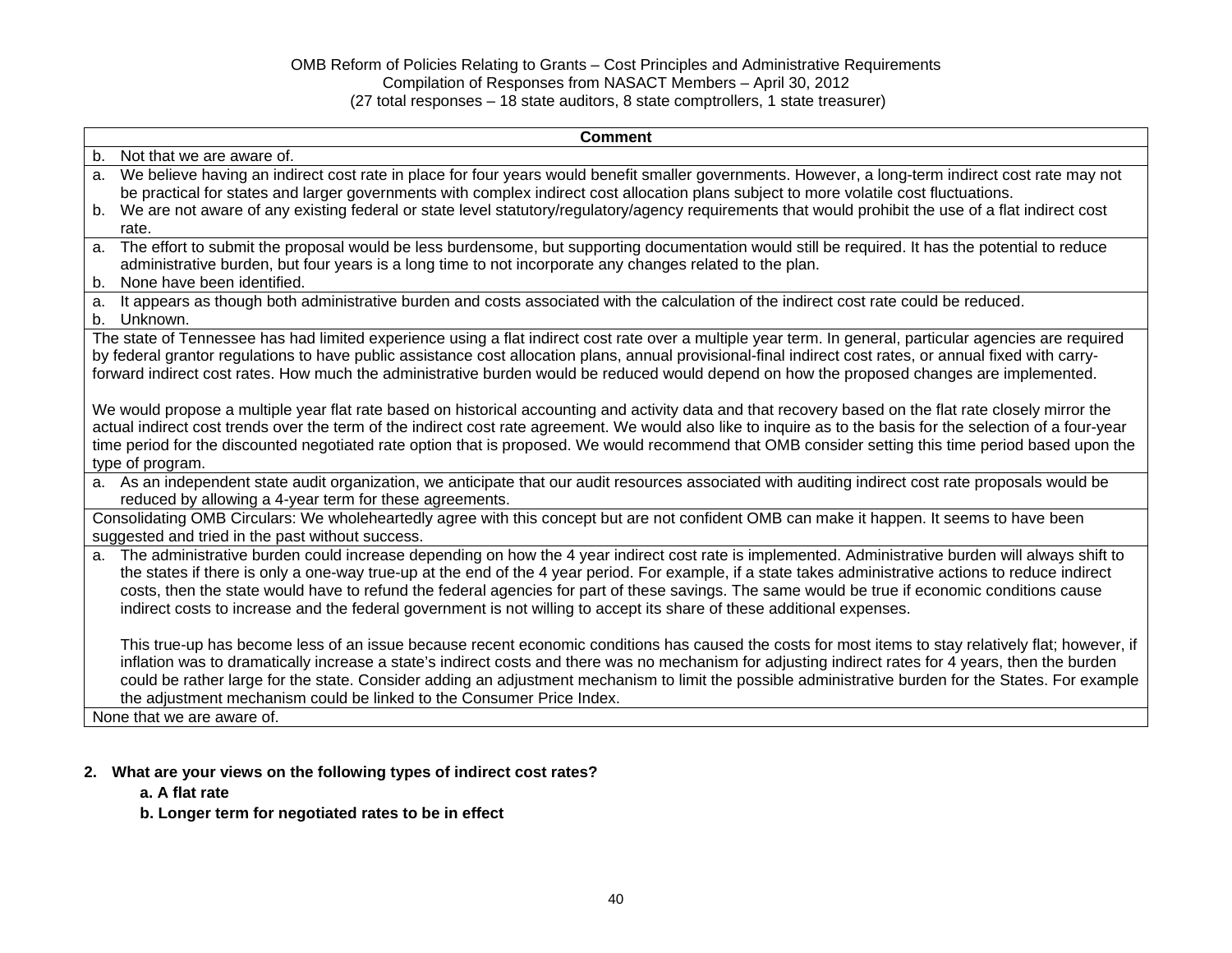## **c. A flat rate that would be a fixed percentage of the organization's already-existing negotiated rate**

|    | <b>Comment</b>                                                                                                                                                                                                                                                                                                                                                                                                                                                                                                                                                                                                                                                                                                                                                                                                                                                                                                                                                                                                                     |
|----|------------------------------------------------------------------------------------------------------------------------------------------------------------------------------------------------------------------------------------------------------------------------------------------------------------------------------------------------------------------------------------------------------------------------------------------------------------------------------------------------------------------------------------------------------------------------------------------------------------------------------------------------------------------------------------------------------------------------------------------------------------------------------------------------------------------------------------------------------------------------------------------------------------------------------------------------------------------------------------------------------------------------------------|
| a. | Favor a flat rate for a prescribed period of time.                                                                                                                                                                                                                                                                                                                                                                                                                                                                                                                                                                                                                                                                                                                                                                                                                                                                                                                                                                                 |
| b. | In favor of the longer time period.                                                                                                                                                                                                                                                                                                                                                                                                                                                                                                                                                                                                                                                                                                                                                                                                                                                                                                                                                                                                |
| C. | We are not in favor of this suggestion.                                                                                                                                                                                                                                                                                                                                                                                                                                                                                                                                                                                                                                                                                                                                                                                                                                                                                                                                                                                            |
|    | Without more information on how this proposal would affect audit effort (if at all), any comment on this proposal would be premature.                                                                                                                                                                                                                                                                                                                                                                                                                                                                                                                                                                                                                                                                                                                                                                                                                                                                                              |
|    | We believe this is a management decision for those entities receiving federal funds.                                                                                                                                                                                                                                                                                                                                                                                                                                                                                                                                                                                                                                                                                                                                                                                                                                                                                                                                               |
|    | a. A flat rate - Colorado welcomes the flat rate proposal, but only for small grants and pass-through grants. We prefer that agencies have a choice<br>between a flat rate and a negotiated indirect rate if the grant amount exceeds a certain threshold.                                                                                                                                                                                                                                                                                                                                                                                                                                                                                                                                                                                                                                                                                                                                                                         |
|    | Currently several state agencies have chosen to forego preparation and negotiation of rates because it is not cost effective for them to spend the<br>additional resources necessary for the small recovery available. However, if flat rate was allowed, these agencies would recover some<br>administrative costs, and the administration of federal grants would be more equitable.                                                                                                                                                                                                                                                                                                                                                                                                                                                                                                                                                                                                                                             |
| b. | Longer term for negotiated rates to be in effect – We welcome the proposed longer term for negotiated rates to be in effect as long as there is<br>provision to amend the proposal in the event of organizational changes, changes in program's operation, or the addition or deletion of current<br>grants.                                                                                                                                                                                                                                                                                                                                                                                                                                                                                                                                                                                                                                                                                                                       |
| C. | A flat rate that would be a fixed percentage of the organization's already existing negotiated rate - We are assuming in this response that the term<br>flat rate would remove the requirement to adjust to actual cost that is incorporated into the Division of Cost Allocation's commonly referred to 'fixed<br>with carry forward' method. Although removing the adjustment-to-actual requirement would be beneficial, we do not believe a flat rate that is a fixed<br>percentage of an organizations existing rate is workable. The document indicates that OMB believes the flat rate to be a viable cost reduction<br>opportunity for the federal government. We do not believe that is correct. The costs involved in preparing and negotiating the existing rate are small<br>in relation to the other overhead costs of the State that represent the largest portion of the negotiated rate. The time delays and bureaucratic<br>inefficiencies of negotiating the SWCAP and rates is the more important consideration. |
|    | We really have no views on indirect cost rates since we are the auditors.                                                                                                                                                                                                                                                                                                                                                                                                                                                                                                                                                                                                                                                                                                                                                                                                                                                                                                                                                          |
| а. | Indirect costs for one state could be significantly different from another state. How would flat rates be determined? Would the size and location of<br>the state be a consideration? Would the details of the specific proposals by states be considered?                                                                                                                                                                                                                                                                                                                                                                                                                                                                                                                                                                                                                                                                                                                                                                         |
| b. | There could be a number of changes in the program during the time the rate is approved. Could these rates be re-negotiated if there were<br>extenuating circumstances in the period of time the rate was established for? If so, what criteria would need to be met and how would this be<br>handled?                                                                                                                                                                                                                                                                                                                                                                                                                                                                                                                                                                                                                                                                                                                              |
| C. | The proposal mentions discounting the already negotiated rate. This would seem to be a negative outcome for states because costs of running<br>programs would be expected to remain constant, or increase.                                                                                                                                                                                                                                                                                                                                                                                                                                                                                                                                                                                                                                                                                                                                                                                                                         |
|    | No comments on this section.                                                                                                                                                                                                                                                                                                                                                                                                                                                                                                                                                                                                                                                                                                                                                                                                                                                                                                                                                                                                       |
|    | a. A flat rate would take considerable less time and should be easier to negotiate.                                                                                                                                                                                                                                                                                                                                                                                                                                                                                                                                                                                                                                                                                                                                                                                                                                                                                                                                                |
| b. | This would also be a cost savings for audit.                                                                                                                                                                                                                                                                                                                                                                                                                                                                                                                                                                                                                                                                                                                                                                                                                                                                                                                                                                                       |
| c. | This would be a cost savings for audit and provides greater stability in the budgeting process.                                                                                                                                                                                                                                                                                                                                                                                                                                                                                                                                                                                                                                                                                                                                                                                                                                                                                                                                    |
| a. | If the flat rate is insufficient, it could result in an implied match burden on the recipient, so if a flat rate is in effect, the recipient should be allowed to                                                                                                                                                                                                                                                                                                                                                                                                                                                                                                                                                                                                                                                                                                                                                                                                                                                                  |
|    |                                                                                                                                                                                                                                                                                                                                                                                                                                                                                                                                                                                                                                                                                                                                                                                                                                                                                                                                                                                                                                    |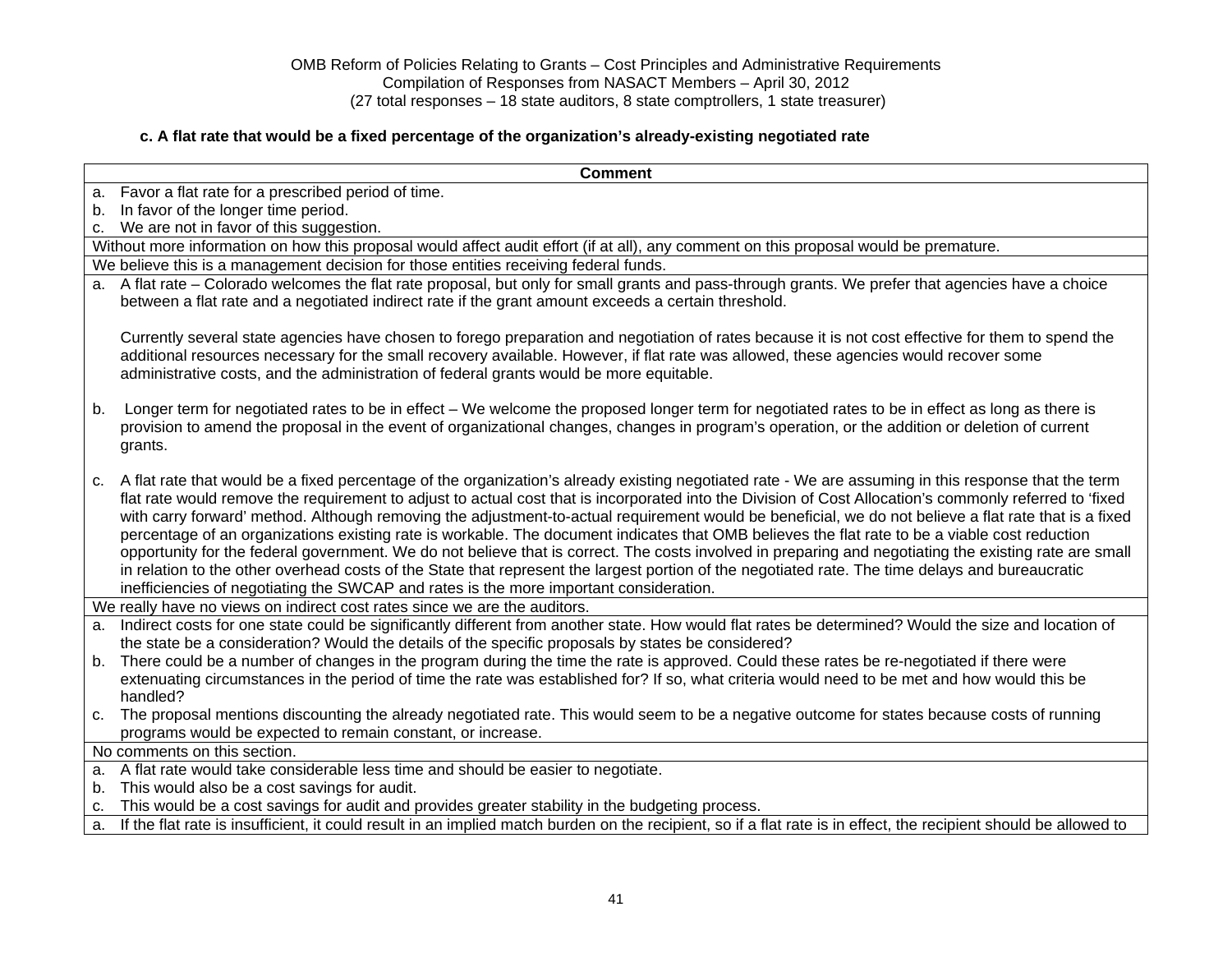# **Comment** submit a cost allocation plan to support a higher rate. This would streamline the audit for the indirect cost allocation plans. b. This could result in reduced administrative burden. c. No comment. As independent auditors, we have no strong opinions on these rates. However, we expect state and local governments would recognize administrative and audit cost savings from instituting a more simplified method for calculating and negotiating indirect cost rates. a. This rate has potential to lower the administrative burden. b. This rate has potential to lower the administrative burden, but does not incorporate changes. c. This rate has potential to lower the administrative burden, but could harm the existing recovery levels. a. This type of rate should both reduce administrative burden on management and their external auditors. b. Depending up on the length of time negotiated, grantees should be able to request an audit to adjust costs to actual if actual rates are significantly higher than originally negotiated. c. Unknown Flat Rate Indirect Cost: The concept of using a flat rate has the ability to reduce indirect costs but only if an annual analysis comparing the flat rate to actual cost is not required. Also, allowing the choice between a negotiated rate and the flat rate would seldom reduce cost, since all of the work of negotiating a rate would still have to be done. a. We believe for a flat rate to achieve its goal of reducing administrative burden, it cannot have a true-up attached to it. Meaning if a state operates its programs efficiently to keep indirect costs below the flat rate, then the State should be able to keep the savings to provide services. a. A flat rate. We support this reform and believe it will ease the administrative burden for small local governments that struggle with preparing and maintaining indirect cost rate proposals. b. Longer term for negotiated rates to be in effect. We support giving the entity an option of a flat rate or negotiating a higher rate. If negotiated, we support longer terms as described. The reforms will need to address whether small local governments that do not want to accept a flat rate will be required to negotiate their rates or whether they can continue to prepare their ICRP without negotiation as is currently permitted under A-87. Appendix F: "... The cognizant agency for all governmental units or agencies not identified by OMB will be determined based on the Federal agency providing the largest amount of Federal funds. In these cases, a governmental unit must develop an indirect cost proposal in accordance with the requirements of 2 CFR 225 and maintain the proposal and related supporting documentation for audit. These governmental units are not required to submit their proposals unless they are specifically requested to do so by the cognizant agency. Where a local government only receives funds as a sub-recipient, the primary recipient will be responsible for negotiating and/or monitoring the sub-recipient's plan."

Further, if local governments are permitted under the reform to prepare and apply an ICRP without negotiation, we recommend clarifying the frequency of how often their ICRP's must be updated and reconciled (e.g., annually, biennially, etc.).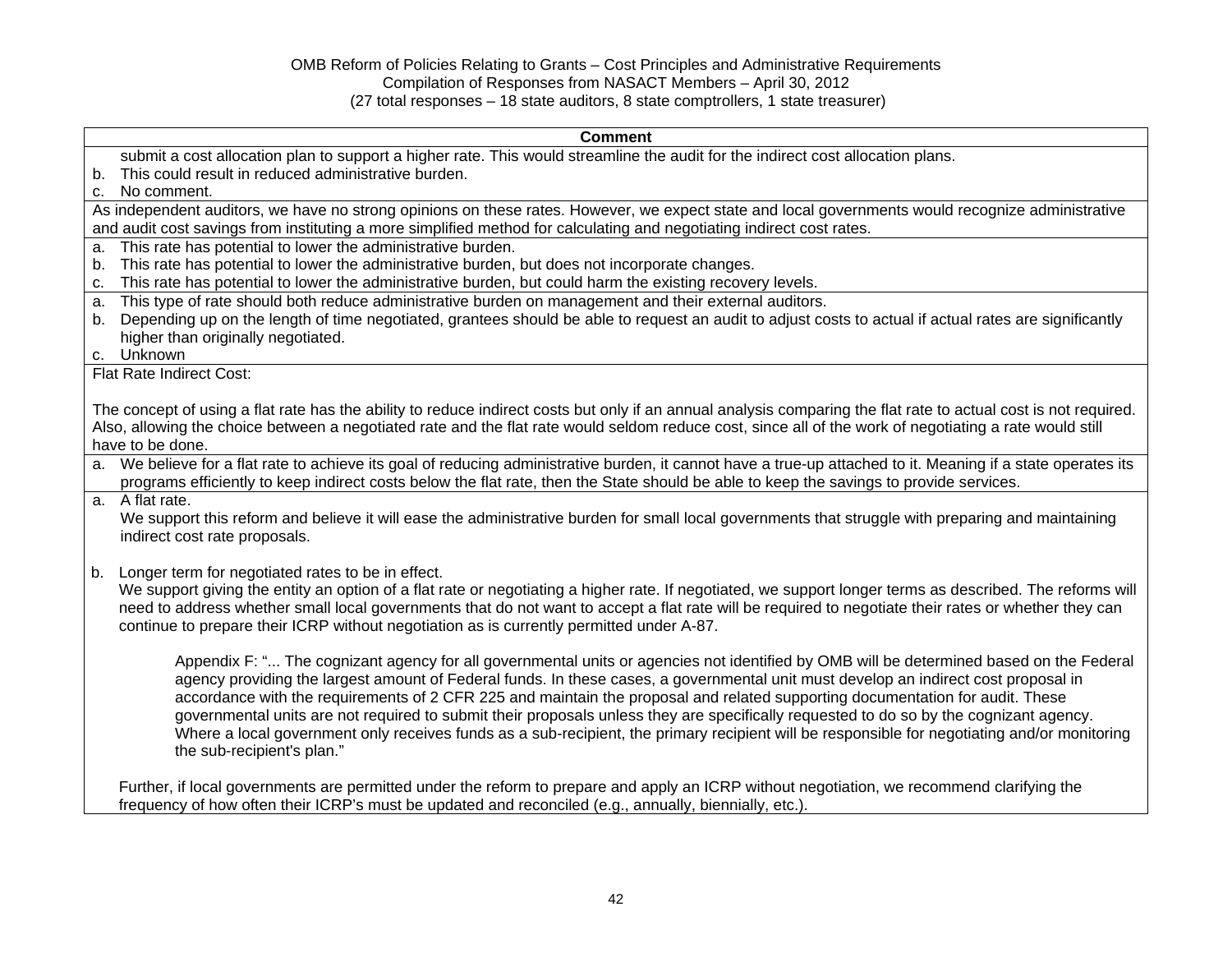- **3. In general terms, what would be the cost implications of implementing each of the following reforms, and/or of all of them together?** 
	- **a. The proposed clarifications to allowable charges of directly allocable administrative support as a direct cost. As currently envisioned, reforms would clarify that project-specific activities such as managing substances/chemicals, data and image management, and security are allowable.**
	- **b. Allowing costs associated with recovery of improper payments.**
	- **c. Allowing excess capacity for telecommunications and public safety projects?**

| <b>Comment</b>                                                                                                                                                                                                                                                                                                                                                                                                                                                                                                                                                                                                                                                         |
|------------------------------------------------------------------------------------------------------------------------------------------------------------------------------------------------------------------------------------------------------------------------------------------------------------------------------------------------------------------------------------------------------------------------------------------------------------------------------------------------------------------------------------------------------------------------------------------------------------------------------------------------------------------------|
|                                                                                                                                                                                                                                                                                                                                                                                                                                                                                                                                                                                                                                                                        |
| We agree with the proposed clarification of allowing the charges of directly allocable administrative support as a direct cost.<br>a.                                                                                                                                                                                                                                                                                                                                                                                                                                                                                                                                  |
| We also are in total support of allowing costs associated with efforts to recover improper payments when approving such costs are only when the<br>b.                                                                                                                                                                                                                                                                                                                                                                                                                                                                                                                  |
| anticipated recovery amount more than justifies the expense of the collection.                                                                                                                                                                                                                                                                                                                                                                                                                                                                                                                                                                                         |
| We are in agreement with allowing excess capacity for anticipated increased usage.<br>с.                                                                                                                                                                                                                                                                                                                                                                                                                                                                                                                                                                               |
| We have no comments in response to this question since it is better addressed by the state's management.                                                                                                                                                                                                                                                                                                                                                                                                                                                                                                                                                               |
| We believe this is a management decision for those entities receiving federal funds.                                                                                                                                                                                                                                                                                                                                                                                                                                                                                                                                                                                   |
| The proposed clarifications to allowable charges of directly allocable administrative support as a direct cost. As currently envisioned, reforms would<br>a.<br>clarify that project-specific activities such as managing substances/chemicals, data and image management, and security are allowable. We expect<br>the cost implications of implementing this proposed clarification would be limited for two reasons. First, the areas to which the change is applicable<br>is limited. Second, we are unlikely to operate projects in these areas where a clear service benefit relationship could be established in order to meet<br>the allocability requirement. |
| Allowing costs associated with recovery of improper payments. While we do not believe there would be significant costs associated with allowing<br>b.<br>states to retain the costs associated with recovery of improper payments, we do believe the current requirements to return 100% of recovered<br>improper payments is a significant and perverse disincentive that is contrary to the President's push to remediate improper payments.                                                                                                                                                                                                                         |
| Allowing excess capacity for telecommunications and public safety projects? Although there may be significant costs related to the excess capacity,<br>c.<br>we believe those costs are minor in comparison to the fixed costs of addition projects to add capacity or add similar projects. Overall the federal<br>government would be better served by participating in projects that are right-size over their service lives.                                                                                                                                                                                                                                       |
| Again, we really have no view on these questions since we are auditors.                                                                                                                                                                                                                                                                                                                                                                                                                                                                                                                                                                                                |
| No comment.                                                                                                                                                                                                                                                                                                                                                                                                                                                                                                                                                                                                                                                            |
| No comments on this section.                                                                                                                                                                                                                                                                                                                                                                                                                                                                                                                                                                                                                                           |
| No comment.                                                                                                                                                                                                                                                                                                                                                                                                                                                                                                                                                                                                                                                            |
| This could be beneficial, as we have noted that administrative support staffs occasionally work on activities or projects that may be directly related to<br>a.                                                                                                                                                                                                                                                                                                                                                                                                                                                                                                        |
| specific program objectives.                                                                                                                                                                                                                                                                                                                                                                                                                                                                                                                                                                                                                                           |
| No comment.<br>b.                                                                                                                                                                                                                                                                                                                                                                                                                                                                                                                                                                                                                                                      |
| No comment.<br>$\mathbf{C}$                                                                                                                                                                                                                                                                                                                                                                                                                                                                                                                                                                                                                                            |
| The Ohio Auditor of State's Office does not receive Federal awards. Therefore, we have no comment on this question.                                                                                                                                                                                                                                                                                                                                                                                                                                                                                                                                                    |
| It is difficult to determine unless these plans are actually implemented. It remains to be seen regarding reduced administrative burden. No<br>a.                                                                                                                                                                                                                                                                                                                                                                                                                                                                                                                      |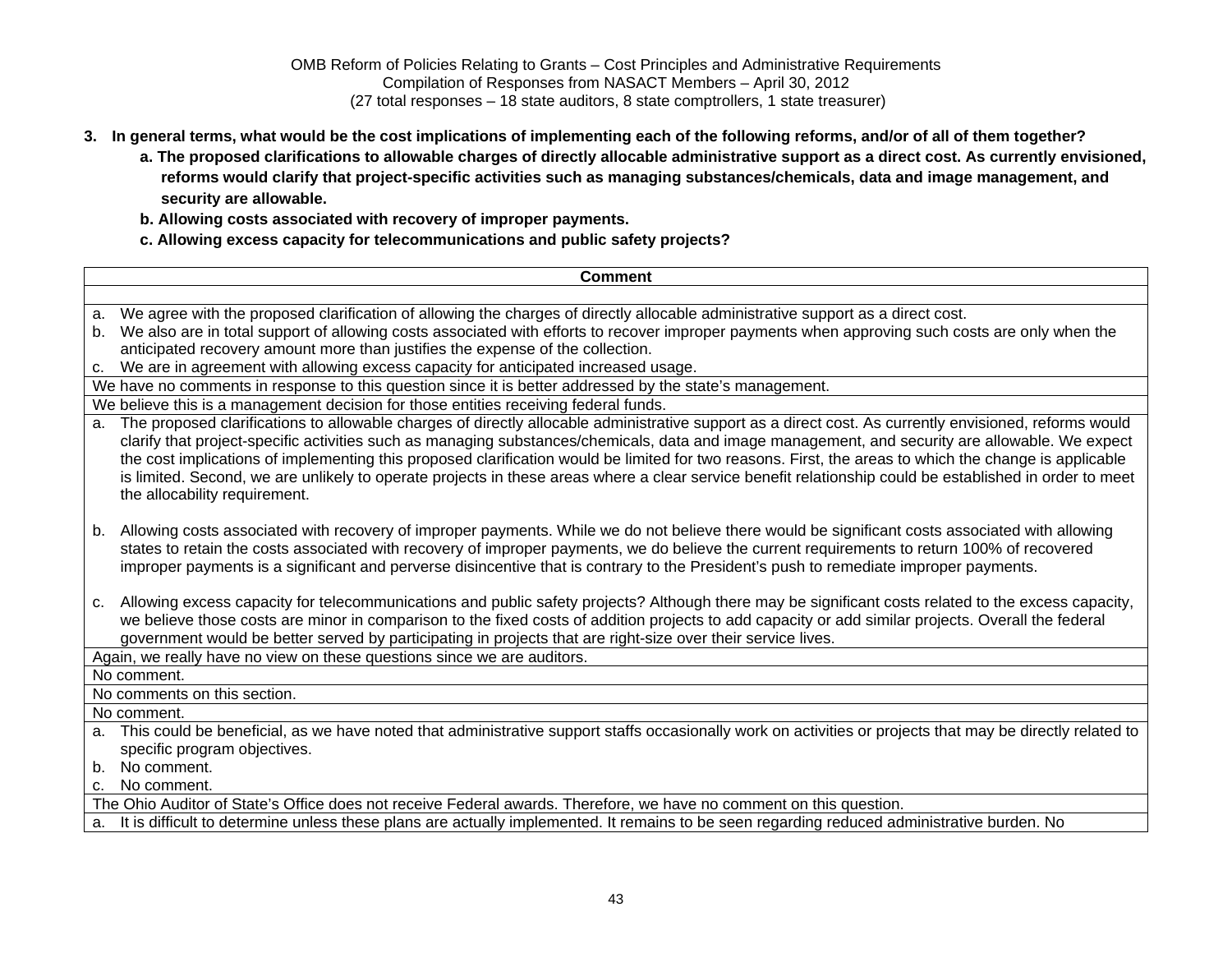#### **Comment**

- foreseeable change. These items typically lack sufficient detail to support direct billing to a program.
- b. It is difficult to determine unless these plans are actually implemented. It remains to be seen regarding reduced administrative burden.
- c. It is difficult to determine unless these plans are actually implemented. It remains to be seen regarding reduced administrative burden. This may be especially beneficial during the initial stages of entity-wide consolidations.

The Bureau of Commonwealth Accounting indicated that they did not have any concerns regarding these proposals.

We do not have any specific comments about reforms listed in question number three. We could be supportive of the initiative depending on how a more detailed proposal would be implemented.

From an audit perspective, the reforms should address the supporting documentation needed to demonstrate the allocability of the proposed direct charges:

Circular A-87, Appendix A 3a: "A cost is allocable to a particular cost objective if the goods or services involved are chargeable or assignable to such cost objective in accordance with relative benefits received."

## **4. Would you be potentially interested in participating in a piloted alternative for time-and-effort reporting? Is there a permanent change to time-and-effort requirements that you recommend OMB consider?**

| Comment                                                                                                                                                      |
|--------------------------------------------------------------------------------------------------------------------------------------------------------------|
|                                                                                                                                                              |
| No – time constraints to meet current deadlines with limited resources would not allow participation.                                                        |
| We will not comment on this question since it is one better addressed by the state's management (specifically the Department of Finance).                    |
| We believe this is a management decision for those entities receiving federal funds. Regarding time and effort requirements, OMB might consider              |
| simplifying the requirements for smaller local governments.                                                                                                  |
| The Office of the State Controller would consider advocating that central service agencies participate in an alternative time and effort reporting pilot for |
| purpose of the SWCAP only. However, we cannot speak for individual state agencies that prepare ICRPs or PACAPs. We believe OMB should                        |
| authorize time and effort reporting using questionnaires issued on a quarterly basis.                                                                        |
| N/A                                                                                                                                                          |
| No comment.                                                                                                                                                  |
| No comments on this section.                                                                                                                                 |
| No comment.                                                                                                                                                  |
| Requirements over charges for personal services (salaries and benefits as prescribed in A-87) should be streamlined, considering that controls over          |
| payroll costs are tested as part of the financial audit.                                                                                                     |
| As independent auditors, we are not subject to time and effort reporting and could not pilot an alternative program.                                         |
|                                                                                                                                                              |
| Our auditors have encountered instances where school district teaching staff charge their compensation to a single federal program, such as Title I or       |

IDEA Part B (i.e., Special Education), but have not completed the semiannual certification required by 2 CFR § 225 (A-87) Appendix B 8.h(3). Similarly, our auditors have reported instances of nonteaching staff charging their compensation to one Federal program / activity without completing the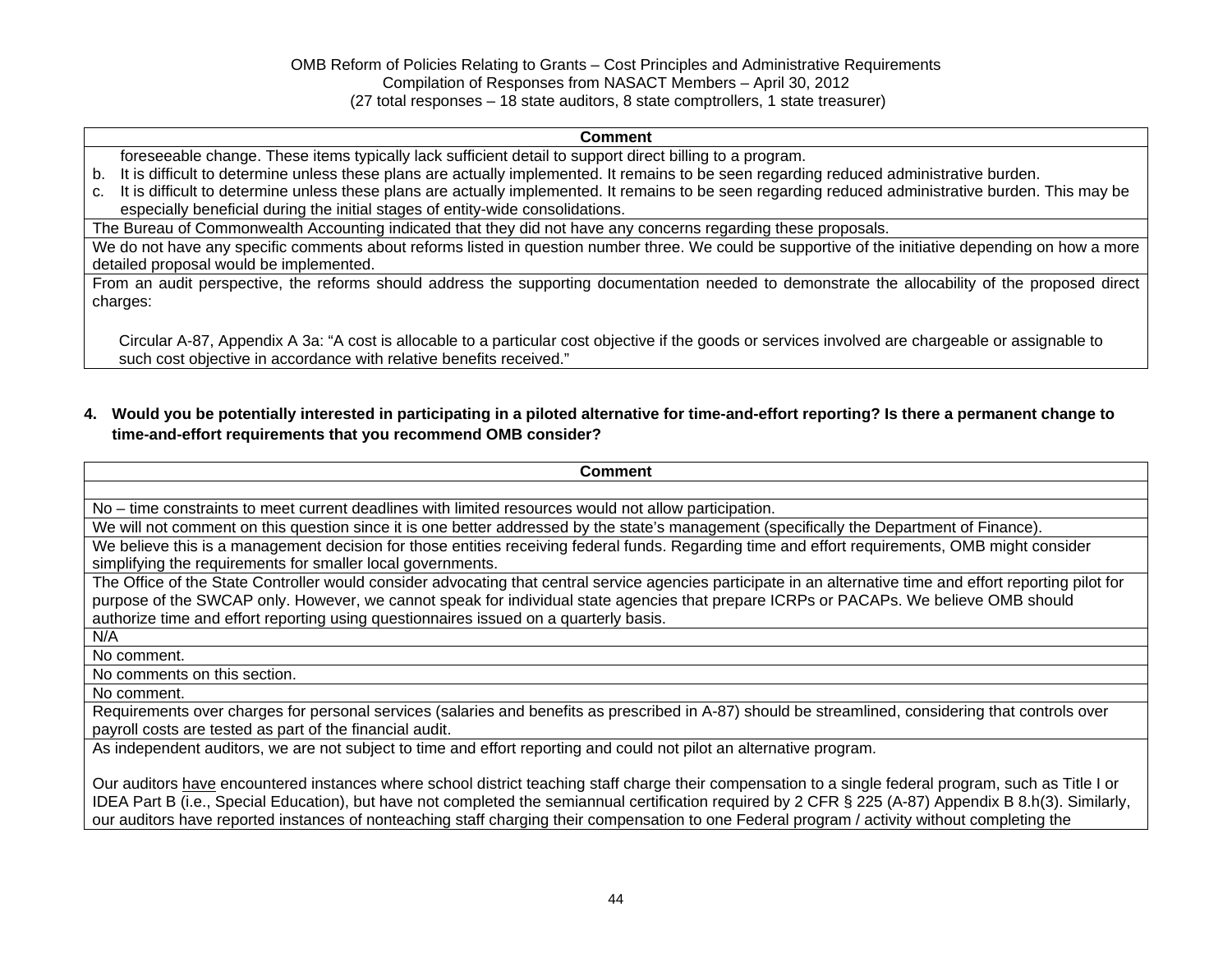#### **Comment**

certifications. Oftentimes, we believe adequate documentation exists to support the allowability of these costs, and actual work performed, in lieu of the stringent time and effort standards A-87 requires. The HHS Implementation Guide for State, Local, and Indian Tribal Governments (ASMB C-10), Part 3 provides acceptable alternative to the time and effort guidance A-87 requires. Yet, current guidance in Circular A-133 suggests reporting these matters as questioned costs.

We believe the following noncompliance inherent risk characteristics and conditions for Ohio school districts reduce noncompliance risk:

- Teachers charging the Title I or Special Education programs must be "highly-qualified" under the No Child Left Behind Act, have special training, and comply with annual continuing education requirements. For example, special education students obviously have special needs. It is unlikely a school could afford to hire more special education teachers than needed. Therefore it is unlikely a school would assign these teachers to a different activity. (Admittedly, a small district with few special education children might augment a special education teacher's daily duties with non-special education / non-Federal activities. Nevertheless, even in this circumstance the mitigating controls should help assure compliance.)
- For nonteaching employees (e.g., cafeteria workers, bus drivers, janitors, etc.), the inherent risk of them working on more than one activity may be somewhat more, but is still likely limited. For example, bus drivers must be qualified. The "litigation risk" alone likely prevents a district from assigning an unlicensed cook to substitute for a bus driver, unless the cook also possessed a valid Ohio commercial driver's license, passed the pre-service exam and physical exams, received the requisite training from the certified regional transportation instructor, passed the BMV driver's abstract, and passed the requisite background checks for transportation employees.

The school environment therefore may differ from other entities, where for example, clerical staff may be interchangeable to some degree and capable / qualified to work on more than one activity. Therefore, we believe the U.S. Department of Education should exempt school districts from semi-annual certifications. The U.S. Department of Agriculture should consider a similar exemption or modification to the A-87 requirements applicable to the Nutrition Cluster, commonly received by schools districts.

Yes.

Unknown at this time.

We would not be interested in participating in a pilot. The state of Tennessee has only recently implemented a new Enterprise Resource Planning (ERP) system that incorporates a time and labor component that meet current federal guidelines. Therefore, we do have concerns about the costs to the state if our ERP system would have to be modified or restructured to meet new regulations.

**5. If your organization is an educational institution that does not currently receive the Utility Cost Adjustment (UCA), what are the general factors that your organization would likely consider in deciding whether to conduct a cost study, and complete a plan to reduce utility costs, in order to justify receiving the UCA?** 

| Comment                                                     |  |
|-------------------------------------------------------------|--|
|                                                             |  |
| N/A                                                         |  |
| We have no opinion or comment in response to this question. |  |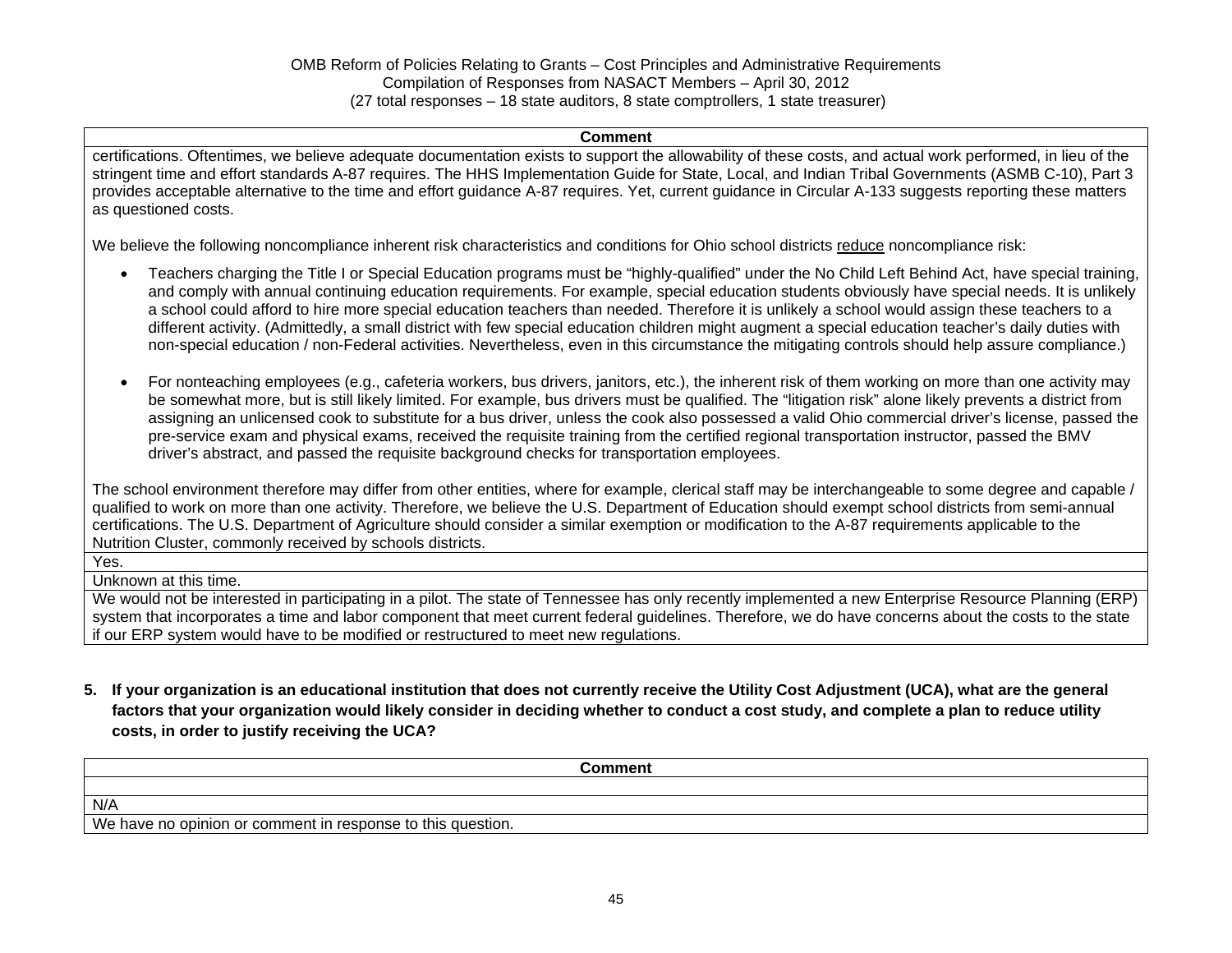| <b>Comment</b>                                                                                                                                                |
|---------------------------------------------------------------------------------------------------------------------------------------------------------------|
| N/A                                                                                                                                                           |
| Not applicable. The State of Colorado is not an educational institution and it is expected that Colorado Institution of Higher Education will respond to this |
| question separately.                                                                                                                                          |
| N/A                                                                                                                                                           |
| No comment.                                                                                                                                                   |
| No comments on this section.                                                                                                                                  |
| No comment.                                                                                                                                                   |
| N/A                                                                                                                                                           |
| We are not an educational institution. Therefore, we have no comment on this question.                                                                        |
| N/A                                                                                                                                                           |
| N/A                                                                                                                                                           |
| No comment.                                                                                                                                                   |

**6. For organizations with CAS-covered contracts, are there differences between what is envisioned here and the standards for CAS-covered contracts in the FAR that you believe could be challenging to address?** 

| <b>Comment</b>                                                                                               |
|--------------------------------------------------------------------------------------------------------------|
|                                                                                                              |
| N/A                                                                                                          |
| N/A. We are the State's independent external auditor.                                                        |
| N/A                                                                                                          |
| We do not have the expertise to comment on this question.                                                    |
| N/A                                                                                                          |
| No comment.                                                                                                  |
| No comments on this section.                                                                                 |
| No comment.                                                                                                  |
| N/A                                                                                                          |
| We are not an educational institution. Therefore, we have no comment on this question.                       |
| N/A                                                                                                          |
| The Bureau of Commonwealth Accounting indicated that they did not have any concerns regarding this proposal. |
| No comment.                                                                                                  |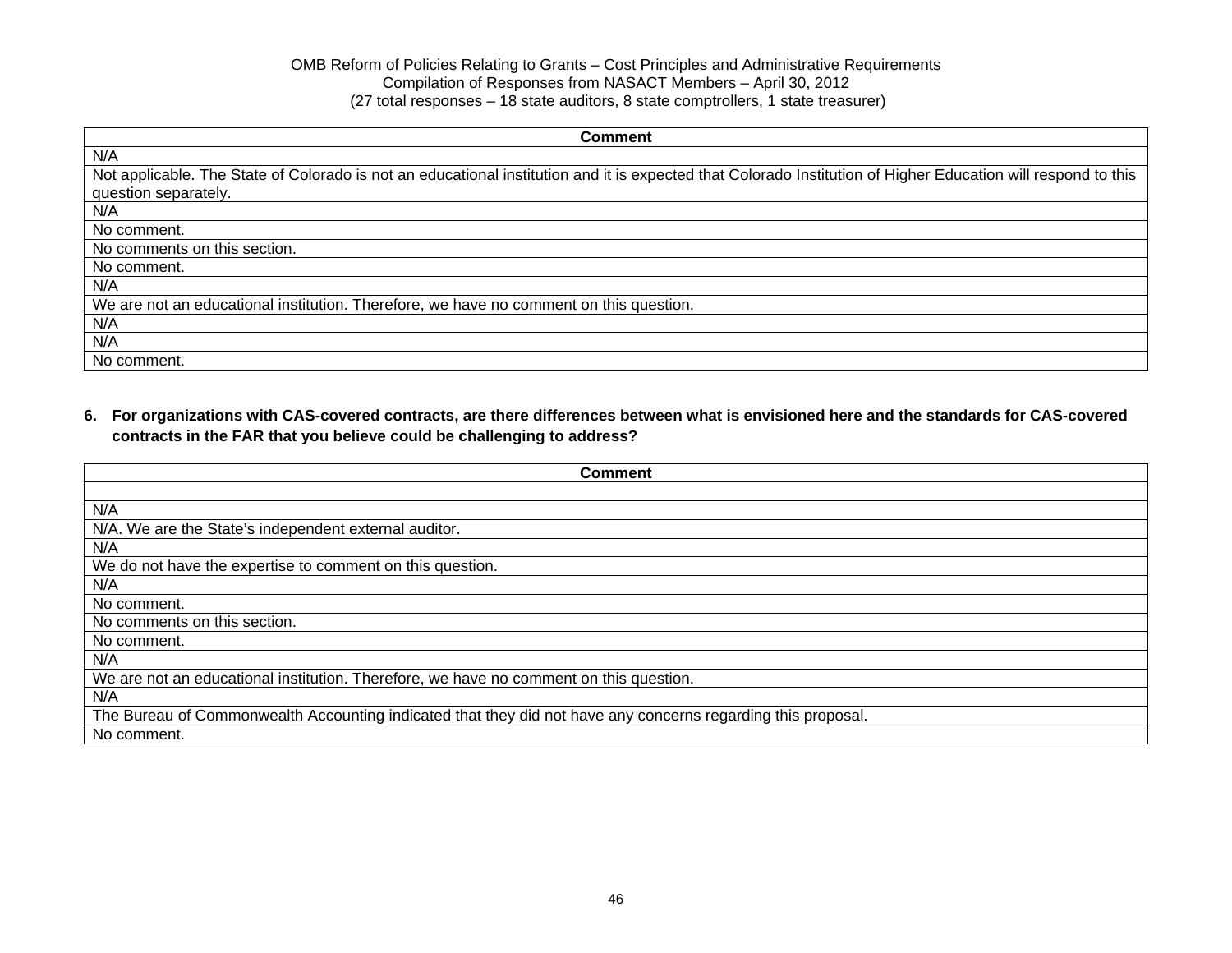### **Administrative Requirements**

**1. What areas of past performance should be considered as part of a Federal agency assessment of recipient risk (e.g., fulfillment of statutory matching requirements, record of sound financial management practices with no significant or material findings or weaknesses, ability to meet established deadlines)?** 

| <b>Comment</b>                                                                                                                                                                                                                                                                                                                                                                                                                                                                                                                                                                                                                                                                                                                                                                                                                                                                                                                                                                                                                                                                                                                                                                                                                                                                                                                                                         |
|------------------------------------------------------------------------------------------------------------------------------------------------------------------------------------------------------------------------------------------------------------------------------------------------------------------------------------------------------------------------------------------------------------------------------------------------------------------------------------------------------------------------------------------------------------------------------------------------------------------------------------------------------------------------------------------------------------------------------------------------------------------------------------------------------------------------------------------------------------------------------------------------------------------------------------------------------------------------------------------------------------------------------------------------------------------------------------------------------------------------------------------------------------------------------------------------------------------------------------------------------------------------------------------------------------------------------------------------------------------------|
|                                                                                                                                                                                                                                                                                                                                                                                                                                                                                                                                                                                                                                                                                                                                                                                                                                                                                                                                                                                                                                                                                                                                                                                                                                                                                                                                                                        |
| A record of sound financial management practices with no significant or material findings or weakness over time definitely impacts risk assessments as<br>does meeting, on a regular basis, established deadlines. An agency's ability to understand and follow Federal guidelines should also help reduce risk of<br>noncompliance.                                                                                                                                                                                                                                                                                                                                                                                                                                                                                                                                                                                                                                                                                                                                                                                                                                                                                                                                                                                                                                   |
| In general, it seems that compliance with the "universal compliance requirements" contemplated in an earlier reform idea should be the focus.<br>Specifically, Federal agencies may want to consider the following factors:                                                                                                                                                                                                                                                                                                                                                                                                                                                                                                                                                                                                                                                                                                                                                                                                                                                                                                                                                                                                                                                                                                                                            |
| History of having a "qualified" opinion on compliance for the major program<br>$\bullet$                                                                                                                                                                                                                                                                                                                                                                                                                                                                                                                                                                                                                                                                                                                                                                                                                                                                                                                                                                                                                                                                                                                                                                                                                                                                               |
| History of audit findings where the recipient has been unable to adequately document how federal funds have been spent (i.e. non-compliance with<br>the "Activities Allowed" and/or the "Allowable Cost" compliance requirements)                                                                                                                                                                                                                                                                                                                                                                                                                                                                                                                                                                                                                                                                                                                                                                                                                                                                                                                                                                                                                                                                                                                                      |
| History of providing inaccurate or untimely financial or performance reports<br>$\bullet$                                                                                                                                                                                                                                                                                                                                                                                                                                                                                                                                                                                                                                                                                                                                                                                                                                                                                                                                                                                                                                                                                                                                                                                                                                                                              |
| History of non-responsiveness to management decisions issued by the federal government                                                                                                                                                                                                                                                                                                                                                                                                                                                                                                                                                                                                                                                                                                                                                                                                                                                                                                                                                                                                                                                                                                                                                                                                                                                                                 |
| Not applicable at the statewide level.                                                                                                                                                                                                                                                                                                                                                                                                                                                                                                                                                                                                                                                                                                                                                                                                                                                                                                                                                                                                                                                                                                                                                                                                                                                                                                                                 |
| The Office of the State Controller does not apply for or receive federal grants; therefore, we do not have the expertise necessary to opine on the                                                                                                                                                                                                                                                                                                                                                                                                                                                                                                                                                                                                                                                                                                                                                                                                                                                                                                                                                                                                                                                                                                                                                                                                                     |
| recipient risk attributes.                                                                                                                                                                                                                                                                                                                                                                                                                                                                                                                                                                                                                                                                                                                                                                                                                                                                                                                                                                                                                                                                                                                                                                                                                                                                                                                                             |
| N/A                                                                                                                                                                                                                                                                                                                                                                                                                                                                                                                                                                                                                                                                                                                                                                                                                                                                                                                                                                                                                                                                                                                                                                                                                                                                                                                                                                    |
| Review of prior Single Audit opinions and comments.                                                                                                                                                                                                                                                                                                                                                                                                                                                                                                                                                                                                                                                                                                                                                                                                                                                                                                                                                                                                                                                                                                                                                                                                                                                                                                                    |
| We aren't sure if the "record of sound financial management practices with no significant or material findings or weaknesses" means that the awarding<br>agencies will also be reviewing the opinions of the CAFRs. In our state, we received a qualified audit opinion for two years due to a scope limitation on<br>the FY2009 CAFR. The scope limitation was the result of a reduction in appropriation to our state auditor, not as a result of limiting access to records<br>and data. The state maintained that the state's financial statements were fairly presented in conformity with GAAP. Our concern would be that if the<br>CAFR is one of the mechanisms for determining sound financial practices, the federal agencies could potentially look at this negatively when deciding to<br>award a grant to our state. We would suggest that federal agencies be aware that there may be extenuating circumstances and follow-up with the state<br>would be necessary before immediately deciding the award may not be granted because of the lack of an unqualified opinion on the CAFR or other<br>weaknesses noted. These are not necessarily related to the management of the federal programs.<br>No comments on this section.<br>No comment.<br>Auditor's report of material non-compliance and material weaknesses with associated questioned costs. |
| Where single audits have been performed, these reports include a <b>Summary of Audit Results</b> (required by A-133 § .505(d)) summarizing                                                                                                                                                                                                                                                                                                                                                                                                                                                                                                                                                                                                                                                                                                                                                                                                                                                                                                                                                                                                                                                                                                                                                                                                                             |

noncompliance findings, control deficiencies and opinion exceptions affecting major Federal awards. This one-page summary is useful in identifying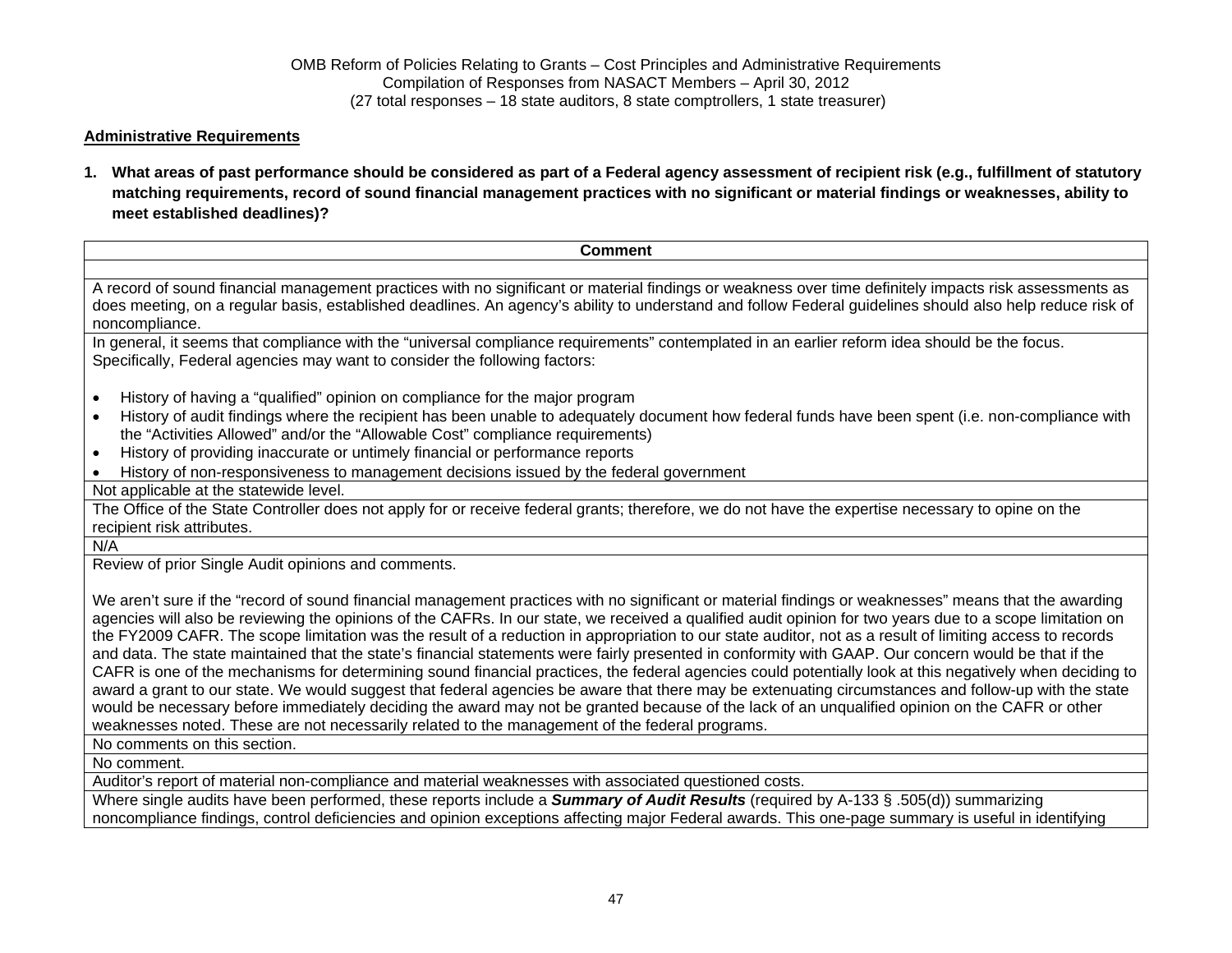#### **Comment**

| <b>COMMITMENT</b>                                                                                                                                                                                                                                                                                                                                                                                                                                                                                                                                                                                                                                                                                                                                                      |
|------------------------------------------------------------------------------------------------------------------------------------------------------------------------------------------------------------------------------------------------------------------------------------------------------------------------------------------------------------------------------------------------------------------------------------------------------------------------------------------------------------------------------------------------------------------------------------------------------------------------------------------------------------------------------------------------------------------------------------------------------------------------|
| higher-risk entities.                                                                                                                                                                                                                                                                                                                                                                                                                                                                                                                                                                                                                                                                                                                                                  |
| N/A                                                                                                                                                                                                                                                                                                                                                                                                                                                                                                                                                                                                                                                                                                                                                                    |
| In addition to the items mentioned above, the ability of the recipient to meet established programs goals, the ability to resolve audit findings in a timely<br>fashion, and the ability to provide transparency and accountability should be considered.                                                                                                                                                                                                                                                                                                                                                                                                                                                                                                              |
| All areas of past performance should be considered as part of a Federal agency assessment of recipient risk and evaluation of merit. However, we<br>believe that the specific standards and materials considered as part of the assessment of recipient risk and as part of evaluation of merit should not<br>differ. In other words, the set of standards and process used for recipient risk assessment and merit evaluation should be parallel. This would prevent<br>the possibility of requiring Federal agencies to collect more than necessary documentation from recipients and to ensure uniformity.                                                                                                                                                          |
| We particularly listed the areas mentioned in the following order of importance:<br>Record of sound financial management practices with no significant or material finds or weaknesses.<br>Ability to meet established deadlines.<br>Fulfillment of statutory matching requirements.<br>3.                                                                                                                                                                                                                                                                                                                                                                                                                                                                             |
| There are many things for Federal agencies to consider as part of evaluating recipients; however, it should be up to each Federal agency to conduct a<br>risk assessment to determine which risks they are willing to accept in their programs. Because these questions focus on requirements for federal<br>agencies, we will not comment. On the other hand, if OMB is expecting pass-throughs to apply these same assessments when they award federal funds<br>to subrecipients then OMB should re-expose these requirements with an explicit statement that all pass-throughs will inherent these administrative<br>requirements. This is important, because on average pass-throughs award 8 grants for every 5 awarded by federal agencies (2008: 326,572 grants |

awarded by pass-throughs, 194,979 grants awarded by federal agencies). If these requirements are applied to pass-throughs, it could dramatically increase the administrative burden if they are not able to participate in their development.

### **2. What specific standards should be considered in Federal agencies' evaluation of merit prior to making Federal awards?**

- **a. How should these be applied?**
- **b. What elements and what source materials should be looked at?**

#### **Comment**

Development of "best practices," based on relative indicators of performance or from previous outcomes (e.g., Single Audit), would assist in evaluation of merit prior to making Federal awards.

Developing a risk-based approach to determining awards would also assist in evaluating merit for awards. This risk-based approach could include the results of a Single Audit, e.g., compliance with relevant standards, evaluation of prior outcomes of Single Audits, etc.

- a. Review compliance with standards possibly using the audit-risk metrics described in the Proposed Rules II (C)(3). Communications with passthrough entities should be considered if there are questions or doubts.
- b. Should the federal government digitize the Single Audit reports, searching the database for audit results and common findings would be a good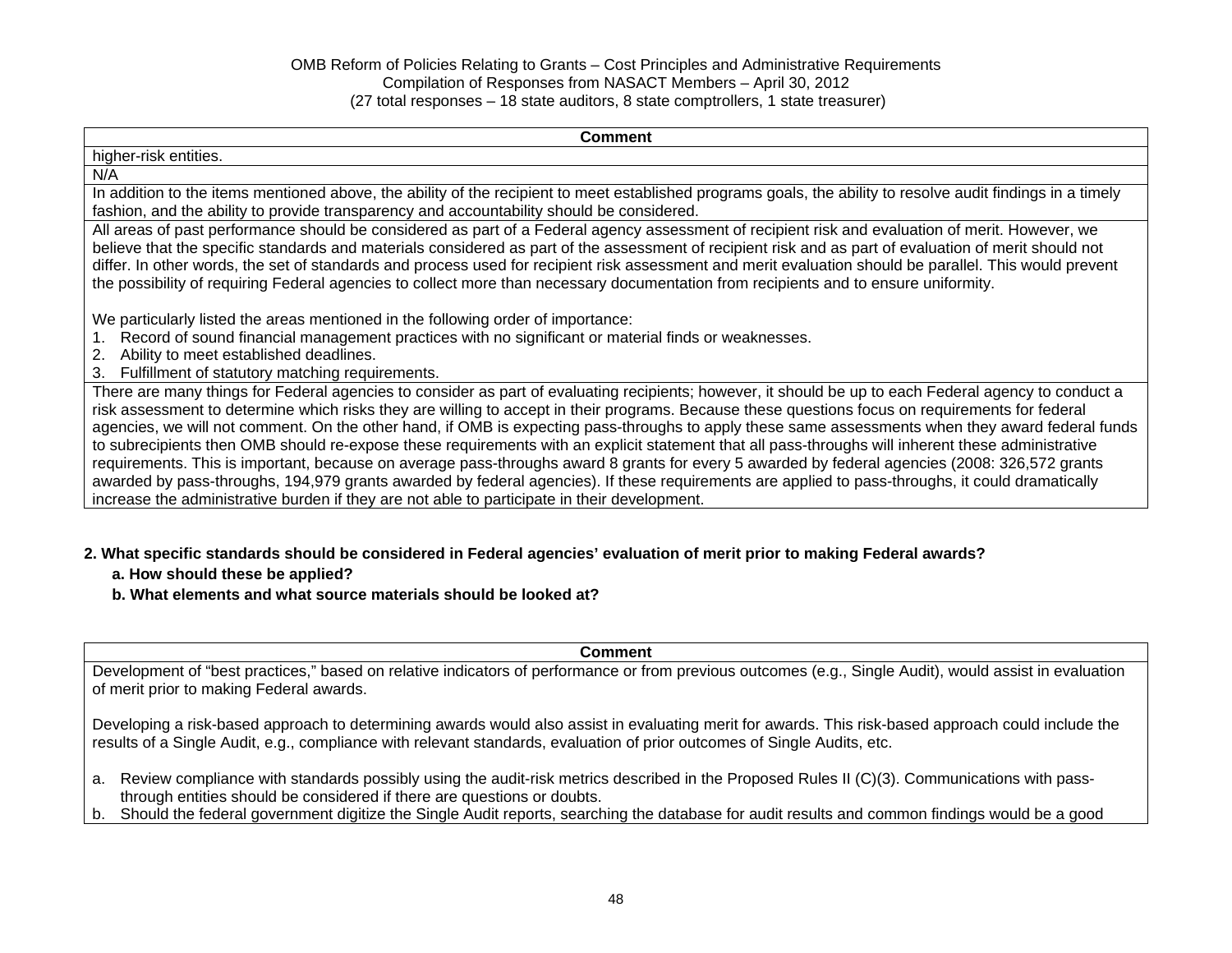|         | <b>Comment</b>                                                                                                                                                                                                                                                                                                          |
|---------|-------------------------------------------------------------------------------------------------------------------------------------------------------------------------------------------------------------------------------------------------------------------------------------------------------------------------|
|         | starting point. Analytical procedures designed from the database could also assist in development of best practices.                                                                                                                                                                                                    |
|         | See response to the question above.                                                                                                                                                                                                                                                                                     |
|         |                                                                                                                                                                                                                                                                                                                         |
| a.      | We believe the federal government should decide how best to evaluate the merits of potential federal award recipients.                                                                                                                                                                                                  |
| $b_{-}$ | The federal awarding agency should examine prior A-133 audit reports and the opinions on compliance provided by the independent auditors.<br>Federal awarding agencies should also consider how responsive the recipient was to the federal government's management decisions.                                          |
|         | No comment.                                                                                                                                                                                                                                                                                                             |
|         | The Office of the State Controller does not apply for or receive federal grants; therefore, we do not have the expertise necessary to opine on the merit                                                                                                                                                                |
|         | attributes appropriate for federal awards.                                                                                                                                                                                                                                                                              |
|         |                                                                                                                                                                                                                                                                                                                         |
| a.      | Not applicable.                                                                                                                                                                                                                                                                                                         |
| b.      | Not applicable.                                                                                                                                                                                                                                                                                                         |
| а.      | N/A                                                                                                                                                                                                                                                                                                                     |
|         | b. N/A                                                                                                                                                                                                                                                                                                                  |
|         | We aren't clear if the expectation is that this will be passed on to states to implement prior to awarding grants to subrecipients. If that is the intention, we<br>would disagree with requiring additional evaluation procedures prior to awarding grants to subrecipients. Departments currently go through detailed |
|         | evaluation processes prior to awarding grants. The inclusion of more requirements will increase the administrative burden on states.                                                                                                                                                                                    |
|         |                                                                                                                                                                                                                                                                                                                         |
| a.      | No comment.                                                                                                                                                                                                                                                                                                             |
| b.      | No comment.                                                                                                                                                                                                                                                                                                             |
|         | No comments on this section.                                                                                                                                                                                                                                                                                            |
|         | No comment.                                                                                                                                                                                                                                                                                                             |
|         | Unqualified audit opinions.                                                                                                                                                                                                                                                                                             |
|         | a. Recipients with qualified audit opinions would be subject to a probationary period, with funding provided incrementally.<br>b. Annual audit reports.                                                                                                                                                                 |
|         | Federal agencies should ensure recipients have sufficient grants management knowledge to administer compliance over Federal programs. For                                                                                                                                                                               |
|         | example, has the recipient appointed a management designee(s) to monitor Federal program compliance and performance? Can the management                                                                                                                                                                                 |
|         | designee(s) demonstrate a basic understanding of the 14 (or less) compliance requirements? If not, Federal agencies should require the appointed                                                                                                                                                                        |
|         | management designee(s) to receive a minimum number of continuing professional education hours in the area of grants management prior to awarding                                                                                                                                                                        |
|         | Federal awards. Additionally, Federal agencies should require the recipient to appoint or engage the services of a specialist, if necessary, to oversee                                                                                                                                                                 |
|         | program performance prior to the Federal award. For example, most U.S. Department of Transportation and Environmental Protection Agency programs                                                                                                                                                                        |
|         | require the expertise of a certified Engineer to adequately oversee construction and compliance with Federal and state regulations.                                                                                                                                                                                     |
|         | a. As explained above, Federal agencies should require recipients to appoint a designated management official(s) as part of the written Federal award                                                                                                                                                                   |
|         | application. Further, Federal agencies should require recipients to submit documentation (e.g., resume, continuing professional education                                                                                                                                                                               |
|         | certificates, written letter describing experience) supporting the designated management official's knowledge of and experience with Federal                                                                                                                                                                            |
|         | program compliance requirements. Or, in lieu of such documentation, Federal agencies could permit designated management officials to pass an                                                                                                                                                                            |

online grants management exam prior to award.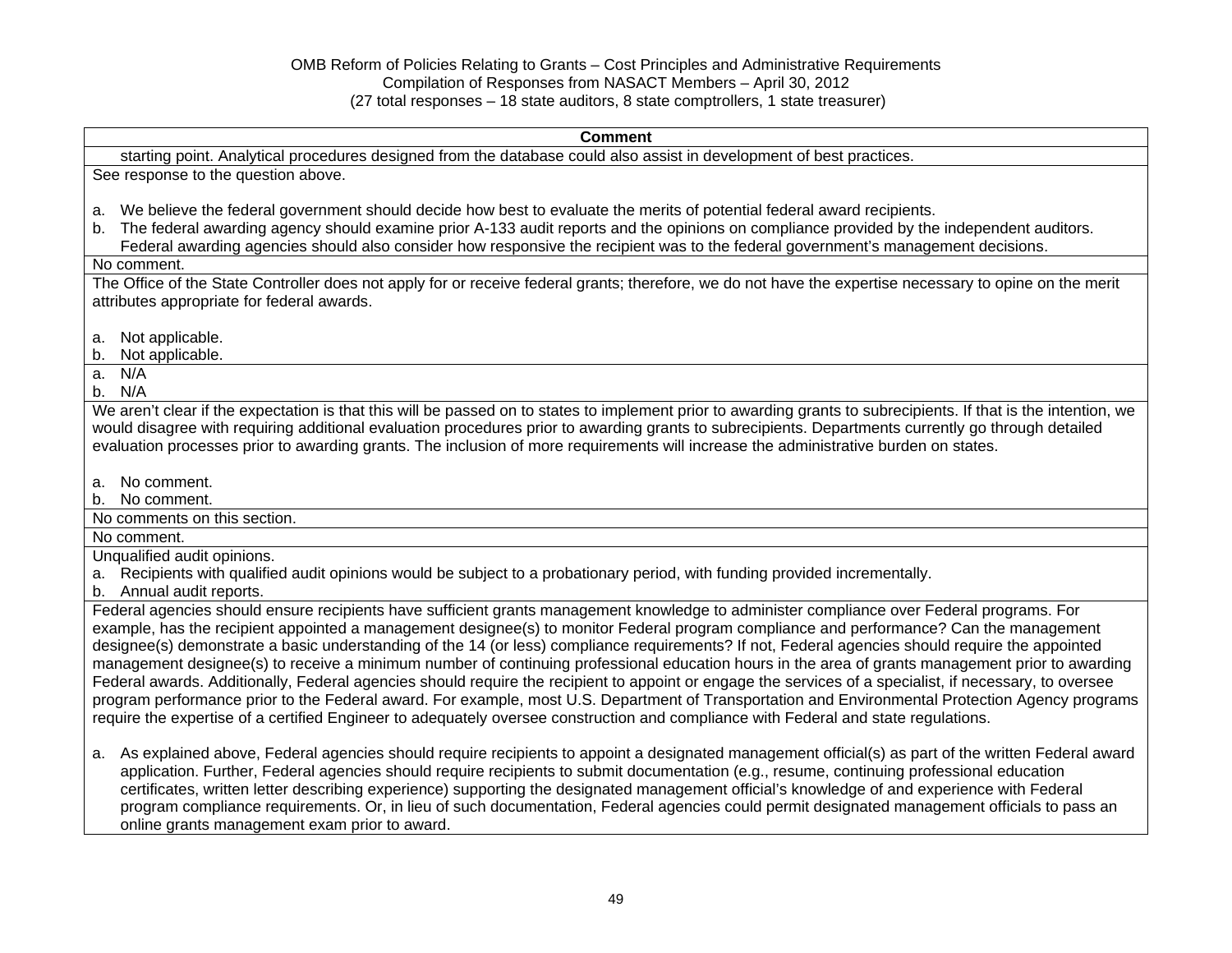#### **Comment**

### b. See response to 2.a. above. N/A Past performance that would indicate the recipients ability to provide both fiscal accountability and programmatic results, should be considered in evaluating merit. a. Scoring, based on the above criteria, should be developed. b. Please see the elements that were listed in D1 above. Source documents could be previous audit reports, monitoring reports, required federal reporting, and recipient self assessments.

- **3. With respect to the existing government-wide standard information collection requests (ICRs) for grant applications and grant reporting** 
	- **a. Do these ICRs provide necessary information to enable Federal agencies to review grant applications or to monitor the progress of grant awardees?**
	- **b. Are these ICRs unnecessarily burdensome and, if so, in what way(s)?**

| <b>Comment</b>                                                                                                                                                                                                                                                                                                                    |  |  |  |  |
|-----------------------------------------------------------------------------------------------------------------------------------------------------------------------------------------------------------------------------------------------------------------------------------------------------------------------------------|--|--|--|--|
|                                                                                                                                                                                                                                                                                                                                   |  |  |  |  |
| We do think that some pertinent information is provided to assist Federal agencies in their review and monitoring efforts.<br>a.<br>The burden for the subrecipient to submit the collection requests is often placed on the auditor to ensure that the subrecipient does actually submit<br>b.<br>the request forms as required. |  |  |  |  |
| Timelier monitoring of submission of the information collection request as well as feedback from the Federal agencies would relieve this burden<br>somewhat.                                                                                                                                                                      |  |  |  |  |
| We have no comment in response to this question. This seems like a question better addressed by federal awarding agencies and their grant recipients.                                                                                                                                                                             |  |  |  |  |
| No comment.                                                                                                                                                                                                                                                                                                                       |  |  |  |  |
| a. The Office of the State Controller does not apply for or receive federal grants; therefore, we do not have the expertise necessary to opine on the<br>ICR attributes appropriate for grant applications.                                                                                                                       |  |  |  |  |
| The Office of the State Controller does not apply for or receive federal grants; therefore, we do not have the expertise necessary to opine on the<br>b.<br>burden attendant to the ICR requirements for grant applications.                                                                                                      |  |  |  |  |
| N/A<br>a <sub>1</sub>                                                                                                                                                                                                                                                                                                             |  |  |  |  |
| N/A<br>b.                                                                                                                                                                                                                                                                                                                         |  |  |  |  |
| No comment.                                                                                                                                                                                                                                                                                                                       |  |  |  |  |
| No comments on this section.                                                                                                                                                                                                                                                                                                      |  |  |  |  |
| No comment.                                                                                                                                                                                                                                                                                                                       |  |  |  |  |
| a. The Date Collection Forms available in the Federal Audit Clearinghouse are a good source of information, although they do not include information<br>that would provide perspective of progress toward grant objectives.                                                                                                       |  |  |  |  |
| No comment.<br>$b_{\perp}$                                                                                                                                                                                                                                                                                                        |  |  |  |  |
| The Ohio Auditor of State's Office does not receive Federal awards. Therefore, we have no comment on this question.                                                                                                                                                                                                               |  |  |  |  |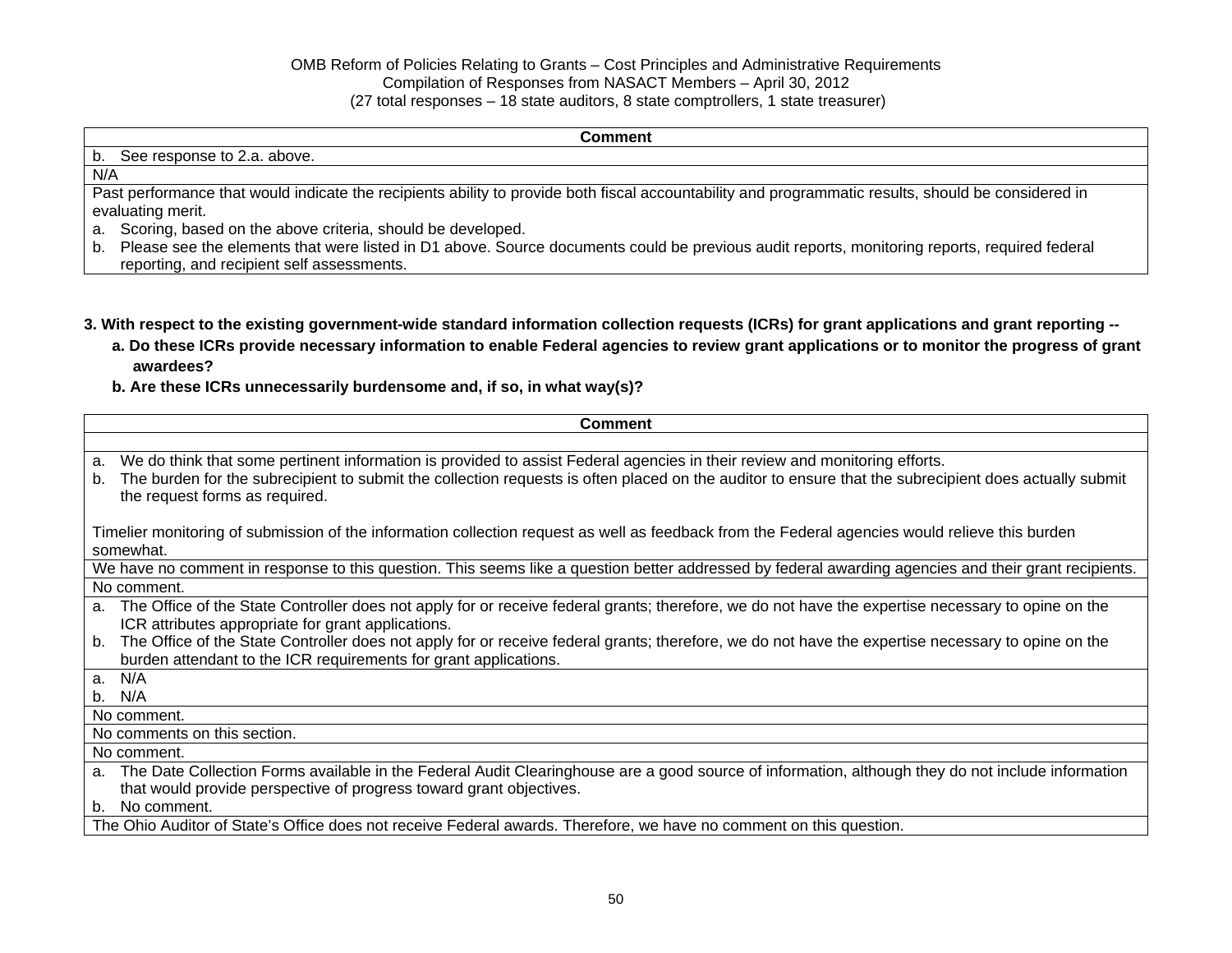#### **Comment**

a. Yes, too much information is provided.

b. Yes. Too much paperwork is involved and duplicate requests have been made.

Yes, I believe that this would lead to consistency and comparability, especially is it would relate to the determination or risk, success, past performance, etc.

No comment.

# **4. Should there be sets of standard data elements based on the type of assistance being provided (e.g. research, construction, social services, scholarships or aid program awards, etc.)?**

| <b>Comment</b>                                                                                                                                                                                                                                                                           |
|------------------------------------------------------------------------------------------------------------------------------------------------------------------------------------------------------------------------------------------------------------------------------------------|
|                                                                                                                                                                                                                                                                                          |
| While sets of standard data elements based on the type of assistance would be helpful, consolidating those standard data elements as they cross                                                                                                                                          |
| multiple programs would also be helpful.                                                                                                                                                                                                                                                 |
| We have no comment in response to this question. This seems like a question better addressed by federal awarding agencies and their grant recipients.                                                                                                                                    |
| No comment.                                                                                                                                                                                                                                                                              |
| Yes there should be a set of standardized data elements for assistance types. However, there is scarce indication that federal agencies will follow such<br>a requirement absent an act of Congress.                                                                                     |
| Yes                                                                                                                                                                                                                                                                                      |
| The development of standard data elements could potentially be useful if the awards these elements are established for are similar and the data being                                                                                                                                    |
| collected provides value to the federal agencies.                                                                                                                                                                                                                                        |
| No comments on this section.                                                                                                                                                                                                                                                             |
| No comment.                                                                                                                                                                                                                                                                              |
| No comment.                                                                                                                                                                                                                                                                              |
| Yes, we believe Federal agencies should develop standard data elements tailored to the nature of their programs. Additionally, OMB should develop a                                                                                                                                      |
| uniform set of data elements that is generally applicable to all Federal programs. OMB should discourage Federal or pass-through agencies from                                                                                                                                           |
| modifying or tailoring OMB standard data elements unless absolutely necessary based on the nature of a particular Federal program. OMB should                                                                                                                                            |
| require Federal agencies to request permission from OMB to customize such requirements prior to enacting them. For example, Procurement,                                                                                                                                                 |
| Suspension, and Debarment requirements are codified in 2 CFR Part 180; however, most Federal agencies have also codified Procurement,<br>Suspension, and Debarment requirements within their own A-102, etc. administrative common rules. As a result, many of the Federal agency common |
| rules have nuances affecting compliance which are not included in 2 CFR Part 180. This, in turn, creates confusion among Federal award recipients and                                                                                                                                    |
| the audit community.                                                                                                                                                                                                                                                                     |
| N/A                                                                                                                                                                                                                                                                                      |
|                                                                                                                                                                                                                                                                                          |
| The Bureau of Commonwealth Accounting indicated that they did not have any concerns regarding this proposal.                                                                                                                                                                             |
| No comment.                                                                                                                                                                                                                                                                              |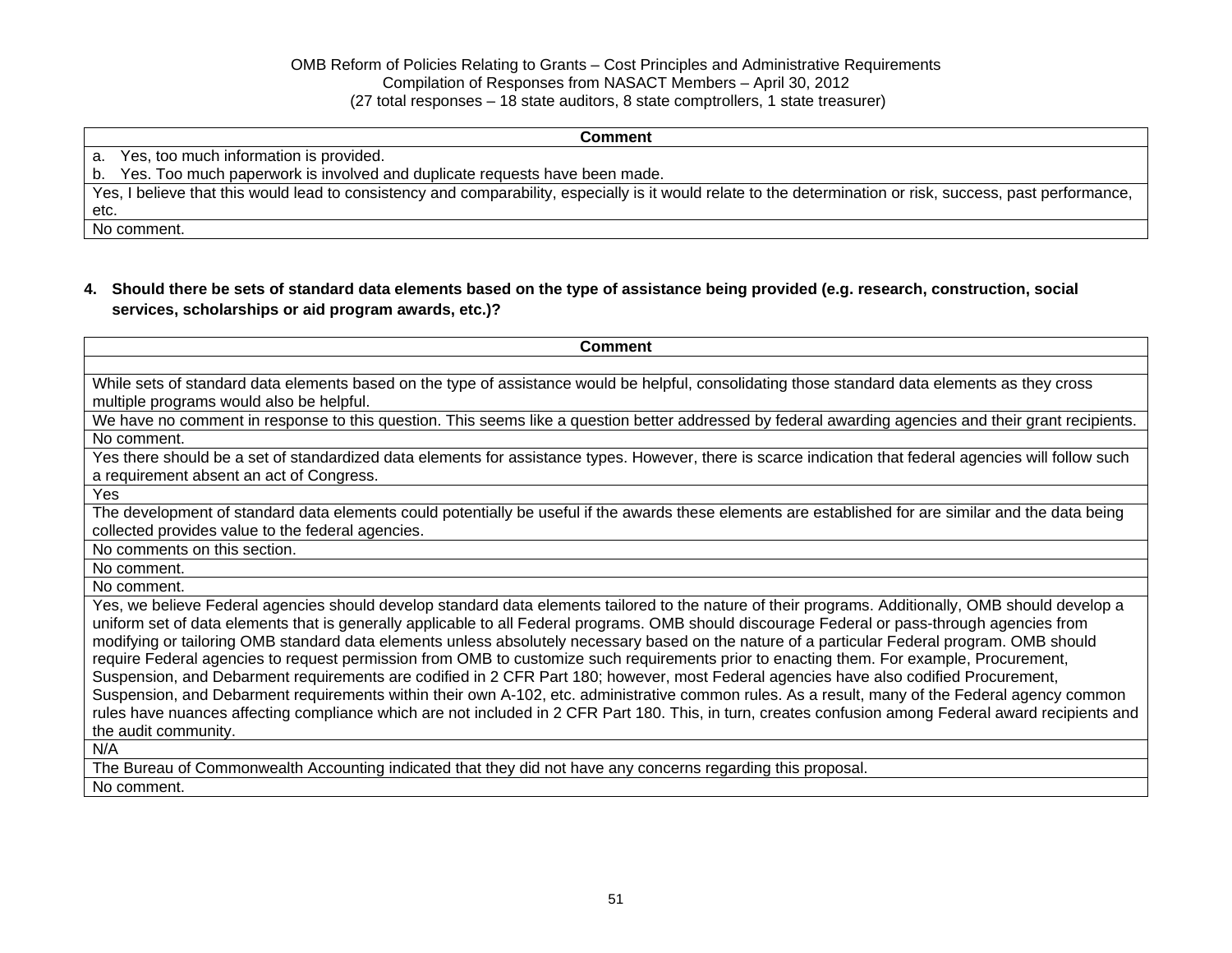## **5. Are there any system issues and associated costs that may arise as a result of implementing the new pre-award and post award requirements? In general, what is the rough order of relative magnitude of these costs?**

| <b>Comment</b>                                                                                                                                                                                                                                                                                                                                                                                                                                                                                                                                                                                                                                                                                                                                                                                                |
|---------------------------------------------------------------------------------------------------------------------------------------------------------------------------------------------------------------------------------------------------------------------------------------------------------------------------------------------------------------------------------------------------------------------------------------------------------------------------------------------------------------------------------------------------------------------------------------------------------------------------------------------------------------------------------------------------------------------------------------------------------------------------------------------------------------|
|                                                                                                                                                                                                                                                                                                                                                                                                                                                                                                                                                                                                                                                                                                                                                                                                               |
| There is not enough time to develop a "rough order of relative magnitude of costs" for us in this response time. There will be both system issues and<br>associated costs in implementation as we implement the new rules. However, we support change to the minimum threshold to assist in a more risk-<br>based approach to the Single Audit as well as relieve the burden to every state to timely accomplish the task of completing the Single Audits.                                                                                                                                                                                                                                                                                                                                                    |
| We still more enthusiastically endorse raising the minimum threshold to \$5 million with no "strings attached." It seems prudent, in considering costs that<br>ultimately flow to the taxpayer, that we dedicate our audit efforts to where the real risks reside. With the \$5 million minimum threshold, performing the<br>Single Audits would still provide 96% coverage of federal expenditures.                                                                                                                                                                                                                                                                                                                                                                                                          |
| We have no comment in response to this question. This seems like a question better addressed by federal awarding agencies and their grant recipients.                                                                                                                                                                                                                                                                                                                                                                                                                                                                                                                                                                                                                                                         |
| No comment.                                                                                                                                                                                                                                                                                                                                                                                                                                                                                                                                                                                                                                                                                                                                                                                                   |
| We could not relate this question to the content of the document and therefore are not responding to these two questions.                                                                                                                                                                                                                                                                                                                                                                                                                                                                                                                                                                                                                                                                                     |
| N/A                                                                                                                                                                                                                                                                                                                                                                                                                                                                                                                                                                                                                                                                                                                                                                                                           |
| There would definitely be costs associated with requiring pre-awards. The costs involved in responding to the federal agencies conducting the pre-<br>awards would be in addition to the costs already incurred by states when applying for grants. In addition, there would be a significant cost associated<br>with this if these pre-award requirements are required of states before passing on grant funds to subrecipients.                                                                                                                                                                                                                                                                                                                                                                             |
| No comments on this section.                                                                                                                                                                                                                                                                                                                                                                                                                                                                                                                                                                                                                                                                                                                                                                                  |
| No comment.                                                                                                                                                                                                                                                                                                                                                                                                                                                                                                                                                                                                                                                                                                                                                                                                   |
| No comment                                                                                                                                                                                                                                                                                                                                                                                                                                                                                                                                                                                                                                                                                                                                                                                                    |
| The Ohio Auditor of State's Office does not receive Federal awards. Therefore, we have no comment on this question.                                                                                                                                                                                                                                                                                                                                                                                                                                                                                                                                                                                                                                                                                           |
| N/A                                                                                                                                                                                                                                                                                                                                                                                                                                                                                                                                                                                                                                                                                                                                                                                                           |
| There are definitely system issues and associated costs if reforms are implemented with new pre-award and post award requirements, single audit<br>requirements, cost principles, and administrative requirements. For the most part we do not anticipate these changes to be overly burdensome or result<br>in additional costs. However, one change that we are concerned with is a change to the CFDA number format that would require major changes to our<br>system chartfields and to the Schedule of Federal Awards preparation process. Also, tracking cost and revenues under the Cash Management<br>Improvement Act (CMIA) would possibly be hindered by a mid-year change in the CDFA number format because CMIA regulations required that<br>expenditures and revenues be tracked by CFDA number. |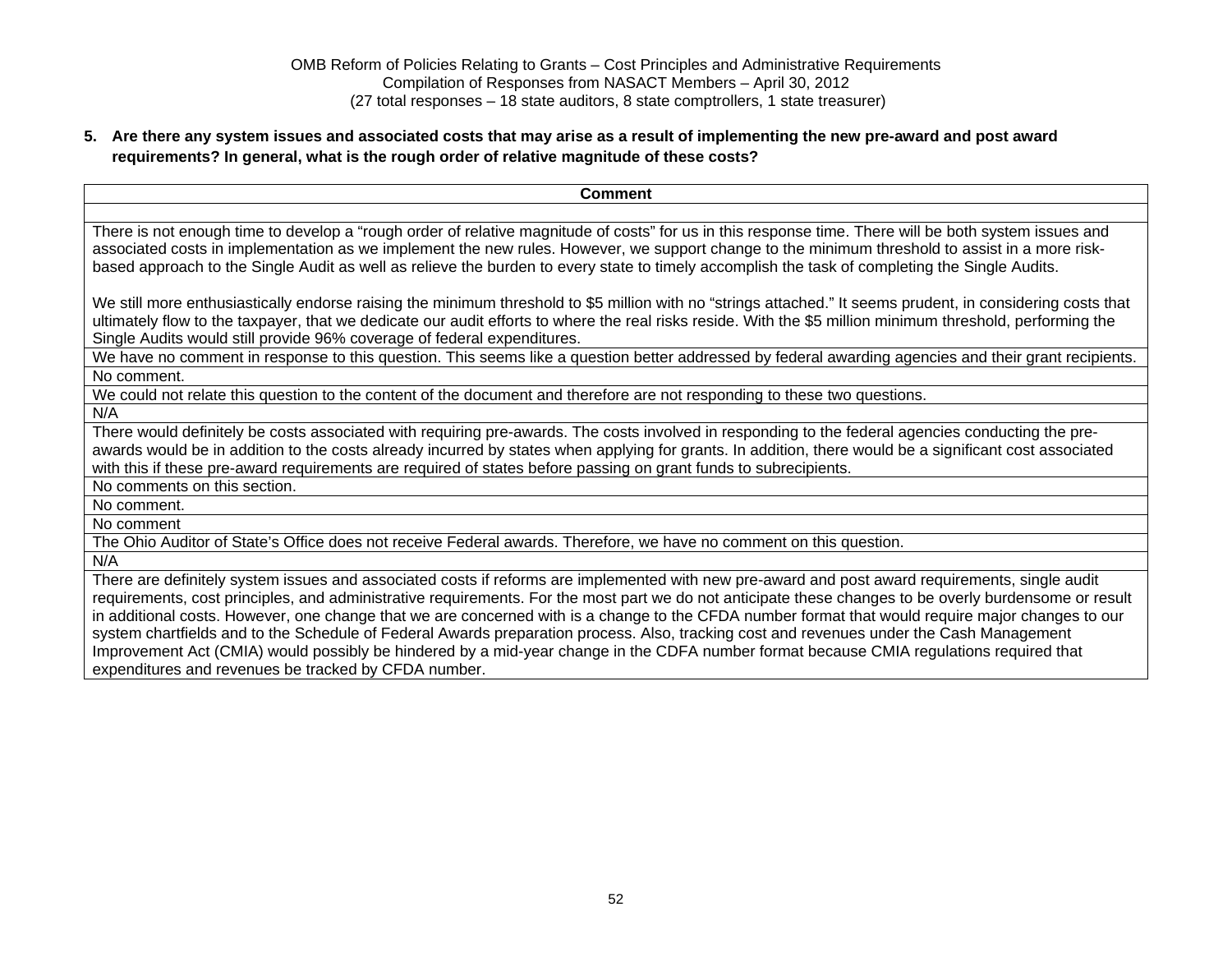### General Comments

#### **Comment**

We have found federal rules, regulations and communication to be confusing when the term "agency" or "agencies" is used due to the fact that departments within state government are often referred to as state agencies. It seems that often the federal communication is intending the term agency to mean federal agency, but we aren't always certain of that. We would like to suggest that federal rules, regulations and other communication consistently use either "federal agency" or "state agency" so as to alleviate any confusion.

1. Monitoring subrecipients (What is the most efficient approach in your opinion? What suggestions would you like to make to OMB?)

#### **Comment**

In our opinion as an audit entity, the federal oversight agency (for the direct grant) should retain responsibility for all Single Audit requirements whenever a subrecipient has both direct and pass through grants and the pass through entity should only be responsible for monitoring for compliance with Single Audit requirements in those instances in which the subrecipient receives no federal direct grants. This would ensure grantees know to whom they are responsible.

We also believe that each federal agency should determine the extent to which subrecipient monitoring is critical to each of its programs as it relates to federal compliance and communicate that information to the state agencies through OMB's A-133 Compliance Supplement.

We do not believe components of monitoring should be added to the compliance supplement. We believe the guidelines and recommendations with detailed guidance which addresses the monitoring requirements of the compliance supplement should be a separate document. The following are items we believe should be addressed in this guidance:

- What type of monitoring is acceptable and how much should be expected?
- Is a review of audit reports only acceptable? If yes, in what particular circumstances?
- Should on-site monitoring be required? In which cases would on-site monitoring not be the most appropriate method to monitor a subrecipient?
- The more discretion a subrecipient has, the more monitoring should be necessary and, in many cases, on-site monitoring should be performed.
- What specifically should be reviewed if on-site monitoring would be done?
- When report review is done for monitoring, guidance should be provided on how detailed this should be.
- Guidance should be provided on how the amount of funds provided to the subrecipient affects the amount and type of monitoring.
- Guidance should be provided on whether the type of entity should be used to determine the amount and type of monitoring to be done. Subrecipients may be a County, City, School District or Community Action Agency.
- Monitoring procedures should be skewed toward reviewing for improper payments and the allowability of the subrecipient expenditures/disbursements.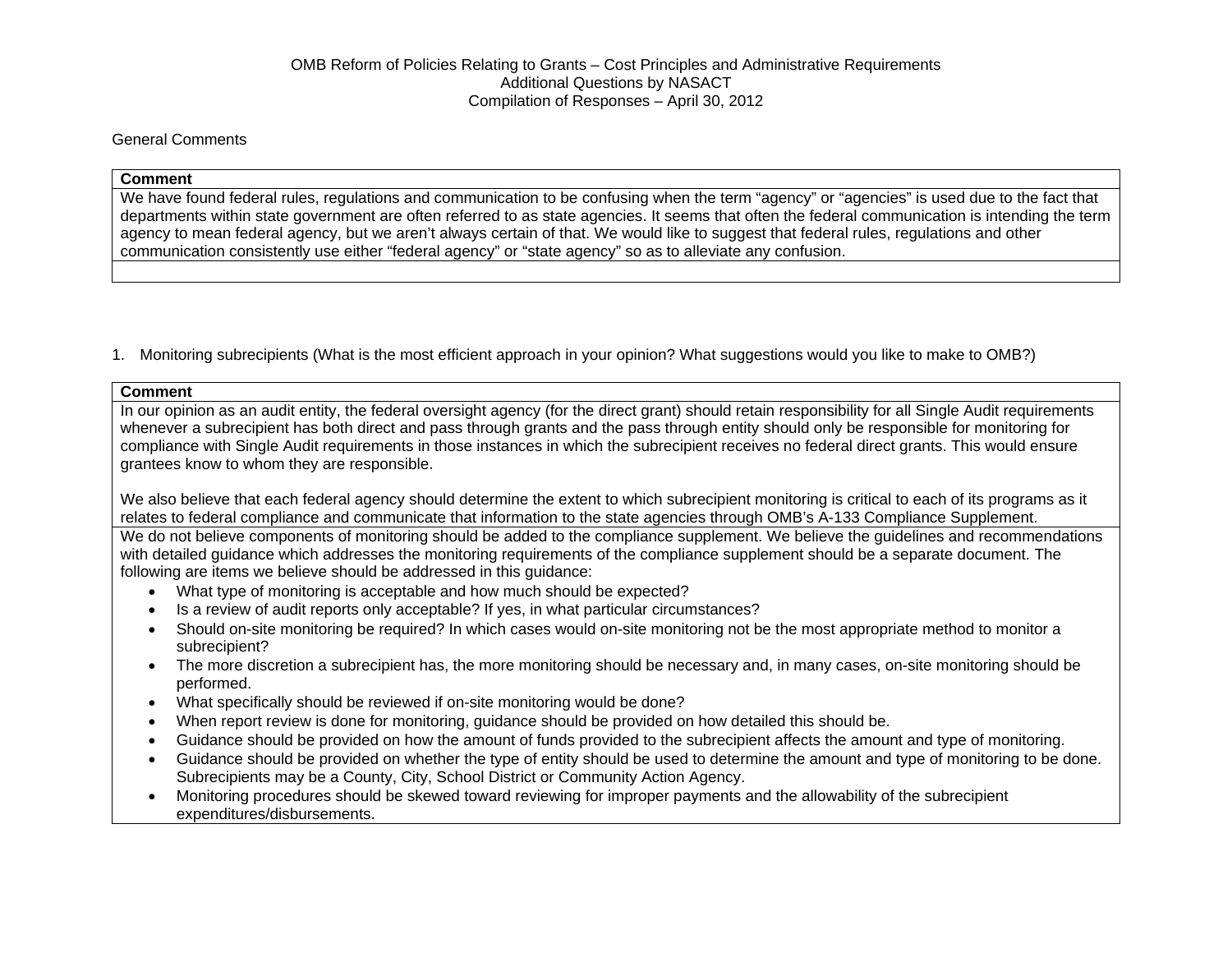We recommend allowing the use of a specified portion of the grant proceeds for monitoring activities.

Our state relies heavily on the single audits performed on its subrecipients when performing subrecipient monitoring. We agree with the need to increase the single audit threshold and understand this will impact the number of our state's subrecipients subject to the single audit. We suggest OMB outline the type of monitoring expected of subrecipients not subject to the single audit. While we understand the importance of maintaining a monitoring presence with these small subrecipients, and given these subrecipients spend small amounts of federal funds in a year, we would expect these procedures to be relatively minimal so as not to place a significant administrative burden on states.

Pass-through entity (ex. state agency) should monitor subrecipients and guidance should be more specific in some programs to ensure adequate monitoring procedures and frequency.

- Due to increased fuel costs, on-site monitoring of sub-recipients has become a substantial expense for the oversight agency. Desk audits appear to be the most economical and efficient approach to monitoring sub-recipients.
- The federal government (OMB) should establish uniform sub-recipient monitoring procedures and checklists to be used across all federal awarding entities. In addition, OMB should clearly define what sub-recipient monitoring should consist of and provide firm guidance on subrecipient monitoring expectations.
- In communicating with the sub-recipients, it was found that the official verbiage of the controlling act contained in a letter to be the best way of informing them of the responsibility of their reporting requirements. It was found that the managers tend to react well with explicit corrections.
- Most sub-recipients should be monitored by the grantee from a programmatic standpoint. Some of the concerns regarding a Single Audit threshold that may be considered high for sub-recipients are due to the fact that the monitoring has been occurring solely from a Single Audit perspective. This is very limiting and should not be taken into consideration when establishing the limits for the Single Audit. The grantee has the responsibility to insure that the program is being implemented properly and that it is inclusive of the financial responsibilities, notwithstanding a dollar threshold.
- 2. Major program determination (For large entities like states, changing the major program determination would result in significant efficiencies. Do you have any specific suggestions?)

#### **Comment**

We recommend increasing the percentages associated with major program determinations to either .005 or .010. Under current regulations using the .003 multiplier, our state audit's percentage of coverage is about 92 percent of total federal expenditures and our type A threshold is approximately \$21.2 million. If the threshold multiplier was increased to .010, our type A threshold at the same expenditure level would be about \$71 million, and our percentage of coverage would still be approximately 87 percent of total federal expenditures, which still represents a significant coverage amount.

In addition, we suggest the OMB consider changing the rotation of the testing of type A programs from at least once every three years to at least once every five years and increasing the type B program threshold to \$500 million and less than or equal to \$300 with a sliding scale for additional amounts.

Section .520 (Major Program Determination) of OMB Circular A-133 provides a four step, risk based approach for determining major programs.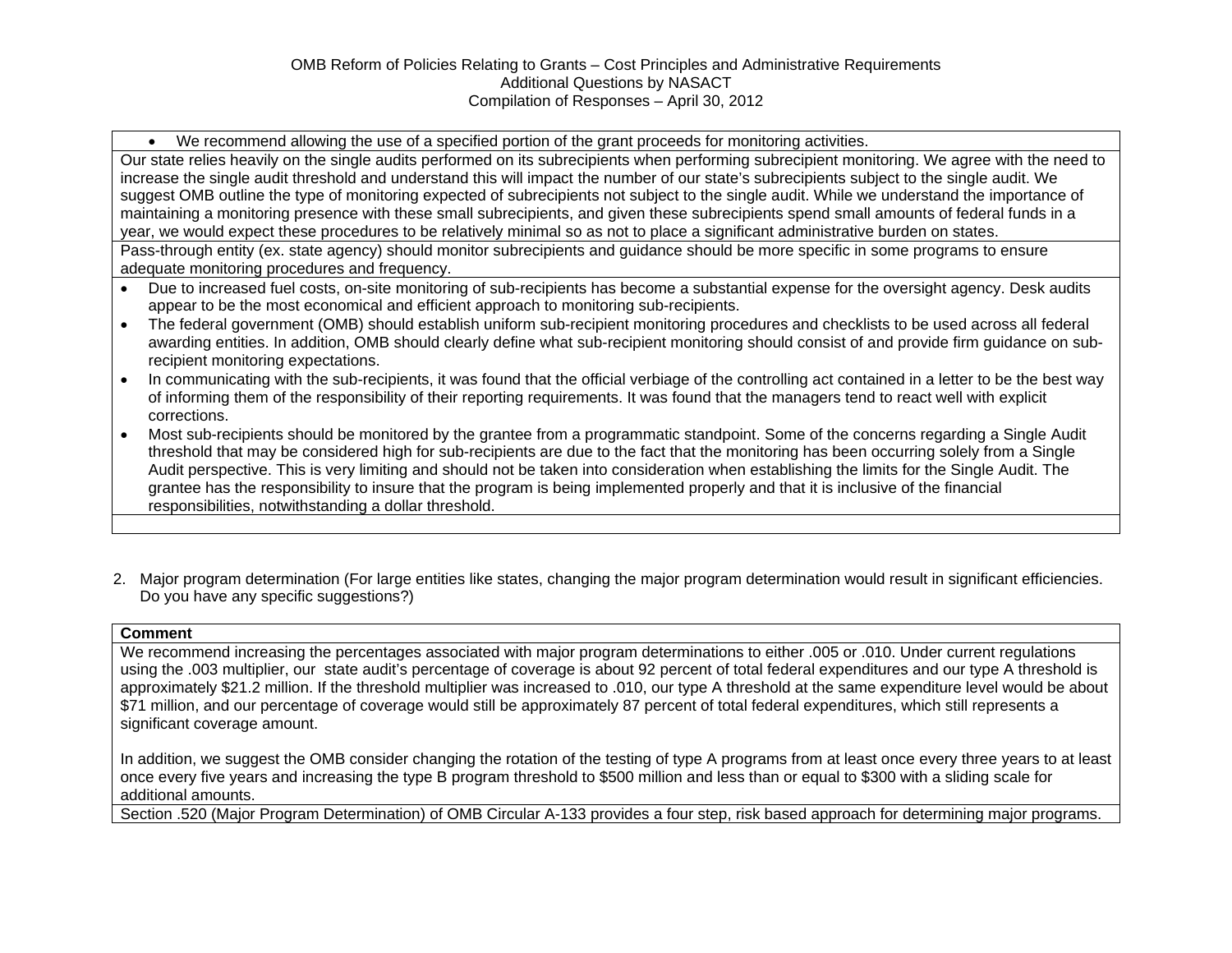Based on our analysis of the four step process, we believe great efficiencies could be gained by making a simple adjustment in Step 1.

Step 1 instructs the auditor to identify the "larger" federal programs, which are referred to as "type A programs". When identifying type A programs, Step 1 provides 3 tiers to base the calculation, depending upon the "total awards expended" during the year. The state of Georgia, as does many states, falls into the third tier. A close examination of the state of Georgia's FY 2011 type A calculation (Step 1) indicates that it also produces a large number of "small" dollar programs in comparison to the total type A program expenditures.

For the FY 2011 Single Audit of the State of Georgia, 35 type A programs were identified using the current guidance in Section .520. Type A programs were calculated to be any federal program expending \$33,645,969 or more. Type A programs comprised 95% of total federal expenditures, producing a wide range of programs, from as low as \$34 million up to \$5.8 billion, with the average type A program equaling \$609 million.

In keeping with the spirit of identifying the "larger" federal programs as is the objective in Step 1, we considered the effects of changes to the percentage "multiplier" prescribed in each of the three tiers. For example, tier 3 indicates that a type A program is the larger of \$30 million or 15 hundredths of one percent (.0015). As previously mentioned, this resulted in 35 type A programs being identified. As an alternative, we considered the impact on the number of type A programs identified if we used the tier 2 "multiplier" of three-tenths of one percent (.003). Type A programs, under this proposal, calculated to be any federal program expending \$67,291,937 or more. Consequently, a more reasonable number of type A programs seem to be identified as a result of using the tier 2 multiplier instead of the tier 3 multiplier.

The alternative methodology identified 24 type A programs as opposed to 35 when using the current guidance. Even though 11 less programs were identified as type A, the percentage to total federal expenditures remained a very high 93%. We propose that OMB give strong consideration to deleting tier 3 in order to produce results more in line with its stated objective.

We propose that section .520 of OMB Circular A-133 be modified as follows:

"(b) *Step 1*. (1) The auditor shall identify the larger Federal programs, which shall be labeled Type A programs. Type A programs are defined as Federal programs with Federal awards expended during the audit period exceeding the larger of:

- (i) \$300,000 or three percent (.03) of total Federal awards expended in the case of an auditee for which the total Federal awards expended equal or exceed \$300,000 but are less than or equal to \$100 million.
- (ii) \$3 million or three-tenths of one percent(.003) of total Federal awards expended in the case of an auditee for which the total Federal awards expended equal or exceeded \$100 million but are less than or equal to \$100 million.

(iii) \$30 million or 15 hundredths of one percent (.0015) of total Federal awards expended in the case of an auditee for which the total Federal awards expended exceeded \$10 billion."

When following Steps 2 through 4 of Section .520, the reduction of type A programs from 35 to 24 will result in fewer major programs with a significant savings in audit hours/cost. It should also be noted that the 11 programs dropped as type A programs would now become the largest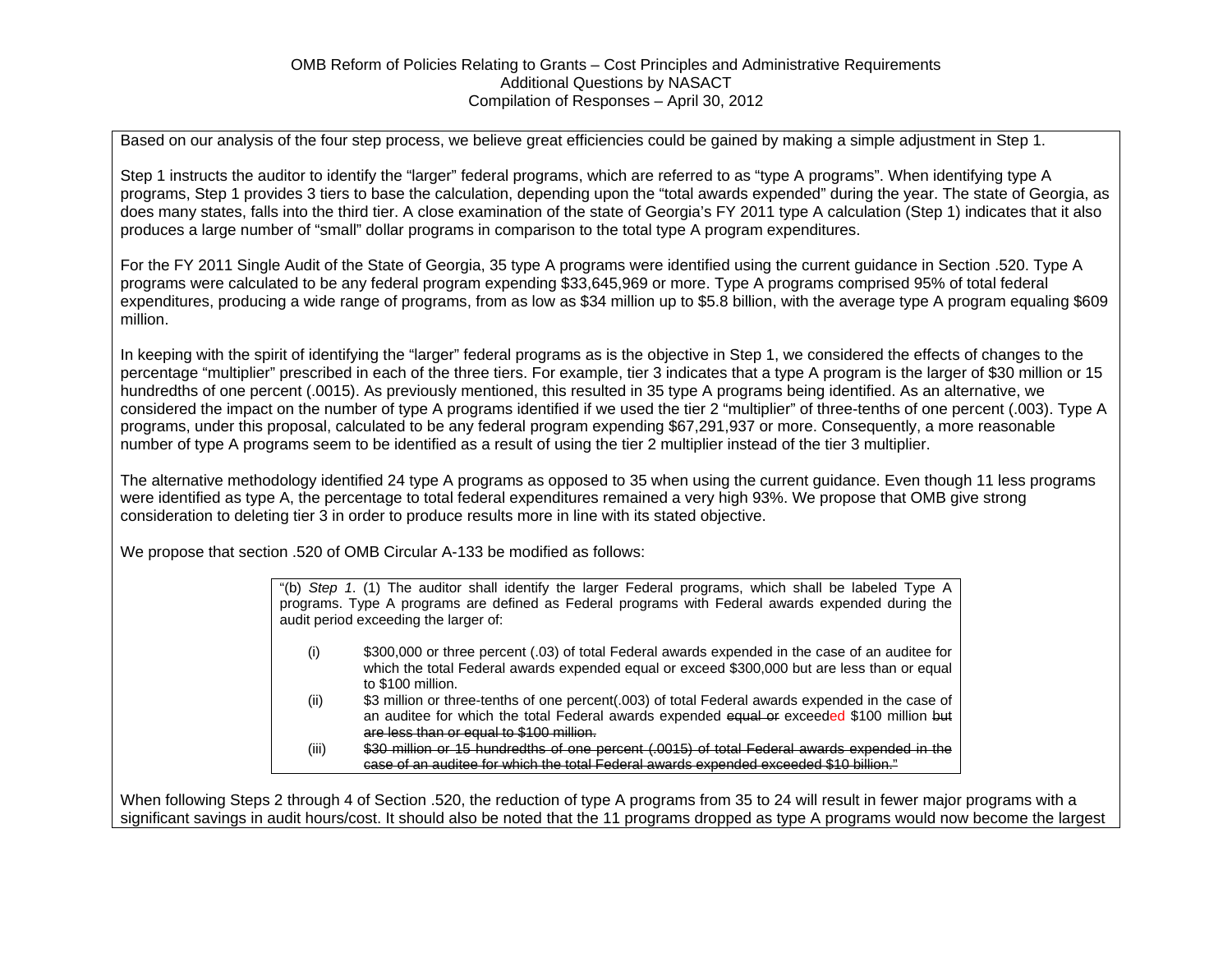type B programs and would become likely candidates to be selected for audit, on occasion, in Step 3.

If this proposal were to be adopted, it also appears that the Single Audit Act Amendments of 1996 would also need to be amended.

See the **Exhibit** below which summarizes this proposal.

### **EXHIBIT**

| <b>Current Methodology (Step 1)</b>             |                      |                      |                     |                  |
|-------------------------------------------------|----------------------|----------------------|---------------------|------------------|
|                                                 |                      | <b>No. Type A</b>    | % of Total          |                  |
|                                                 | FY 2011 Federal Exp. | <b>Programs (35)</b> | <b>Federal Exp.</b> |                  |
| <b>Threshold</b><br><b>Type</b><br>$\mathbf{A}$ |                      |                      |                     |                  |
| (.0015)                                         |                      |                      |                     | \$33,645,969     |
| <b>Type A Programs</b>                          |                      |                      |                     |                  |
| \$33 to \$50 Million                            | \$314,570,722        | 8                    | $1\%$               |                  |
| \$50 - \$100 Million                            | \$636,468,971        | 9                    | 3%                  |                  |
| \$100 Million                                   | \$20,383,803,575     | 18                   | 91%                 |                  |
| <b>Type B Programs</b>                          | \$1,095,802,565      |                      | 5%                  |                  |
| <b>Total Federal Exp.</b>                       |                      |                      |                     | \$22,430,645,833 |

**Proposed Methodology (Step 1)**

|                           |                      | <b>No. Type A</b> | % of Total          |                  |
|---------------------------|----------------------|-------------------|---------------------|------------------|
|                           | FY 2011 Federal Exp. | Programs (24)     | <b>Federal Exp.</b> |                  |
| Type A Threshold (.003)   |                      |                   |                     |                  |
|                           |                      |                   |                     | \$67,291,937     |
| <b>Type A Programs</b>    |                      |                   |                     |                  |
| \$33 to \$50 Million      | \$0                  |                   | 0%                  |                  |
| \$50 - \$100 Million      | \$473,648,964        | 6                 | 2%                  |                  |
| \$100 Million             | \$20,383,803,575     | 18                | 91%                 |                  |
| <b>Type B Programs</b>    | \$1,573,193,294      |                   | 7%                  |                  |
| <b>Total Federal Exp.</b> |                      |                   |                     | \$22,430,645,833 |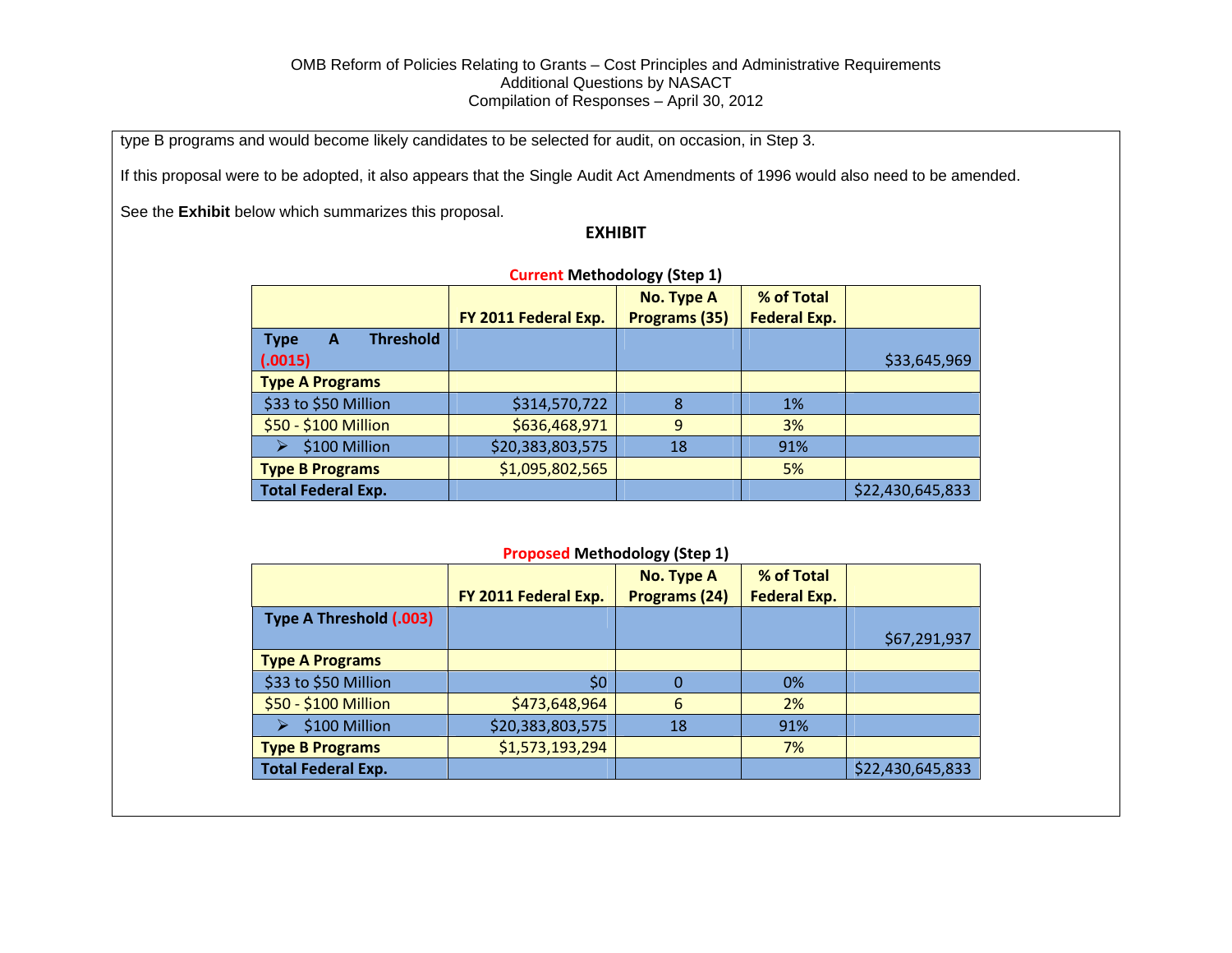We would suggest increasing to .5% of total expenditures. For our state, this would have increased the type A program threshold from \$20 million to \$34 million for FY2011. There were 32 type A programs, including Student Financial Aid and Research and Development, in FY2011. Major programs tested accounted for 93.45% of the federal expenditures. The proposed increase would have resulted in 22 type A programs and testing of 90% of the federal programs.

We would also propose increasing the threshold for a type A program from \$300,000 to \$500,000 for those entities under \$10 million.

The requirement to perform risk assessments on type B programs exceeding the larger of (a) \$100,000 or 0.3% of total federal awards expended when an auditee has less than or equal to \$100 million in total federal awards expended or (b) \$300,000 or 0.03% of total federal awards expended when an auditee has more than \$100 million in total federal awards expended seems to be a very low threshold. At this threshold, if an entity spends \$1 billion, auditors are required to assess risk on programs with \$300,000 of expenditures (\$1 billion \* 0.03% = \$300,000). Given the planned increase in the threshold for single audits from the current \$500,000 level to \$1 million, or more, it would seem the threshold for requiring risk assessments for type B programs should also be increased.

Our state spends less than \$10 billion in federal funds annually. For FY2010, our state's SEFA reported federal expenditures totaling \$8.3 billion and our major programs (20 programs and 16 clustered programs) comprised 94% of that amount.

Per Circular No. A-133, "the auditor shall audit as major programs federal programs with federal awards expended that, in the aggregate, encompass at least 50 percent of total federal awards expended." We would recommend increasing the threshold for type A programs to reduce the percentage of federal funds spent that are considered major programs.

Based on our state's FY2010 Single Audit, revising the 0.003 type A multiplier, as noted below, would result in the following projected changes to the percent coverage and number of programs and clustered programs tested:

| Гvpe A     | FY 2010             | Tvpe A       | Type A | Major Programs Tested |                   |
|------------|---------------------|--------------|--------|-----------------------|-------------------|
| Multiplier | <b>Expenditures</b> | Calculated   | Actual | % Coverage            | Programs/Clusters |
| 0.003      | \$8.292.774.365     | \$24.878.323 |        | 94%                   | 36                |
| 0.004      | \$8.292.774.365     | \$33,171,097 | n/a    | 91%                   | 23                |
| 0.005      | \$8.292.774.365     | \$41,463,872 | n/a    | 89%                   | 19                |
|            |                     |              |        |                       |                   |
|            |                     |              |        |                       | \$18,000,000      |

Note: The threshold used for the FY2010 Type A programs was calculated based on FY2009 actual expenditures.

The Medicaid Cluster and Unemployment Insurance federal expenditures were \$2.269 billion and \$1.299 billion, respectively, in FY2010. Making up 43% of our state's FY2010 federal expenditures, these programs simply dwarf the federal expenditures in our other federal programs. Due to the size of these programs, OMB could consider these separately from the other federal programs when determining a revised approach to calculating the type A programs and the acceptable percent coverage.

Increase to 0.005 x total federal awards expended when they exceed \$100 million but are less than \$10 billion, or .0025 x total federal awards expended when they exceed \$10 billion – This should allow for resources to audit additional programs based on risk.

Major program determination should be based on historical audit findings such as the severity and type of audit findings that have a pervasive effect in grants management, not necessarily the dollar amount. Grants and/or programs that have been troublesome in the past should be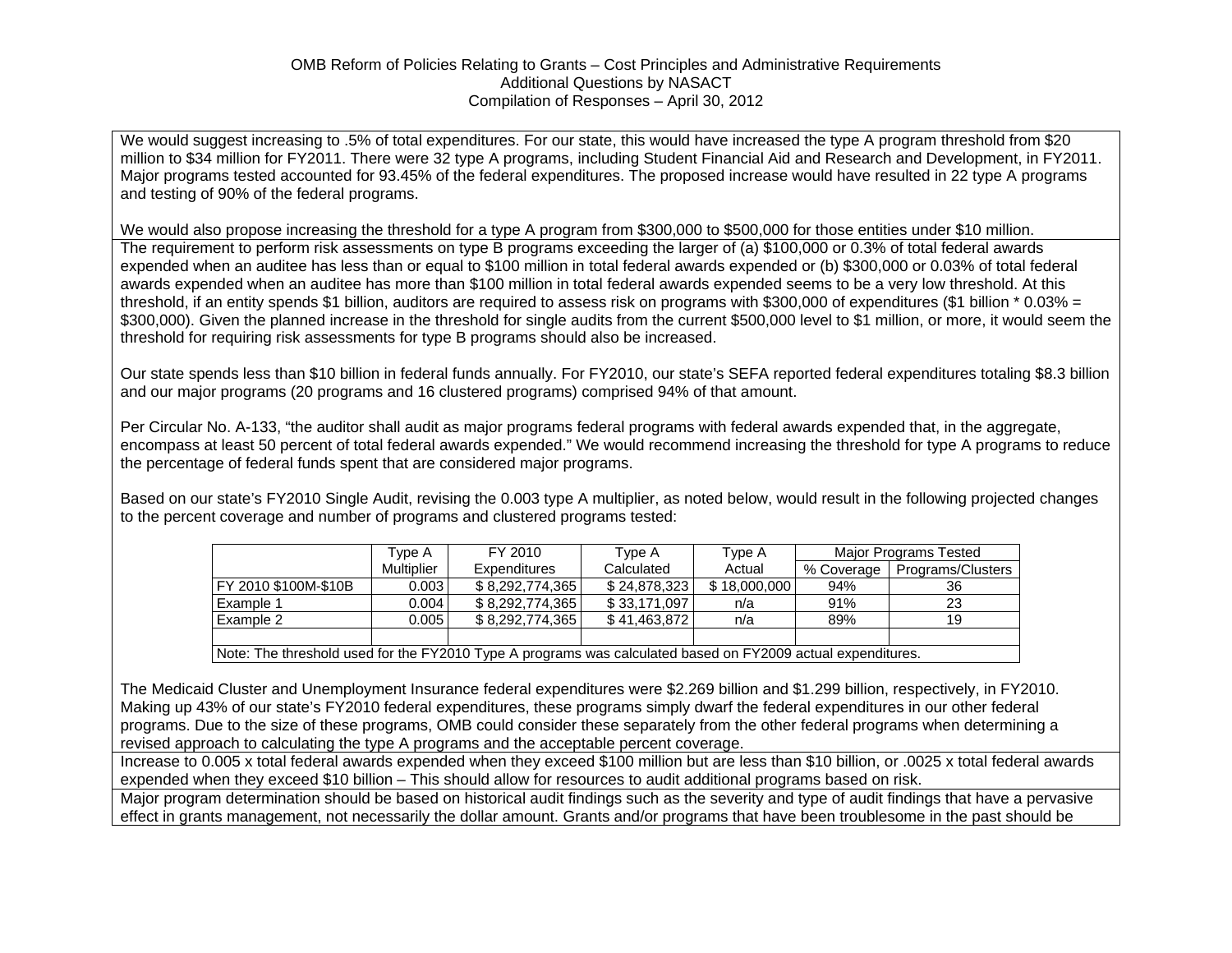audited and be determined a "Major Program".

3. Questioned costs (e.g., is it time to increase the \$10,000 threshold? How? What amount? Sliding scale?)

#### **Comment**

We strongly support an increase in the \$10,000 threshold for reporting questioned costs. In large states, many major programs are hundreds of millions of dollars and this reporting threshold seems inappropriate given the typical program size. OMB may want to consider establishing a reporting materiality level that is based on the recipient's total federal spending under the major program. A good methodology to apply for everyone could be the greater of \$10,000 or 1 percent of total federal expenditures for the grant as reported on the Schedule of Expenditures of Federal Awards.

We believe that the known and likely questioned costs thresholds as prescribed in Section.510, Audit findings, of OMB Circular A-133, should be modified relative to the amount of federal expenditures of the non-federal entity. We would be supportive of the following modifications:

- 1. For non-federal entities expending between \$500,000 and \$100 million, known and likely questioned costs should remain at \$10,000.
- 2. For non-federal entities expending more than \$100 million, known and likely questioned costs should be increased to \$25,000.

Increasing the reporting threshold for non-federal entities expending more than \$100 million to \$25,000 would result in some programs being evaluated as lower risk. Perhaps of greater significance, this would result in less audit findings needing to be followed-up in the subsequent period by both the auditor and the federal grantor agency.

We recommend increasing the threshold for reporting known or likely questioned costs to between \$25,000 and \$50,000. We do not agree with increasing the threshold significantly because questioned costs are usually directly related to improper payments, fraud, waste or abuse.

We agree with the need to increase the \$10,000 threshold for reporting known or likely questioned costs. At a minimum, we would suggest increasing this threshold to \$25,000 or \$50,000 for all entities. We agree that using a sliding scale, similar to the scale used for calculating the type A programs, could be used in addition to increasing the \$10,000 threshold. For example, there could be specific thresholds for entities spending \$10 million - \$100 million, \$100 million - \$5 billion, \$5 billion - \$15 billion, and greater than \$15 billion.

Yes, a sliding scale based on total federal expenditures.

- It may be beneficial to explore an increase in questioned cost threshold to \$25,000.
- The threshold for questioned costs is fine as is. A questioned cost is a result of an error, and must be explained. A sub-recipient needs to be aware of this.
- Definitely increase the \$10,000 threshold. It should be proportionate with the Single Audit threshold that will be adjusted. The questioned costs threshold should be at least 1% of the new threshold for Single Audits. To create more efficiency, a 1% amount of the total federal award, per grantee could be set, if there is cause to believe that improper or fraudulent activities are occurring, thus creating listed questioned costs.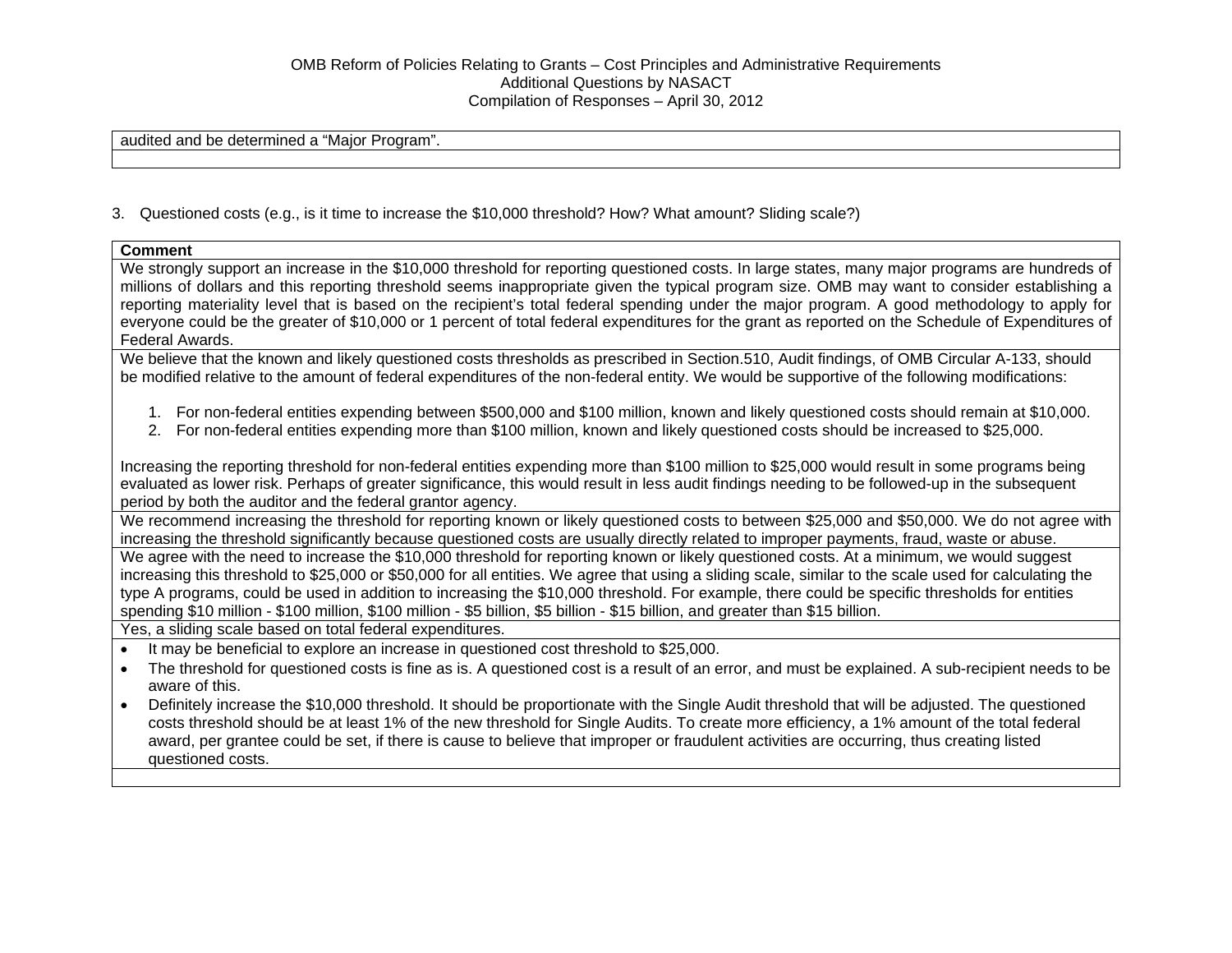4. Capitalization thresholds (Many believe the current capitalization level of \$5,000 in A-87 should be increased. How much? Would a sliding scale work based on entity size? Is there a way to make the federal capitalization threshold consistent with the state's capitalization threshold?)

#### **Comment**

We support aligning the federal capitalization thresholds with each state/local governments' capitalization threshold, within established parameters (which is what is reported in the financial statements). For our state, the capitalization threshold is \$50,000 for most items. Our state currently has a \$5,000 capitalization threshold and we believe the federal threshold should not change.

Our state's capitalization thresholds as reported in the FY2011 Comprehensive Annual Financial Report (CAFR) were as follows:

| Infrastructure                   | S  | 1,000,000 |
|----------------------------------|----|-----------|
| Intangible assets                | \$ | 500,000   |
| Land, buildings and improvements | \$ | 50,000    |
| Equipment                        | S  | 5.000     |

Our state's equipment threshold is set at \$5,000 due to the requirements of A-87. Our equipment (net of accumulated depreciation), as reported in the governmental activities in the FY2011 CAFR was 2.4% of the total governmental activities capital assets (net of accumulated depreciation). We would agree that the capitalization threshold could be increased. We would suggest increasing the threshold to \$20,000. A sliding scale based on total federal expenditures.

The \$5,000 capitalization threshold appears appropriate.

- A sliding scale based on entity size would be appropriate
- Capitalization thresholds are simply a convenience for bookkeeping. To establish a different class to ignore is a way around the problem.

 Yes, increase the \$5,000 capitalization threshold. The purchasing limits for bidding, contracts and ease of commerce have been increased. Otherwise there are unnecessary and long standing records that must be maintained for this type of threshold. It should be raised to at least \$20,000.

- 5. OMB has made two alternative proposals related to indirect cost rates. The first is a mandatory flat rate; the second is the option of a flat rate or a negotiated rate. The second option proposes a reduction of a government's existing rate while being able to keep the rate in place for an extended period (four years was cited but may be variable). (The indirect cost proposals begin on page 25 of the OMB document. The questions below address one part of fourteen pages of proposals on indirect costs. We welcome any comments you have on the indirect cost other proposals.)
	- a. Do you believe a mandatory flat rate set by the federal grantor agency would be workable for your state? If so, under what conditions?
	- b. Do you believe the less frequent preparation of Indirect Cost Rate Proposals (ICRPs) would result in a significant reduction in indirect cost rates and related recoveries for your state?
	- c. If ICRP negotiated rates are allowed to be applied for extended time periods, do you believe that your statewide cost allocation plan (SWCAP) and your public assistance cost allocation plans (PACAP) could or should be prepared on a matching frequency? Would that less frequent preparation benefit your state?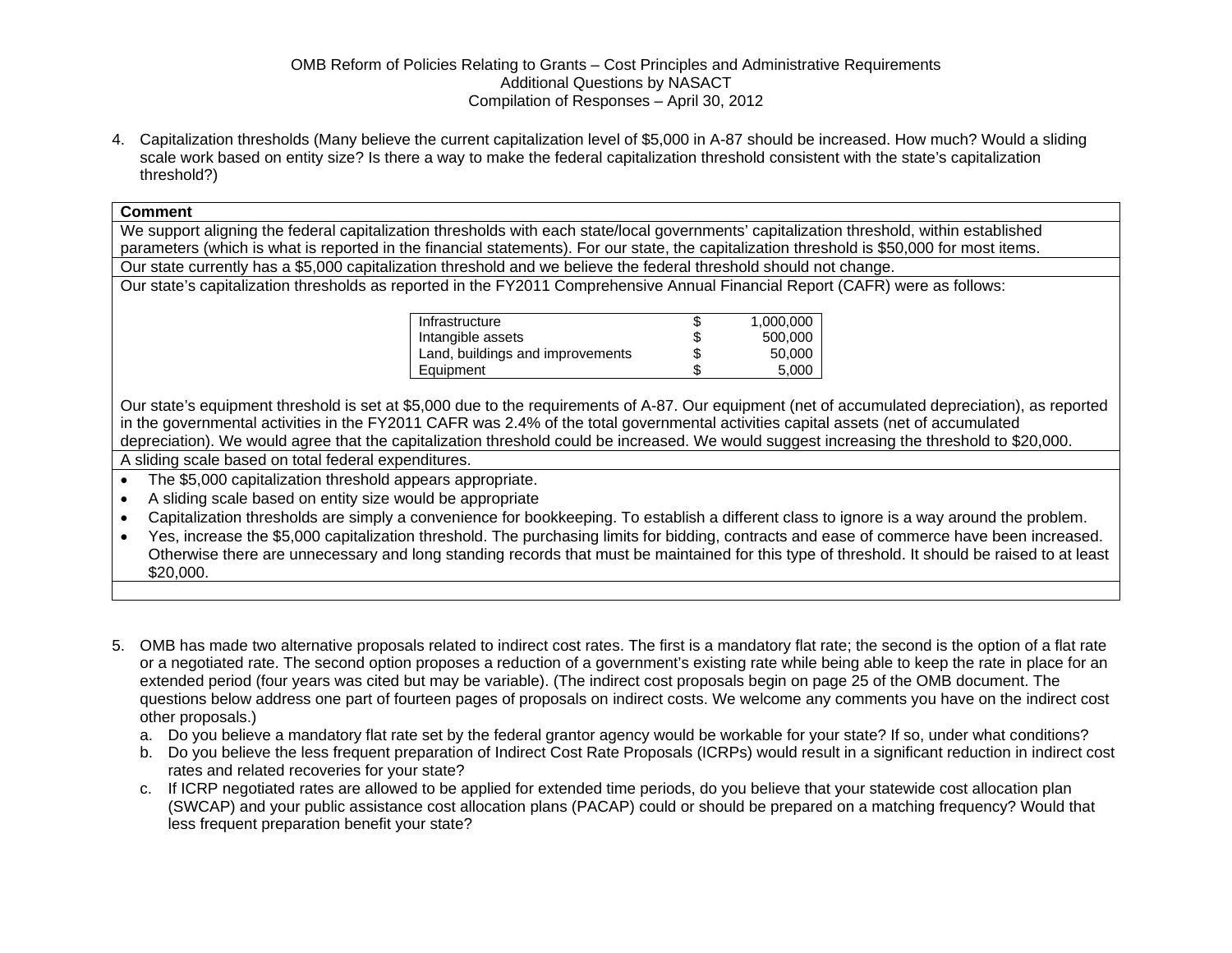|                                                                  | <b>Comment</b>                                                                                                                                                                                                                                                                                                                                                                                                                                                                                                                                                                                                                                                                                                                                                                                                                                                                                                |  |  |  |  |
|------------------------------------------------------------------|---------------------------------------------------------------------------------------------------------------------------------------------------------------------------------------------------------------------------------------------------------------------------------------------------------------------------------------------------------------------------------------------------------------------------------------------------------------------------------------------------------------------------------------------------------------------------------------------------------------------------------------------------------------------------------------------------------------------------------------------------------------------------------------------------------------------------------------------------------------------------------------------------------------|--|--|--|--|
| As an audit entity, we do not have any comments on this section. |                                                                                                                                                                                                                                                                                                                                                                                                                                                                                                                                                                                                                                                                                                                                                                                                                                                                                                               |  |  |  |  |
| а.                                                               | We do not believe a flat rate would work. State agencies may treat administrative costs differently. Some agencies use a cost allocation<br>plan to charge programs so would likely have a lower rate. Some agencies do not allocate costs and so may have a higher indirect cost<br>rate.                                                                                                                                                                                                                                                                                                                                                                                                                                                                                                                                                                                                                    |  |  |  |  |
|                                                                  | We do believe the indirect cost methodology does need to be revisited, but one size does not fit all entities.                                                                                                                                                                                                                                                                                                                                                                                                                                                                                                                                                                                                                                                                                                                                                                                                |  |  |  |  |
| b.                                                               | We do not believe it would significantly reduce the indirect cost plan rates in our state. Rates typically should remain fairly consistent<br>between years, so a rate could remain in effect for 5 years. The actual results of prior periods should be reviewed and be considered when<br>setting new rates.                                                                                                                                                                                                                                                                                                                                                                                                                                                                                                                                                                                                |  |  |  |  |
| C.                                                               | We believe match should be done. The benefit, if any, is unknown at this time.                                                                                                                                                                                                                                                                                                                                                                                                                                                                                                                                                                                                                                                                                                                                                                                                                                |  |  |  |  |
| a.                                                               | We received the following comment from our state's Department of Education: The proposal to move to a flat indirect cost rate would be a<br>disaster for us and removes the ability to make the Indirect Cost Rate (IR) match the context of the organization. When the economy here<br>tanked, we went back in to our IR calculations and worked them over hard to try to ensure the rate reflected current structures and work.<br>This allowed us to increase our rate, which in turn helped us fill some gaps left by reduced state funding. The flat rate proposal would be<br>lower than what we get now and would force us into staff reductions. We don't mind giving entities the option of negotiating their own rate or<br>accepting the flat rate, but forcing us into a flat rate that is across government would be a disaster for us.                                                          |  |  |  |  |
| b.                                                               | We received the following comment from our state's Department of Education: We want the ability to negotiate a rate that works for us. In<br>the past, the federal government has been willing to lock into a multi-year rate when the rate is high and we trade for a lower rate for<br>multiple years. The federal government has not been willing to negotiate multi-year rates when the rate is low. We do not want a flat rate.                                                                                                                                                                                                                                                                                                                                                                                                                                                                          |  |  |  |  |
| C.                                                               | The following comment was provided by our SWCAP preparer: Assuming that someone can make the math compute, it would be much less<br>work preparing the SWCAP once every four years, instead of every year. One concern is that the Section I roll forward adjustments might<br>be too large because they would be based on the differences between the actual costs of fiscal years that are four years apart. Another<br>concern is that the Section II "Reconciliation of Retained Earnings Balance to Federal Guidelines" schedules would still have to be prepared<br>on a yearly basis to accurately track excessive retained earnings balances.                                                                                                                                                                                                                                                         |  |  |  |  |
| $\bullet$                                                        | When federal grants are reimbursable grants, agencies are able to negotiate a cooperative agreement for indirect costs associated with<br>their grants. This method has proven to be effective.                                                                                                                                                                                                                                                                                                                                                                                                                                                                                                                                                                                                                                                                                                               |  |  |  |  |
|                                                                  | There is a lot of manpower and administrative burden that is created by continually adjusting and recalculating the indirect cost rate. From<br>an efficiency perspective, it makes good use of state resources if a mandatory flat rate is set. Secondly, it is not recommended to extend the<br>time period for the set rate any longer than 4 years. In addition, an adjustment for extenuating circumstances should be allowed. It may<br>appear that the 4 year rate would be tied to the political climate at the time it is set, and could also appear to be a partisan agreement made<br>and not an agreement that is mutually beneficial to the states and the grantor. Allowing a state to petition for an adjustment should be a<br>consideration.<br>Yes, a flat rate is workable. A review of the history of indirect cost rates should be taken into consideration and perhaps a 5-year average |  |  |  |  |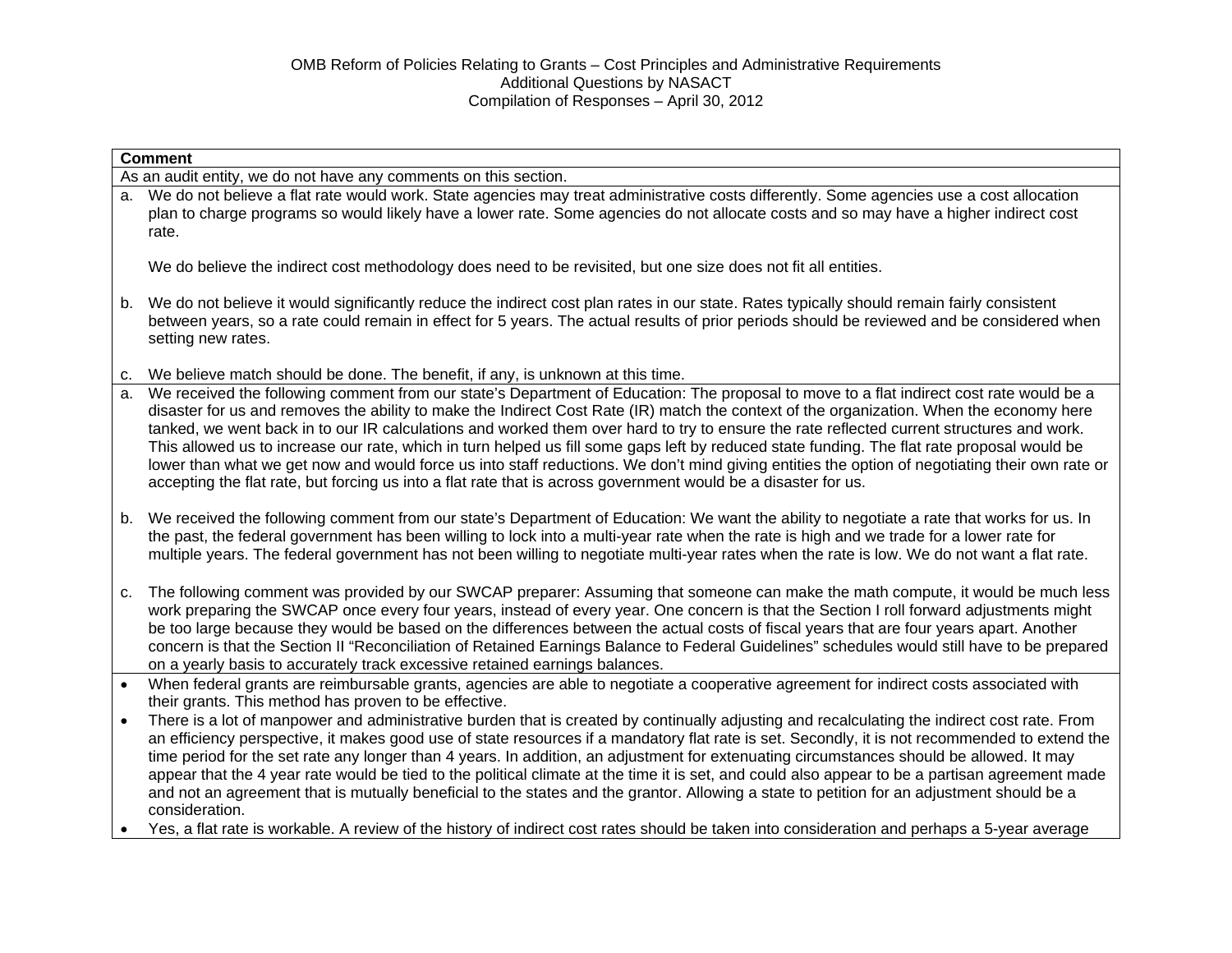used to determine the flat rate.

- If OMB mandates a flat rate, it would not be as accurate as the current rate. The current rate uses a variety of solutions to the problem, but it is still the best method to assign a weighting method to the various factors.
- It is possible that there could be a slight reduction in indirect cost rate recovery as a result of less frequent IDC calculation but the administrative cost of preparing the IDC proposal outweighs the reduction in IDC recovery.
- Preparation of Indirect Cost Rate Proposals (ICRPs) does not affect some agencies, but it does provide a standard cost rate to use in calculating a direct cost approach. The cost rate would not be that effective.

### Other General Comments

| Comment                                                                                                                                                                                                                                                                                                                                                                                                                                                                                                                                                                                                                                                |  |  |  |  |
|--------------------------------------------------------------------------------------------------------------------------------------------------------------------------------------------------------------------------------------------------------------------------------------------------------------------------------------------------------------------------------------------------------------------------------------------------------------------------------------------------------------------------------------------------------------------------------------------------------------------------------------------------------|--|--|--|--|
| We received the following additional comments to the Federal Register notice from the state agencies noted:                                                                                                                                                                                                                                                                                                                                                                                                                                                                                                                                            |  |  |  |  |
| Department of Education – This is generally well-intended and moving in the right direction for us, but as always, the devil is in the details.<br>We believe these adjustments would generally be beneficial and would, in fact, reduce some burdens for us. These are a few comments<br>and questions:<br>1) (B5) We like the general concept of being able to bill administration as a direct cost, but the level of detail in this proposal isn't enough<br>to know what exactly is happening. This could be good or bad depending on the details.<br>2) (B5) We like the general concept of being able to purchase equipment/IT as a direct cost. |  |  |  |  |
| 3) (C3, C4) Moving to a 90-day notice on funding opportunities is unnecessary bureaucracy, as is moving to a standard notice format. This<br>would be an example of being well-intentioned, but working a little too hard at it. We want a net reduction of burden – not a net zero by<br>adding things while you take others away.                                                                                                                                                                                                                                                                                                                    |  |  |  |  |
| Department of Human Services – Overall, the lack of detail in this document is of concern. Changes here may be in contradiction to specific<br>requirements or agreements with federal agencies. If these are not investigated and changes made or agreed upon at the federal agency<br>level, these proposed changes may be moot.                                                                                                                                                                                                                                                                                                                     |  |  |  |  |
| (C4) Until they are specific about what "risks" they believe exist or come up with a plan based on the pilots, it is all just speculation.<br>1)                                                                                                                                                                                                                                                                                                                                                                                                                                                                                                       |  |  |  |  |
| Department of Public Defense (DPD) – We have reviewed the proposals and are not concerned from DPD perspective. We do not normally<br>request reimbursements for indirect costs. The other topics seem to be headed in the right direction. Single Audit Act changes may be a<br>step in the right direction along with fewer reporting requirements.                                                                                                                                                                                                                                                                                                  |  |  |  |  |
| Workforce Development-                                                                                                                                                                                                                                                                                                                                                                                                                                                                                                                                                                                                                                 |  |  |  |  |

1) (A1) "Flat rate as opposed to negotiated rates"…It appears that this process could result in one of two outcomes. Either insufficient funding to provide proper oversight of federal programs, or the possibility of inflated indirect rates that result in an increase of wasted